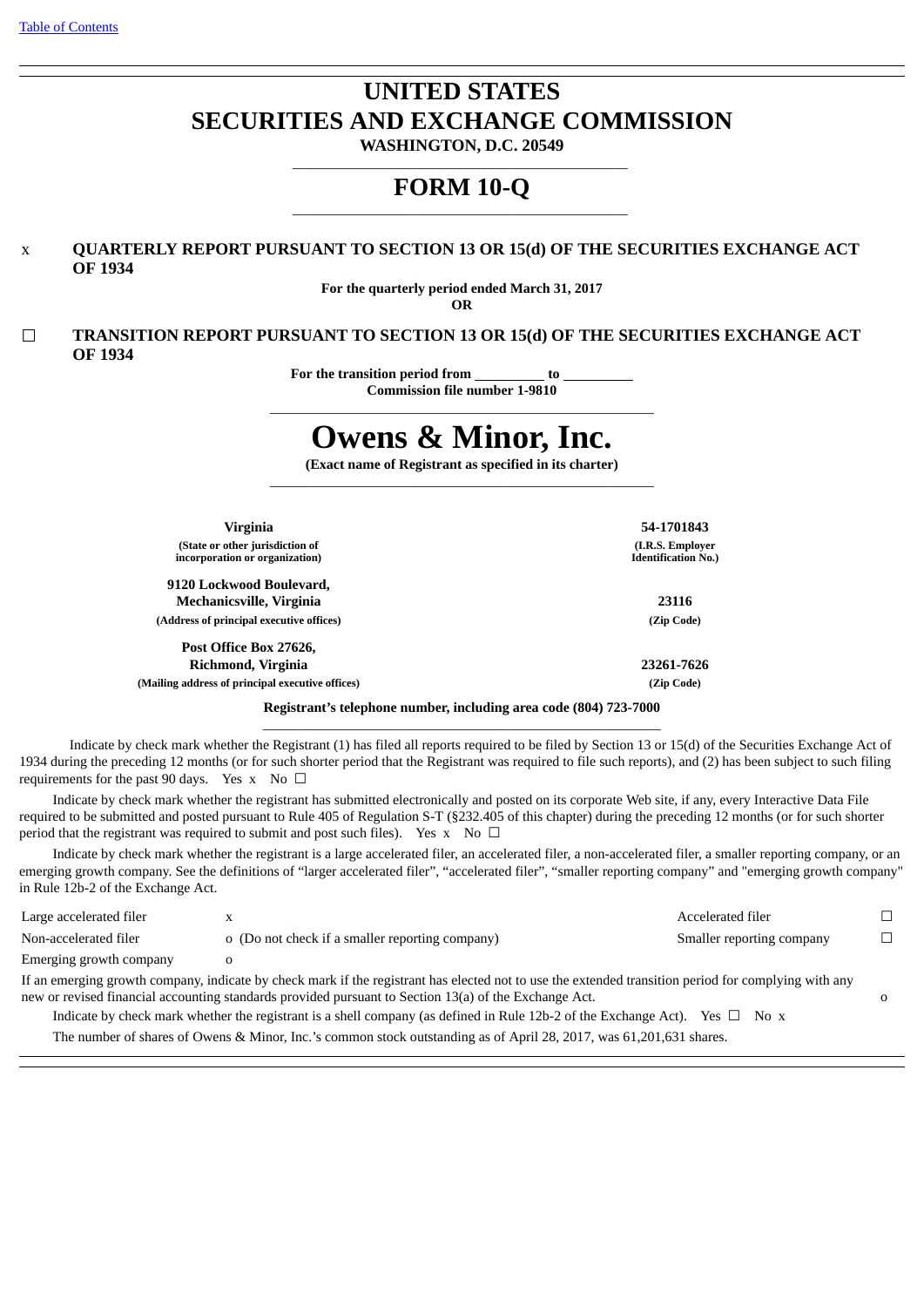### **Owens & Minor, Inc. and Subsidiaries Index**

# <span id="page-1-0"></span>**Part I. Financial [Information](#page-2-0) Page**

| Item 1.  | <b>Financial Statements</b>                                                                               | $\overline{3}$  |
|----------|-----------------------------------------------------------------------------------------------------------|-----------------|
|          | <b>Consolidated Statements of Income-Three Months Ended March 31, 2017 and 2016</b>                       |                 |
|          | <u>Consolidated Statements of Comprehensive Income (Loss) —Three Months Ended March 31, 2017 and 2016</u> | 4               |
|          | Consolidated Balance Sheets-March 31, 2017 and December 31, 2016                                          |                 |
|          | Consolidated Statements of Cash Flows—Three Months Ended March 31, 2017 and 2016                          | $6\phantom{1}6$ |
|          | <u>Consolidated Statements of Changes in Equity-Three Months Ended March 31, 2017 and 2016</u>            |                 |
|          | <b>Notes to Consolidated Financial Statements</b>                                                         | 8               |
| Item 2.  | <b>Management's Discussion and Analysis of Financial Condition and Results of Operations</b>              | 20              |
| Item 3.  | <b>Quantitative and Qualitative Disclosures About Market Risk</b>                                         | 27              |
| Item 4.  | <b>Controls and Procedures</b>                                                                            | 27              |
|          | <b>Part II. Other Information</b>                                                                         |                 |
| Item 1.  | <b>Legal Proceedings</b>                                                                                  | 27              |
| Item 1A. | <b>Risk Factors</b>                                                                                       | 27              |
| Item 2.  | Unregistered Sales of Equity Securities, Use of Proceeds and Issuer Purchases of Equity Securities        | 27              |
| Item 6.  | <b>Exhibits</b>                                                                                           | 30              |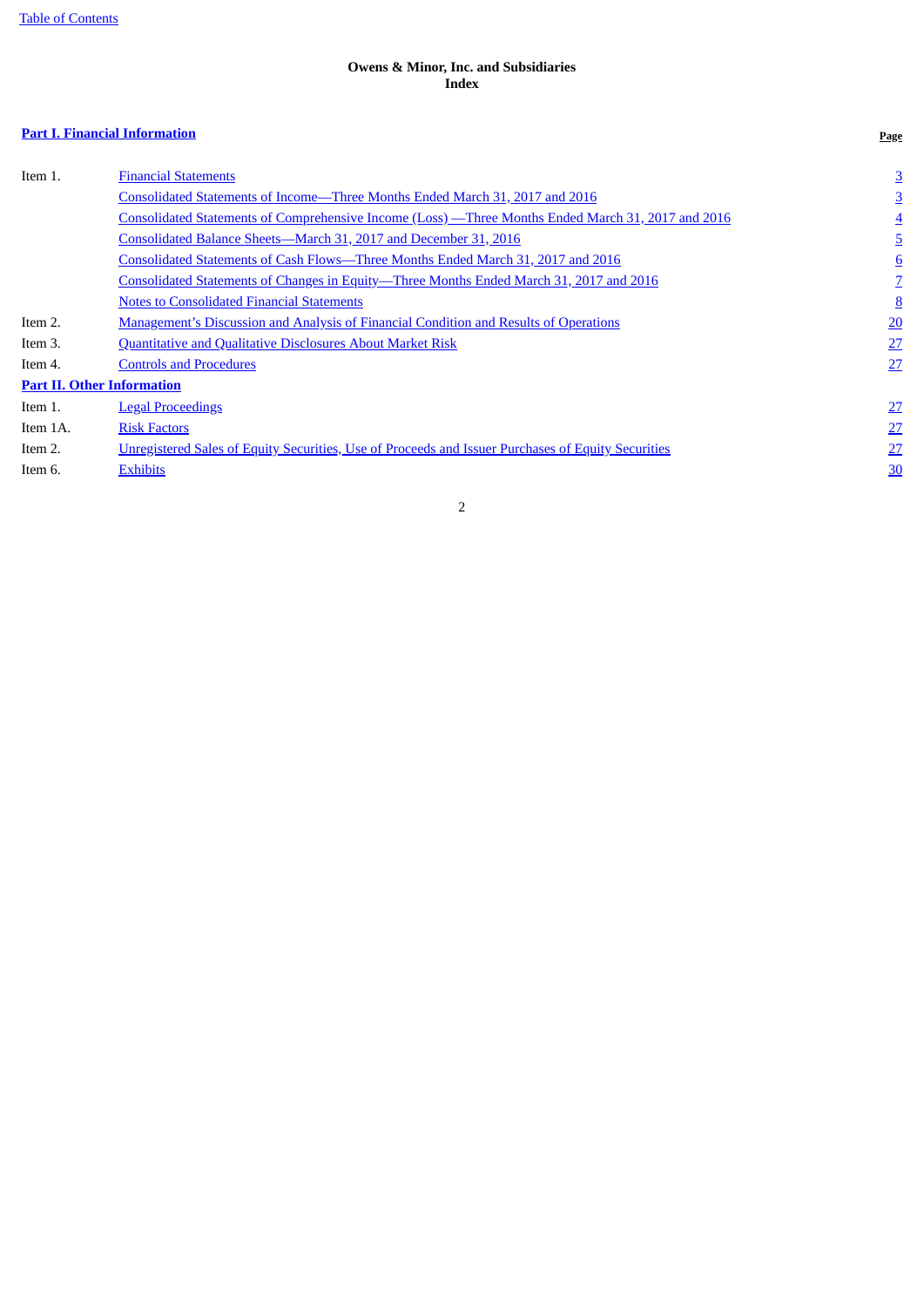# <span id="page-2-0"></span>**Part I. Financial Information**

# <span id="page-2-2"></span><span id="page-2-1"></span>**Item 1. Financial Statements**

### **Owens & Minor, Inc. and Subsidiaries Consolidated Statements of Income** *(unaudited)*

|                                                      | <b>Three Months Ended</b><br>March 31, |           |               |           |
|------------------------------------------------------|----------------------------------------|-----------|---------------|-----------|
| (in thousands, except per share data)                |                                        | 2017      |               | 2016      |
| Net revenue                                          | \$                                     | 2,328,573 | $\mathbb{S}$  | 2,455,793 |
| Cost of goods sold                                   |                                        | 2,047,393 |               | 2,159,157 |
| Gross margin                                         |                                        | 281,180   |               | 296,636   |
| Distribution, selling and administrative expenses    |                                        | 237,693   |               | 242,725   |
| Acquisition-related and exit and realignment charges |                                        | 8,942     |               | 10,483    |
| Other operating income, net                          |                                        | (972)     |               | (1, 542)  |
| <b>Operating earnings</b>                            |                                        | 35,517    |               | 44,970    |
| Interest expense, net                                |                                        | 6,744     |               | 6,790     |
| Income before income taxes                           |                                        | 28,773    |               | 38,180    |
| Income tax provision                                 |                                        | 9,988     |               | 14,045    |
| Net income                                           |                                        | 18,785    | $\mathsf{\$}$ | 24,135    |
| Net income per common share:                         |                                        |           |               |           |
| <b>Basic</b>                                         | \$                                     | 0.31      | -\$           | 0.39      |
| Diluted                                              | \$                                     | 0.31      | \$            | 0.39      |
| Cash dividends per common share                      | \$                                     | 0.2575    | \$            | 0.255     |

See accompanying notes to consolidated financial statements.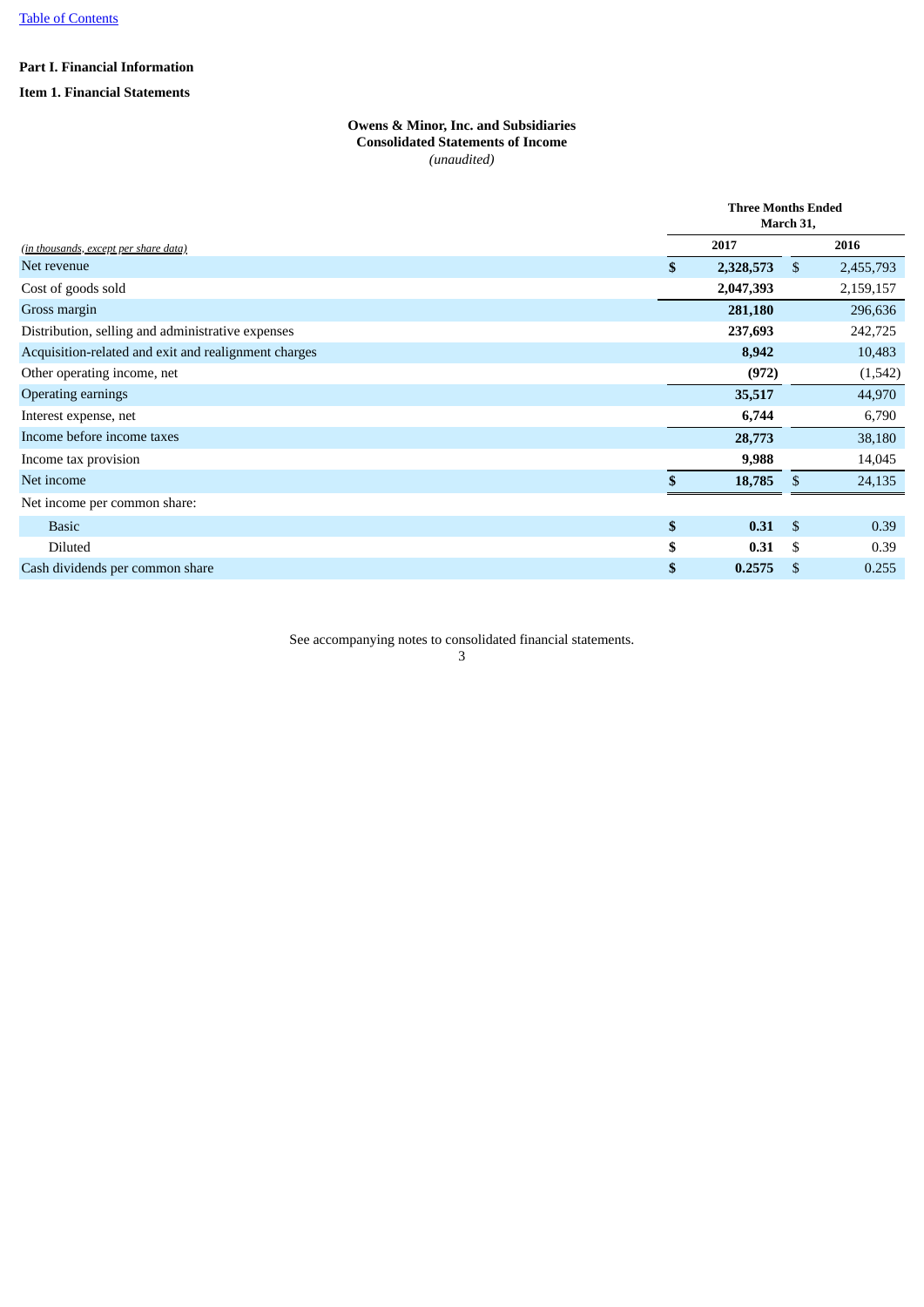### **Owens & Minor, Inc. and Subsidiaries Consolidated Statements of Comprehensive Income** *(unaudited)*

<span id="page-3-0"></span>

|                                                                                                          |  | <b>Three Months Ended</b><br>March 31, |  |        |
|----------------------------------------------------------------------------------------------------------|--|----------------------------------------|--|--------|
| (in thousands)                                                                                           |  | 2017                                   |  | 2016   |
| Net income                                                                                               |  | 18,785                                 |  | 24,135 |
| Other comprehensive income, net of tax:                                                                  |  |                                        |  |        |
| Currency translation adjustments (net of income tax of \$0 in 2017 and 2016)                             |  | 5,492                                  |  | 8,162  |
| Change in unrecognized net periodic pension costs (net of income tax of \$226 in 2017 and \$171 in 2016) |  | 236                                    |  | 238    |
| Other (net of income tax of \$0 in 2017 and 2016)                                                        |  | <b>110</b>                             |  | 19     |
| Total other comprehensive income, net of tax                                                             |  | 5,838                                  |  | 8,419  |
| Comprehensive income                                                                                     |  | 24,623                                 |  | 32,554 |

See accompanying notes to consolidated financial statements.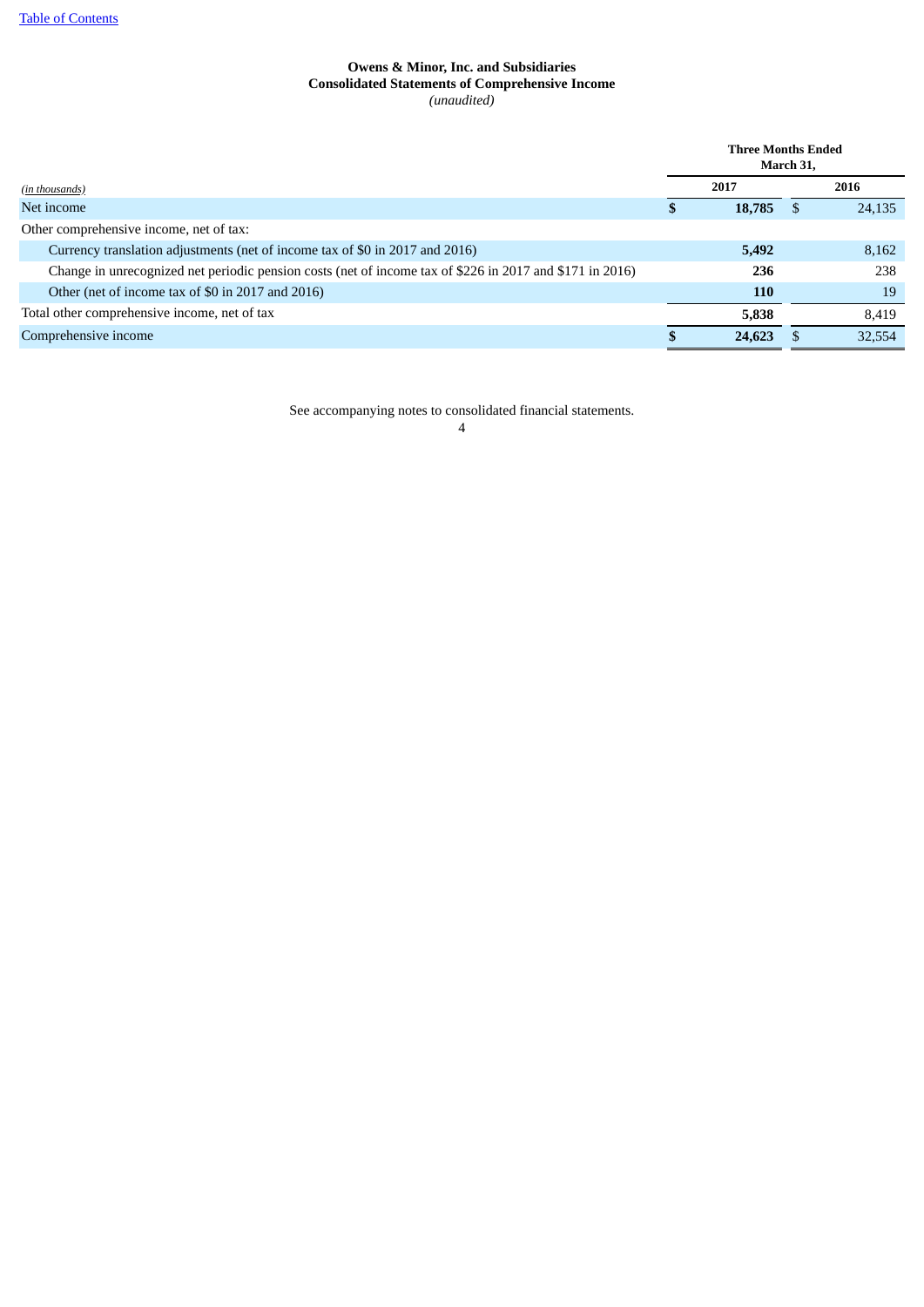### **Owens & Minor, Inc. and Subsidiaries Consolidated Balance Sheets** *(unaudited)*

<span id="page-4-0"></span>

|                                                                                                                                 | March 31, |           | December 31,    |  |  |
|---------------------------------------------------------------------------------------------------------------------------------|-----------|-----------|-----------------|--|--|
| (in thousands, except per share data)                                                                                           |           | 2017      | 2016            |  |  |
| <b>Assets</b>                                                                                                                   |           |           |                 |  |  |
| <b>Current assets</b>                                                                                                           |           |           |                 |  |  |
| Cash and cash equivalents                                                                                                       | \$        | 127,167   | \$<br>185,488   |  |  |
| Accounts receivable, net of allowances of \$13,020 and \$13,538                                                                 |           | 605,249   | 606,084         |  |  |
| Merchandise inventories                                                                                                         |           | 949,346   | 916,311         |  |  |
| Other current assets                                                                                                            |           | 261,232   | 254,156         |  |  |
| <b>Total current assets</b>                                                                                                     |           | 1,942,994 | 1,962,039       |  |  |
| Property and equipment, net of accumulated depreciation of \$208,749 and \$201,399                                              |           | 195,312   | 191,718         |  |  |
| Goodwill, net                                                                                                                   |           | 416,697   | 414,936         |  |  |
| Intangible assets, net                                                                                                          |           | 80,736    | 82,511          |  |  |
| Other assets, net                                                                                                               |           | 64,810    | 66,548          |  |  |
| <b>Total assets</b>                                                                                                             | \$        | 2,700,549 | \$<br>2,717,752 |  |  |
| <b>Liabilities and equity</b>                                                                                                   |           |           |                 |  |  |
| <b>Current liabilities</b>                                                                                                      |           |           |                 |  |  |
| Accounts payable                                                                                                                | \$        | 745,165   | \$<br>750,750   |  |  |
| Accrued payroll and related liabilities                                                                                         |           | 28,625    | 45,051          |  |  |
| Other current liabilities                                                                                                       |           | 233,905   | 238,837         |  |  |
| <b>Total current liabilities</b>                                                                                                |           | 1,007,695 | 1,034,638       |  |  |
| Long-term debt, excluding current portion                                                                                       |           | 564,145   | 564,583         |  |  |
| Deferred income taxes                                                                                                           |           | 90,115    | 90,383          |  |  |
| Other liabilities                                                                                                               |           | 68,637    | 68,110          |  |  |
| <b>Total liabilities</b>                                                                                                        |           | 1,730,592 | 1,757,714       |  |  |
| <b>Commitments and contingencies</b>                                                                                            |           |           |                 |  |  |
| <b>Equity</b>                                                                                                                   |           |           |                 |  |  |
| Common stock, par value \$2 per share; authorized - 200,000 shares; issued and outstanding - 61,202<br>shares and 61,031 shares |           | 122,403   | 122,062         |  |  |
| Paid-in capital                                                                                                                 |           | 220,608   | 219,955         |  |  |
| Retained earnings                                                                                                               |           | 688,591   | 685,504         |  |  |
| Accumulated other comprehensive income (loss)                                                                                   |           | (61, 645) | (67, 483)       |  |  |
| <b>Total equity</b>                                                                                                             |           | 969,957   | 960,038         |  |  |
| <b>Total liabilities and equity</b>                                                                                             | \$        | 2,700,549 | \$<br>2,717,752 |  |  |

See accompanying notes to consolidated financial statements.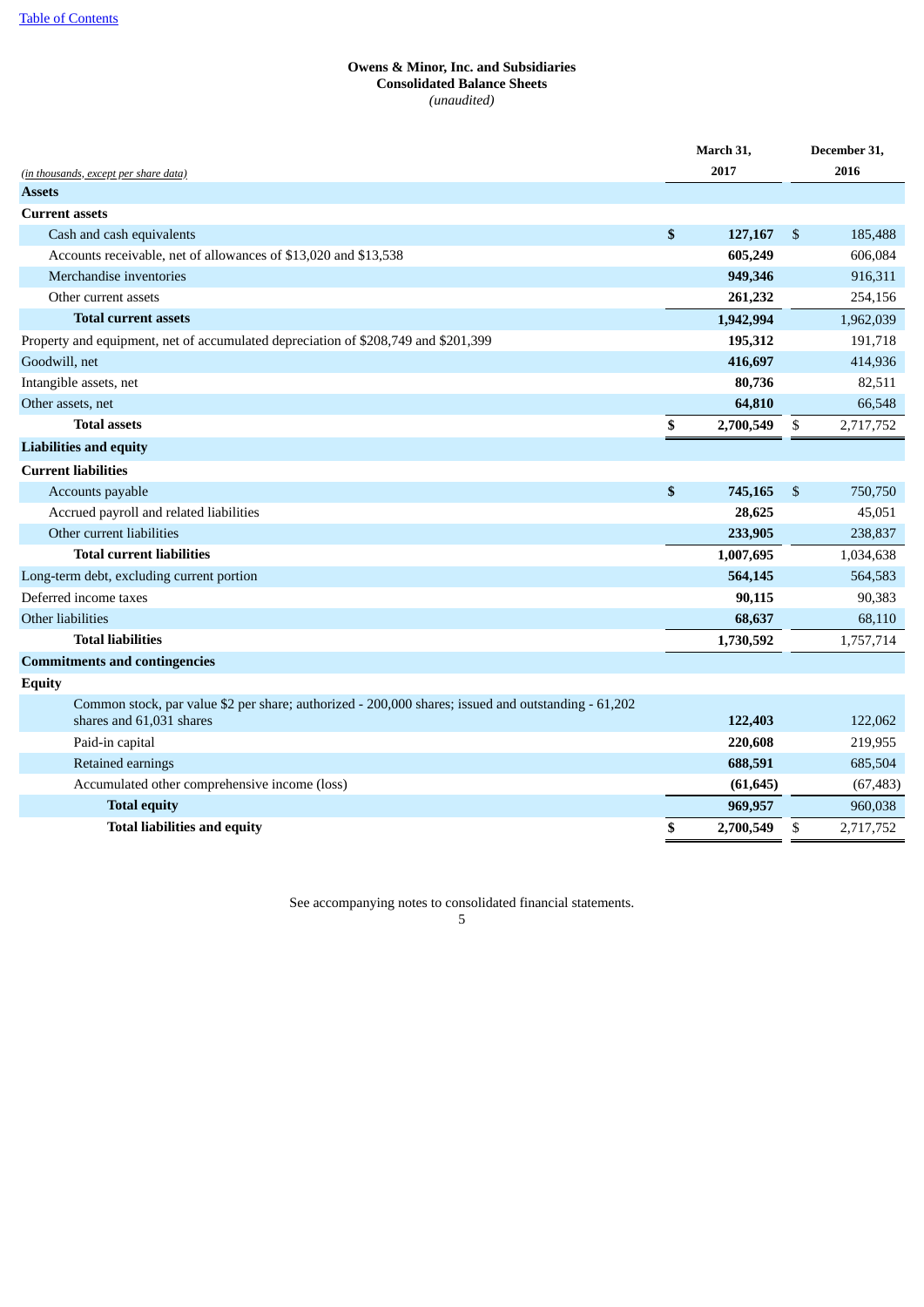### **Owens & Minor, Inc. and Subsidiaries Consolidated Statements of Cash Flows** *(unaudited)*

<span id="page-5-0"></span>

|                                                                                          | Three Months Ended March 31, |    |           |
|------------------------------------------------------------------------------------------|------------------------------|----|-----------|
| (in thousands)                                                                           | 2017                         |    | 2016      |
| <b>Operating activities:</b>                                                             |                              |    |           |
| Net income                                                                               | \$<br>18,785                 | \$ | 24,135    |
| Adjustments to reconcile net income to cash provided by (used for) operating activities: |                              |    |           |
| Depreciation and amortization                                                            | 12,558                       |    | 14,218    |
| Share-based compensation expense                                                         | 2,511                        |    | 2,603     |
| Provision for losses on accounts receivable                                              | (603)                        |    | 115       |
| Deferred income tax expense (benefit)                                                    | (825)                        |    | 6,907     |
| Changes in operating assets and liabilities:                                             |                              |    |           |
| Accounts receivable                                                                      | 1,554                        |    | (26, 815) |
| Merchandise inventories                                                                  | (32, 777)                    |    | 15,178    |
| Accounts payable                                                                         | (7, 341)                     |    | 46,751    |
| Net change in other assets and liabilities                                               | (24, 965)                    |    | (38, 100) |
| Other, net                                                                               | 4,743                        |    | 153       |
| Cash provided by (used for) operating activities                                         | (26, 360)                    |    | 45,145    |
| <b>Investing activities:</b>                                                             |                              |    |           |
| Additions to property and equipment                                                      | (10, 146)                    |    | (5,283)   |
| Additions to computer software and intangible assets                                     | (4,622)                      |    | (1,777)   |
| Proceeds from sale of property and equipment                                             | 315                          |    | 4,599     |
| <b>Cash used for investing activities</b>                                                | (14, 453)                    |    | (2,461)   |
| <b>Financing activities:</b>                                                             |                              |    |           |
| Change in bank overdraft                                                                 |                              |    | 8,359     |
| Cash dividends paid                                                                      | (15,740)                     |    | (16,029)  |
| Repurchases of common stock                                                              |                              |    | (5,630)   |
| Other, net                                                                               | (2,759)                      |    | (3,016)   |
| <b>Cash used for financing activities</b>                                                | (18, 499)                    |    | (16, 316) |
| Effect of exchange rate changes on cash and cash equivalents                             | 991                          |    | 2,935     |
| Net increase (decrease) in cash and cash equivalents                                     | (58, 321)                    |    | 29,303    |
| Cash and cash equivalents at beginning of period                                         | 185,488                      |    | 161,020   |
| Cash and cash equivalents at end of period                                               | \$<br>127,167                | \$ | 190,323   |
| Supplemental disclosure of cash flow information:                                        |                              |    |           |
| Income taxes paid, net                                                                   | \$<br>2,825                  | \$ | 20,028    |
| Interest paid                                                                            | \$<br>6,183                  | \$ | 6,226     |

See accompanying notes to consolidated financial statements.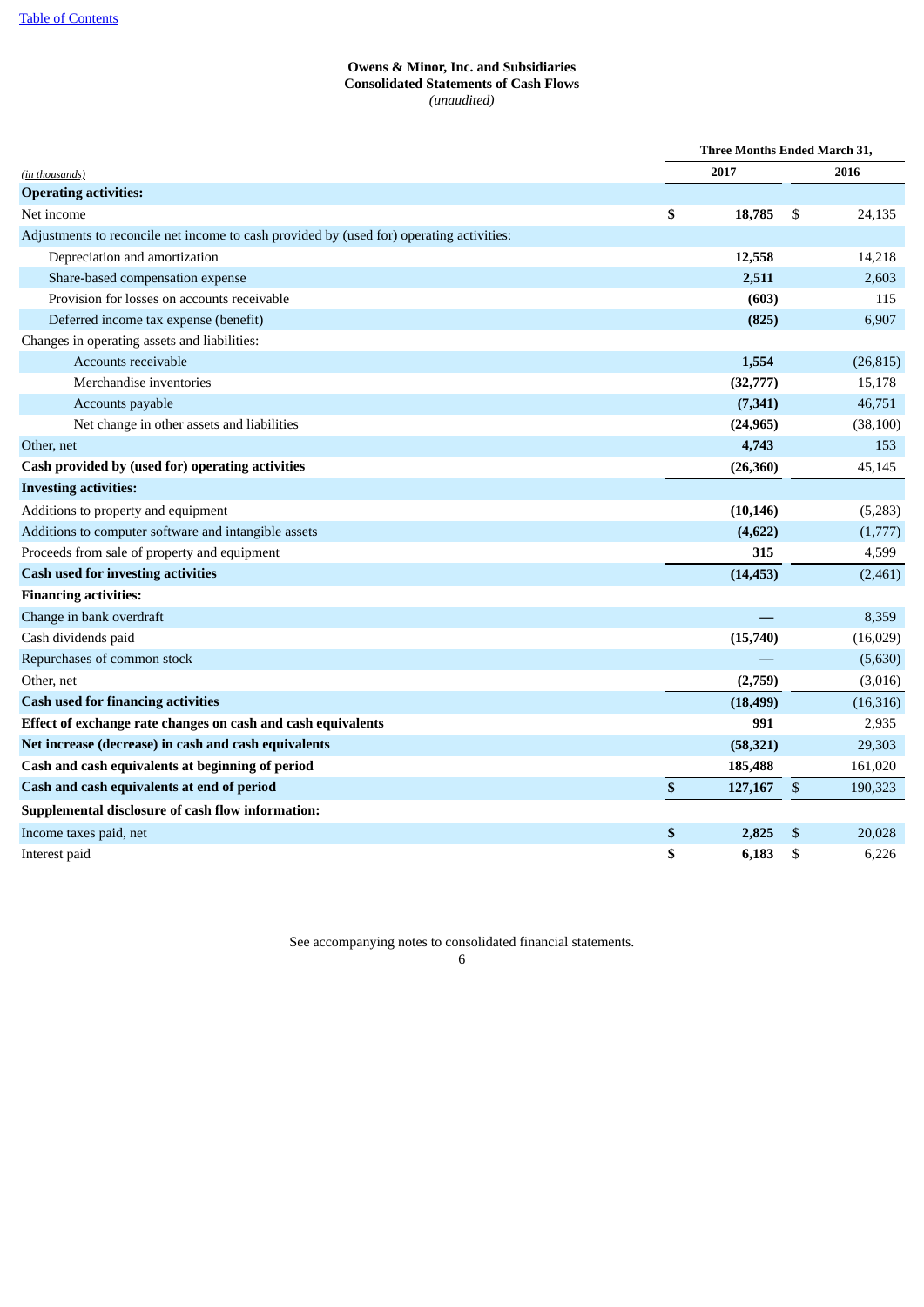### **Owens & Minor, Inc. and Subsidiaries Consolidated Statements of Changes in Equity** *(unaudited)*

<span id="page-6-0"></span>

| (in thousands, except per share data)                 | Common<br><b>Shares</b><br>Outstanding | Common<br><b>Stock</b><br>$$2$ par value) |    | Paid-In<br>Capital |     | <b>Retained</b><br><b>Earnings</b> |    | <b>Accumulated</b><br>Other<br><b>Comprehensive Income</b><br>(Loss) | <b>Total</b><br>Equity |
|-------------------------------------------------------|----------------------------------------|-------------------------------------------|----|--------------------|-----|------------------------------------|----|----------------------------------------------------------------------|------------------------|
| Balance December 31, 2015                             | 62,803                                 | 125,606                                   | S  | 211,943            | \$  | 706,866                            | \$ | (51, 825)                                                            | \$<br>992,590          |
| Net income                                            |                                        |                                           |    |                    |     | 24,135                             |    |                                                                      | 24,135                 |
| Other comprehensive income (loss)                     |                                        |                                           |    |                    |     |                                    |    | 8,419                                                                | 8,419                  |
| Dividends declared (\$0.255 per share)                |                                        |                                           |    |                    |     | (15,989)                           |    |                                                                      | (15,989)               |
| Shares repurchased and retired                        | (163)                                  | (325)                                     |    |                    |     | (5,305)                            |    |                                                                      | (5,630)                |
| Share-based compensation expense, exercises and other | 162                                    | 323                                       |    | 1,073              |     |                                    |    |                                                                      | 1,396                  |
| Balance March 31, 2016                                | 62,802                                 | 125,604                                   | S. | 213,016            | \$. | 709,707                            | S  | (43, 406)                                                            | 1,004,921              |
|                                                       |                                        |                                           |    |                    |     |                                    |    |                                                                      |                        |
| Balance December 31, 2016                             | 61,031                                 | \$<br>122,062                             | \$ | 219,955            | \$  | 685,504                            | \$ | (67, 483)                                                            | \$<br>960,038          |
| Net income                                            |                                        |                                           |    |                    |     | 18,785                             |    |                                                                      | 18,785                 |
| Other comprehensive income (loss)                     |                                        |                                           |    |                    |     |                                    |    | 5,838                                                                | 5,838                  |
| Dividends declared (\$0.2575 per share)               |                                        |                                           |    |                    |     | (15,698)                           |    |                                                                      | (15,698)               |
| Share-based compensation expense, exercises and other | 171                                    | 341                                       |    | 653                |     |                                    |    |                                                                      | 994                    |
| <b>Balance March 31, 2017</b>                         | 61,202                                 | 122,403                                   | S. | 220,608            | \$  | 688,591                            | S  | (61, 645)                                                            | \$<br>969,957          |

See accompanying notes to consolidated financial statements.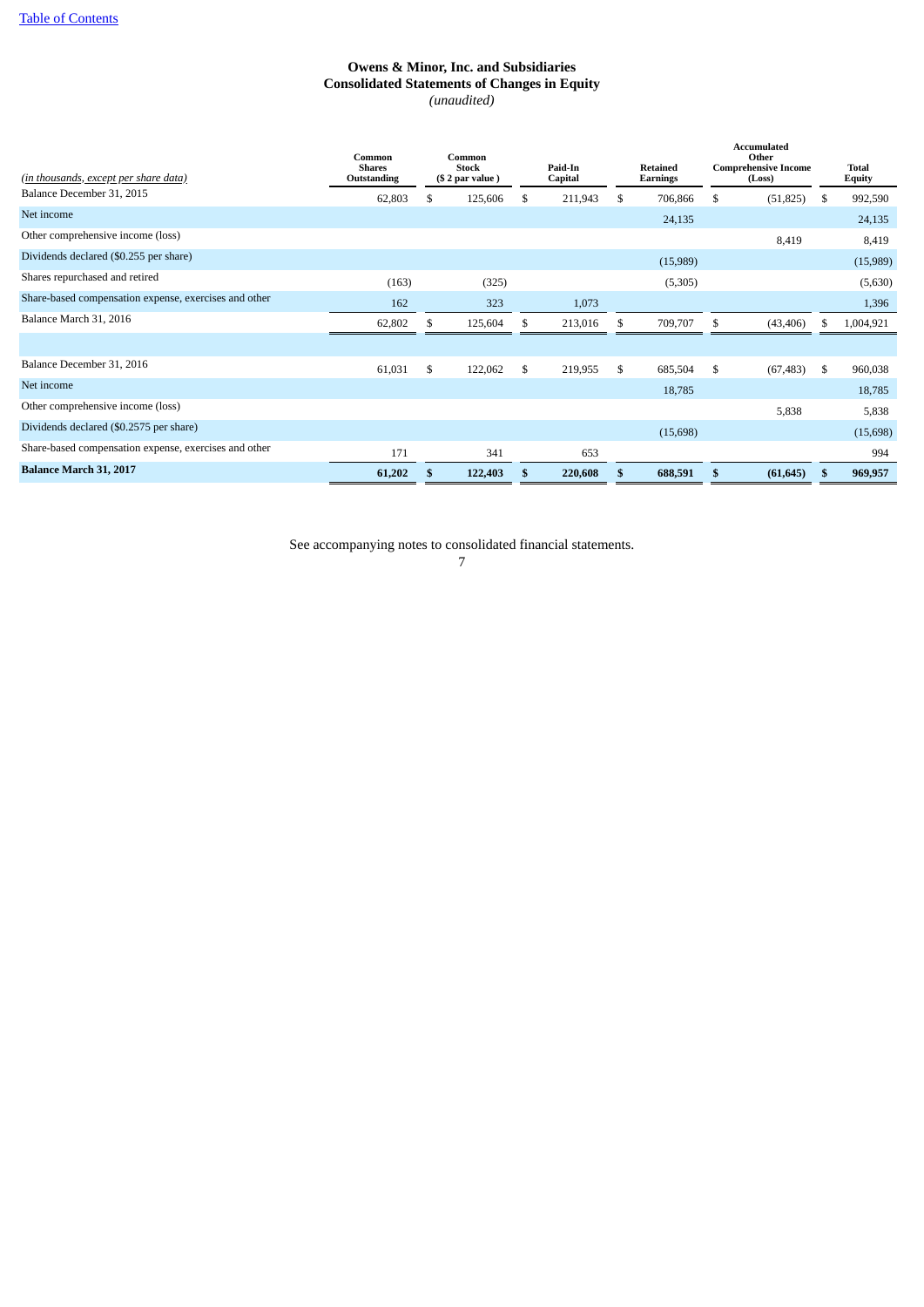### **Owens & Minor, Inc. and Subsidiaries Notes to Consolidated Financial Statements** *(unaudited) (in thousands, unless otherwise indicated)*

#### <span id="page-7-0"></span>**Note 1—Basis of Presentation and Use of Estimates**

#### *Basis of Presentation*

The accompanying unaudited consolidated financial statements include the accounts of Owens & Minor, Inc. and the subsidiaries it controls (we, us, or our) and contain all adjustments (which are comprised only of normal recurring accruals and use of estimates) necessary to conform with U.S. generally accepted accounting principles (GAAP). All significant intercompany accounts and transactions have been eliminated. The results of operations for interim periods are not necessarily indicative of the results expected for the full year. The Clinical & Procedural Solutions (CPS) business segment has been renamed "Proprietary Products" effective January 1, 2017. There has been no change to the segment composition or our method of measuring segment operating earnings.

#### *Reclassifications*

Certain prior year amounts have been reclassified to conform to current year presentation.

#### *Use of Estimates*

The preparation of consolidated financial statements in conformity with GAAP requires us to make assumptions and estimates that affect reported amounts and related disclosures. Actual results may differ from these estimates.

#### **Note 2—Fair Value**

The carrying amounts of cash and cash equivalents, accounts receivable, financing receivables, accounts payable and financing payables included in the consolidated balance sheets approximate fair value due to the short-term nature of these instruments. The fair value of long-term debt is estimated based on quoted market prices or dealer quotes for the identical liability when traded as an asset in an active market (Level 1) or, if quoted market prices or dealer quotes are not available, on the borrowing rates currently available for loans with similar terms, credit ratings and average remaining maturities (Level 2). We determine the fair value of our derivatives, if any, based on estimated amounts that would be received or paid to terminate the contracts at the reporting date based on current market prices for applicable currencies. See Note 7 for the fair value of long-term debt.

#### **Note 3—Financing Receivables and Payables**

At March 31, 2017 and December 31, 2016, we had financing receivables of \$149.6 million and \$156.5 million and related payables of \$92.5 million and \$110.0 million outstanding under our order-to-cash program and product financing arrangements, which were included in other current assets and other current liabilities, respectively, in the consolidated balance sheets.

#### **Note 4—Goodwill and Intangible Assets**

The following table summarizes the goodwill balances by segment and the changes in the carrying amount of goodwill through March 31, 2017:

|                                                |                           | Proprietary |        |                 |              |  |         |
|------------------------------------------------|---------------------------|-------------|--------|-----------------|--------------|--|---------|
|                                                | International<br>Domestic |             |        | <b>Products</b> | Consolidated |  |         |
| Carrying amount of goodwill, December 31, 2016 | 180.006                   |             | 19.391 |                 | 215,539      |  | 414.936 |
| Currency translation adjustments               |                           |             | 1.395  |                 | 366          |  | 1.761   |
| Carrying amount of goodwill, March 31, 2017    | 180,006                   |             | 20,786 |                 | 215,905      |  | 416,697 |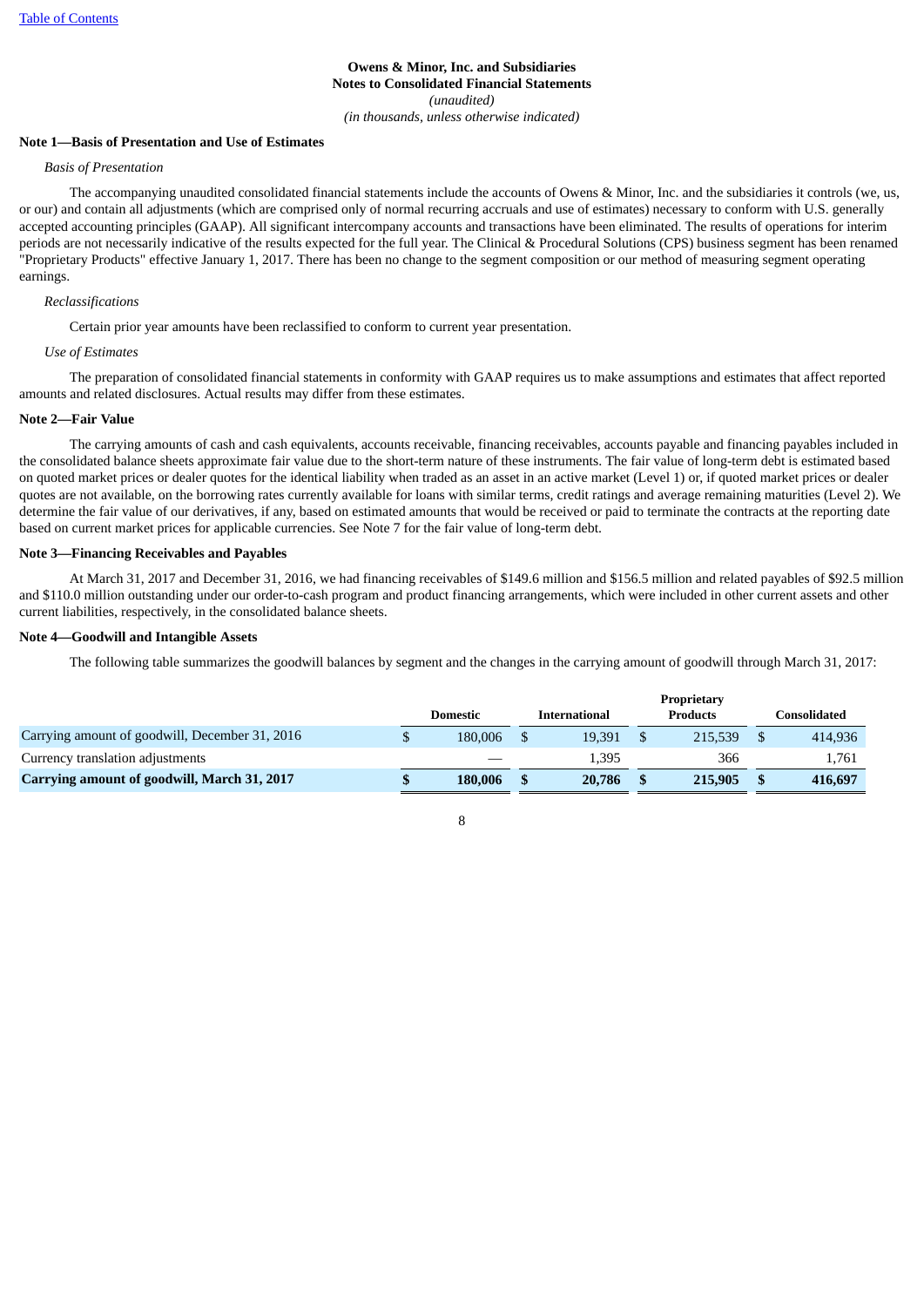Intangible assets at March 31, 2017, and December 31, 2016, were as follows:

|                          | March 31, 2017 |                                                                        |  |                                  |   | <b>December 31, 2016</b>    |    |         |  |  |
|--------------------------|----------------|------------------------------------------------------------------------|--|----------------------------------|---|-----------------------------|----|---------|--|--|
|                          |                | Other<br><b>Customer</b><br><b>Relationships</b><br><b>Intangibles</b> |  | Customer<br><b>Relationships</b> |   | Other<br><b>Intangibles</b> |    |         |  |  |
|                          |                |                                                                        |  |                                  |   |                             |    |         |  |  |
| Gross intangible assets  | \$             | 118,916                                                                |  | 4,102                            | S | 118,223                     | S  | 4,045   |  |  |
| Accumulated amortization |                | (40, 902)                                                              |  | (1,380)                          |   | (38,429)                    |    | (1,328) |  |  |
| Net intangible assets    |                | 78,014                                                                 |  | 2,722                            | S | 79,794                      | \$ | 2,717   |  |  |

At March 31, 2017, \$11.1 million in net intangible assets were held in the Domestic segment, \$10.4 million were held in the International segment and \$59.2 million were held in the Proprietary Products segment. Amortization expense for intangible assets was \$2.3 million and \$2.2 million for the three months ended March 31, 2017 and 2016.

Based on the current carrying value of intangible assets subject to amortization, estimated amortization expense is \$6.9 million for the remainder of 2017, \$9.0 million for 2018, \$8.9 million for 2019, \$8.7 million for 2020, \$8.3 million for 2021 and \$7.3 million for 2022.

#### **Note 5—Exit and Realignment Costs**

We periodically incur exit and realignment and other charges associated with optimizing our operations which include the closure and consolidation of certain distribution and logistics centers, administrative offices and warehouses in the United States and Europe. These charges also include costs associated with our strategic organizational realignment which include management changes, certain professional fees, and costs to streamline administrative functions and processes.

Exit and realignment charges by segment for the three months ended March 31, 2017 and 2016 were as follows:

|                                     | Three Months Ended March 31, |      |        |  |  |  |
|-------------------------------------|------------------------------|------|--------|--|--|--|
|                                     | 2017                         | 2016 |        |  |  |  |
| Domestic segment                    | \$<br>6,748                  |      | 8,074  |  |  |  |
| International segment               | 384                          |      | 1,700  |  |  |  |
| <b>Proprietary Products segment</b> | 463                          |      | 1,108  |  |  |  |
| Total exit and realignment charges  | \$<br>7.595                  |      | 10,882 |  |  |  |

The following table summarizes the activity related to exit and realignment cost accruals through March 31, 2017 and 2016:

|                                                       |   | Lease<br><b>Obligations</b> | <b>Severance and</b><br>Other |      | <b>Total</b> |
|-------------------------------------------------------|---|-----------------------------|-------------------------------|------|--------------|
| Accrued exit and realignment costs, December 31, 2016 | D | $\overline{\phantom{m}}$    | 2,238                         | - \$ | 2,238        |
| Provision for exit and realignment activities         |   |                             | 3,211                         |      | 3,211        |
| Change in estimate                                    |   |                             | (304)                         |      | (304)        |
| Cash payments                                         |   |                             | (3,034)                       |      | (3,034)      |
| Accrued exit and realignment costs, March 31, 2017    |   |                             | 2,111                         |      | 2,111        |
|                                                       |   |                             |                               |      |              |
|                                                       |   |                             |                               |      |              |

| Accrued exit and realignment costs, December 31, 2015 | 486                             | .840.،  | 2.326   |
|-------------------------------------------------------|---------------------------------|---------|---------|
| Provision for exit and realignment activities         |                                 | 9.895   | 9,895   |
| Cash payments, net of sublease income                 | (486)                           | (1,287) | (1,773) |
| Accrued exit and realignment costs, March 31, 2016    | $\hspace{0.1mm}-\hspace{0.1mm}$ | 10.448  | 10.448  |

In addition to the exit and realignment accruals in the preceding table, we also incurred \$4.7 million of costs that were expensed as incurred for the quarter ended March 31, 2017, including \$4.5 million in asset write-downs and \$0.2 million in other costs.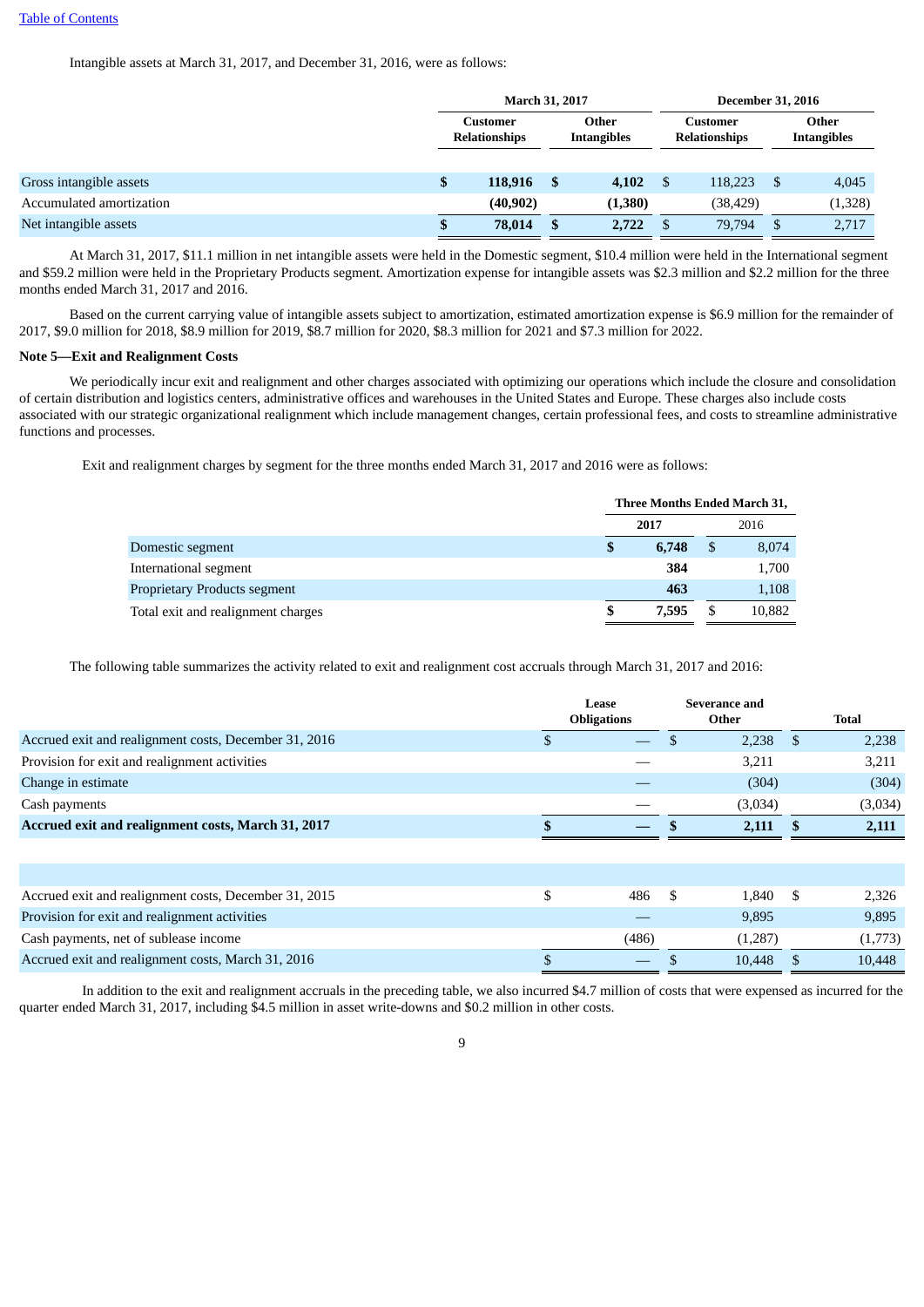We also incurred \$1.0 million of costs that were expensed as incurred for the quarter ended March 31, 2016, including \$0.5 million in information systems costs, \$0.4 million in consulting costs and \$0.1 million in other costs.

#### **Note 6—Retirement Plans**

We have a noncontributory, unfunded retirement plan for certain officers and other key employees in the United States. Certain of our foreign subsidiaries also have defined benefit pension plans covering substantially all of their respective employees.

The components of net periodic benefit cost, which are included in distribution, selling and administrative expenses, for the three months ended March 31, 2017 and 2016, were as follows:

|                               |    | <b>Three Months Ended</b><br>March 31, |    |      |  |  |
|-------------------------------|----|----------------------------------------|----|------|--|--|
|                               |    | 2017                                   |    | 2016 |  |  |
| Service cost                  | S  | 12                                     | \$ | 23   |  |  |
| Interest cost                 |    | 474                                    |    | 505  |  |  |
| Recognized net actuarial loss |    | 462                                    |    | 409  |  |  |
| Net periodic benefit cost     | \$ | 948                                    | S  | 937  |  |  |

Certain of our foreign subsidiaries have health and welfare plans covering substantially all of their respective employees. Our expense for these plans totaled \$0.4 million and \$0.4 million for the three months ended March 31, 2017 and 2016.

#### **Note 7—Debt**

We have \$275 million of 3.875% senior notes due 2021 (the "2021 Notes") and \$275 million of 4.375% senior notes due 2024 (the "2024 Notes"), with interest payable semi-annually. The 2021 Notes were sold at 99.5% of the principal amount with an effective yield of 3.951%. The 2024 Notes were sold at 99.6% of the principal with an effective yield of 4.422%. We have the option to redeem the 2021 Notes and 2024 Notes in part or in whole prior to maturity at a redemption price equal to the greater of 100% of the principal amount or the present value of the remaining scheduled payments discounted at the Treasury Rate plus 30 basis points. As of March 31, 2017 and December 31, 2016, the estimated fair value of the 2021 Notes was \$280.2 million and \$274.5 million and the estimated fair value of the 2024 Notes was \$276.9 million and \$270.0 million, respectively.

We have a Credit Agreement with a \$450 million borrowing capacity which extends through September 2019. Under the Amended Credit Agreement, we have the ability to request two one-year extensions and to request an increase in aggregate commitments by up to \$200 million. The interest rate on the Amended Credit Agreement, which is subject to adjustment quarterly, is based on the London Interbank Offered Rate (LIBOR), the Federal Funds Rate or the Prime Rate, plus an adjustment based on the better of our debt ratings or leverage ratio (Credit Spread) as defined by the Amended Credit Agreement. We are charged a commitment fee of between 12.5 and 25.0 basis points on the unused portion of the facility. The terms of the Amended Credit Agreement limit the amount of indebtedness that we may incur and require us to maintain ratios for leverage and interest coverage, including on a pro forma basis in the event of an acquisition. Based on our leverage ratio at March 31, 2017, the interest rate under the credit facility is LIBOR plus 1.375%.

At March 31, 2017, we had no borrowings and letters of credit of approximately \$5.1 million outstanding under the Amended Credit Agreement, leaving \$445 million available for borrowing. The Amended Credit Agreement and senior notes contain cross-default provisions which could result in the acceleration of payments due in the event of default of either agreement. We believe we were in compliance with our debt covenants at March 31, 2017.

We also have a \$1.1 million letter of credit outstanding as of March 31, 2017 and December 31, 2016, which supports our facilities leased in Europe.

#### **Note 8—Income Taxes**

The effective tax rate was 34.7% for the three months ended March 31, 2017, compared to 36.8% in the same quarter of 2016. The change in rate resulted from a higher percentage of the company's pretax income earned in lower tax rate jurisdictions compared to prior year. The liability for unrecognized tax benefits was \$11.0 million at March 31, 2017 and \$10.7 million at December 31, 2016. Included in the liability at March 31, 2017 were \$4.9 million of tax positions for which ultimate deductibility is highly certain but for which there is uncertainty about the timing of such deductibility.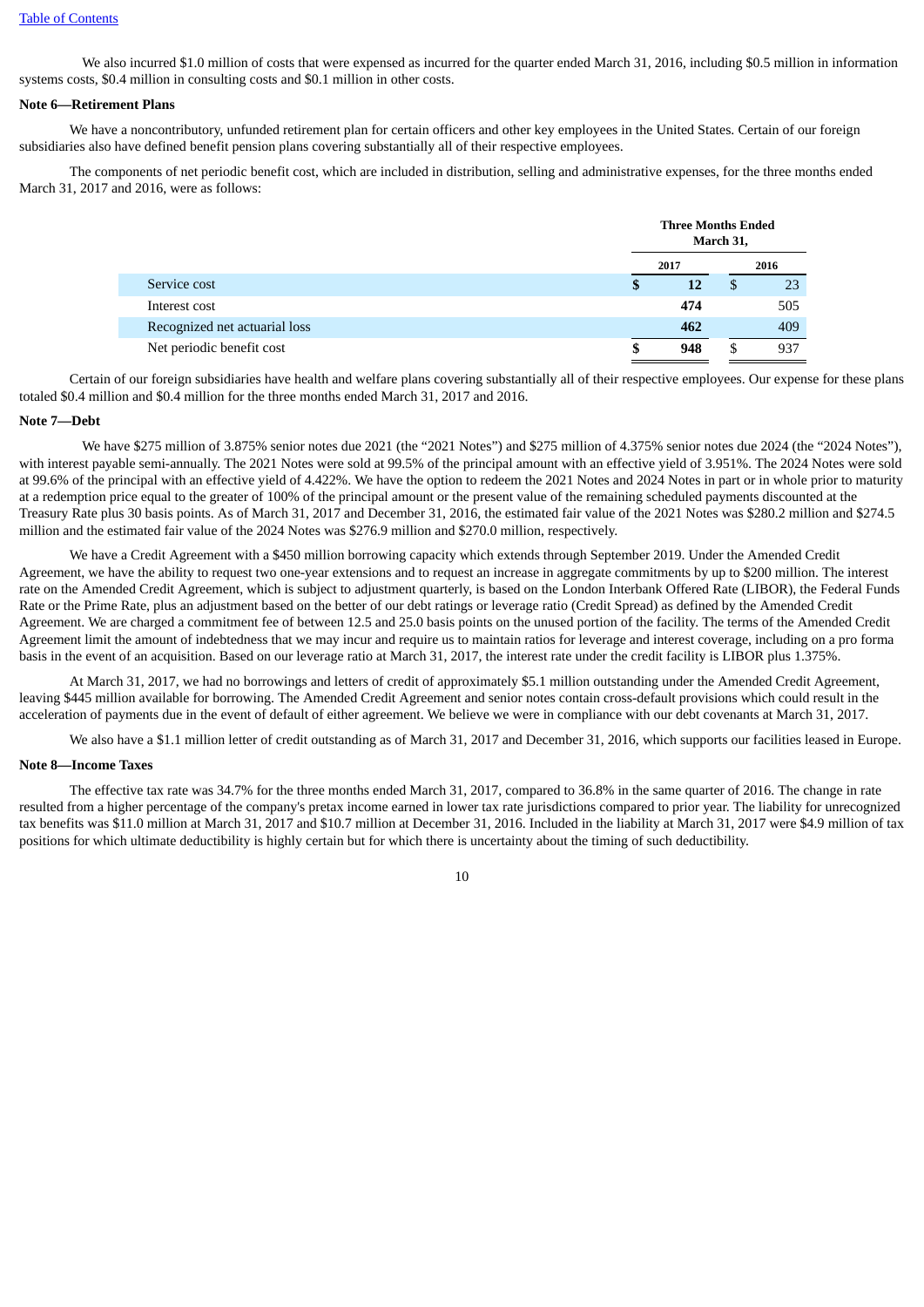### **Note 9—Net Income per Common Share**

The following summarizes the calculation of net income per common share attributable to common shareholders for the three months ended March 31, 2017 and 2016.

|                                                                                 | <b>Three Months Ended</b><br>March 31, |        |      |        |  |  |  |  |  |
|---------------------------------------------------------------------------------|----------------------------------------|--------|------|--------|--|--|--|--|--|
| <u>(in thousands, except per share data)</u>                                    |                                        | 2017   |      | 2016   |  |  |  |  |  |
| Numerator:                                                                      |                                        |        |      |        |  |  |  |  |  |
| Net income                                                                      | \$                                     | 18,785 | S    | 24,135 |  |  |  |  |  |
| Less: income allocated to unvested restricted shares                            |                                        | (239)  |      | (276)  |  |  |  |  |  |
| Net income attributable to common shareholders - basic                          |                                        | 18,546 |      | 23,859 |  |  |  |  |  |
| Add: undistributed income attributable to unvested restricted shares - basic    |                                        | 23     |      | 57     |  |  |  |  |  |
| Less: undistributed income attributable to unvested restricted shares - diluted |                                        | (23)   |      | (57)   |  |  |  |  |  |
| Net income attributable to common shareholders - diluted                        |                                        | 18,546 | - \$ | 23,859 |  |  |  |  |  |
| Denominator:                                                                    |                                        |        |      |        |  |  |  |  |  |
| Weighted average shares outstanding - basic and diluted                         |                                        | 60,013 |      | 61,696 |  |  |  |  |  |
| Net income per share attributable to common shareholders:                       |                                        |        |      |        |  |  |  |  |  |
| <b>Basic</b>                                                                    | \$                                     | 0.31   | \$.  | 0.39   |  |  |  |  |  |
| Diluted                                                                         | \$                                     | 0.31   | \$.  | 0.39   |  |  |  |  |  |

#### **Note 10—Shareholders' Equity**

Our Board of Directors has authorized a share repurchase program of up to \$100 million of our outstanding common stock to be executed at the discretion of management over a three-year period, expiring in December 2019. The timing of repurchases and the exact number of shares of common stock to be purchased will depend upon market conditions and other factors and may be suspended or discontinued at any time. Purchases under the share repurchase program are made either pursuant to 10b5-1 plans entered into by the company from time to time and/or during the company's scheduled quarterly trading windows for officers and directors.We did not repurchase any shares during the three months ended March 31, 2017. As of March 31, 2017, we have approximately \$99.0 million remaining under the repurchase program. We have elected to allocate any excess of share repurchase price over par value to retained earnings.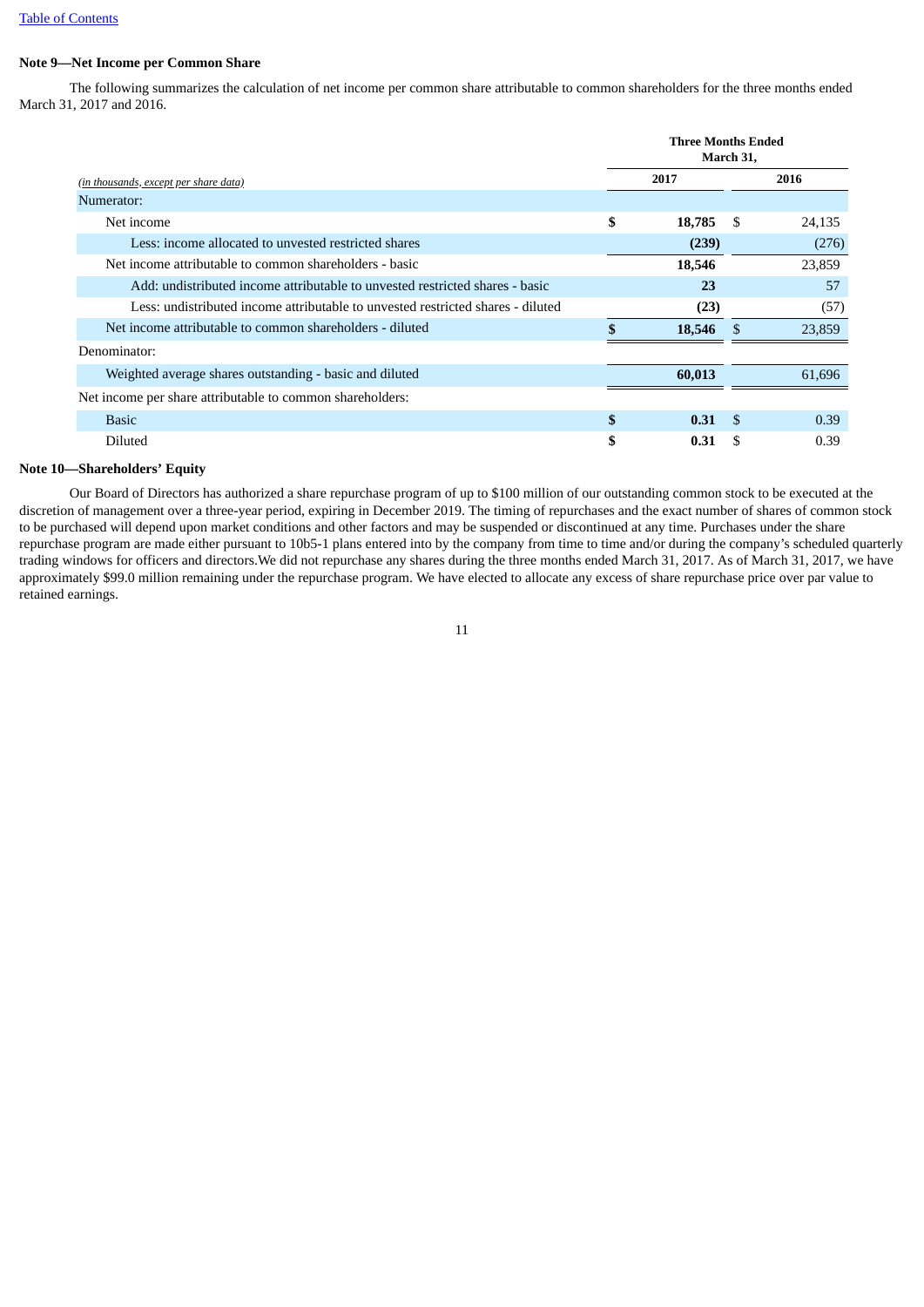### **Note 11—Accumulated Other Comprehensive Income (Loss)**

The following table shows the changes in accumulated other comprehensive income (loss) by component for the three months ended March 31, 2017 and 2016:

|                                                                                        |                         | Currency<br><b>Translation</b> |            |                   |
|----------------------------------------------------------------------------------------|-------------------------|--------------------------------|------------|-------------------|
|                                                                                        | <b>Retirement Plans</b> | <b>Adjustments</b>             | Other      | <b>Total</b>      |
| Accumulated other comprehensive income (loss), December 31, 2016 \$                    | $(11,209)$ \$           | $(56,245)$ \$                  | (29)       | (67, 483)<br>- \$ |
| Other comprehensive income (loss) before reclassifications                             |                         | 5,492                          | 110        | 5,602             |
| Income tax                                                                             |                         |                                |            |                   |
| Other comprehensive income (loss) before reclassifications,<br>net of tax              |                         | 5,492                          | 110        | 5,602             |
| Amounts reclassified from accumulated other comprehensive<br>income (loss)             | 462                     |                                |            | 462               |
| Income tax                                                                             | (226)                   |                                |            | (226)             |
| Amounts reclassified from accumulated other<br>comprehensive income (loss), net of tax | 236                     |                                |            | 236               |
| Other comprehensive income (loss)                                                      | 236                     | 5,492                          | 110        | 5,838             |
| Accumulated other comprehensive income (loss), March 31, 2017 \$                       | (10, 973)               | (50,753)                       | 81<br>- \$ | (61, 645)         |

|                                                                                        |                         | Currency<br><b>Translation</b> |                    |           |
|----------------------------------------------------------------------------------------|-------------------------|--------------------------------|--------------------|-----------|
|                                                                                        | <b>Retirement Plans</b> | <b>Adjustments</b>             | Other              | Total     |
| Accumulated other comprehensive income (loss), December 31, 2015 \$                    | (10, 482)               | (41,228)                       | $(115)$ \$<br>- \$ | (51, 825) |
| Other comprehensive income (loss) before reclassifications                             |                         | 8.162                          | 19                 | 8.181     |
| Income tax                                                                             |                         |                                |                    |           |
| Other comprehensive income (loss) before reclassifications,<br>net of tax              |                         | 8,162                          | 19                 | 8,181     |
| Amounts reclassified from accumulated other comprehensive<br>income (loss)             | 409                     |                                |                    | 409       |
| Income tax                                                                             | (171)                   |                                |                    | (171)     |
| Amounts reclassified from accumulated other<br>comprehensive income (loss), net of tax | 238                     |                                |                    | 238       |
| Other comprehensive income (loss)                                                      | 238                     | 8,162                          | 19                 | 8,419     |
| Accumulated other comprehensive income (loss), March 31, 2016                          | \$.<br>(10, 244)        | (33,066)                       | (96)               | (43, 406) |

We include amounts reclassified out of accumulated other comprehensive income related to defined benefit pension plans as a component of net periodic pension cost recorded in distribution, selling and administrative expenses. For the three months ended March 31, 2017 and 2016, we reclassified \$0.5 million and \$0.4 million of actuarial net losses.

### **Note 12—Segment Information**

We periodically evaluate our application of accounting guidance for reportable segments and disclose information about reportable segments based on the way management organizes the enterprise for making operating decisions and assessing performance. We report our business under three segments: Domestic, International and Proprietary Products. The Domestic segment includes our United States distribution, logistics and value-added services business. The International segment consists of our European distribution, logistics and value-added services business. Proprietary Products provides product-related solutions, including surgical and procedural kitting and sourcing.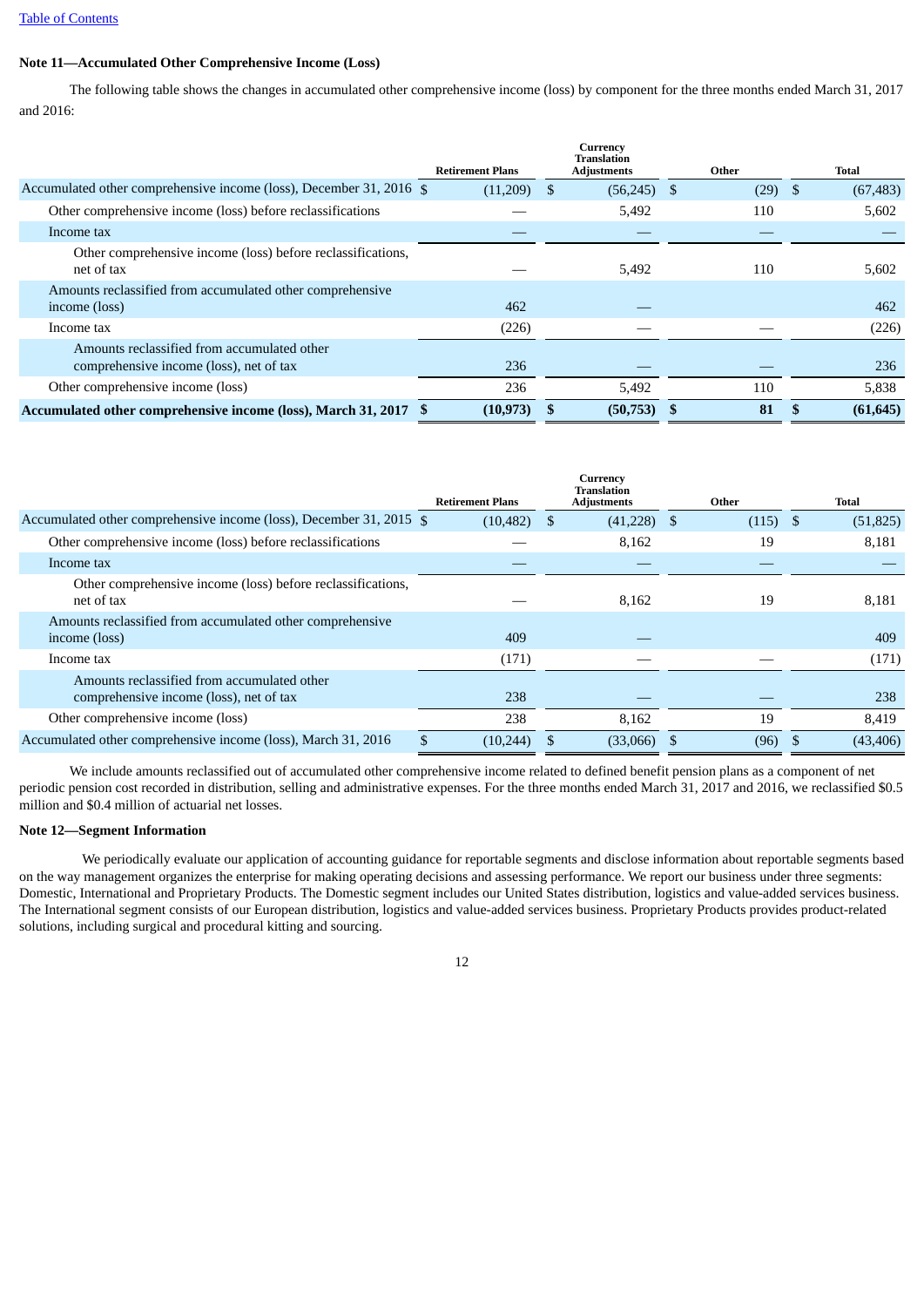We evaluate the performance of our segments based on their operating earnings excluding acquisition-related and exit and realignment charges, certain purchase price fair value adjustments, and other substantive items that, either as a result of their nature or size, would not be expected to occur as part of our normal business operations on a regular basis. Segment assets exclude inter-segment account balances as we believe their inclusion would be misleading or not meaningful. We believe all inter-segment sales are at prices that approximate market.

The following tables present financial information by segment:

|                                                      | <b>Three Months Ended March 31,</b> |           |              |           |
|------------------------------------------------------|-------------------------------------|-----------|--------------|-----------|
|                                                      |                                     | 2017      |              | 2016      |
| Net revenue:                                         |                                     |           |              |           |
| Segment net revenue                                  |                                     |           |              |           |
| Domestic                                             | \$                                  | 2,193,960 | \$           | 2,321,708 |
| International                                        |                                     | 94,995    |              | 83,551    |
| <b>Proprietary Products</b>                          |                                     | 137,153   |              | 141,353   |
| Total segment net revenue                            |                                     | 2,426,108 |              | 2,546,612 |
| Inter-segment revenue                                |                                     |           |              |           |
| <b>Proprietary Products</b>                          |                                     | (97, 535) |              | (90, 819) |
| Total inter-segment revenue                          |                                     | (97, 535) |              | (90, 819) |
| Consolidated net revenue                             | $\$$                                | 2,328,573 | $\mathbb{S}$ | 2,455,793 |
|                                                      |                                     |           |              |           |
| Operating earnings (loss):                           |                                     |           |              |           |
| Domestic                                             | \$                                  | 37,295    | \$           | 41,718    |
| International                                        |                                     | 656       |              | 1,128     |
| <b>Proprietary Products</b>                          |                                     | 8,128     |              | 13,271    |
| Inter-segment eliminations                           |                                     | (698)     |              | (664)     |
| Acquisition-related and exit and realignment charges |                                     | (8,942)   |              | (10, 483) |
| Other $(1)$                                          |                                     | (922)     |              |           |
| Consolidated operating earnings                      | \$                                  | 35,517    | \$           | 44,970    |
|                                                      |                                     |           |              |           |
| Depreciation and amortization:                       |                                     |           |              |           |
| Domestic                                             | \$                                  | 6,860     | \$           | 7,542     |
| International                                        |                                     | 3,804     |              | 4,450     |
| <b>Proprietary Products</b>                          |                                     | 1,894     |              | 2,226     |
| Consolidated depreciation and amortization           | \$                                  | 12,558    | \$           | 14,218    |
|                                                      |                                     |           |              |           |
| Capital expenditures:                                |                                     |           |              |           |
| Domestic                                             | \$                                  | 8,818     | $\mathbb{S}$ | 4,543     |
| International                                        |                                     | 5,022     |              | 1,970     |
| <b>Proprietary Products</b>                          |                                     | 928       |              | 547       |
| Consolidated capital expenditures                    | \$                                  | 14,768    | \$           | 7,060     |

(1) Software as a Service (SaaS) implementation costs associated with significant global IT platforms in connection with the redesign of our global information system strategy.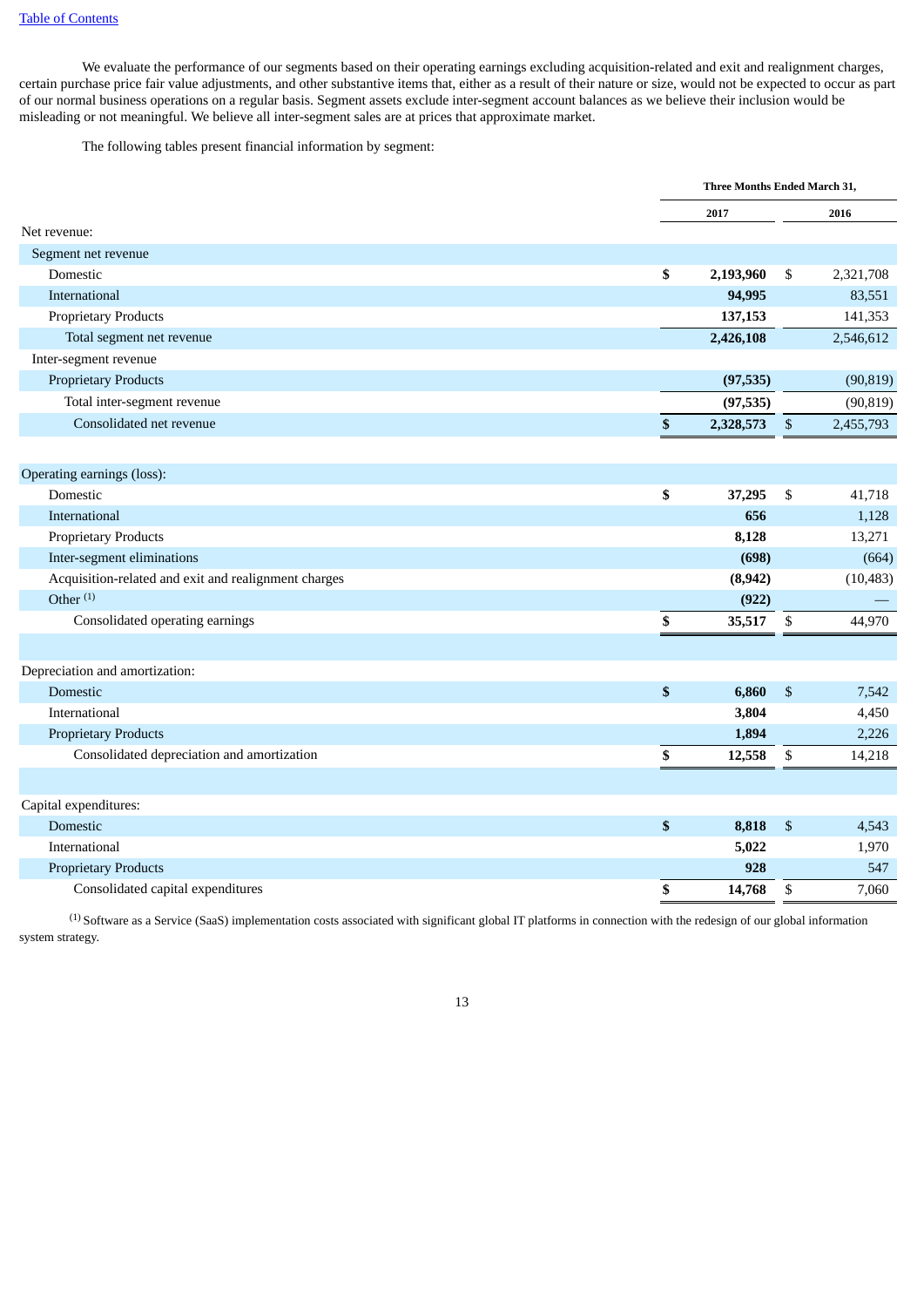|                             | March 31, 2017 |           | <b>December 31, 2016</b> |  |
|-----------------------------|----------------|-----------|--------------------------|--|
| Total assets:               |                |           |                          |  |
| Domestic                    | \$             | 1,830,369 | \$<br>1,778,481          |  |
| International               |                | 359,614   | 352,898                  |  |
| <b>Proprietary Products</b> |                | 383,399   | 400,885                  |  |
| Segment assets              |                | 2,573,382 | 2,532,264                |  |
| Cash and cash equivalents   |                | 127,167   | 185,488                  |  |
| Consolidated total assets   |                | 2,700,549 | \$<br>2,717,752          |  |

### **Note 13—Condensed Consolidating Financial Information**

The following tables present condensed consolidating financial information for: Owens & Minor, Inc. (O&M); the guarantors of Owens & Minor, Inc.'s 2021 Notes and 2024 Notes, on a combined basis; and the non-guarantor subsidiaries of the 2021 Notes and 2024 Notes, on a combined basis. The guarantor subsidiaries are 100% owned by Owens & Minor, Inc. Separate financial statements of the guarantor subsidiaries are not presented because the guarantees by our guarantor subsidiaries are full and unconditional, as well as joint and several, and we believe the condensed consolidating financial information is more meaningful in understanding the financial position, results of operations and cash flows of the guarantor subsidiaries.

|                                                      | Owens &      | <b>Guarantor</b>    |    | Non-guarantor       |               |                     |              |
|------------------------------------------------------|--------------|---------------------|----|---------------------|---------------|---------------------|--------------|
| Three Months Ended March 31, 2017                    | Minor, Inc.  | <b>Subsidiaries</b> |    | <b>Subsidiaries</b> |               | <b>Eliminations</b> | Consolidated |
| <b>Statements of Income</b>                          |              |                     |    |                     |               |                     |              |
| Net revenue                                          | \$           | \$<br>2,193,285     | \$ | 186,854             | <sup>\$</sup> | $(51,566)$ \$       | 2,328,573    |
| Cost of goods sold                                   |              | 1,990,186           |    | 108,185             |               | (50, 978)           | 2,047,393    |
| Gross margin                                         |              | 203,099             |    | 78,669              |               | (588)               | 281,180      |
| Distribution, selling and administrative expenses    | 156          | 161,235             |    | 76,302              |               |                     | 237,693      |
| Acquisition-related and exit and realignment charges |              | 7,799               |    | 1,143               |               |                     | 8,942        |
| Other operating income, net                          |              | (374)               |    | (598)               |               |                     | (972)        |
| Operating earnings (loss)                            | (156)        | 34,439              |    | 1,822               |               | (588)               | 35,517       |
| Interest expense (income), net                       | 6,848        | (790)               |    | 686                 |               |                     | 6,744        |
| Income (loss) before income taxes                    | (7,004)      | 35,229              |    | 1,136               |               | (588)               | 28,773       |
| Income tax (benefit) provision                       |              | 8,013               |    | 1,975               |               |                     | 9,988        |
| Equity in earnings of subsidiaries                   | 25,789       |                     |    |                     |               | (25,789)            |              |
| Net income (loss)                                    | 18,785       | 27,216              |    | (839)               |               | (26, 377)           | 18,785       |
| Other comprehensive income (loss)                    | 5,838        | 346                 |    | 5,492               |               | (5,838)             | 5,838        |
| <b>Comprehensive income (loss)</b>                   | \$<br>24,623 | \$<br>27,562        | S  | 4,653               |               | (32, 215)           | 24,623       |

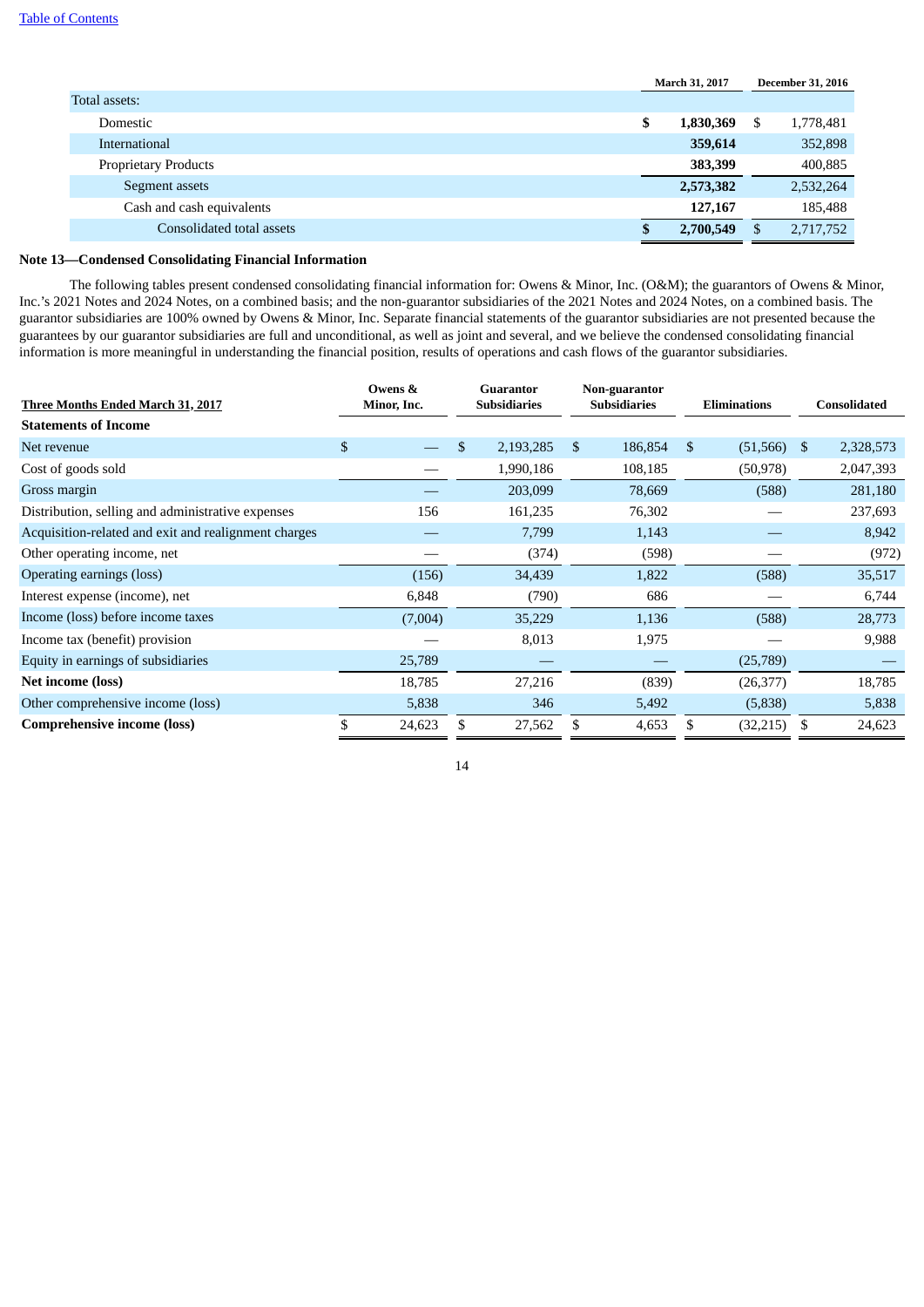| <b>Three Months Ended March 31, 2016</b>             | Owens &<br>Minor, Inc. | Guarantor<br><b>Subsidiaries</b> |    | Non-guarantor<br><b>Subsidiaries</b> | <b>Eliminations</b> |    | Consolidated |
|------------------------------------------------------|------------------------|----------------------------------|----|--------------------------------------|---------------------|----|--------------|
| <b>Statements of Income</b>                          |                        |                                  |    |                                      |                     |    |              |
| Net revenue                                          | \$                     | \$<br>2,321,708                  | S. | 172,101                              | \$<br>(38,016)      | S  | 2,455,793    |
| Cost of goods sold                                   |                        | 2,105,264                        |    | 92,075                               | (38, 182)           |    | 2,159,157    |
| Gross margin                                         |                        | 216,444                          |    | 80,026                               | 166                 |    | 296,636      |
| Distribution, selling and administrative expenses    | 534                    | 169,310                          |    | 72,881                               |                     |    | 242,725      |
| Acquisition-related and exit and realignment charges |                        | 8,402                            |    | 2,081                                |                     |    | 10,483       |
| Other operating income, net                          |                        | (1, 384)                         |    | (158)                                |                     |    | (1, 542)     |
| Operating earnings (loss)                            | (534)                  | 40,116                           |    | 5,222                                | 166                 |    | 44,970       |
| Interest expense (income), net                       | 6,840                  | (629)                            |    | 579                                  |                     |    | 6,790        |
| Income (loss) before income taxes                    | (7, 374)               | 40,745                           |    | 4,643                                | 166                 |    | 38,180       |
| Income tax (benefit) provision                       |                        | 11,547                           |    | 2,498                                |                     |    | 14,045       |
| Equity in earnings of subsidiaries                   | 31,509                 |                                  |    |                                      | (31,509)            |    |              |
| Net income (loss)                                    | 24,135                 | 29,198                           |    | 2,145                                | (31, 343)           |    | 24,135       |
| Other comprehensive income (loss)                    | 8,419                  | 257                              |    | 8,162                                | (8, 419)            |    | 8,419        |
| <b>Comprehensive income (loss)</b>                   | \$<br>32,554           | 29,455                           |    | 10,307                               | \$<br>(39, 762)     | \$ | 32,554       |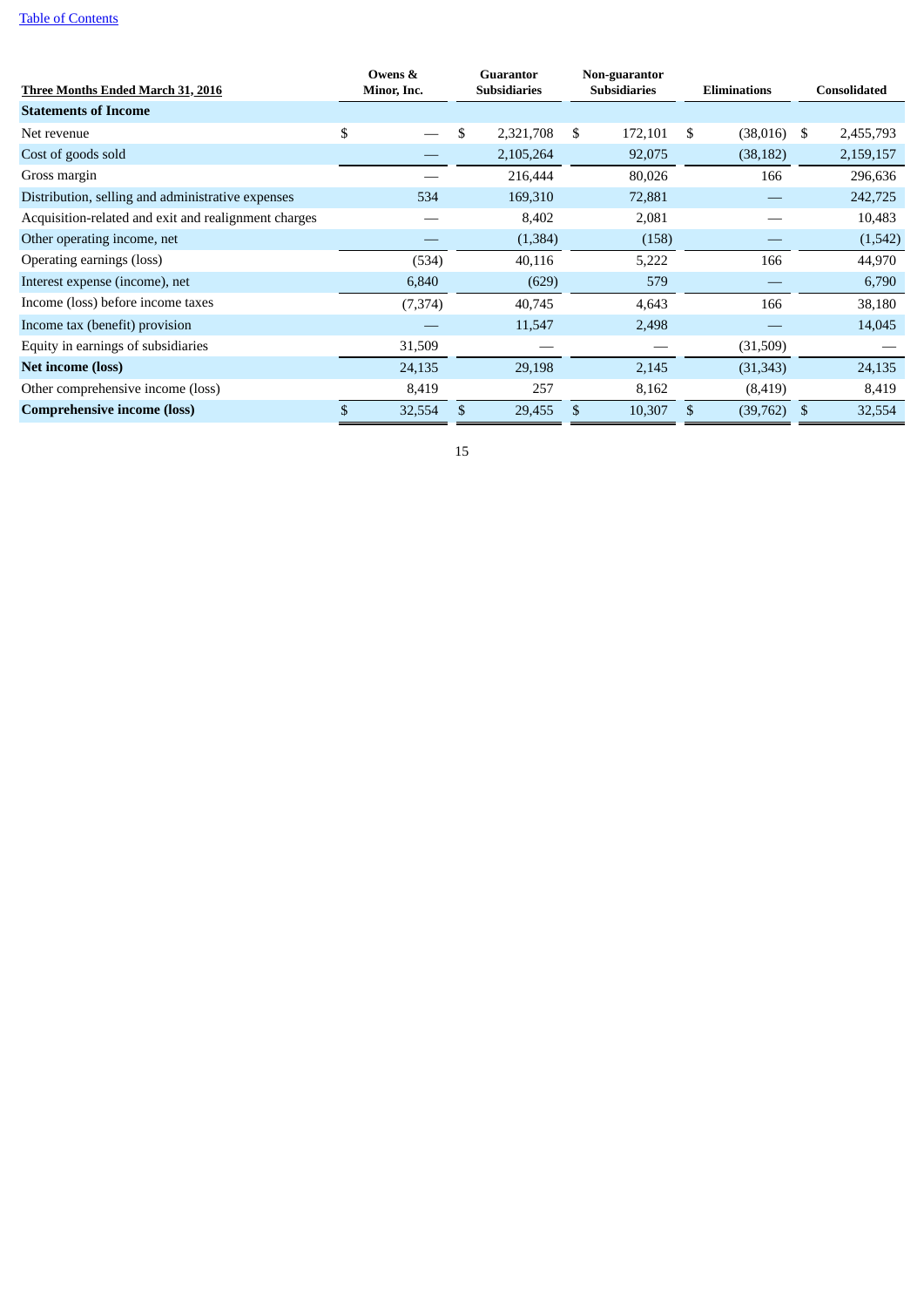| <u> March 31, 2017</u>                                     | Owens &<br>Minor, Inc. |           | <b>Guarantor</b><br><b>Subsidiaries</b> |           | Non-<br>guarantor<br>Subsidiaries |           |                           |               |                           | <b>Eliminations</b> | Consolidated |  |  |
|------------------------------------------------------------|------------------------|-----------|-----------------------------------------|-----------|-----------------------------------|-----------|---------------------------|---------------|---------------------------|---------------------|--------------|--|--|
| <b>Balance Sheets</b>                                      |                        |           |                                         |           |                                   |           |                           |               |                           |                     |              |  |  |
| <b>Assets</b>                                              |                        |           |                                         |           |                                   |           |                           |               |                           |                     |              |  |  |
| <b>Current assets</b>                                      |                        |           |                                         |           |                                   |           |                           |               |                           |                     |              |  |  |
| Cash and cash equivalents                                  | \$                     | 63,170    | \$                                      | 15,885    | \$                                | 48,112    | \$                        |               | \$                        | 127,167             |              |  |  |
| Accounts receivable, net                                   |                        |           |                                         | 524,418   |                                   | 89,020    |                           | (8, 189)      |                           | 605,249             |              |  |  |
| Merchandise inventories                                    |                        |           |                                         | 884,995   |                                   | 66,800    |                           | (2, 449)      |                           | 949,346             |              |  |  |
| Other current assets                                       |                        | 17        |                                         | 93,060    |                                   | 168,155   |                           |               |                           | 261,232             |              |  |  |
| <b>Total current assets</b>                                |                        | 63,187    |                                         | 1,518,358 |                                   | 372,087   |                           | (10, 638)     |                           | 1,942,994           |              |  |  |
| Property and equipment, net                                |                        |           |                                         | 102,030   |                                   | 93,282    |                           |               |                           | 195,312             |              |  |  |
| Goodwill, net                                              |                        |           |                                         | 180,006   |                                   | 236,691   |                           |               |                           | 416,697             |              |  |  |
| Intangible assets, net                                     |                        |           |                                         | 11,137    |                                   | 69,599    |                           |               |                           | 80,736              |              |  |  |
| Due from O&M and subsidiaries                              |                        |           |                                         | 626,667   |                                   |           |                           | (626, 667)    |                           |                     |              |  |  |
| Advances to and investment in consolidated<br>subsidiaries |                        | 2,063,747 |                                         |           |                                   |           |                           | (2,063,747)   |                           |                     |              |  |  |
| Other assets, net                                          |                        |           |                                         | 44,042    |                                   | 20,768    |                           |               |                           | 64,810              |              |  |  |
| <b>Total assets</b>                                        | $\mathbb{S}$           | 2,126,934 | \$                                      | 2,482,240 | \$                                | 792,427   | $\boldsymbol{\mathsf{S}}$ | (2,701,052)   | $\boldsymbol{\mathsf{S}}$ | 2,700,549           |              |  |  |
| <b>Liabilities and equity</b>                              |                        |           |                                         |           |                                   |           |                           |               |                           |                     |              |  |  |
| <b>Current liabilities</b>                                 |                        |           |                                         |           |                                   |           |                           |               |                           |                     |              |  |  |
| Accounts payable                                           | \$                     | 37        | \$                                      | 693,256   | \$                                | 60,127    | \$                        | (8,255)       | - \$                      | 745,165             |              |  |  |
| Accrued payroll and related liabilities                    |                        |           |                                         | 18,761    |                                   | 9,864     |                           |               |                           | 28,625              |              |  |  |
| Other accrued liabilities                                  |                        | 7,181     |                                         | 110,398   |                                   | 116,326   |                           |               |                           | 233,905             |              |  |  |
| <b>Total current liabilities</b>                           |                        | 7,218     |                                         | 822,415   |                                   | 186,317   |                           | (8,255)       |                           | 1,007,695           |              |  |  |
| Long-term debt, excluding current portion                  |                        | 545,053   |                                         | 2,865     |                                   | 16,227    |                           |               |                           | 564,145             |              |  |  |
| Due to O&M and subsidiaries                                |                        | 604,706   |                                         |           |                                   | 71,673    |                           | (676, 379)    |                           |                     |              |  |  |
| Intercompany debt                                          |                        |           |                                         | 138,890   |                                   |           |                           | (138, 890)    |                           |                     |              |  |  |
| Deferred income taxes                                      |                        |           |                                         | 69,678    |                                   | 20,437    |                           |               |                           | 90,115              |              |  |  |
| Other liabilities                                          |                        |           |                                         | 60,911    |                                   | 7,726     |                           |               |                           | 68,637              |              |  |  |
| <b>Total liabilities</b>                                   |                        | 1,156,977 |                                         | 1,094,759 |                                   | 302,380   |                           | (823, 524)    |                           | 1,730,592           |              |  |  |
| <b>Equity</b>                                              |                        |           |                                         |           |                                   |           |                           |               |                           |                     |              |  |  |
| Common stock                                               |                        | 122,403   |                                         |           |                                   |           |                           |               |                           | 122,403             |              |  |  |
| Paid-in capital                                            |                        | 220,608   |                                         | 174,614   |                                   | 583,872   |                           | (758, 486)    |                           | 220,608             |              |  |  |
| Retained earnings (deficit)                                |                        | 688,591   |                                         | 1,223,558 |                                   | (42, 871) |                           | (1, 180, 687) |                           | 688,591             |              |  |  |
| Accumulated other comprehensive income (loss)              |                        | (61, 645) |                                         | (10, 691) |                                   | (50, 954) |                           | 61,645        |                           | (61, 645)           |              |  |  |
| <b>Total equity</b>                                        |                        | 969,957   |                                         | 1,387,481 |                                   | 490,047   |                           | (1,877,528)   |                           | 969,957             |              |  |  |
| <b>Total liabilities and equity</b>                        | \$                     | 2,126,934 | \$                                      | 2,482,240 | \$                                | 792,427   | \$                        | (2,701,052)   | \$                        | 2,700,549           |              |  |  |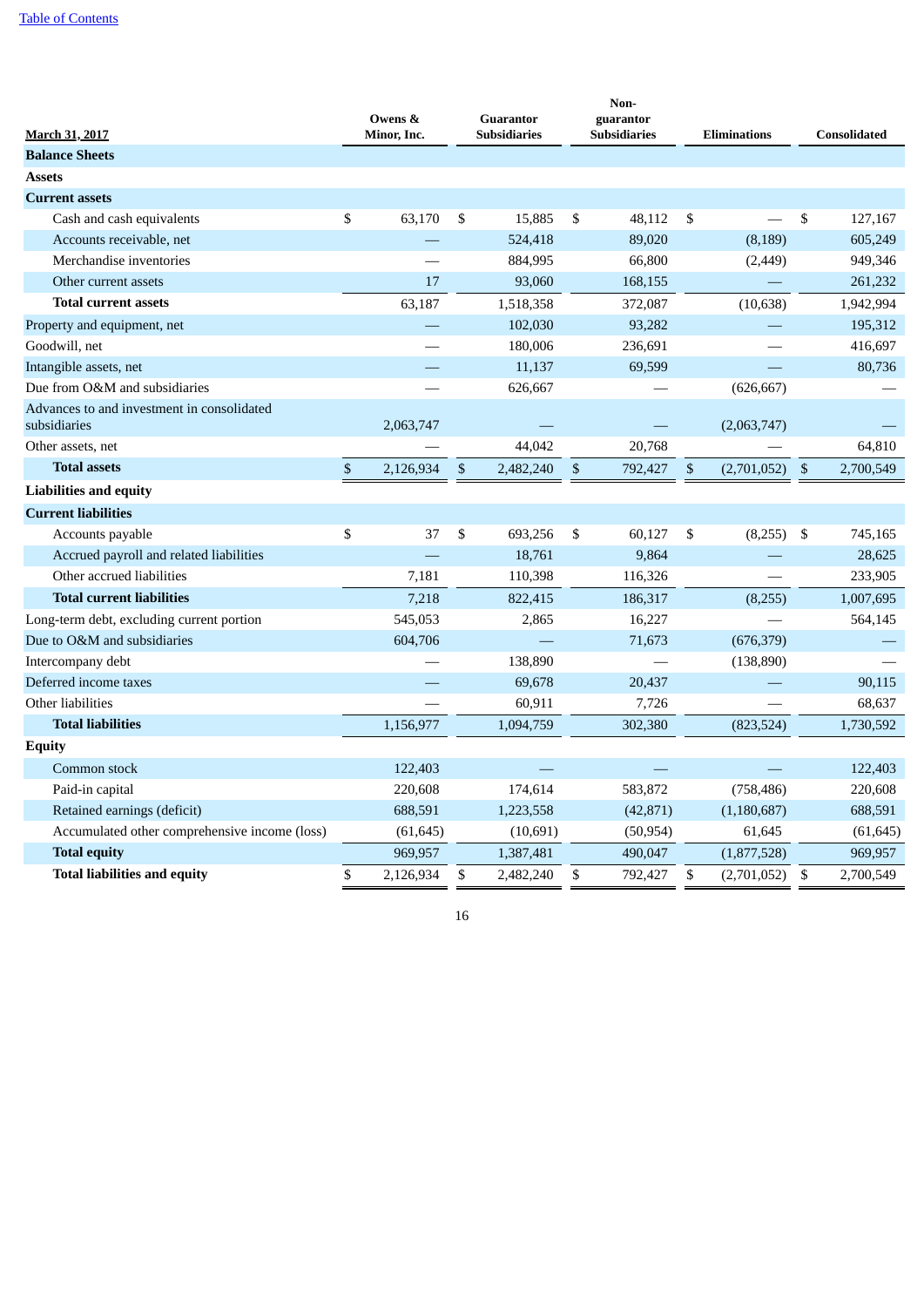| December 31, 2016                                           |              | Owens &<br>Minor, Inc. |              | Guarantor<br><b>Subsidiaries</b> |              | Non-guarantor<br><b>Subsidiaries</b> |                           | <b>Eliminations</b> | <b>Consolidated</b> |
|-------------------------------------------------------------|--------------|------------------------|--------------|----------------------------------|--------------|--------------------------------------|---------------------------|---------------------|---------------------|
| <b>Balance Sheets</b>                                       |              |                        |              |                                  |              |                                      |                           |                     |                     |
| <b>Assets</b>                                               |              |                        |              |                                  |              |                                      |                           |                     |                     |
| <b>Current assets</b>                                       |              |                        |              |                                  |              |                                      |                           |                     |                     |
| Cash and cash equivalents                                   | \$           | 38,015                 | \$           | 61,266                           | \$           | 86,207                               | \$                        |                     | \$<br>185,488       |
| Accounts receivable, net                                    |              |                        |              | 526,170                          |              | 90,016                               |                           | (10, 102)           | 606,084             |
| Merchandise inventories                                     |              |                        |              | 856,566                          |              | 61,505                               |                           | (1,760)             | 916,311             |
| Other current assets                                        |              | 106                    |              | 86,907                           |              | 167,143                              |                           |                     | 254,156             |
| <b>Total current assets</b>                                 |              | 38,121                 |              | 1,530,909                        |              | 404,871                              |                           | (11, 862)           | 1,962,039           |
| Property and equipment, net                                 |              |                        |              | 97,725                           |              | 93,993                               |                           |                     | 191,718             |
| Goodwill, net                                               |              |                        |              | 180,006                          |              | 234,930                              |                           |                     | 414,936             |
| Intangible assets, net                                      |              |                        |              | 11,655                           |              | 70,856                               |                           |                     | 82,511              |
| Due from O&M and subsidiaries                               |              |                        |              | 573,395                          |              |                                      |                           | (573, 395)          |                     |
| Advances to and investments in consolidated<br>subsidiaries |              | 2,044,963              |              |                                  |              |                                      |                           | (2,044,963)         |                     |
| Other assets, net                                           |              |                        |              | 49.887                           |              | 16,661                               |                           |                     | 66,548              |
| <b>Total assets</b>                                         | $\mathbb{S}$ | 2,083,084              | $\mathbb{S}$ | 2,443,577                        | $\mathbb{S}$ | 821,311                              | $\boldsymbol{\mathsf{S}}$ | (2,630,220)         | \$<br>2,717,752     |
| <b>Liabilities and equity</b>                               |              |                        |              |                                  |              |                                      |                           |                     |                     |
| <b>Current liabilities</b>                                  |              |                        |              |                                  |              |                                      |                           |                     |                     |
| Accounts payable                                            | \$           |                        | \$           | 683,189                          | \$           | 75,512                               | \$                        | (7, 951)            | \$<br>750,750       |
| Accrued payroll and related liabilities                     |              |                        |              | 32,814                           |              | 12,237                               |                           |                     | 45,051              |
| Other current liabilities                                   |              | 7,106                  |              | 93,327                           |              | 138,404                              |                           |                     | 238,837             |
| <b>Total current liabilities</b>                            |              | 7,106                  |              | 809,330                          |              | 226,153                              |                           | (7, 951)            | 1,034,638           |
| Long-term debt, excluding current portion                   |              | 544,838                |              | 3,219                            |              | 16,526                               |                           |                     | 564,583             |
| Due to O&M and subsidiaries                                 |              | 571,102                |              |                                  |              | 48,044                               |                           | (619, 146)          |                     |
| Intercompany debt                                           |              |                        |              | 138,890                          |              |                                      |                           | (138, 890)          |                     |
| Deferred income taxes                                       |              |                        |              | 70,280                           |              | 20,103                               |                           |                     | 90,383              |
| Other liabilities                                           |              |                        |              | 60,578                           |              | 7,532                                |                           |                     | 68,110              |
| <b>Total liabilities</b>                                    |              | 1,123,046              |              | 1,082,297                        |              | 318,358                              |                           | (765, 987)          | 1,757,714           |
| <b>Equity</b>                                               |              |                        |              |                                  |              |                                      |                           |                     |                     |
| Common stock                                                |              | 122,062                |              |                                  |              |                                      |                           |                     | 122,062             |
| Paid-in capital                                             |              | 219,955                |              | 174,614                          |              | 583,872                              |                           | (758, 486)          | 219,955             |
| Retained earnings (deficit)                                 |              | 685,504                |              | 1,196,341                        |              | (42, 032)                            |                           | (1, 154, 309)       | 685,504             |
| Accumulated other comprehensive income (loss)               |              | (67, 483)              |              | (9,675)                          |              | (38, 887)                            |                           | 48,562              | (67, 483)           |
| <b>Total equity</b>                                         |              | 960,038                |              | 1,361,280                        |              | 502,953                              |                           | (1,864,233)         | 960,038             |
| <b>Total liabilities and equity</b>                         | \$           | 2,083,084              | \$           | 2,443,577                        | \$           | 821,311                              | \$                        | (2,630,220)         | \$<br>2,717,752     |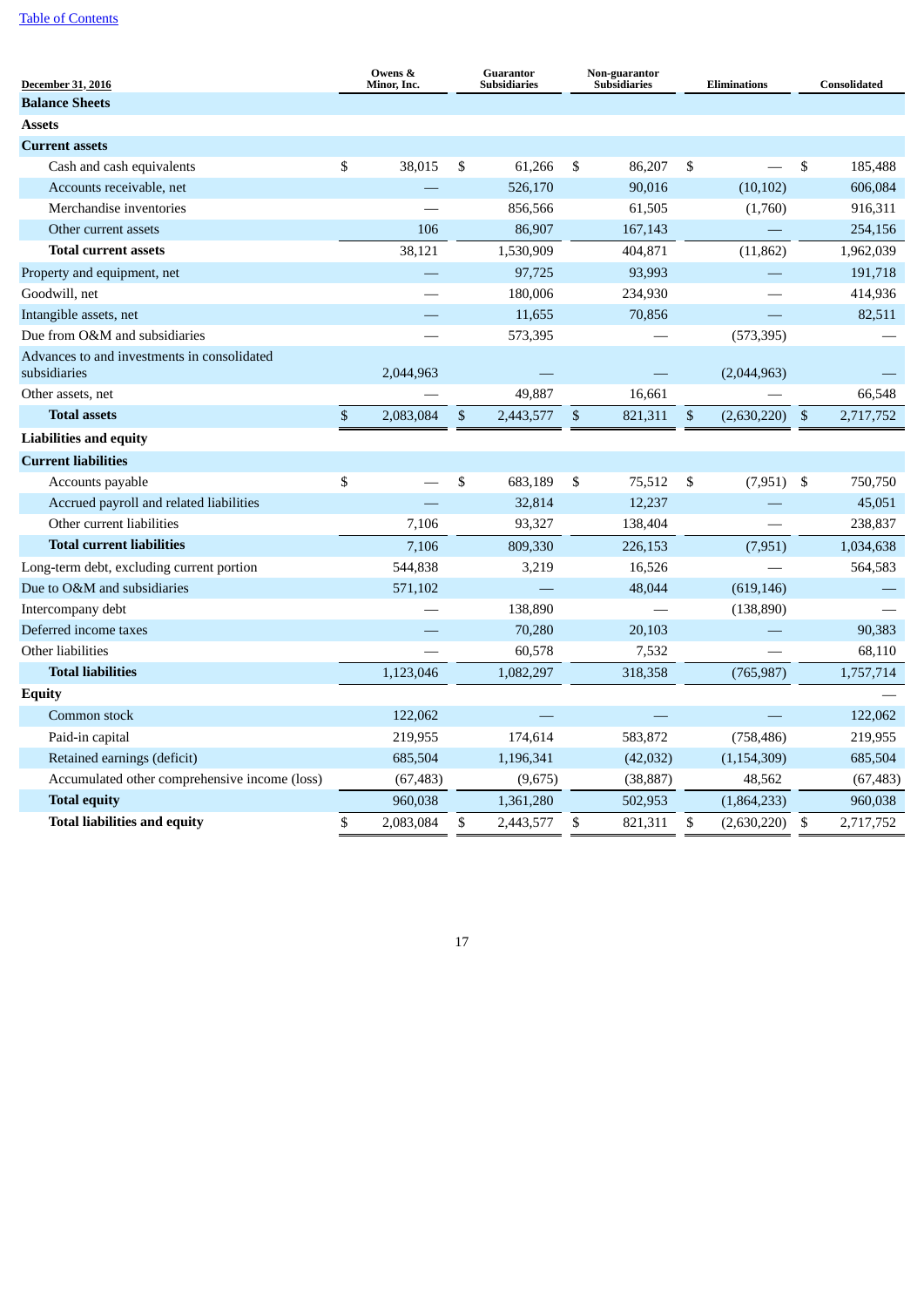| <b>Three Months Ended March 31, 2017</b>                                                    | Owens &<br>Minor, Inc. | <b>Guarantor</b><br><b>Subsidiaries</b> | Non-guarantor<br><b>Subsidiaries</b> | <b>Eliminations</b> |     | <b>Consolidated</b> |
|---------------------------------------------------------------------------------------------|------------------------|-----------------------------------------|--------------------------------------|---------------------|-----|---------------------|
| <b>Statements of Cash Flows</b>                                                             |                        |                                         |                                      |                     |     |                     |
| <b>Operating activities:</b>                                                                |                        |                                         |                                      |                     |     |                     |
| Net income (loss)                                                                           | \$<br>18,785           | \$<br>27,216                            | (839)<br>\$                          | \$<br>(26, 377)     | -\$ | 18,785              |
| Adjustments to reconcile net income to cash provided<br>by (used for) operating activities: |                        |                                         |                                      |                     |     |                     |
| Equity in earnings of subsidiaries                                                          | (25,789)               |                                         |                                      | 25,789              |     |                     |
| Depreciation and amortization                                                               |                        | 6,876                                   | 5,682                                |                     |     | 12,558              |
| Share-based compensation expense                                                            |                        | 2,511                                   |                                      |                     |     | 2,511               |
| Provision for losses on accounts receivable                                                 |                        | (707)                                   | 104                                  |                     |     | (603)               |
| Deferred income tax expense (benefit)                                                       |                        | (825)                                   |                                      |                     |     | (825)               |
| Changes in operating assets and liabilities:                                                |                        |                                         |                                      |                     |     |                     |
| Accounts receivable                                                                         |                        | 2,459                                   | (131)                                | (774)               |     | 1,554               |
| Merchandise inventories                                                                     |                        | (3,311)                                 | (30, 154)                            | 688                 |     | (32, 777)           |
| Accounts payable                                                                            | 37                     | (15,051)                                | 6,999                                | 674                 |     | (7, 341)            |
| Net change in other assets and liabilities                                                  | 164                    | (3,434)                                 | (21, 695)                            |                     |     | (24, 965)           |
| Other, net                                                                                  | 214                    | 4,549                                   | (20)                                 |                     |     | 4,743               |
| Cash provided by (used for) operating activities                                            | (6,589)                | 20,283                                  | (40, 054)                            |                     |     | (26, 360)           |
| <b>Investing activities:</b>                                                                |                        |                                         |                                      |                     |     |                     |
| Additions to property and equipment                                                         |                        | (8, 141)                                | (2,005)                              |                     |     | (10, 146)           |
| Additions to computer software and intangible assets                                        |                        | (677)                                   | (3,945)                              |                     |     | (4,622)             |
| Proceeds from the sale of property and equipment                                            |                        | 45                                      | 270                                  |                     |     | 315                 |
| Cash provided by (used for) investing activities                                            |                        | (8,773)                                 | (5,680)                              |                     |     | (14, 453)           |
| <b>Financing activities:</b>                                                                |                        |                                         |                                      |                     |     |                     |
| Change in intercompany advances                                                             | 49,025                 | (56, 375)                               | 7,350                                |                     |     |                     |
| Cash dividends paid                                                                         | (15,740)               |                                         |                                      |                     |     | (15,740)            |
| Other, net                                                                                  | (1,541)                | (516)                                   | (702)                                |                     |     | (2,759)             |
| Cash provided by (used for) financing activities                                            | 31,744                 | (56, 891)                               | 6,648                                |                     |     | (18, 499)           |
| Effect of exchange rate changes on cash and<br>cash equivalents                             |                        |                                         | 991                                  |                     |     | 991                 |
| Net increase (decrease) in cash and cash equivalents                                        | 25,155                 | (45, 381)                               | (38,095)                             |                     |     | (58, 321)           |
| Cash and cash equivalents at beginning of period                                            | 38,015                 | 61,266                                  | 86,207                               |                     |     | 185,488             |
| Cash and cash equivalents at end of period                                                  | \$<br>63,170           | \$<br>15,885                            | \$<br>48,112                         | \$                  | \$  | 127,167             |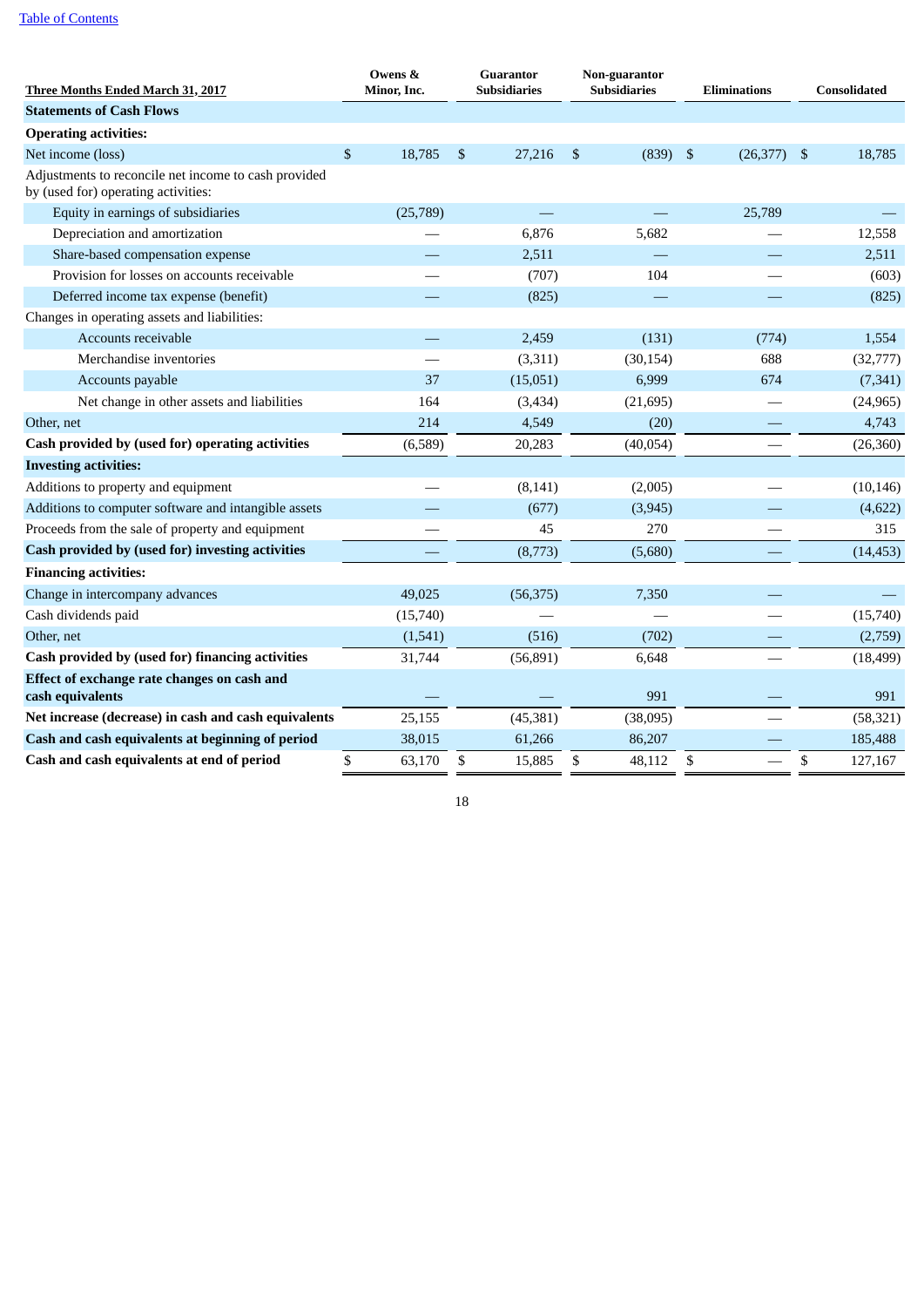| <b>Three Months Ended March 31, 2016</b>                                                    | Owens &<br>Minor, Inc. | <b>Guarantor</b><br><b>Subsidiaries</b> | Non-guarantor<br><b>Subsidiaries</b> | <b>Eliminations</b> |           | <b>Consolidated</b> |
|---------------------------------------------------------------------------------------------|------------------------|-----------------------------------------|--------------------------------------|---------------------|-----------|---------------------|
| <b>Statements of Cash Flows</b>                                                             |                        |                                         |                                      |                     |           |                     |
| <b>Operating activities:</b>                                                                |                        |                                         |                                      |                     |           |                     |
| Net income (loss)                                                                           | \$<br>24,135           | \$<br>29,198                            | \$<br>2,145                          | \$                  | (31, 343) | \$<br>24,135        |
| Adjustments to reconcile net income to cash provided<br>by (used for) operating activities: |                        |                                         |                                      |                     |           |                     |
| Equity in earnings of subsidiaries                                                          | (31,509)               |                                         |                                      |                     | 31,509    |                     |
| Depreciation and amortization                                                               |                        | 7,569                                   | 6,649                                |                     |           | 14,218              |
| Share-based compensation expense                                                            |                        | 2,603                                   |                                      |                     |           | 2,603               |
| Provision for losses on accounts receivable                                                 |                        | 128                                     | (13)                                 |                     |           | 115                 |
| Deferred income tax expense (benefit)                                                       |                        | 3,922                                   | 2,985                                |                     |           | 6,907               |
| Changes in operating assets and liabilities:                                                |                        |                                         |                                      |                     |           |                     |
| Accounts receivable                                                                         |                        | (23,002)                                | (4,569)                              |                     | 756       | (26, 815)           |
| Merchandise inventories                                                                     |                        | 10,856                                  | 4,490                                |                     | (168)     | 15,178              |
| Accounts payable                                                                            |                        | 44,449                                  | 3,056                                |                     | (754)     | 46,751              |
| Net change in other assets and liabilities                                                  | 661                    | (15,780)                                | (22, 981)                            |                     |           | (38, 100)           |
| Other, net                                                                                  | 464                    | 123                                     | (434)                                |                     |           | 153                 |
| Cash provided by (used for) operating activities                                            | (6, 249)               | 60,066                                  | (8,672)                              |                     |           | 45,145              |
| <b>Investing activities:</b>                                                                |                        |                                         |                                      |                     |           |                     |
| Additions to property and equipment                                                         |                        | (3,928)                                 | (1, 355)                             |                     |           | (5,283)             |
| Additions to computer software and intangible assets                                        |                        | (615)                                   | (1, 162)                             |                     |           | (1,777)             |
| Proceeds from the sale of property and equipment                                            |                        | 3                                       | 4,596                                |                     |           | 4,599               |
| Cash provided by (used for) investing activities                                            |                        | (4,540)                                 | 2,079                                |                     |           | (2,461)             |
| <b>Financing activities:</b>                                                                |                        |                                         |                                      |                     |           |                     |
| Change in bank overdraft                                                                    |                        |                                         | 8,359                                |                     |           | 8,359               |
| Change in intercompany advances                                                             | 58,435                 | (51,009)                                | (7, 426)                             |                     |           |                     |
| Cash dividends paid                                                                         | (16,029)               |                                         |                                      |                     |           | (16,029)            |
| Repurchases of common stock                                                                 | (5,630)                |                                         |                                      |                     |           | (5,630)             |
| Other, net                                                                                  | (1,632)                | (617)                                   | (767)                                |                     |           | (3,016)             |
| Cash provided by (used for) financing activities                                            | 35,144                 | (51, 626)                               | 166                                  |                     |           | (16, 316)           |
| Effect of exchange rate changes on cash and<br>cash equivalents                             |                        |                                         | 2,935                                |                     |           | 2,935               |
| Net increase (decrease) in cash and cash equivalents                                        | 28,895                 | 3,900                                   | (3, 492)                             |                     |           | 29,303              |
| Cash and cash equivalents at beginning of period                                            | 103,284                | 5,614                                   | 52,122                               |                     |           | 161,020             |
| Cash and cash equivalents at end of period                                                  | \$<br>132,179          | \$<br>9,514                             | \$<br>48,630                         | \$                  |           | \$<br>190,323       |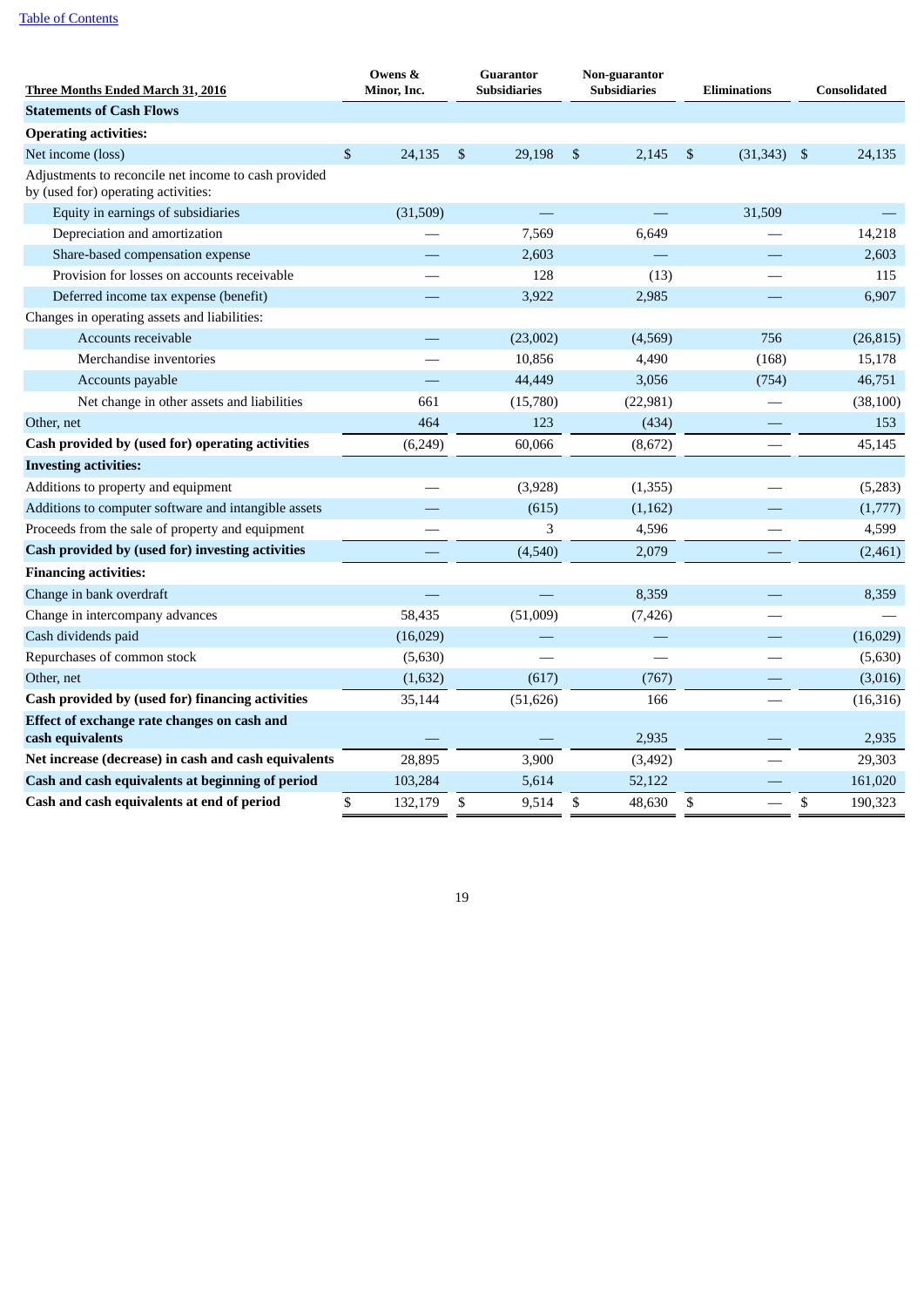### **Note 14—Recent Accounting Pronouncements**

On January 1, 2017, we adopted ASU No. 2016-09, *Improvements to Employee Share-Based Payment Accounting.* The amendments in this updated guidance included changes to simplify the Codification for several aspects of the accounting for share-based payment transactions, including the income tax consequences, classification of awards as either equity or liabilities, and classification on the statement of cash flows. As a result of this adoption, we recognized \$0.2 million in excess tax benefits in the income statement for the three months ended March 31, 2017. In addition, we recorded these tax benefits related to stock based compensation for the current quarter in operating activities in the statements of cash flows and reclassified \$0.3 million from financing activities in the prior period to conform to this presentation.

There have been no changes in our significant accounting policies from those contained in our Annual Report on Form 10-K for the year ended December 31, 2016.

#### **Note 15—Subsequent Events**

On May 2, 2017, we signed a definitive purchase agreement to acquire Byram Healthcare (Byram), a wholly owned subsidiary of Mediq B.V., headquartered in White Plains, New York. Byram is a leading domestic distributor of reimbursable medical supplies sold directly to patients and home health agencies. Pursuant to the purchase agreement, we will purchase all of the equity interests of Byram for \$380 million in an all cash transaction. The transaction is expected to close in the third quarter of 2017, subject to various closing conditions and regulatory approvals.

### <span id="page-19-0"></span>**Item 2. Management's Discussion and Analysis of Financial Condition and Results of Operations**

The following discussion and analysis describes results of operations and material changes in the financial condition of Owens & Minor, Inc. and its subsidiaries since December 31, 2016. Trends of a material nature are discussed to the extent known and considered relevant. This discussion should be read in conjunction with the consolidated financial statements, related notes thereto, and management's discussion and analysis of financial condition and results of operations included in our Annual Report on Form 10-K for the year ended December 31, 2016.

#### **Overview**

Owens & Minor, Inc., along with its subsidiaries, (we, us, or our) is a leading global healthcare services company that connects the world of medical products to the point of care. We report under three business units: Domestic, International and Proprietary Products (formerly Clinical & Procedural Solutions (CPS) which has been renamed "Proprietary Products" effective January 1, 2017). There has been no change to the segment composition or the method we use to measure segment operating earnings. Domestic is our U.S. distribution, logistics and value-added services business, while International is our European distribution, logistics and value-added services business. Proprietary Products provides product-related solutions, including surgical and procedural kitting and sourcing. Segment financial information is provided in Note 12 of Notes to Consolidated Financial Statements included in this quarterly report.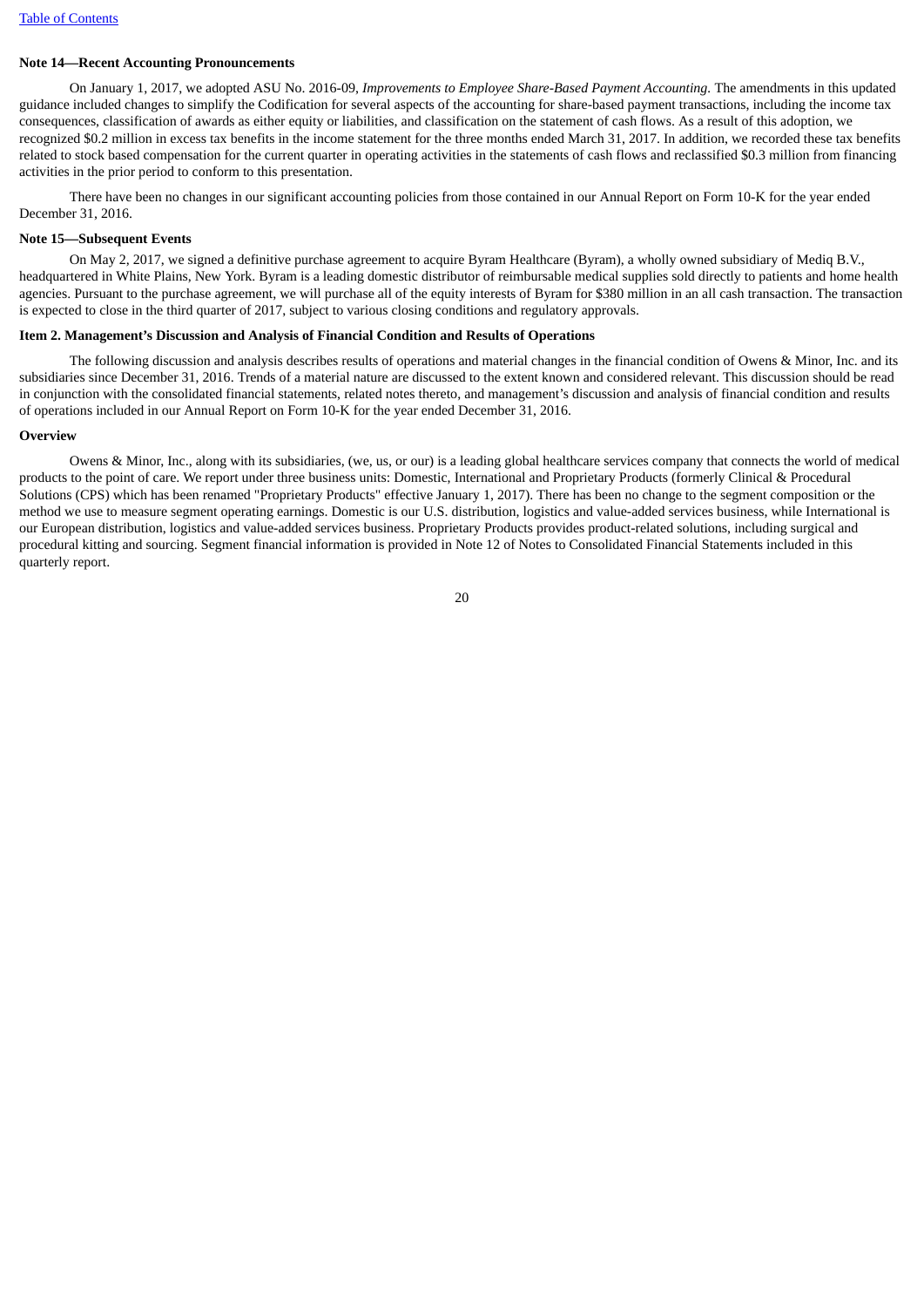*Financial highlights.* The following table provides a reconciliation of reported operating earnings, net income and net income per diluted common share to non-GAAP measures used by management.

|                                                                                | Three Months Ended March 31, |        |      |         |
|--------------------------------------------------------------------------------|------------------------------|--------|------|---------|
| (Dollars in thousands except per share data)                                   |                              | 2017   |      | 2016    |
| Operating earnings, as reported (GAAP)                                         | $\mathbf{s}$                 | 35,517 | -\$  | 44,970  |
| Acquisition-related and exit and realignment charges <sup>(1)</sup>            |                              | 8,942  |      | 10,483  |
| Other $(2)$                                                                    |                              | 922    |      |         |
| Operating earnings, adjusted (non-GAAP) (Adjusted Operated Earnings)           | \$                           | 45,381 |      | 55,453  |
|                                                                                |                              |        |      |         |
| Net income, as reported (GAAP)                                                 | \$                           | 18,785 | \$.  | 24,135  |
| Acquisition-related and exit and realignment charges (1)                       |                              | 8,942  |      | 10,483  |
| Income tax expense (benefit) $(3)$                                             | (3,505)                      |        |      | (3,354) |
| Other $(2)$                                                                    |                              | 922    |      |         |
| Income tax expense (benefit) $(3)$                                             |                              | (354)  |      |         |
| Net income, adjusted (non-GAAP) (Adjusted Net Income)                          | \$                           | 24,790 |      | 31,264  |
|                                                                                |                              |        |      |         |
| Net income per diluted common share, as reported (GAAP)                        | \$                           | 0.31   | - \$ | 0.39    |
| Acquisition-related and exit and realignment charges, per diluted common share |                              | 0.09   |      | 0.11    |
| Other, per diluted common share $(2)$                                          |                              | 0.01   |      |         |
| Net income per diluted common share, adjusted (non-GAAP)(Adjusted EPS)         | \$                           | 0.41   |      | 0.50    |

Adjusted EPS (non-GAAP) was \$0.41 in the first quarter of 2017, a decline of \$0.09 when compared to prior year primarily as a result of operating earnings across all three segments. Domestic segment operating earnings of \$37.3 million declined \$4.4 million from the first quarter of 2016 as a result of the exit of a large customer in 2016 and lower income from manufacturer product price changes compared to prior year. We expect revenue and gross margin to continue to be negatively affected by this customer exit as well as other competitive dynamics. The International segment declined in the first quarter of 2017 to operating income of \$0.7 million, compared to \$1.1 million in the same period of 2016, as a result of on-boarding costs associated with new business. Proprietary Products operating earnings of \$8.1 million declined \$5.1 million from 2016 as a result of lower revenues compared to prior year and continued production challenges in capacity and workforce availability.

#### **Use of Non-GAAP Measures**

Adjusted operating earnings, adjusted net income and adjusted EPS are an alternative view of performance used by management, and we believe that investors' understanding of our performance is enhanced by disclosing these performance measures. In general, the measures exclude items and charges that (i) management does not believe reflect our core business and relate more to strategic, multi-year corporate activities; or (ii) relate to activities or actions that may have occurred over multiple or in prior periods without predictable trends. Management uses these non-GAAP financial measures internally to evaluate our performance, evaluate the balance sheet, engage in financial and operational planning and determine incentive compensation.

Management provides these non-GAAP financial measures to investors as supplemental metrics to assist readers in assessing the effects of items and events on our financial and operating results and in comparing our performance to that of our competitors. However, the non-GAAP financial measures used by us may be calculated differently from, and therefore may not be comparable to, similarly titled measures used by other companies.

The non-GAAP financial measures disclosed by us should not be considered a substitute for, or superior to, financial measures calculated in accordance with GAAP, and the financial results calculated in accordance with GAAP and reconciliations to those financial statements set forth above should be carefully evaluated.

(1) Acquisition-related charges, pre-tax, were \$1.3 million and \$(0.4) million in the first quarter of 2017 and 2016. Current year charges were primarily transaction costs associated with the pending acquisition of Byram Healthcare. The prior year amount related to the gain on the sale of property acquired with the Medical Action acquisition.

Exit and realignment charges, pre-tax, were \$7.6 million in the first quarter of 2017 and \$10.9 million in the first quarter of 2016. Amounts in 2017 were associated with the write-down of information system assets which are no longer used and severance charges from reduction in force and other employee costs associated with the establishment of our new client engagement center. Expenses associated with the establishment of the client engagement center will continue to be recorded throughout 2017. Charges in the first quarter of 2016 primarily included costs associated with our voluntary employee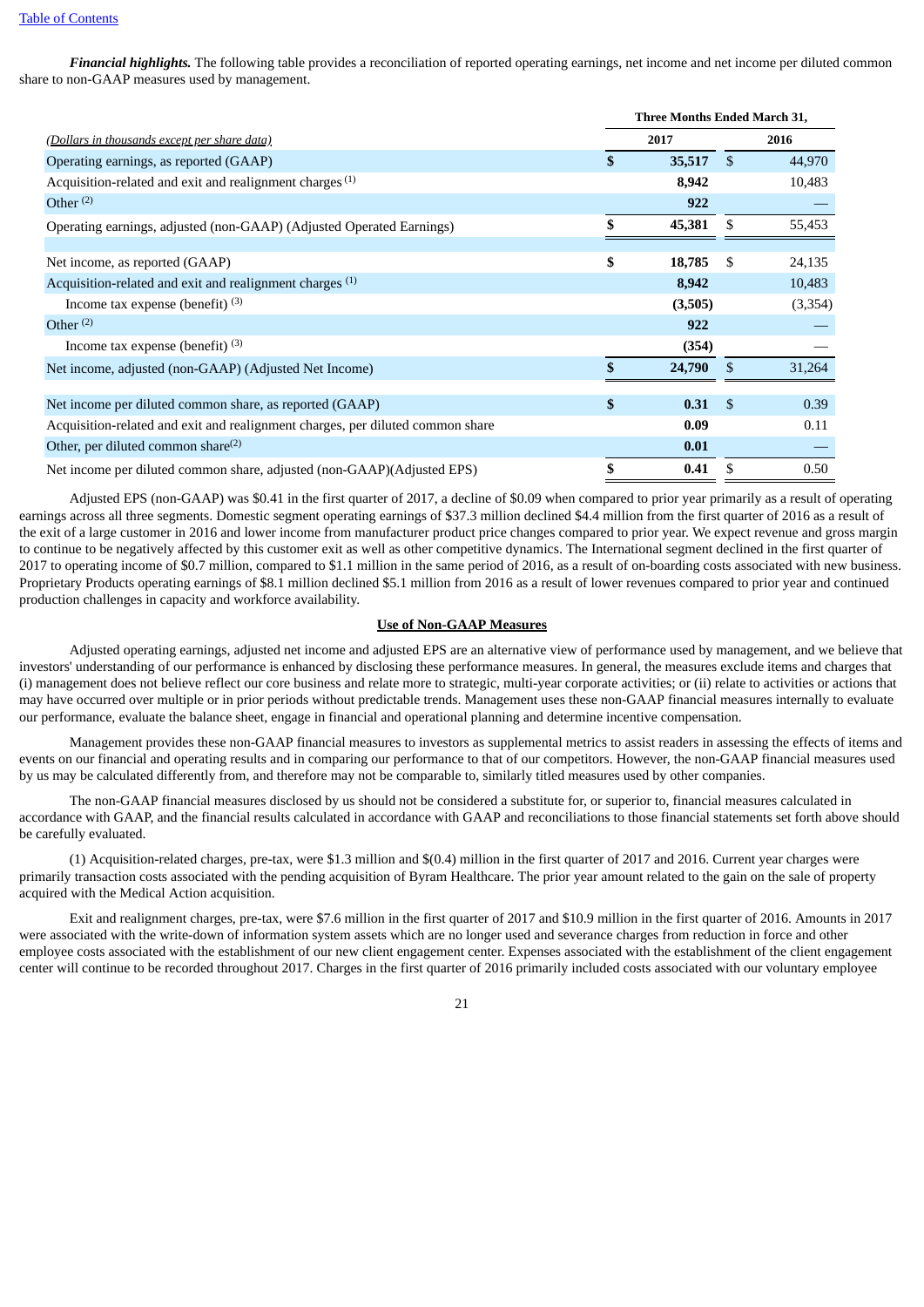separation program and other severance charges. More information about these charges is provided in Note 5 of Notes to Consolidated Financial Statements included in this quarterly report.

(2) Software as a Service (SaaS) implementation costs associated with significant global IT platforms in connection with the redesign of our global information system strategy.

(3) These charges have been tax effected in the preceding table by determining the income tax rate depending on the amount of charges incurred in different tax jurisdictions and the deductibility of those charges for income tax purposes.

### **Results of Operations**

### *Net revenue.*

|                             | Three Months Ended March 31, |           |  |           |  | <b>Change</b> |            |           |  |
|-----------------------------|------------------------------|-----------|--|-----------|--|---------------|------------|-----------|--|
| (Dollars in thousands)      | 2017                         |           |  | 2016      |  |               |            | $\%$      |  |
| Domestic                    |                              | 2,193,960 |  | 2,321,708 |  | D             | (127,748)  | (5.5)%    |  |
| International               |                              | 94,995    |  | 83,551    |  |               | 11,444     | 13.7 %    |  |
| <b>Proprietary Products</b> |                              | 137,153   |  | 141,353   |  |               | (4,200)    | $(3.0)\%$ |  |
| Inter-segment               |                              | (97, 535) |  | (90, 819) |  |               | (6,716)    | 7.4 %     |  |
| Net revenue                 |                              | 2,328,573 |  | 2,455,793 |  |               | (127, 220) | (5.2)%    |  |

Consolidated net revenue declined primarily as a result of the exit of a large domestic customer in 2016. The increase in the International segment was driven by growth with existing customers and new business, partially offset by unfavorable foreign currency translation impacts of \$8.4 million. A decrease in sales of our sourced products contributed to the year over year change in the Proprietary Products segment.

#### *Cost of goods sold.*

|                        | Three Months Ended March 31, |           |      |           |  | Change |           |        |  |
|------------------------|------------------------------|-----------|------|-----------|--|--------|-----------|--------|--|
| (Dollars in thousands) |                              | 2017      | 2016 |           |  |        |           | $\%$   |  |
| Cost of goods sold     |                              | 2,047,393 |      | 2.159.157 |  |        | (111,764) | (5.2)% |  |

Cost of goods sold includes the cost of the product (net of supplier incentives and cash discounts) and all costs incurred for shipments of products from manufacturers to our distribution centers for all customer arrangements where we are the primary obligor, bear risk of general and physical inventory loss and carry all credit risk associated with sales. These are sometimes referred to as distribution or buy/sell contracts. Cost of goods sold also includes direct and certain indirect labor, material and overhead costs associated with our Proprietary Products business. There is no cost of goods sold associated with our fee-for-service business. As a result of the decrease in sales activity through our distribution and kitting businesses, cost of goods sold decreased \$111.8 million compared to the first quarter of 2016.

#### *Gross margin.*

|                        | Three Months Ended March 31, |  | Change  |           |        |
|------------------------|------------------------------|--|---------|-----------|--------|
| (Dollars in thousands) | 2017                         |  | 2016    |           | $\%$   |
| Gross margin           | 281,180                      |  | 296.636 | (15, 456) | (5.2)% |
| As a % of net revenue  | 12.08%                       |  | 12.08%  |           |        |

The change in gross margin compared to the prior year was largely attributable to lower revenues, a decline in provider margin, lower income from manufacturer product price changes, and the unfavorable impact of foreign currency translation of \$4.7 million. With increasing customer cost pressures and competitive dynamics in healthcare, we believe the current trend of increased gross margin pressure will continue.

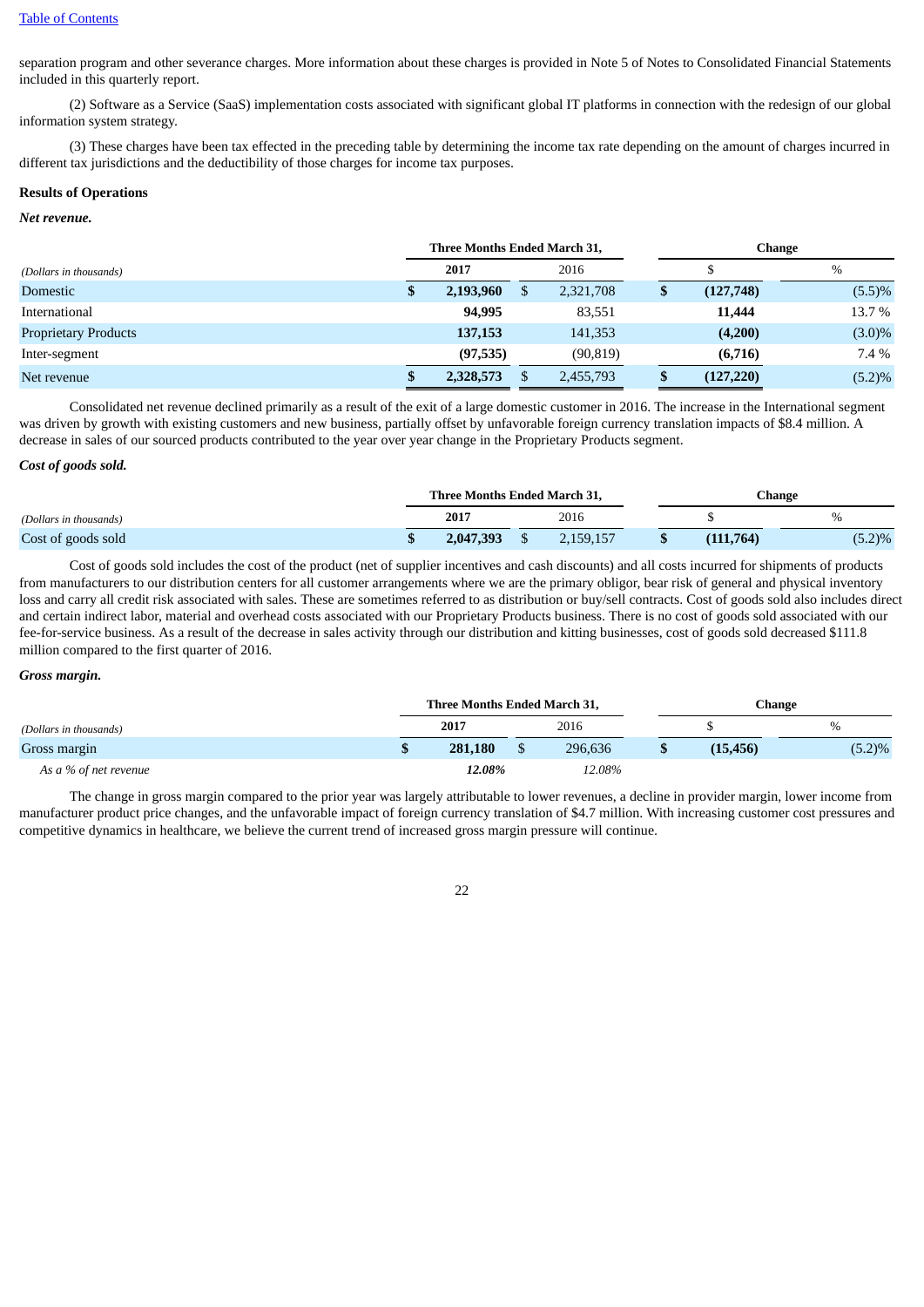#### *Operating expenses.*

|                                                 | Three Months Ended March 31, |      |          | Change  |           |  |
|-------------------------------------------------|------------------------------|------|----------|---------|-----------|--|
| (Dollars in thousands)                          | 2017                         | 2016 |          |         | $\%$      |  |
| Distribution, selling & administrative expenses | 237,693                      |      | 242,725  | (5,032) | $(2.1)\%$ |  |
| As a % of net revenue                           | 10.21%                       |      | 9.88%    |         |           |  |
| Other operating income, net                     | (972)                        |      | (1, 542) | 570     | 37.0 %    |  |

Distribution, selling and administrative (DS&A) expenses include labor and warehousing costs associated with our distribution and logistics services and all costs associated with our fee-for-service arrangements. Shipping and handling costs are included in DS&A expenses and include costs to store, move, and prepare products for shipment, as well as costs to deliver products to customers. The costs to convert new customers to our information systems are included in DS&A and are generally incurred prior to the recognition of revenues from the new customers.

The decrease in DS&A expenses compared to prior year reflected the decreased sales activity in the quarter and benefits of cost control initiatives, as well as favorable foreign currency translation impacts of \$4.7 million, offset in part by higher delivery costs and on-boarding costs in connection with new business. As a percentage of net revenue, the increase related to the large customer loss in 2016.

The decrease in other operating income, net was attributed primarily to software as a service implementation expenses which were not incurred in 2016.

A discussion of the acquisition-related and exit and realignment charges is included above in the Overview section.

#### *Interest expense, net***.**

|                                                 | Three Months Ended March 31, |  | Change |  |      |        |  |
|-------------------------------------------------|------------------------------|--|--------|--|------|--------|--|
| (Dollars in thousands)<br>Interest expense, net | 2017                         |  | 2016   |  |      | $\%$   |  |
|                                                 | 6.744                        |  | 6.790  |  | (46) | (0.7)% |  |
| Effective interest rate                         | 4.59%                        |  | 4.79%  |  |      |        |  |

Interest expense in the first quarter of 2017 was consistent with prior year.

#### *Income taxes.*

|                        | Three Months Ended March 31, |      |        |  |         | Change  |  |  |
|------------------------|------------------------------|------|--------|--|---------|---------|--|--|
| (Dollars in thousands) | 2017                         | 2016 |        |  |         | $\%$    |  |  |
| Income tax provision   | 9.988                        |      | 14.045 |  | (4.057) | (28.9)% |  |  |
| Effective tax rate     | 34.7%                        |      | 36.8%  |  |         |         |  |  |

The change in the effective tax rate compared to 2016 resulted primarily from a higher percentage of the company's pretax income earned in lower tax rate jurisdictions compared to prior year.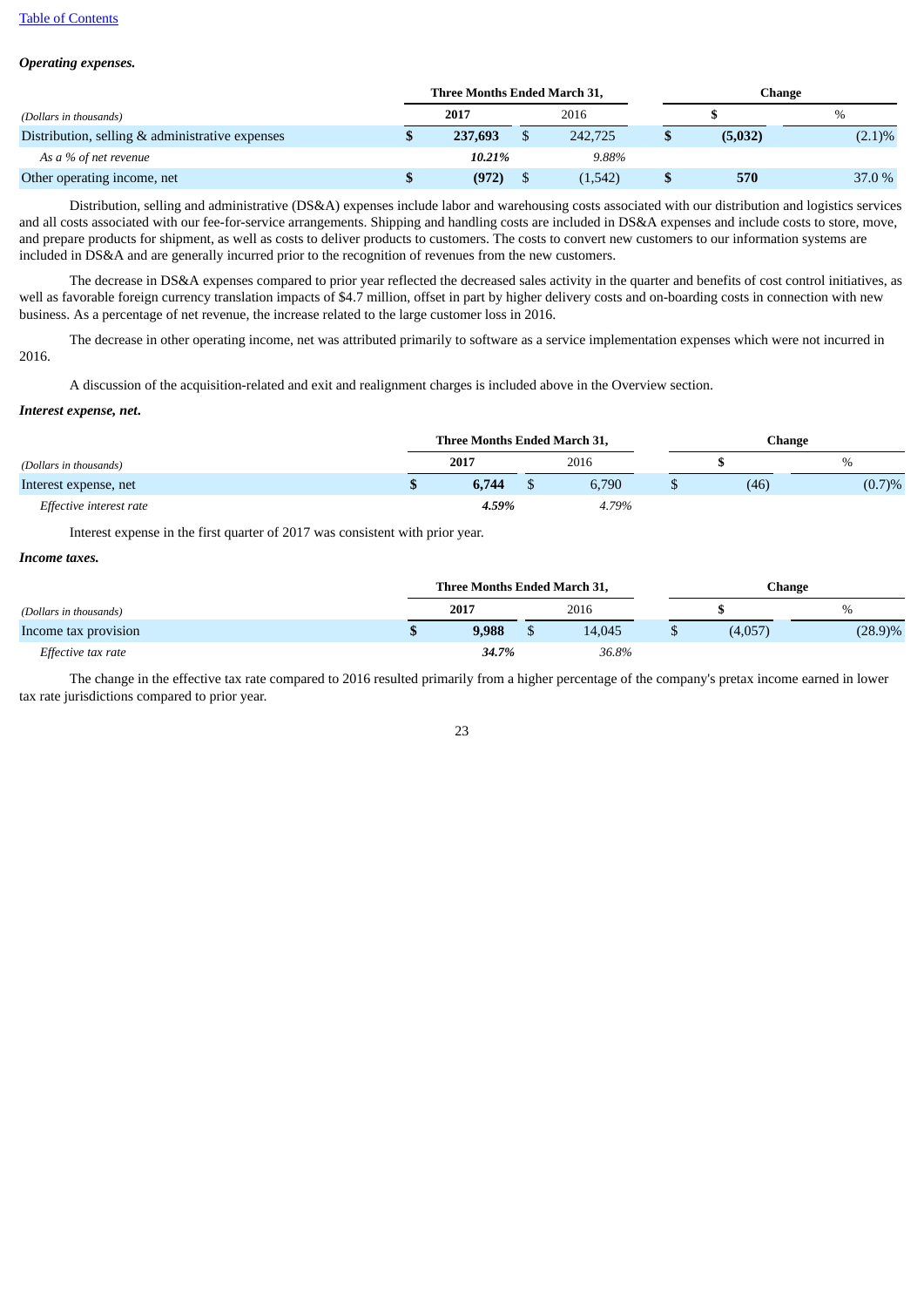### **Financial Condition, Liquidity and Capital Resources**

*Financial condition***.** We monitor operating working capital through days sales outstanding (DSO) and merchandise inventory turnover. We estimate a hypothetical increase (decrease) in DSO of one day would result in a decrease (increase) in our cash balances, an increase (decrease) in borrowings against our revolving credit facility, or a combination thereof of approximately \$26 million.

The majority of our cash and cash equivalents are held in cash depository accounts with major banks in the United States and Europe or invested in high-quality, short-term liquid investments. Changes in our working capital can vary in the normal course of business based upon the timing of inventory purchases, collection of accounts receivable, and payment to suppliers.

|                                                |                | December 31. |         | <b>Change</b>   |            |  |
|------------------------------------------------|----------------|--------------|---------|-----------------|------------|--|
| (Dollars in thousands)                         | March 31, 2017 |              | 2016    | Φ               | $\%$       |  |
| Cash and cash equivalents                      | \$<br>127,167  | S            | 185,488 | \$<br>(58, 321) | $(31.4)\%$ |  |
| Accounts receivable, net of allowances         | \$<br>605,249  | - S          | 606.084 | \$<br>(835)     | (0.1)%     |  |
| Consolidated DSO $(1)$                         | 22.7           |              | 23.1    |                 |            |  |
| Merchandise inventories                        | \$<br>949,346  | - 5          | 916.311 | \$<br>33.035    | $3.6\%$    |  |
| Consolidated inventory turnover <sup>(2)</sup> | 8.9            |              | 9.2     |                 |            |  |
| Accounts payable                               | \$<br>745,165  |              | 750.750 | \$<br>(5,585)   | (0.7)%     |  |

*(1) Based on period end accounts receivable and net revenue for the quarter*

(2) Based on average annual inventory and costs of goods sold for the quarter ended March 31, 2017 and year ended December 31, 2016

*Liquidity and capital expenditures.* The following table summarizes our consolidated statements of cash flows for the three months ended March 31, 2017 and 2016:

| (Dollars in thousands)                           | 2017          | 2016     |
|--------------------------------------------------|---------------|----------|
| Net cash provided by (used for):                 |               |          |
| Operating activities                             | $(26,360)$ \$ | 45,145   |
| <b>Investing activities</b>                      | (14, 453)     | (2,461)  |
| <b>Financing activities</b>                      | (18, 499)     | (16,316) |
| Effect of exchange rate changes                  | 991           | 2,935    |
| Increase (decrease) in cash and cash equivalents | (58, 321)     | 29,303   |

Cash used for operating activities was \$26.4 million in the first three months of 2017, compared to \$45.1 million in cash provided by operating activities for the same period of 2016. The decrease in cash from operating activities for the first three months of 2017 compared to the same period in 2016 was primarily due to routine changes in working capital, including timing of payments to vendors.

Cash used for investing activities was \$14.5 million in the first three months of 2017, compared to \$2.5 million in the same period of 2016. Investing activities in 2017 and 2016 relate to capital expenditures for our strategic and operational efficiency initiatives, particularly initiatives relating to information technology enhancements and optimizing our distribution network. Cash used for investing activities in 2016 was partially offset by \$4.6 million in proceeds from the sale of property.

Cash used for financing activities in the first three months of 2017 was \$18.5 million, compared to \$16.3 million used in the same period of 2016. During the first three months of 2017, we paid dividends of \$15.7 million (compared to \$16.0 million in the same period of 2016). In 2016 we repurchased \$5.6 million in common stock offset by an \$8.3 million bank overdraft, neither of which occurred in the first three months of 2017.

*Capital resources.* Our sources of liquidity include cash and cash equivalents and a revolving credit facility (the Amended Credit Agreement) with a \$450 million borrowing capacity which extends through September 2019. Under the Amended Credit Agreement, we have the ability to request two one-year extensions and to request an increase in aggregate commitments by up to \$200 million. The interest rate on the Amended Credit Agreement, which is subject to adjustment quarterly, is based on the London Interbank Offered Rate (LIBOR), the Federal Funds Rate or the Prime Rate, plus an adjustment based on the better of our debt ratings or leverage ratio (Credit Spread) as defined by the Amended Credit Agreement. We are charged a commitment fee of between 12.5 and 25.0 basis points on the unused portion of the facility. The terms of the Amended Credit Agreement limit the amount of indebtedness that we may incur and require us to maintain ratios for leverage and interest coverage, including on a pro forma basis in the event of an acquisition. We may utilize the revolving

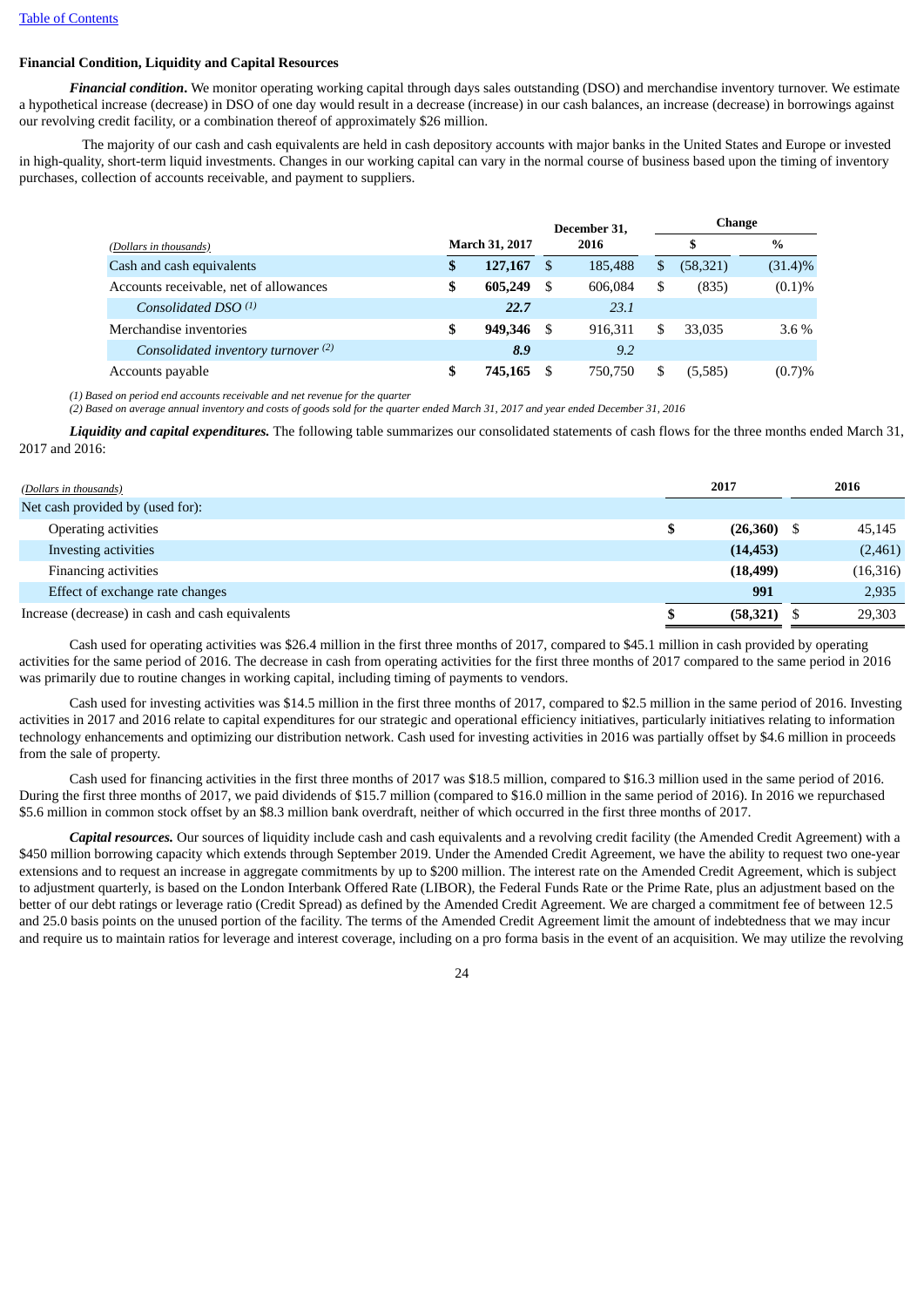credit facility for long-term strategic growth, capital expenditures, working capital and general corporate purposes. If we were unable to access the revolving credit facility, it could impact our ability to fund these needs. Based on our leverage ratio at March 31, 2017, the interest rate under the credit facility is LIBOR plus 1.375%.

At March 31, 2017, we had no borrowings and letters of credit of approximately \$5.1 million outstanding under the Amended Credit Agreement, leaving \$445 million available for borrowing. We also have a \$1.1 million letter of credit outstanding as of March 31, 2017 and December 31, 2016 which supports our facilities leased in Europe.

We have \$275 million of 3.875% senior notes due 2021 (the "2021 Notes") and \$275 million of 4.375% senior notes due 2024 (the "2024 Notes"). The 2021 Notes were sold at 99.5% of the principal amount with an effective yield of 3.951%. The 2024 Notes were sold at 99.6% of the principal amount with an effective yield of 4.422%. Interest on the 2021 Notes and 2024 Notes is payable semiannually in arrears, which commenced on March 15, 2015 and December 15, 2014, respectively. We have the option to redeem the 2021 Notes and 2024 Notes in part or in whole prior to maturity at a redemption price equal to the greater of 100% of the principal amount or the present value of the remaining scheduled payments discounted at the Treasury Rate plus 30 basis points.

In the first quarter of 2017, we paid cash dividends on our outstanding common stock at the rate of \$0.2575 per share, which represents a 1% increase over the rate of \$0.255 per share paid in the first quarter of 2016. We anticipate continuing to pay quarterly cash dividends in the future. However, the payment of future dividends remains within the discretion of the Board of Directors and will depend upon our results of operations, financial condition, capital requirements and other factors.

In October 2016, the Board of Directors authorized a share repurchase program of up to \$100 million of our outstanding common stock to be executed at the discretion of management over a three-year period, expiring in December 2019. The program is intended to offset shares issued in conjunction with our stock incentive plan and return capital to shareholders, and may be suspended or discontinued at any time. We did not repurchase shares under this program during the first quarter of 2017.

We earn a portion of our operating earnings in foreign jurisdictions outside the U.S., which we consider to be indefinitely reinvested. Accordingly, no U.S. federal and state income taxes and withholding taxes have been provided on these earnings. Our cash, cash-equivalents, short-term investments, and marketable securities held by our foreign subsidiaries totaled \$45.5 million and \$82.1 million as of March 31, 2017 and December 31, 2016. We do not intend, nor do we foresee a need, to repatriate these funds or other assets held outside the U.S. In the future, should we require more capital to fund discretionary activities in the U.S. than is generated by our U.S.-based operations and is available through our borrowings, we could elect to repatriate cash or other assets from foreign jurisdictions that have previously been considered to be indefinitely reinvested.

We believe available financing sources, including cash generated by operating activities and borrowings under the Amended Credit Agreement, will be sufficient to fund our working capital needs, capital expenditures, long-term strategic growth, payments under long-term debt and lease arrangements, payments of quarterly cash dividends, share repurchases and other cash requirements. While we believe that we will have the ability to meet our financing needs in the foreseeable future, changes in economic conditions may impact (i) the ability of financial institutions to meet their contractual commitments to us, (ii) the ability of our customers and suppliers to meet their obligations to us or (iii) our cost of borrowing.

#### **Recent Accounting Pronouncements**

For a discussion of recent accounting pronouncements, see our Annual Report on Form 10-K for the year ended December 31, 2016 and Note 14 in the Notes to Consolidated Financial Statements, included in this Quarterly Report on Form 10-Q for the quarterly period ended on March 31, 2017.

#### **Forward-looking Statements**

Certain statements in this discussion constitute "forward-looking statements" within the meaning of the Private Securities Litigation Reform Act of 1995. Although we believe our expectations with respect to the forward-looking statements are based upon reasonable assumptions within the bounds of our knowledge of our business and operations, all forward-looking statements involve risks and uncertainties and, as a result, actual results could differ materially from those projected, anticipated or implied by these statements. Such forward-looking statements involve known and unknown risks, including, but not limited to:

- competitive pressures in the marketplace, including intense pricing pressure;
- our ability to retain existing and attract new customers in a market characterized by significant customer consolidation and intense costcontainment initiatives;
- our dependence on sales to certain customers or the loss or material reduction in purchases by key customers;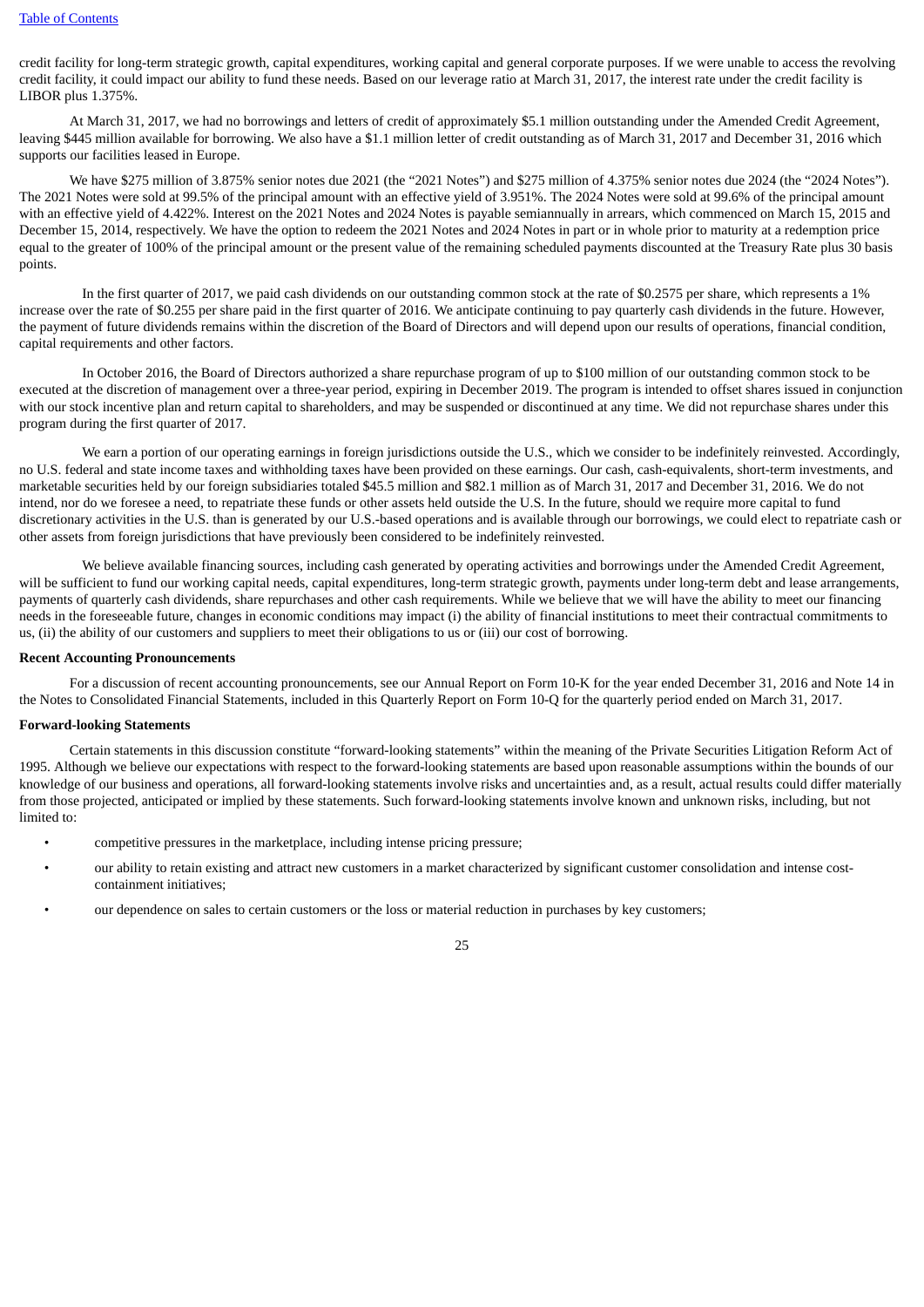- our dependence on distribution of product of certain suppliers;
- our ability to successfully identify, manage or integrate acquisitions;
- our ability to successfully manage our international operations, including risks associated with changes in international trade regulations, foreign currency volatility, changes in regulatory conditions, deteriorating economic conditions, adverse tax consequences, and other risks of operating in international markets;
- uncertainties related to and our ability to adapt to changes in government regulations, including healthcare laws and regulations (including the Affordable Care Act);
- risks arising from possible violations of legal, regulatory or licensing requirements of the markets in which we operate;
- uncertainties related to general economic, regulatory and business conditions;
- our ability to successfully implement our strategic initiatives;
- the availability of and modifications to existing supplier funding programs and our ability to meet the terms to qualify for certain of these programs;
- our ability to adapt to changes in product pricing and other terms of purchase by suppliers of product;
- the ability of customers and suppliers to meet financial commitments due to us;
- changes in manufacturer preferences between direct sales and wholesale distribution;
- changing trends in customer profiles and ordering patterns and our ability to meet customer demand for additional value-added services;
- our ability to manage operating expenses and improve operational efficiencies in response to changing customer profiles;
- our ability to meet performance targets specified by customer contracts under contractual commitments;
- availability of and our ability to access special inventory buying opportunities;
- the ability of business partners and financial institutions to perform their contractual responsibilities;
- the effect of price volatility in the commodities markets, including fuel price fluctuations, on our operating costs and supplier product prices;
- our ability to continue to obtain financing at reasonable rates and to manage financing costs and interest rate risk;
- the risk that information systems are interrupted or damaged or fail for any extended period of time, that new information systems are not successfully implemented or integrated, or that there is a data security breach in our information systems;
- the risk that a decline in business volume or profitability could result in an impairment of goodwill or other long-lived assets;
- our ability to timely or adequately respond to technological advances in the medical supply industry;
- the costs associated with and outcome of outstanding and any future litigation, including product and professional liability claims;
- adverse changes in U.S. and foreign tax laws and the outcome of outstanding tax contingencies and legislative and tax proposals; and
- other factors described in "Item 1A. Risk Factors" of our Annual Report on Form 10-K for the year ended December 31, 2016.

We undertake no obligation to update or revise any forward-looking statements, except as required by applicable law.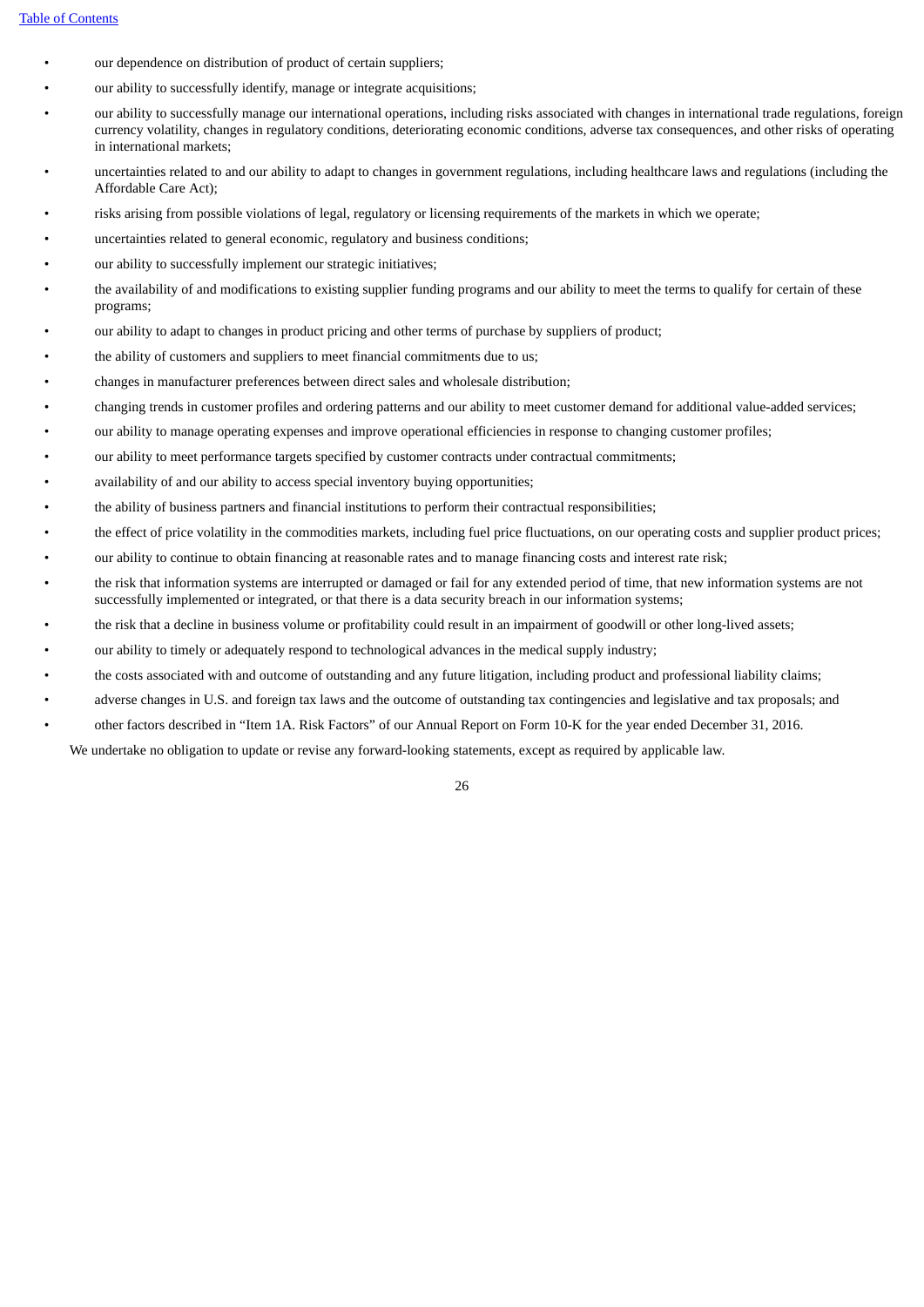### <span id="page-26-0"></span>**Item 3. Quantitative and Qualitative Disclosures About Market Risk**

We are exposed to market risk from changes in interest rates related to our revolving credit facility. We had no outstanding borrowings and approximately \$5.1 million in letters of credit under the revolving credit facility at March 31, 2017. A hypothetical increase in interest rates of 100 basis points would result in a potential reduction in future pre-tax earnings of approximately \$0.1 million per year for every \$10 million of outstanding borrowings under the revolving credit facility.

Due to the nature and pricing of our Domestic segment distribution services, we are exposed to potential volatility in fuel prices. Our strategies for helping to mitigate our exposure to changing domestic fuel prices has included entering into leases for trucks with improved fuel efficiency. We benchmark our domestic diesel fuel purchase prices against the U.S. Weekly Retail On-Highway Diesel Prices (benchmark) as quoted by the U.S. Energy Information Administration. The benchmark averaged \$2.57 per gallon in the first three months of 2017, increased 24% from \$2.07 per gallon in the first three months of 2016. Based on our fuel consumption in the first three months of 2017, we estimate that every 10 cents per gallon increase in the benchmark would reduce our Domestic segment operating earnings by approximately \$0.3 million on an annualized basis.

In the normal course of business, we are exposed to foreign currency translation and transaction risks. Our business transactions outside of the United States are primarily denominated in the Euro and British Pound. We may use foreign currency forwards, swaps and options, where possible, to manage our risk related to certain foreign currency fluctuations. However, we believe that our foreign currency transaction risks are low since our revenues and expenses are typically denominated in the same currency.

### <span id="page-26-1"></span>**Item 4. Controls and Procedures**

We carried out an evaluation, with the participation of management, including our principal executive officer and principal financial officer, of the effectiveness of our disclosure controls and procedures (pursuant to Rule 13a-15(e) under the Securities Exchange Act of 1934, as amended) as of the end of the period covered by this report. Based upon that evaluation, the principal executive officer and principal financial officer concluded that our disclosure controls and procedures were effective as of March 31, 2017. There has been no change in our internal control over financial reporting during the quarter ended March 31, 2017, that has materially affected, or is reasonably likely to materially affect, our internal control over financial reporting.

### <span id="page-26-2"></span>**Part II. Other Information**

### <span id="page-26-3"></span>**Item 1. Legal Proceedings**

Certain legal proceedings pending against us are described in our Annual Report on Form 10-K for the year ended December 31, 2016. Through March 31, 2017, there have been no material developments in any legal proceedings reported in such Annual Report.

### <span id="page-26-4"></span>**Item 1A. Risk Factors**

Certain risk factors that we believe could affect our business and prospects are described in our Annual Report on Form 10-K for the year ended December 31, 2016. Through March 31, 2017, there have been no material changes in the risk factors described in such Annual Report.

### <span id="page-26-5"></span>**Item 2. Unregistered Sales of Equity Securities, Use of Proceeds and Issuer Purchases of Equity Securities**

In October 2016, our Board of Directors authorized a share repurchase program of up to \$100 million of the company's outstanding common stock to be executed at the discretion of management over a three-year period. The timing of repurchases and the exact number of shares of common stock to be purchased will depend upon market conditions and other factors and may be suspended or discontinued at any time. Purchases under the share repurchase program are made either pursuant to 10b5-1 plans entered into by the company from time to time and/or during the company's scheduled quarterly trading windows for officers and directors. We did not repurchase any shares for the three months ended March 31, 2017.

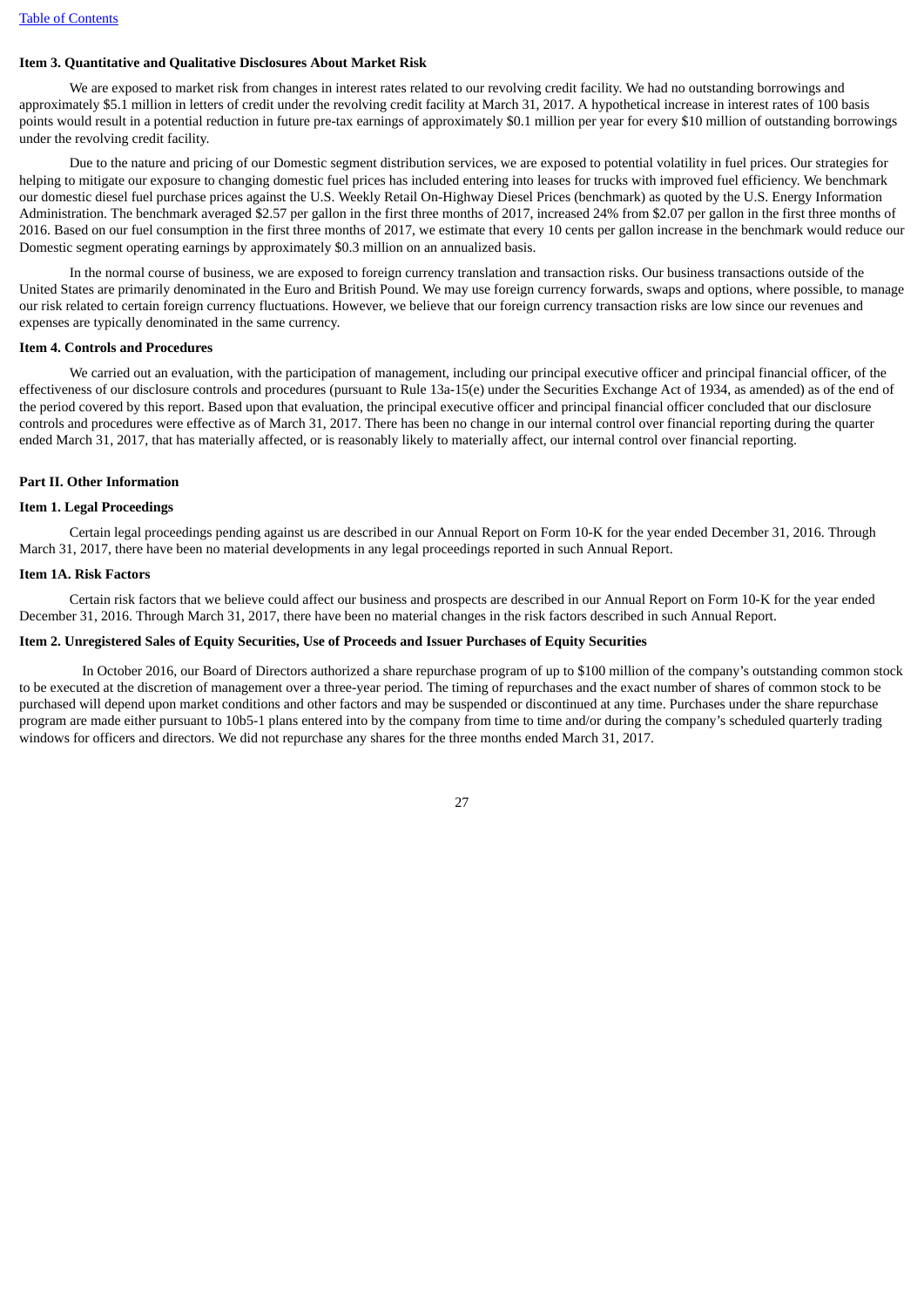### **Item 5. Other Information**

(a) On May 2, 2017, Owens & Minor, Inc., through two wholly-owned subsidiaries, Barista Acquisition I, LLC and Barista Acquisition II, LLC (collectively, the "Company") entered into an Interest Purchase Agreement (the "Purchase Agreement") to acquire all of the outstanding partnership interests of Mediq USA Holdings, the owner of Byram Healthcare, a national leader in disposable medical supply delivery ("Byram") from Mediq B.V. and Mediq International B.V. (collectively, the "Sellers") for total cash consideration of \$380 million (the "Purchase Price"), subject to a customary working capital adjustment as provided in the Purchase Agreement (the "Acquisition"). A portion of the Purchase Price will be held in escrow to secure the indemnification obligations of the Sellers. Subject to the conditions, approvals and waiting periods discussed herein, it is expected that the Acquisition will be completed in the third quarter of 2017.

The Company intends to fund the Acquisition (including transaction costs and expenses) with a combination of available cash and revolving loan borrowings under its existing Amended Credit Agreement dated September 17, 2014.

The Purchase Agreement contains representations, warranties, covenants and indemnification provisions of the parties that are customary for transactions of this type. Until the consummation of the transactions contemplated by the Purchase Agreement, the Sellers and Byram have agreed, subject to certain exceptions, to conduct the Byram business in the ordinary course.

Completion of the Acquisition is subject to certain closing conditions, regulatory approvals and the satisfaction or waiver of customary conditions, including (i) the expiration or termination of the applicable waiting period under the Hart-Scott-Rodino Antitrust Improvements Act of 1976 (as amended), (ii) the absence of a material adverse effect with respect to Byram, (iii) the absence of certain legal impediments and (iv) receipt of written consent from the U.S. Department of Health and Human Services Office of Inspector General that the obligations set forth in the Corporate Integrity Agreement, dated April 29, 2016, between Byram Healthcare Centers, Inc. and the Office of Inspector General of the United States Department of Health and Human Services, will only apply to the Byram business following the closing of the Acquisition.

The Purchase Agreement contains certain termination rights for the parties, in certain circumstances, including: (i) by mutual written agreement of the parties; (ii) by either party if the transaction is not consummated on or before August 30, 2017 (with up to two 30-day extensions), provided that at such time the party seeking to terminate is not in material breach of its obligations under the Purchase Agreement or (iii) by either party for certain breaches of the Purchase Agreement that are not cured.

The Acquisition does not require the approval of the Company's stockholders, and the Company's obligation to complete the Acquisition is not conditioned on receipt by the Company of debt or other third-party financing.

The foregoing description of the Purchase Agreement does not purport to be complete and is qualified in its entirety by reference to the Purchase Agreement, a copy of which is attached as Exhibit 10.1 to this Quarterly Report on Form 10-Q and is incorporated herein by reference. The Purchase Agreement contains representations and warranties that the parties thereto made to each other solely for purposes of the Purchase Agreement as of specified dates, are solely for the benefit of the parties to the Purchase Agreement and may be subject to important qualifications and limitations agreed to by the parties thereto in connection with negotiating the terms thereof. Moreover, some of those representations and warranties may be subject to certain disclosures between the parties and may be subject to a contractual standard of materiality different from those generally applicable to stockholders. The representations and warranties were made for the purpose of allocating risk among the parties to the Purchase Agreement and should not be relied upon as a disclosure of factual information.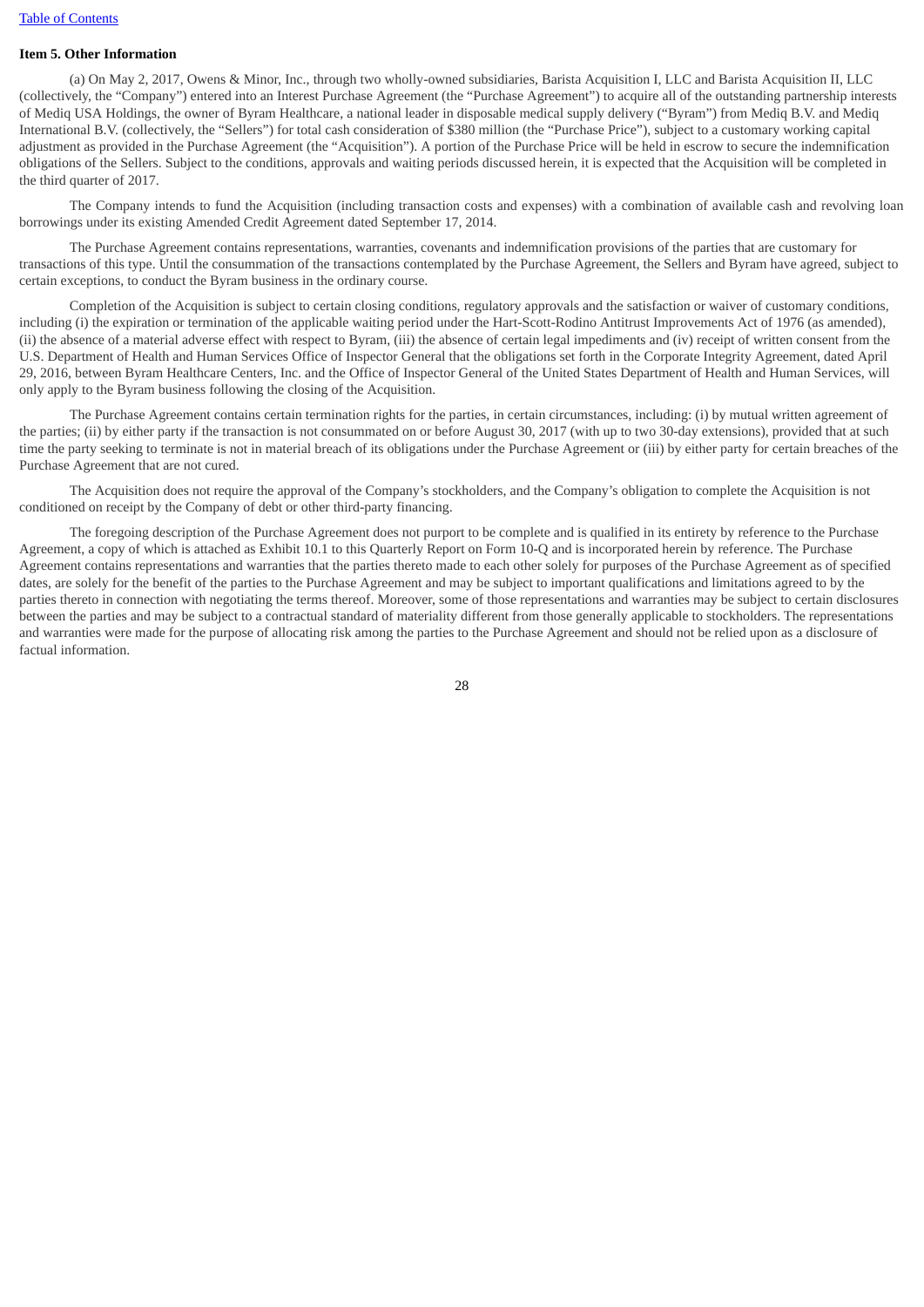### **SIGNATURES**

<span id="page-28-0"></span>Pursuant to the requirements of the Securities Exchange Act of 1934, the Registrant has duly caused this report to be signed on its behalf by the undersigned thereunto duly authorized.

Date: May 3, 2017 /s/ Paul C. Phipps

Date: May 3, 2017 /s/ Richard A. Meier

Owens & Minor, Inc. (Registrant)

Paul C. Phipps President & Chief Executive Officer

Richard A. Meier

Executive Vice President, Chief Financial Officer & President, International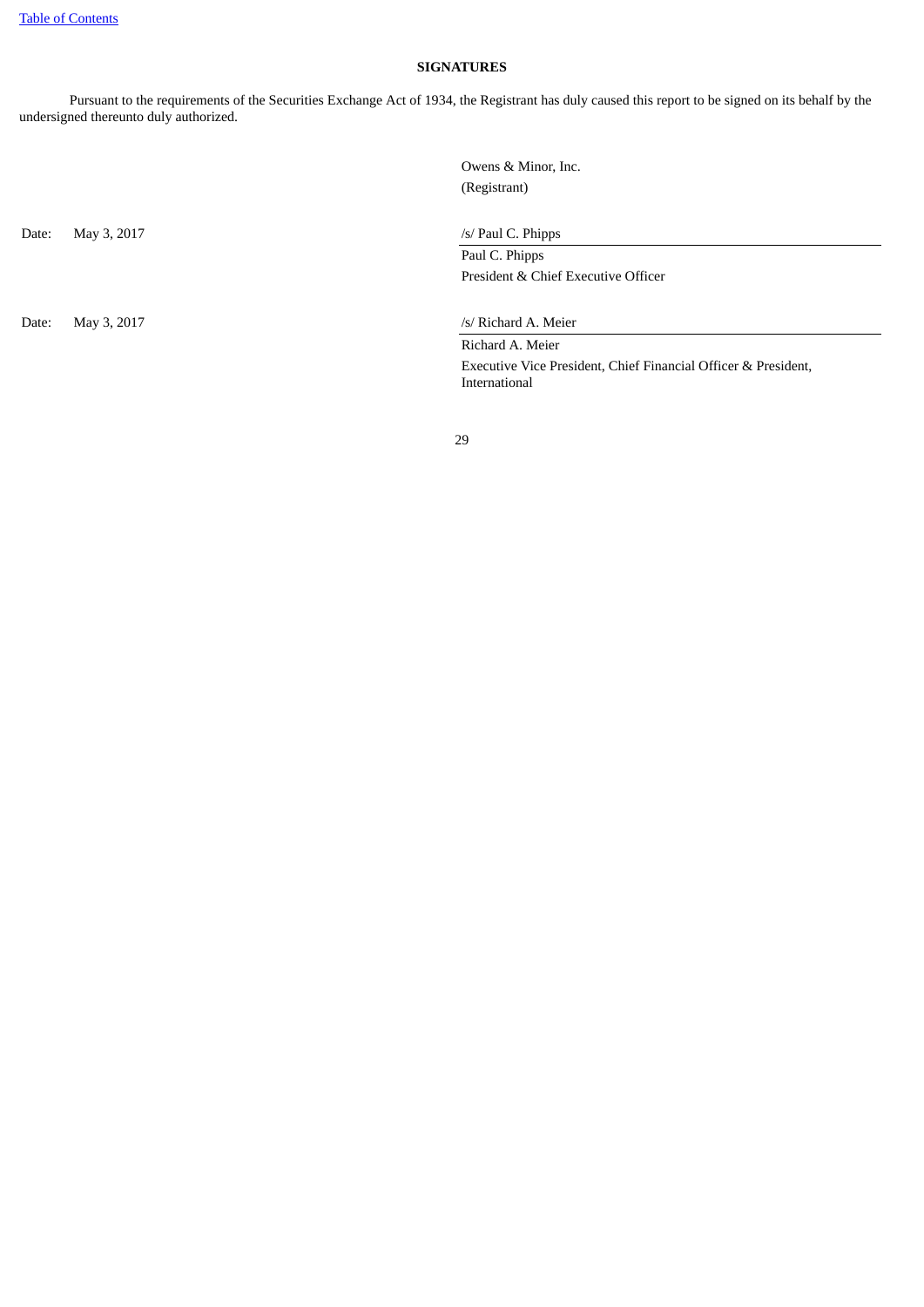<span id="page-29-0"></span>

| Item 6. Exhibits |                                                                                                                                                                                                                 |
|------------------|-----------------------------------------------------------------------------------------------------------------------------------------------------------------------------------------------------------------|
| (a) Exhibits     |                                                                                                                                                                                                                 |
| 10.1             | Interest Purchase Agreement, dated as of May 2, 2017, by and among Owens & Minor, Inc., Barista Acquisition I, LLC,<br>Barista Acquisition II, LLC, Mediq B.V., Mediq International B.V. and Mediq USA Holdings |
| 31.1             | Certification of Chief Executive Officer pursuant to Rule 13a-14(a) under the Securities Exchange Act of 1934, as adopted<br>pursuant to Section 302 of the Sarbanes-Oxley Act of 2002.                         |
| 31.2             | Certification of Chief Financial Officer pursuant to Rule 13a-14(a) under the Securities Exchange Act of 1934, as adopted<br>pursuant to Section 302 of the Sarbanes-Oxley Act of 2002.                         |
| 32.1             | Certification of Chief Executive Officer pursuant to 18 U.S.C. Section 1350, as adopted pursuant to Section 906 of the<br>Sarbanes-Oxley Act of 2002.                                                           |
| 32.2             | Certification of Chief Financial Officer pursuant to 18 U.S.C. Section 1350, as adopted pursuant to Section 906 of the<br>Sarbanes-Oxley Act of 2002.                                                           |
| 101.INS          | <b>XBRL Instance Document</b>                                                                                                                                                                                   |
| 101.SCH          | XBRL Taxonomy Extension Schema Document                                                                                                                                                                         |
| 101.CAL          | XBRL Taxonomy Extension Calculation Linkbase Document                                                                                                                                                           |
| 101.DEF          | XBRL Taxonomy Definition Linkbase Document                                                                                                                                                                      |
| 101.LAB          | XBRL Taxonomy Extension Label Linkbase Document                                                                                                                                                                 |
| 101.PRE          | XBRL Taxonomy Extension Presentation Linkbase Document                                                                                                                                                          |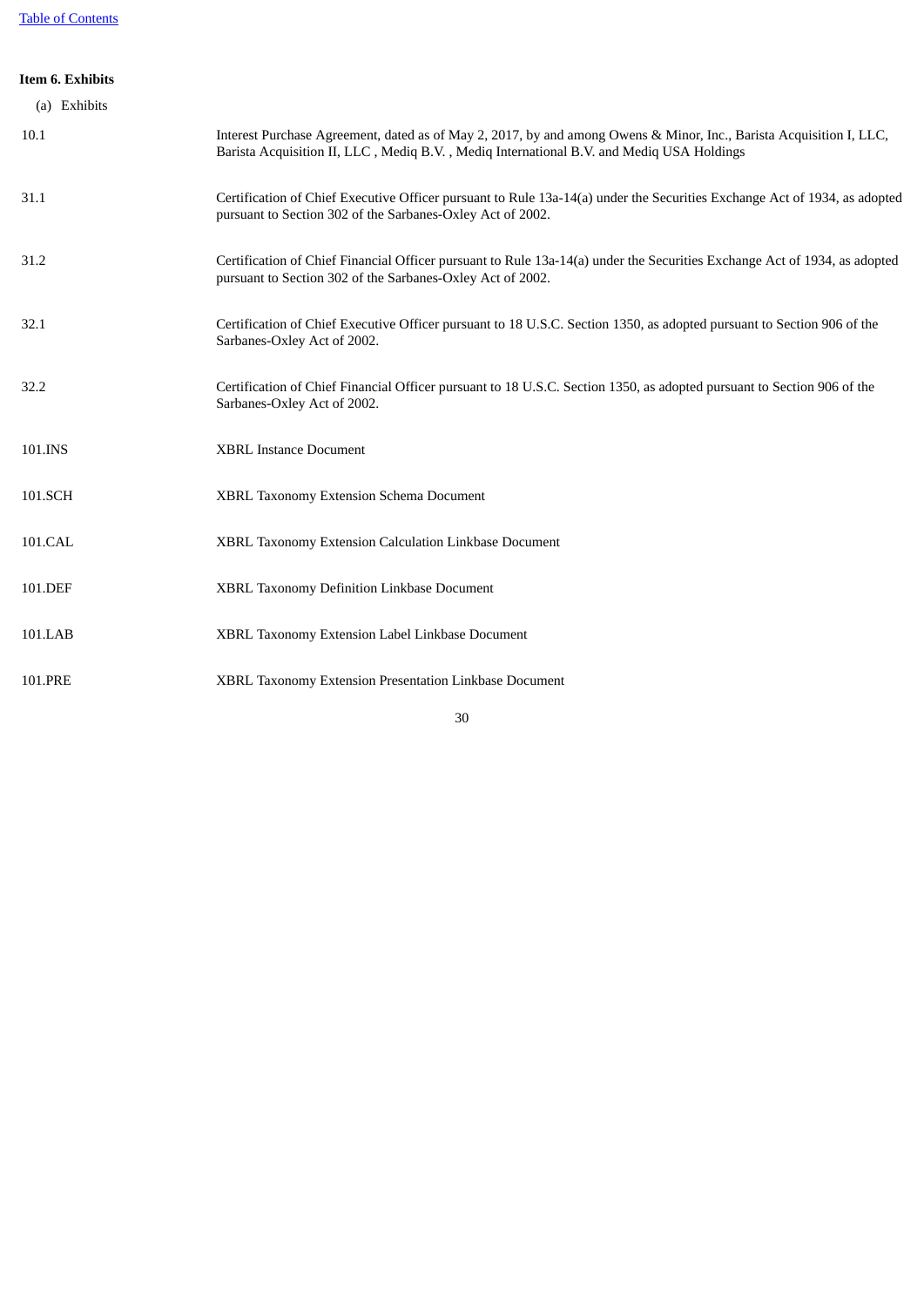Exhibit 10.1

*Execution Version*

# INTEREST PURCHASE AGREEMENT

by and among

MEDIQ B.V.,

MEDIQ INTERNATIONAL B.V.,

MEDIQ USA HOLDINGS,

BARISTA ACQUISITION I, LLC

# BARISTA ACQUISITION II, LLC

and

OWENS & MINOR, INC.

Dated as of May 2, 2017

59630717\_19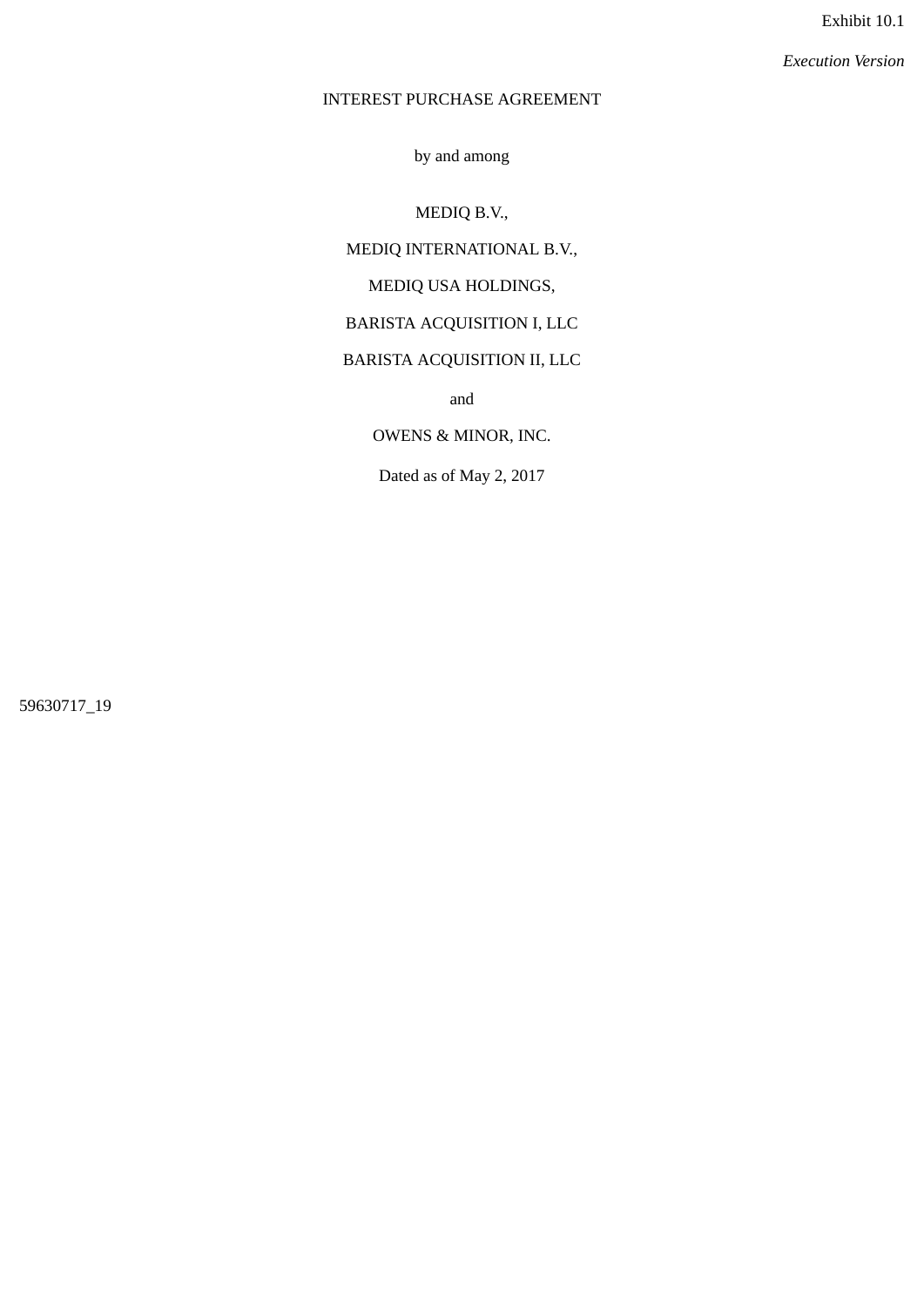|                             |                                                           | Page |
|-----------------------------|-----------------------------------------------------------|------|
| ARTICLE I PURCHASE AND SALE |                                                           | 1    |
| Section 1.1                 | <b>Purchase and Sale</b>                                  | 1    |
| Section 1.2                 | <b>Purchase Price</b>                                     | 1    |
| Section 1.3                 | <b>Closing Date Statements</b>                            | 2    |
| Section 1.4                 | <b>Closing Payments</b>                                   | 2    |
| Section 1.5                 | <b>Post-Closing Adjustment</b>                            | 3    |
| Section 1.6                 | Withholding                                               | 5    |
|                             | ARTICLE II REPRESENTATIONS AND WARRANTIES OF THE COMPANY  | 6    |
| Section 2.1                 | Organization                                              | 6    |
| Section 2.2                 | Authorization                                             | 6    |
| Section 2.3                 | Capitalization of the Company                             | 6    |
| Section 2.4                 | <b>Company Subsidiaries</b>                               | 7    |
| Section 2.5                 | <b>Consents and Approvals; No Violations</b>              | 8    |
| Section 2.6                 | <b>Financial Statements</b>                               | 8    |
| Section 2.7                 | No Undisclosed Liabilities                                | 9    |
| Section 2.8                 | <b>Absence of Certain Changes</b>                         | 9    |
| Section 2.9                 | Real Property; Personal Property                          | 9    |
| Section 2.10                | <b>Intellectual Property</b>                              | 11   |
| Section 2.11                | Litigation                                                | 12   |
| Section 2.12                | <b>Company Material Contracts</b>                         | 12   |
| Section 2.13                | Tax Returns; Taxes                                        | 12   |
| Section 2.14                | <b>Environmental Matters</b>                              | 14   |
| Section 2.15                | <b>Licenses and Permits</b>                               | 15   |
| Section 2.16                | <b>Company Benefit Plans</b>                              | 16   |
| Section 2.17                | <b>Labor Relationships</b>                                | 18   |
| Section 2.18                | <b>Compliance with Laws</b>                               | 19   |
| Section 2.19                | <b>Certain Fees</b>                                       | 19   |
| Section 2.20                | <b>Insurance Policies</b>                                 | 19   |
| Section 2.21                | <b>Affiliate Transactions</b>                             | 19   |
| Section 2.22                | <b>Health Care Regulatory Compliance</b>                  | 20   |
| Section 2.23                | <b>Material Customers; Material Suppliers</b>             | 22   |
|                             | ARTICLE III REPRESENTATIONS AND WARRANTIES OF THE SELLERS | 22   |
| Section 3.1                 | Organization                                              | 23   |
| Section 3.2                 | Authorization                                             | 23   |
| Section 3.3                 | <b>Consents and Approvals; No Violations</b>              | 23   |
| Section 3.4                 | Ownership of Interests                                    | 24   |
| Section 3.5                 | Litigation                                                | 24   |
| Section 3.6                 | <b>Certain Fees</b>                                       | 24   |
|                             | ARTICLE IV REPRESENTATIONS AND WARRANTIES OF THE BUYERS   | 24   |
| Section 4.1                 | Organization                                              | 24   |
| Section 4.2                 | Authorization                                             | 25   |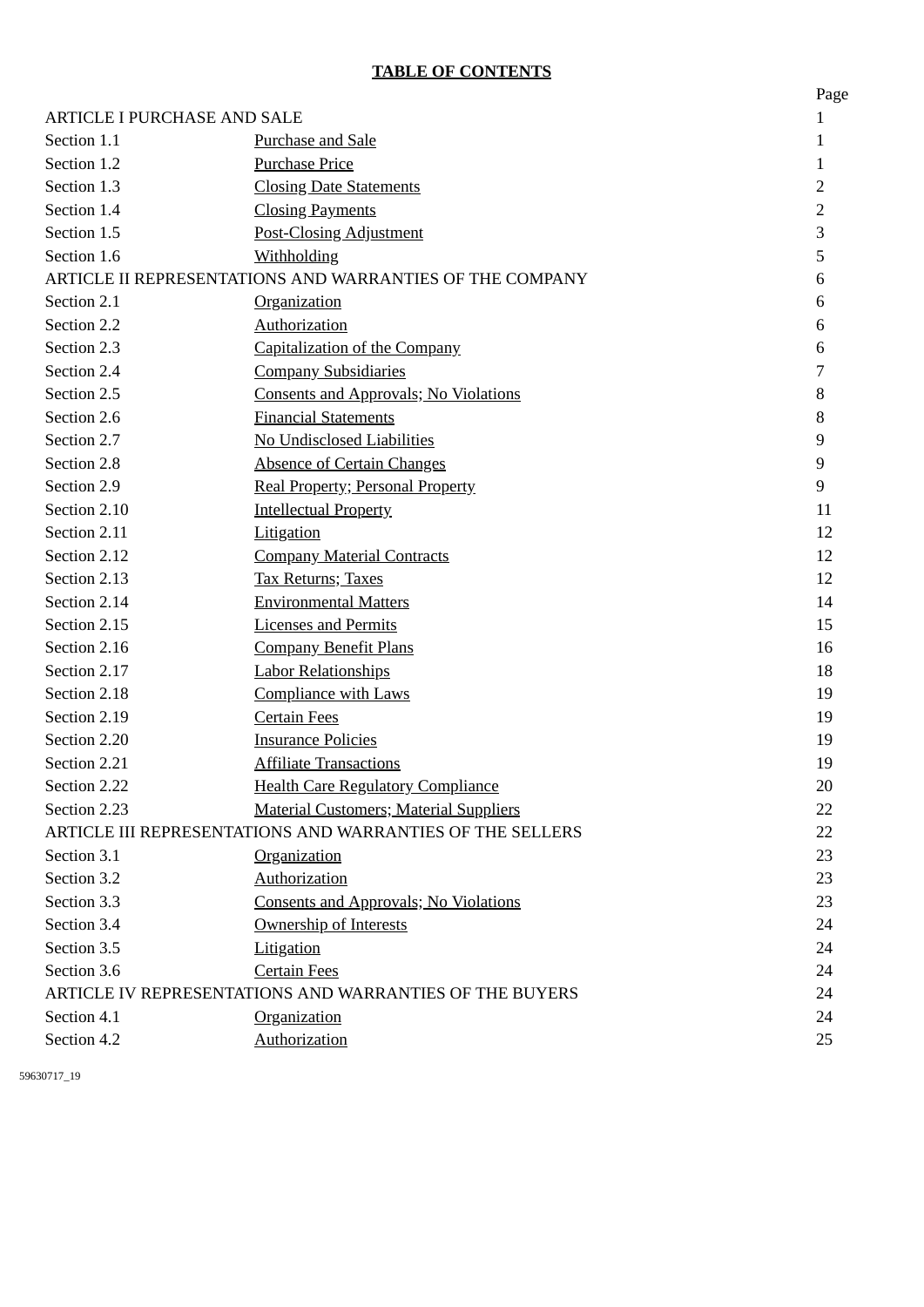| Section 4.3                                         | <b>Consents and Approvals; No Violations</b>                    | 25 |
|-----------------------------------------------------|-----------------------------------------------------------------|----|
| Section 4.4                                         | Litigation                                                      | 25 |
| Section 4.5                                         | <b>Financial Capability</b>                                     | 26 |
| Section 4.6                                         | <b>Solvency</b>                                                 | 26 |
| Section 4.7                                         | <b>Acquisition of Interests for Investment</b>                  | 26 |
| Section 4.8                                         | <b>Certain Fees</b>                                             | 26 |
| <b>ARTICLE V COVENANTS</b>                          |                                                                 |    |
| Section 5.1                                         | <b>Conduct of the Business</b>                                  | 26 |
| Section 5.2                                         | <b>Regulatory Undertakings</b>                                  | 28 |
| Section 5.3                                         | <b>Release of Liens</b>                                         | 31 |
| Section 5.4                                         | <b>Public Announcements</b>                                     | 31 |
| Section 5.5                                         | <b>Supplemental Disclosure</b>                                  | 31 |
| Section 5.6                                         | <b>Tax Matters</b>                                              | 32 |
| Section 5.7                                         | Directors' and Officers' Indemnification                        | 36 |
| Section 5.8                                         | Release                                                         | 38 |
| Section 5.9                                         | <b>Access to Information; Cooperation</b>                       | 39 |
| Section 5.10                                        | <b>Exclusivity</b>                                              | 40 |
| Section 5.11                                        | <b>Termination of Affiliate Arrangements</b>                    | 40 |
| Section 5.12                                        | <b>Employee Benefits</b>                                        | 40 |
| Section 5.13                                        | Confidentiality                                                 | 41 |
| Section 5.14                                        | <b>OIG Consent</b>                                              | 42 |
| Section 5.15                                        | <b>Restrictive Covenants</b>                                    | 43 |
| Section 5.16                                        | 280G Approval                                                   | 45 |
| ARTICLE VI CONDITIONS TO OBLIGATIONS OF THE PARTIES |                                                                 |    |
| Section 6.1                                         | <b>Conditions to Each Party's Obligations</b>                   | 45 |
| Section 6.2                                         | <b>Conditions to Obligations of the Sellers and the Company</b> | 45 |
| Section 6.3                                         | <b>Conditions to Obligations of the Buyers</b>                  | 46 |
| Section 6.4                                         | <b>Frustration of Closing Conditions</b>                        | 47 |
| <b>ARTICLE VII CLOSING</b>                          |                                                                 | 47 |
| Section 7.1                                         | Closing                                                         | 47 |
| Section 7.2                                         | <b>Closing Deliveries by the Sellers and the Company</b>        | 47 |
| Section 7.3                                         | <b>Closing Deliveries by the Buyers</b>                         | 48 |
| <b>ARTICLE VIII TERMINATION</b>                     |                                                                 | 48 |
| Section 8.1                                         | Termination                                                     | 48 |
| Section 8.2                                         | Procedure and Effect of Termination                             | 49 |
| ARTICLE IX INDEMNIFICATION                          |                                                                 | 49 |
| Section 9.1                                         | <b>Indemnification Obligations of the Sellers</b>               | 49 |
| Section 9.2                                         | <b>Indemnification Obligations of the Buyers</b>                | 50 |
| Section 9.3                                         | <b>Indemnification Procedure</b>                                | 50 |
| Section 9.4                                         | <b>Claims Period</b>                                            | 52 |
| Section 9.5                                         | <b>Liability Limits</b>                                         | 53 |

-ii-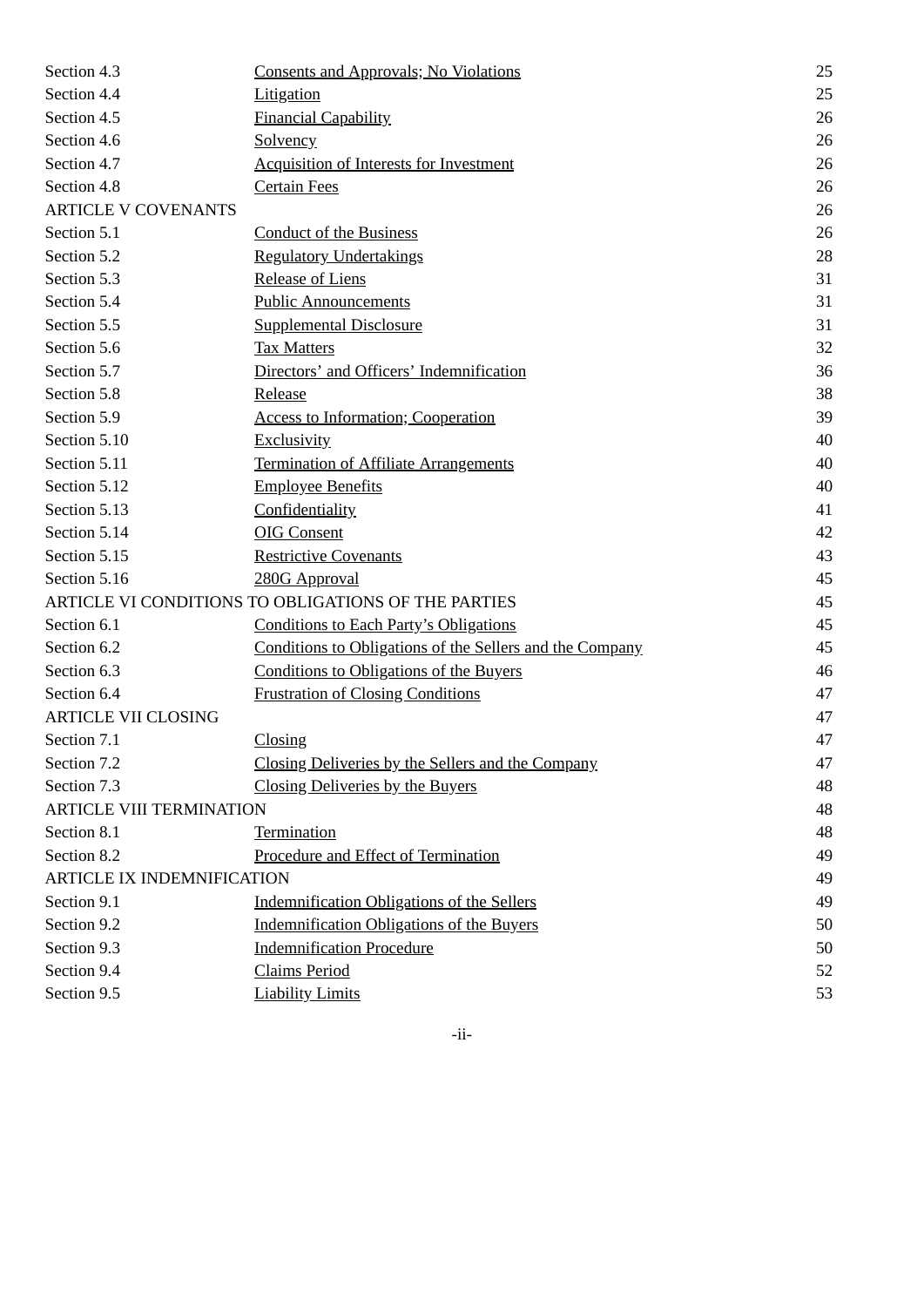| Section 9.6                    | <b>Exclusive Remedies</b>                          | 54 |
|--------------------------------|----------------------------------------------------|----|
| <b>ARTICLE X MISCELLANEOUS</b> |                                                    | 55 |
| Section 10.1                   | Fees and Expenses                                  | 55 |
| Section 10.2                   | <b>Notices</b>                                     | 55 |
| Section 10.3                   | Severability                                       | 56 |
| Section 10.4                   | <b>Binding Effect; Assignment</b>                  | 56 |
| Section 10.5                   | <b>No Third Party Beneficiaries</b>                | 56 |
| Section 10.6                   | <b>Section Headings</b>                            | 57 |
| Section 10.7                   | Consent to Jurisdiction, Etc                       | 57 |
| Section 10.8                   | <b>Entire Agreement</b>                            | 58 |
| Section 10.9                   | <b>Governing Law</b>                               | 58 |
| Section 10.10                  | <b>Specific Performance</b>                        | 58 |
| Section 10.11                  | Counterparts                                       | 58 |
| Section 10.12                  | <b>Amendment</b> ; Modification                    | 58 |
| Section 10.13                  | <b>Time of Essence</b>                             | 58 |
| Section 10.14                  | <b>Schedules</b>                                   | 58 |
| Section 10.15                  | Construction                                       | 59 |
| Section 10.16                  | Non-Recourse                                       | 59 |
| Section 10.17                  | Representation of the Sellers and their Affiliates | 60 |
| Section 10.18                  | <b>DISCLAIMER</b>                                  | 60 |
| Section 10.19                  | Due Diligence Review                               | 61 |
| Section 10.20                  | <b>Performance Guaranty</b>                        | 62 |

-iii-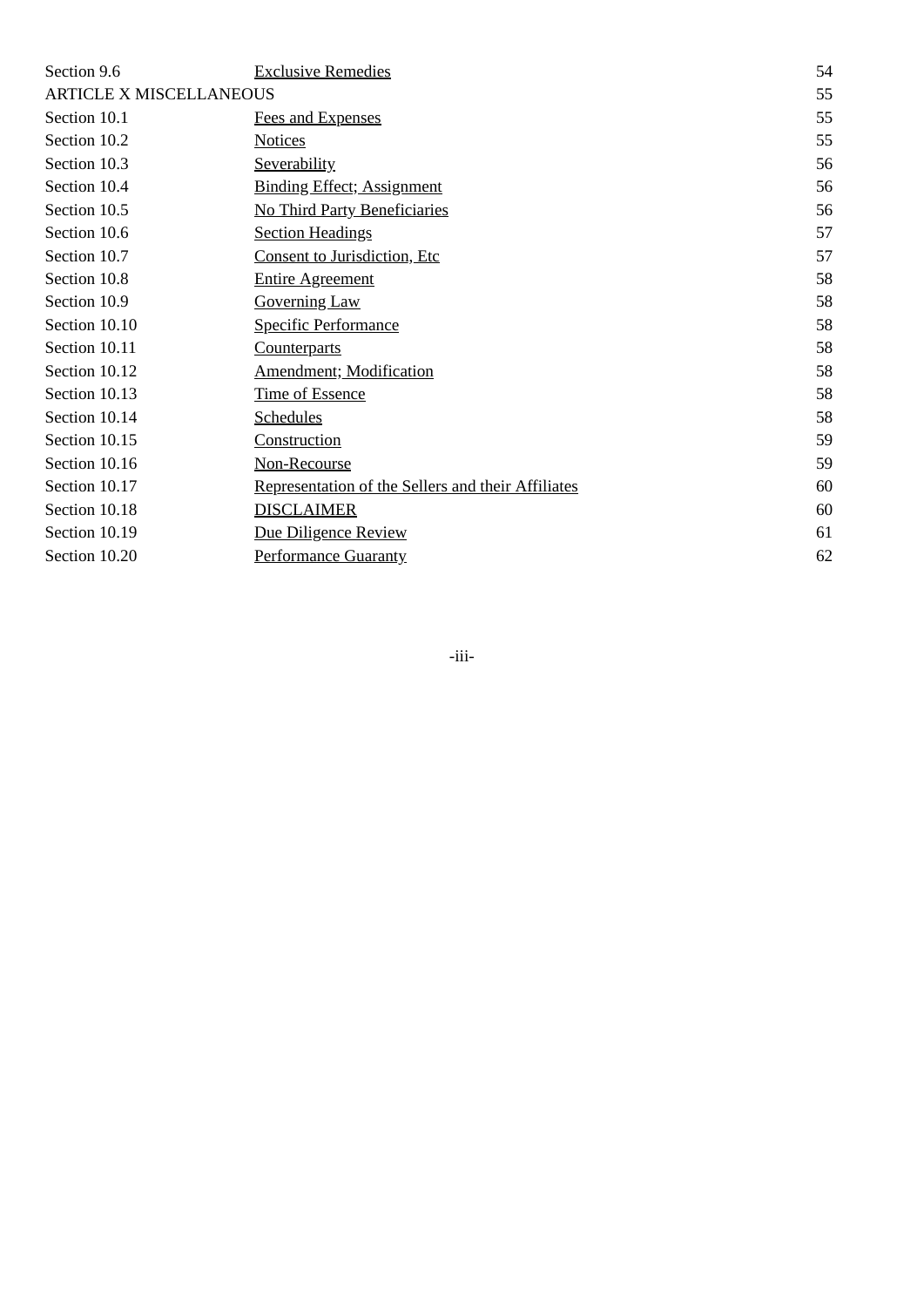### **LIST OF EXHIBITS**

- Exhibit A Definitions Exhibit B Working Capital Rules Exhibit C **Illustrative Calculation of Net Working Capital** Exhibit D Form of Closing Date Indebtedness Statement Exhibit E<br/> $\begin{tabular}{ll} \textbf{Exhibit F} & \textbf{Form of Escrow Agreement} \\ \textbf{Exhibit F} & \textbf{Form of Transition Services} \\ \end{tabular}$ 
	- Form of Transition Services Agreement

-iv-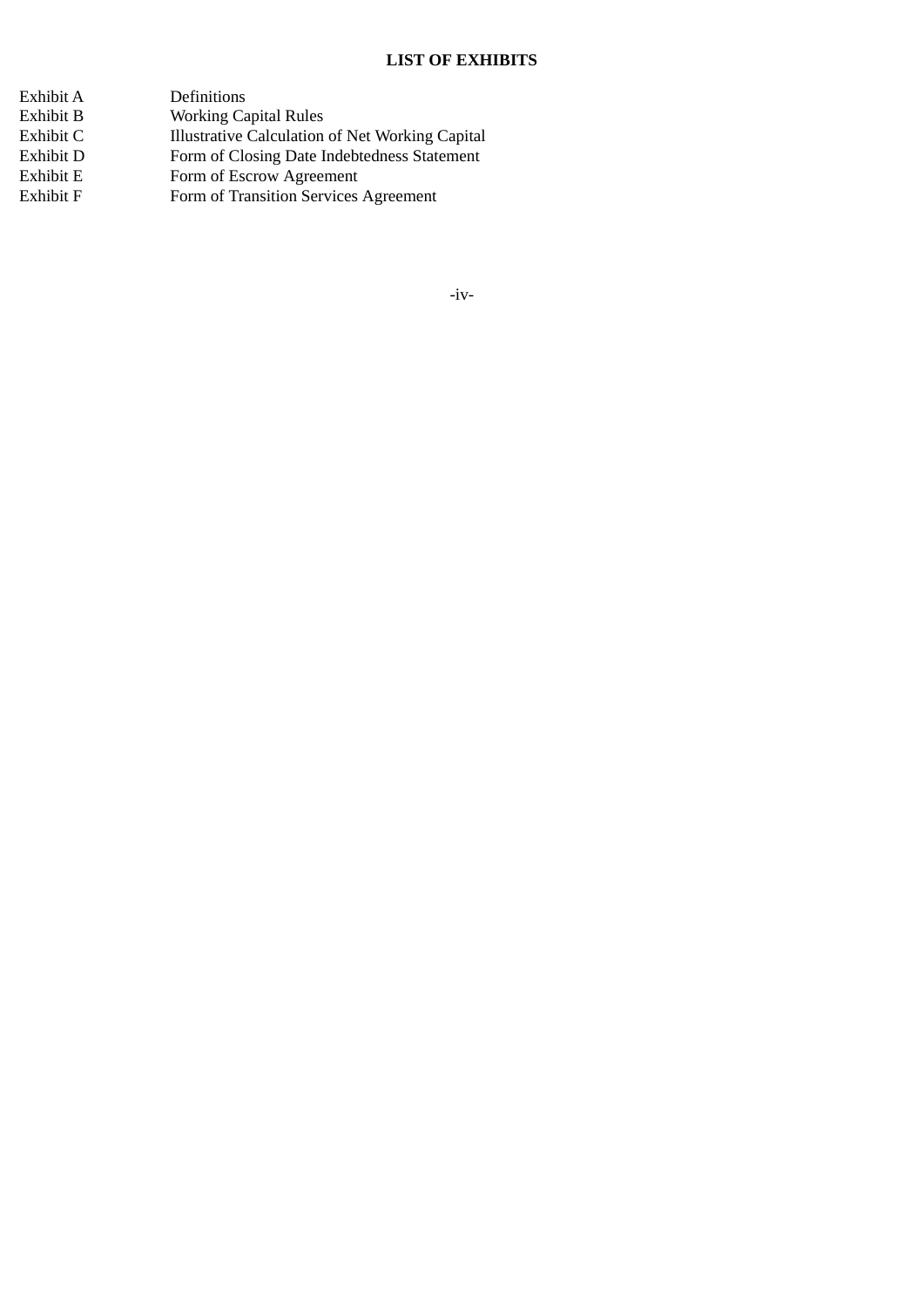### **INTEREST PURCHASE AGREEMENT**

This INTEREST PURCHASE AGREEMENT, dated as of May 2, 2017 (this "Agreement"), is by and among Barista Acquisition I, LLC, a Virginia limited liability company ("Buyer A"), Barista Acquisition II, LLC, a Virginia limited liability company ("Buyer B" and, together with Buyer A, the "Buyers"), Mediq B.V., a private limited liability company (*besloten vennootschap met beperkte aansprakelijkheid*) incorporated under the laws of the Netherlands ("Mediq"), Mediq International B.V., a private limited liability company (*besloten vennootschap met beperkte aansprakelijkheid*) incorporated under the laws of the Netherlands ("Mediq International" and, together with Mediq, the "Sellers"), Mediq USA Holdings, a Delaware general partnership (the "Company"), and solely for the purposes of Section 10.20 of this Agreement, Owens & Minor, Inc., a Virginia corporation (the "Guarantor"). The Buyers, the Sellers and the Company are sometimes individually referred to in this Agreement as a "Party" and collectively as the "Parties". Capitalized terms used in this Agreement shall have the meanings ascribed to them in Exhibit A attached hereto.

WHEREAS, the Sellers collectively own one hundred percent (100%) of the partnership interests (the "Interests") of the Company;

WHEREAS, on the terms and subject to the conditions set forth in this Agreement, the Buyers desire to purchase from the Sellers, and the Sellers desire to sell to the Buyers, all of the Interests;

WHEREAS, the respective boards of directors or equivalent governing body, as applicable, of each of the Buyers, the Sellers and the Company have approved this Agreement and the transactions contemplated hereby; and

WHEREAS, concurrently with the execution of this Agreement, the Group Companies and certain key employees of the Group Companies listed on Schedule 1 (the "Key Employees") have entered into retention agreements (collectively, the "Retention Agreements").

NOW, THEREFORE, in consideration of the foregoing and the respective representations, warranties, covenants and undertakings contained herein, and subject to and on the terms and conditions set forth herein, the Parties agree as follows:

### **ARTICLE I**

### **PURCHASE AND SALE**

Section 1.1 Purchase and Sale. Upon the terms and subject to the conditions set forth in this Agreement, at the Closing, the Sellers shall sell, assign, transfer and convey to the Buyers, and the Buyers shall purchase and acquire from the Sellers, all of the Interests, free and clear of all Liens.

Section 1.2 Purchase Price. The aggregate purchase price for all of the Interests (the "Purchase Price") shall be an amount equal to the sum of:

(a) \$380,000,000 (the "Base Purchase Price");

-1-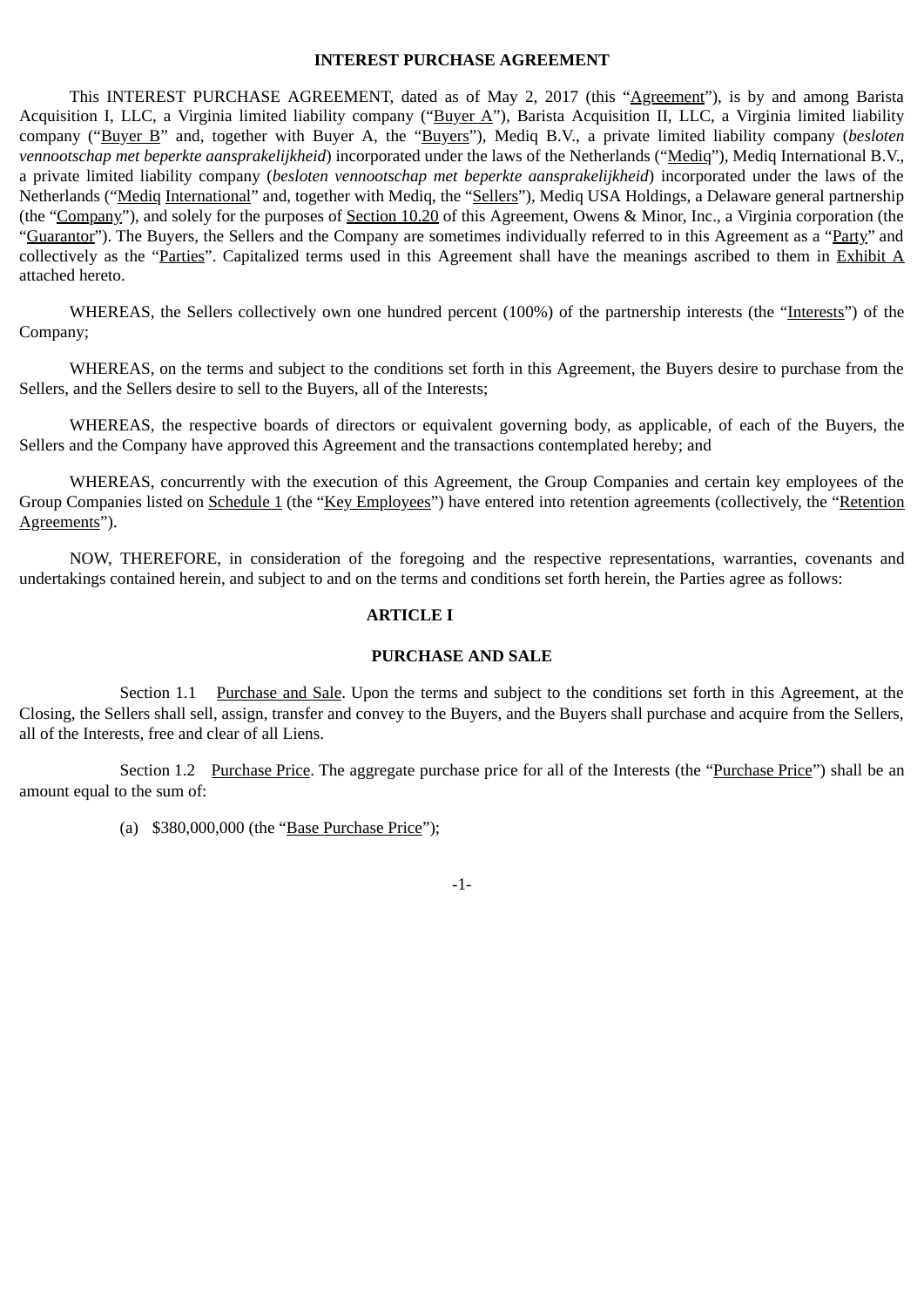(b) plus the amount (if any) by which Net Working Capital exceeds the Target Net Working Capital;

- (c) plus the Cash and Cash Equivalents;
- (d) minus the Company Transaction Expenses;

(e) minus the outstanding amounts of Indebtedness and Debt-Like Items of the Group Companies as of immediately prior to the Closing; and

(f) minus the amount (if any) by which the Target Net Working Capital exceeds Net Working Capital.

Section 1.3 Closing Date Statements. Not less than three (3) Business Days prior to the Closing Date, the Company shall deliver to the Buyers:

(a) a statement (the "Closing Date Financial Certificate"), signed by the Chief Financial Officer, which sets forth a good faith estimate and which shall include reasonably detailed supporting calculations of (i) the Net Working Capital (the "Estimated Closing Net Working Capital"), and the Estimated Net Working Capital Surplus or the Estimated Net Working Capital Deficit, as the case may be, (ii) the Company Transaction Expenses (the "Estimated Closing Company Transaction Expenses"), and (iii) the Cash and Cash Equivalents (the "Estimated Closing Cash"), and, in the case of (i), calculated in accordance with the accounting principles set forth on Exhibit B (the "Working Capital Rules") and presented consistent with Exhibit C, which exhibit provides an illustrative calculation of Net Working Capital as of March 31, 2017. The Company shall provide reasonable supporting detail to evidence the Company's calculations, explanations and assumptions for the calculation of amounts on the Closing Date Financial Certificate, it being agreed that (x) the Company will permit the Buyers and their Representatives to review and comment in advance on the Closing Date Financial Certificate and (y) the Company shall consider in good faith any reasonable comments provided by the Buyers on the Closing Date Financial Certificate; and

(b) a statement (the "Closing Date Indebtedness Statement"), prepared in accordance with  $Exhibit D$  and signed by the Chief Financial Officer, which sets forth by lender or other party a good faith estimate of the Indebtedness and Debt-Like Items of the Group Companies outstanding as of immediately prior to the Closing (the "Estimated Closing Indebtedness"). The Company shall provide reasonable supporting detail to evidence the Company's calculations, explanations and assumptions for the calculation of amounts on the Closing Date Indebtedness Statement.

Section 1.4 Closing Payments. At the Closing, the Buyers shall:

(a) on behalf of the Company, pay or cause to be paid, by wire transfer of immediately available funds to such account or accounts as the Company specifies to the Buyers pursuant to the Closing Date Financial Certificate, the aggregate amount of the Estimated Closing Company Transaction Expenses;

-2-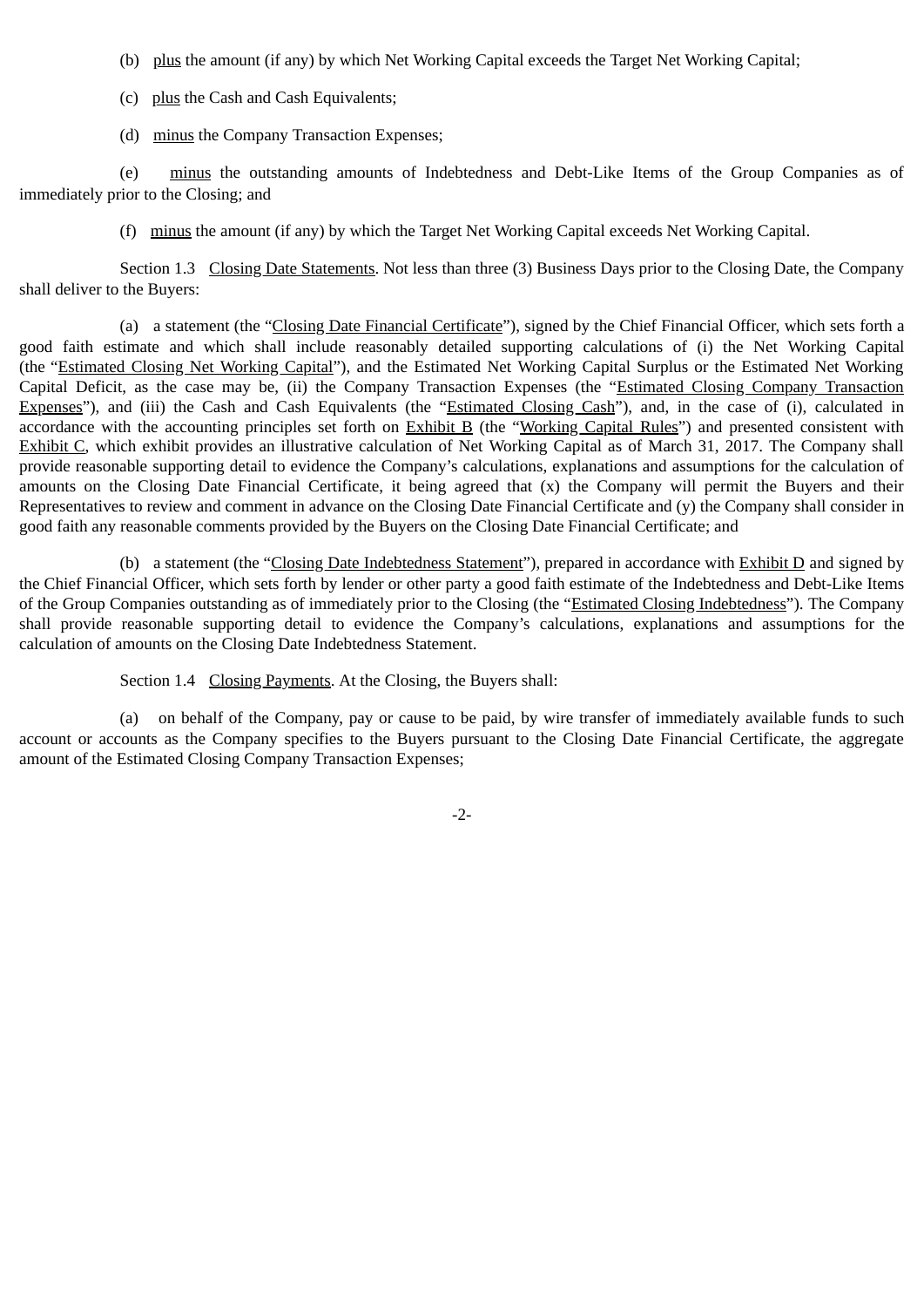(b) on behalf of the Company, pay or cause to be paid, by wire transfer of immediately available funds to such account or accounts as the Company specifies to the Buyers pursuant to the Closing Date Indebtedness Statement and the Payoff and Release Documents, the aggregate amount of the Payoff Indebtedness;

(c) pay or cause to be paid to the Escrow Agent, for deposit in the Indemnity Escrow Fund, the Indemnity Amount, which shall be held by the Escrow Agent subject to and in accordance with the terms of the Escrow Agreement and the applicable provisions of this Agreement; and

(d) pay or cause to be paid to the Sellers, by wire transfer of immediately available funds to such account or accounts as the Sellers specify to the Buyers in accordance with written instructions delivered by the Sellers to the Buyers at least three (3) Business Days prior to the Closing Date, the Closing Cash Payment.

## Section 1.5 Post-Closing Adjustment.

(a) Within sixty (60) days after the Closing Date, the Buyers shall prepare and deliver to the Sellers a statement (the "Preliminary Closing Statement"), which sets forth the Buyers' good faith calculation of, and which shall include reasonably detailed supporting calculations of, (i) the Net Working Capital, calculated in accordance with the Working Capital Rules and presented consistent with Exhibit C (the "Closing Net Working Capital"), (ii) the amount of Indebtedness and Debt-Like Items of the Group Companies outstanding as of immediately prior to the Closing (the "Closing Indebtedness"), prepared in accordance with Exhibit D, (iii) the Company Transaction Expenses (the "Closing Company Transaction Expenses"), and (iv) the Cash and Cash Equivalents (the "Closing Cash"). If the Buyers fail to produce the Preliminary Closing Statement within sixty (60) days after the Closing Date, then the Estimated Closing Net Working Capital, Estimated Closing Company Transaction Expenses, Estimated Closing Indebtedness and Estimated Closing Cash prepared by the Company shall become final and binding. Purchase accounting or other adjustments arising out of the consummation of the transactions contemplated by this Agreement shall not be considered for purposes of determining the Preliminary Closing Statement. The Preliminary Closing Statement shall be based on facts and circumstances as they exist immediately prior to the Closing and shall exclude the effect of any act, decision, change in circumstance, development or event arising or occurring on or after the Closing.

(b) The Preliminary Closing Statement shall become the Final Closing Statement and become final and binding upon the Parties hereto on the date that is forty-five (45) days following the date on which the Preliminary Closing Statement was received by the Sellers, unless prior to such date the Sellers deliver to the Buyers written notice of the Sellers' disagreement with any item (each item, a "Disputed Item" and collectively, the "Disputed Items") contained in the Preliminary Closing Statement, which notice shall set forth in reasonable detail the item, amount and basis for each Disputed Item (a "Notice of Disagreement"). During the forty-five (45) day period following the Sellers' receipt of the Preliminary Closing Statement, the Buyers shall after reasonable advance notice by the Sellers (i) permit the Sellers and their accountants to consult with the Company and the Buyers' accountants during normal business hours, and (ii) provide to the Sellers and their accountants under reasonable circumstances a copy of the relevant books and records (including

-3-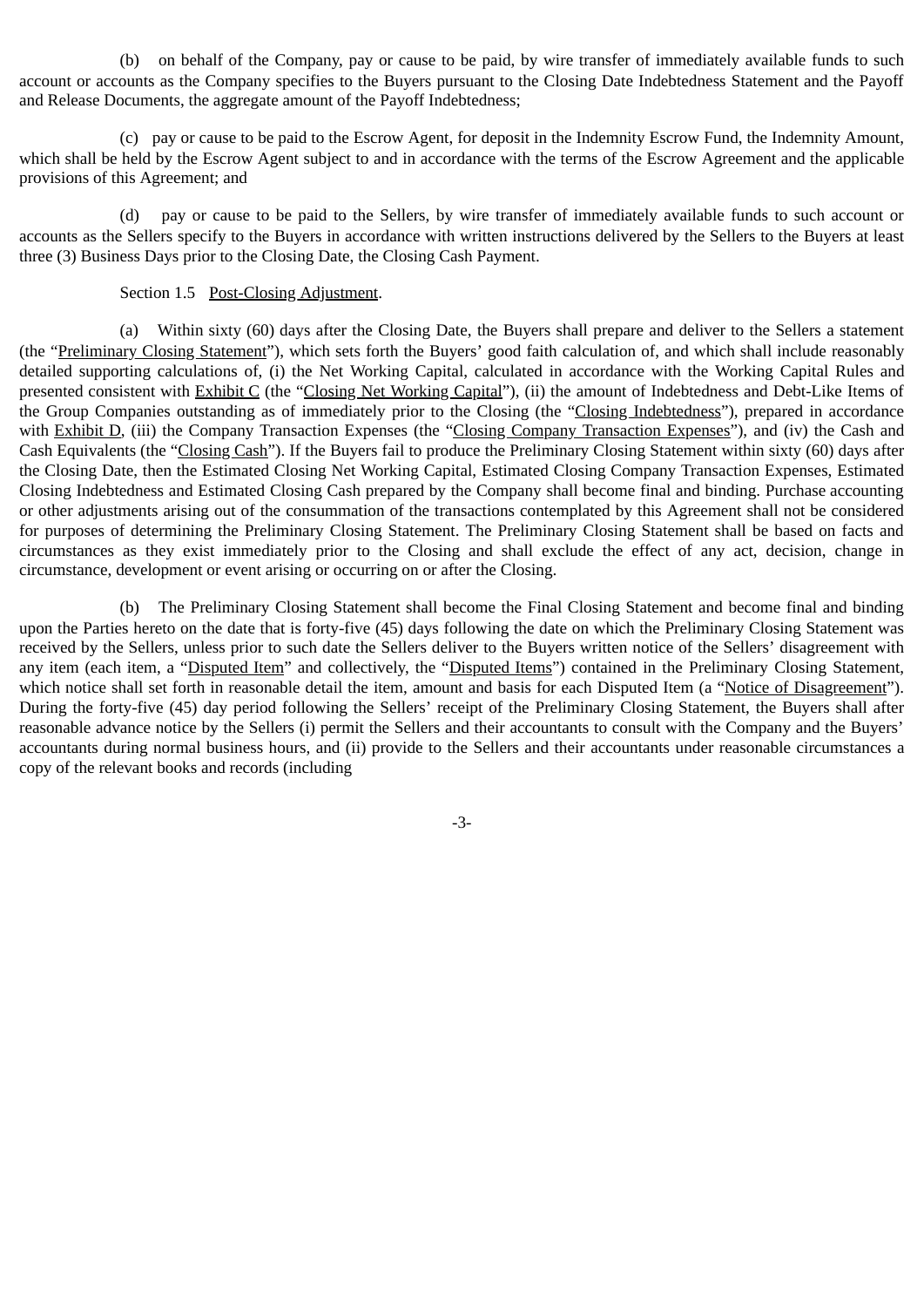those of the Buyers' accountants subject to the execution of appropriate agreements with the Buyers' accountants) relating to the preparation of the Preliminary Closing Statement. If a Notice of Disagreement is delivered to the Buyers, then the Preliminary Closing Statement (as revised in accordance with clause (A) or (B) below) shall become the Final Closing Statement and become final and binding upon the Parties on the earlier of the date (A) on which the Sellers and the Buyers resolve in writing any differences they have with respect to the Disputed Items specified in the Notice of Disagreement, and (B) all Disputed Items are finally resolved in writing by the Accounting Firm in accordance with  $S$ ection 1.5(c). During the thirty (30) days following the delivery to the Buyers of a Notice of Disagreement, the Buyers and the Sellers shall seek in good faith to resolve in writing any differences they have with respect to the Disputed Items specified in the Notice of Disagreement. Any such Disputed Item resolved in writing by the Buyers and the Sellers during the thirty (30) days following the delivery to the Buyers of a Notice of Disagreement shall be final and binding upon the Parties. If the Buyers and the Sellers are able to resolve in writing all of the Disputed Items set forth in the Notice of Disagreement within thirty (30) days following the delivery to the Buyers of such Notice of Disagreement, then the Final Closing Statement shall be prepared in accordance with the agreement of the Buyers and the Sellers.

(c) If the Buyers and the Sellers are unable to resolve the disputed items set forth in the Notice of Disagreement within thirty (30) days following the delivery to the Buyers of such Notice of Disagreement, the Sellers and the Buyers shall submit such dispute to be resolved by  $(x)$  Grant Thornton or  $(y)$  in the event such accounting firm is unable or unwilling to take such assignment, a nationally recognized independent accounting firm mutually agreed upon by the Buyers and the Sellers (the "Accounting Firm"). The Buyers and the Sellers shall submit to the Accounting Firm for review and resolution all Disputed Items (but only such Disputed Items) that are set forth in the Notice of Disagreement which remain in dispute. The Buyers and the Sellers shall instruct the Accounting Firm to select one of its partners experienced in purchase price adjustment disputes to make a final determination of the Net Working Capital, the outstanding amounts of Indebtedness and Debt-Like Items as of immediately prior to the Closing, the Company Transaction Expenses and the Cash and Cash Equivalents calculated with reference to the items that are in dispute as set forth in the Notice of Disagreement. In resolving the items in the Notice of Disagreement that are still in dispute and in determining the Net Working Capital, the outstanding amounts of Indebtedness and Debt-Like Items of the Group Companies as of immediately prior to the Closing, the Company Transaction Expenses and the Cash and Cash Equivalents, the Accounting Firm shall (i) not assign to any item in dispute a value that is (A) greater than the greatest value for such item assigned by the Buyers, on the one hand, or the Sellers, on the other hand, or (B) less than the smallest value for such item assigned by the Buyers, on the one hand, or the Sellers, on the other hand, (ii) make a final determination of the Disputed Items in accordance with the provisions, the guidelines and the procedures set forth in this Agreement, (iii) act as an expert and not as an arbitrator, (iv) render a final resolution in writing to the Buyers and the Sellers (which final resolution shall be requested by the Buyers and the Sellers to be delivered not more than thirty (30) days following submission of such Disputed Items to the Accounting Firm or such longer period as the Accounting Firm may reasonably require), which, absent manifest error, shall be final, conclusive and binding on the Parties with respect to the Net Working Capital, the outstanding amounts of Indebtedness and Debt-Like Items of the Group Companies as of immediately prior to the Closing, the Company Transaction Expenses and the Cash and Cash Equivalents, and (v) not

-4-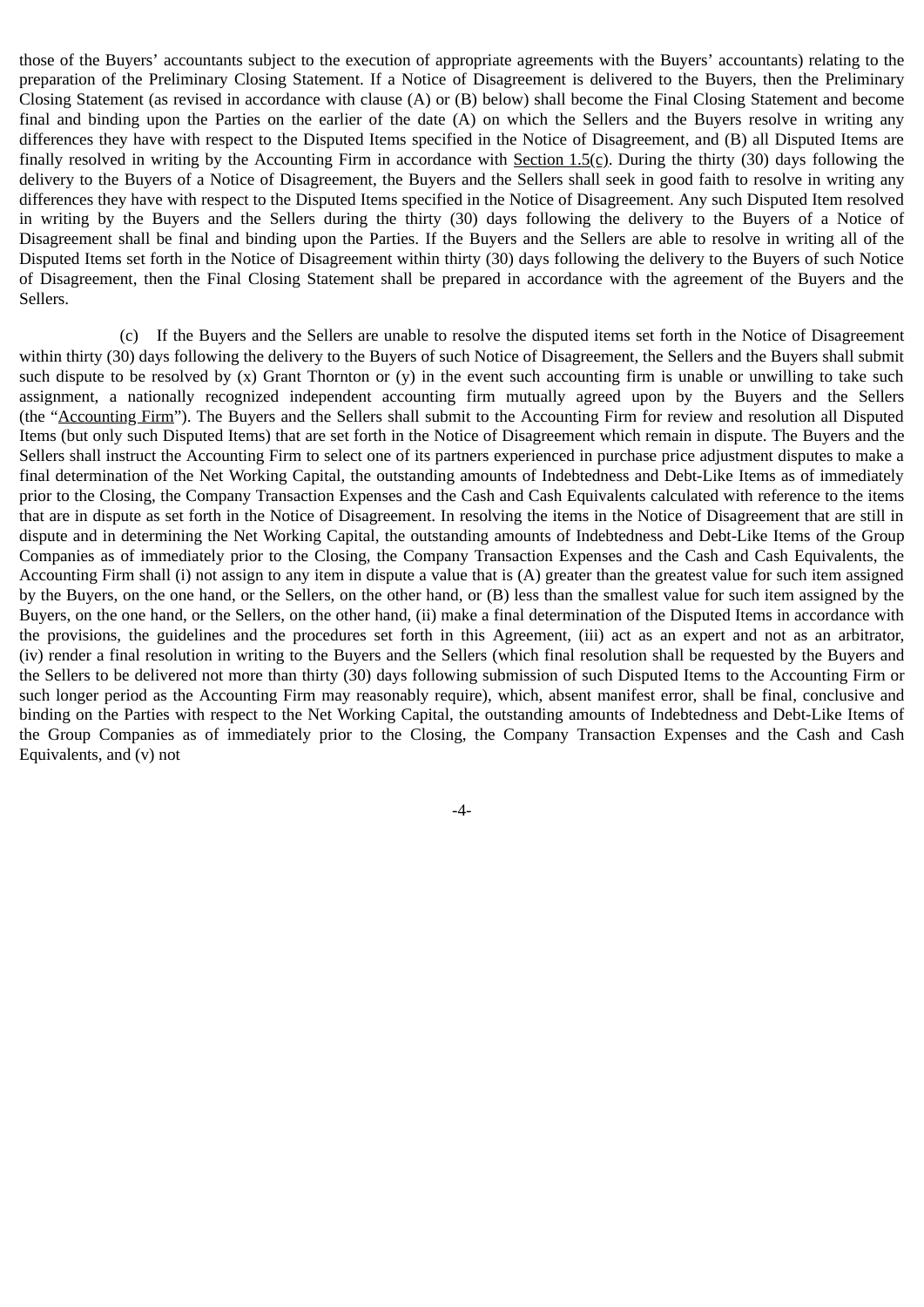engage in independent factual investigation, not hear evidence from either the Buyers or the Sellers outside the presence of both the Buyers and the Sellers, and not engage in ex parte communications with the Buyers or the Sellers. The fees and disbursements of the Accounting Firm shall be borne by (A) the Buyers in the proportion that the aggregate dollar value of the Disputed Items submitted to the Accounting Firm that are unsuccessfully disputed by the Buyers bears to the aggregate value of all such items so disputed and (B) the Sellers in the proportion that the aggregate dollar value of the Disputed Items submitted to the Accounting Firm that are unsuccessfully disputed by the Sellers bears to the aggregate value of all such items so disputed.

(d) The Preliminary Closing Statement (as adjusted by the agreement of the Parties or at the direction of the Accounting Firm, as applicable) shall be deemed final and binding upon the Parties hereto and shall become the Final Closing Statement for the purposes of this Section 1.5 upon the earliest of the (i) failure of the Sellers to notify the Buyers of a dispute within forty-five (45) days after delivery to the Sellers of the Preliminary Closing Statement, (ii) resolution of all disputes, pursuant to Section 1.5(b), by the Buyers and the Sellers, or (iii) resolution of all remaining disputes, pursuant to Section 1.5(c), by the Accounting Firm.

(e) Within five (5) Business Days following the determination of the Final Closing Statement:

(i) if there is a Final Deficit, then the Sellers shall pay an amount equal to such Final Deficit to the Buyers in accordance with Section  $1.5(f)$ ; and

(ii) if there is a Final Surplus, then the Buyers shall pay an amount equal to such Final Surplus to the Sellers in accordance with Section  $1.5(f)$ .

(f) All payments required under this Section 1.5 shall be made in cash by wire transfer of immediately available funds to such bank account(s) as shall be designated in writing by the recipient(s).

(g) The Parties acknowledge the procedures set forth in this Section 1.5 are not intended to permit the introduction of accounting methods, policies, practices, procedures, classifications or estimation methodologies in connection with the determination of Net Working Capital other than as required by the Working Capital Rules.

Section 1.6 Withholding. Notwithstanding anything in this Agreement to the contrary, the Buyers shall be entitled to withhold from any amount otherwise payable pursuant to this Agreement such amounts as are required to be withheld under applicable Law. To the extent that amounts are so withheld and paid over to the appropriate taxing authority, such withheld amounts shall be treated for all purposes of this Agreement as having been paid to the Person in respect of which such deduction and withholding was made. In the event that the Buyers determine that withholding is required under applicable Law with regard to amounts otherwise payable to the Sellers under this Agreement, the Buyers shall promptly notify the Sellers of such withholding obligation and the Buyers shall work in good faith with the Sellers to avoid the application of any such withholding obligation. In connection with any payments to be made by the Buyers pursuant to Section  $1.4(q)$  and Section  $1.4(q)$ , to the extent such payments are made to non-U.S. Persons, the

-5-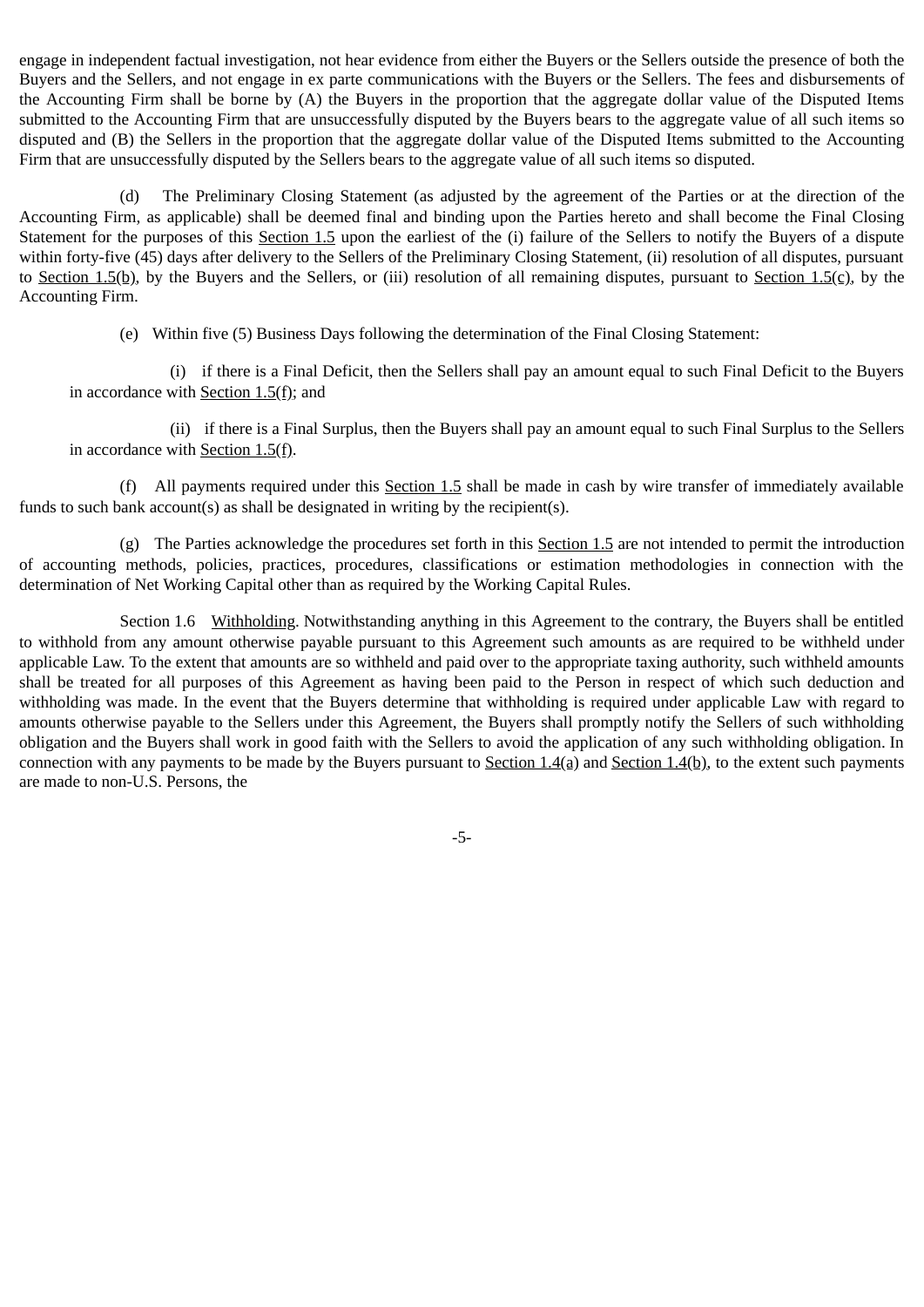Company shall deliver to the Buyers reasonably in advance of the Closing Date any necessary Tax forms as required under the Code or any local, state or foreign Tax Laws to establish the appropriate withholding Taxes (if any) and Tax reporting required in connection with such payments.

#### **ARTICLE II**

#### **REPRESENTATIONS AND WARRANTIES OF THE COMPANY**

Subject to the terms, conditions and limitations set forth in this Agreement, the Company hereby represents and warrants to the Buyers as follows:

Section 2.1 Organization. The Company (a) is a general partnership duly organized, validly existing and in good standing under the Laws of the State of Delaware, and (b) has all requisite general partnership power and general partnership authority to own, lease and operate its properties and to carry on in all material respects its businesses as owned or conducted on the date hereof. The Company is duly qualified or licensed and in good standing to do business as a foreign entity under the Laws of each jurisdiction in which the nature of its business, or the ownership, leasing or operation of its properties or assets, makes such qualification necessary, except where the failure of such qualification, license or registration would not reasonably be expected to have a Material Adverse Effect.

Section 2.2 Authorization. The Company has all requisite general partnership power and general partnership authority to execute and deliver this Agreement and the Company Ancillary Documents, to perform its obligations hereunder and thereunder, and to consummate the transactions contemplated hereby and thereby. The execution, delivery and performance of this Agreement and the Company Ancillary Documents, and the consummation of the transactions contemplated hereby and thereby, have been duly authorized by all necessary general partnership action on the part of the Company, and no other general partnership action or proceeding on the part of the Company, any Company Subsidiary or the Sellers is required to authorize the execution, delivery and performance hereof and thereof by the Company, and the consummation of the transactions contemplated hereby and thereby. Subject to applicable bankruptcy, insolvency and other similar Laws affecting the enforceability of creditors' rights generally, general equitable principles and the discretion of courts in granting equitable remedies, (a) this Agreement has been duly authorized, executed and delivered by the Company and, assuming that this Agreement has been duly authorized, executed and delivered by the other Parties, constitutes the legal, valid and binding obligation of the Company, enforceable against the Company in accordance with its terms, and (b) as of the Closing Date, the Company Ancillary Documents shall be duly authorized, executed and delivered by the Company and, assuming that such Company Ancillary Documents have been duly authorized, executed and delivered by the other parties thereto, shall constitute the legal, valid and binding obligations of the Company, enforceable against the Company in accordance with their terms.

Section 2.3 Capitalization of the Company. As of the date hereof, the Interests constitute all the Equity Interests of the Company, and as of the Closing the Interests shall constitute all of the Equity Interests of the Company. The Interests are held of record by the Sellers in the respective amounts set forth on Schedule 2.3, free and clear of Liens other than Permitted Liens.

-6-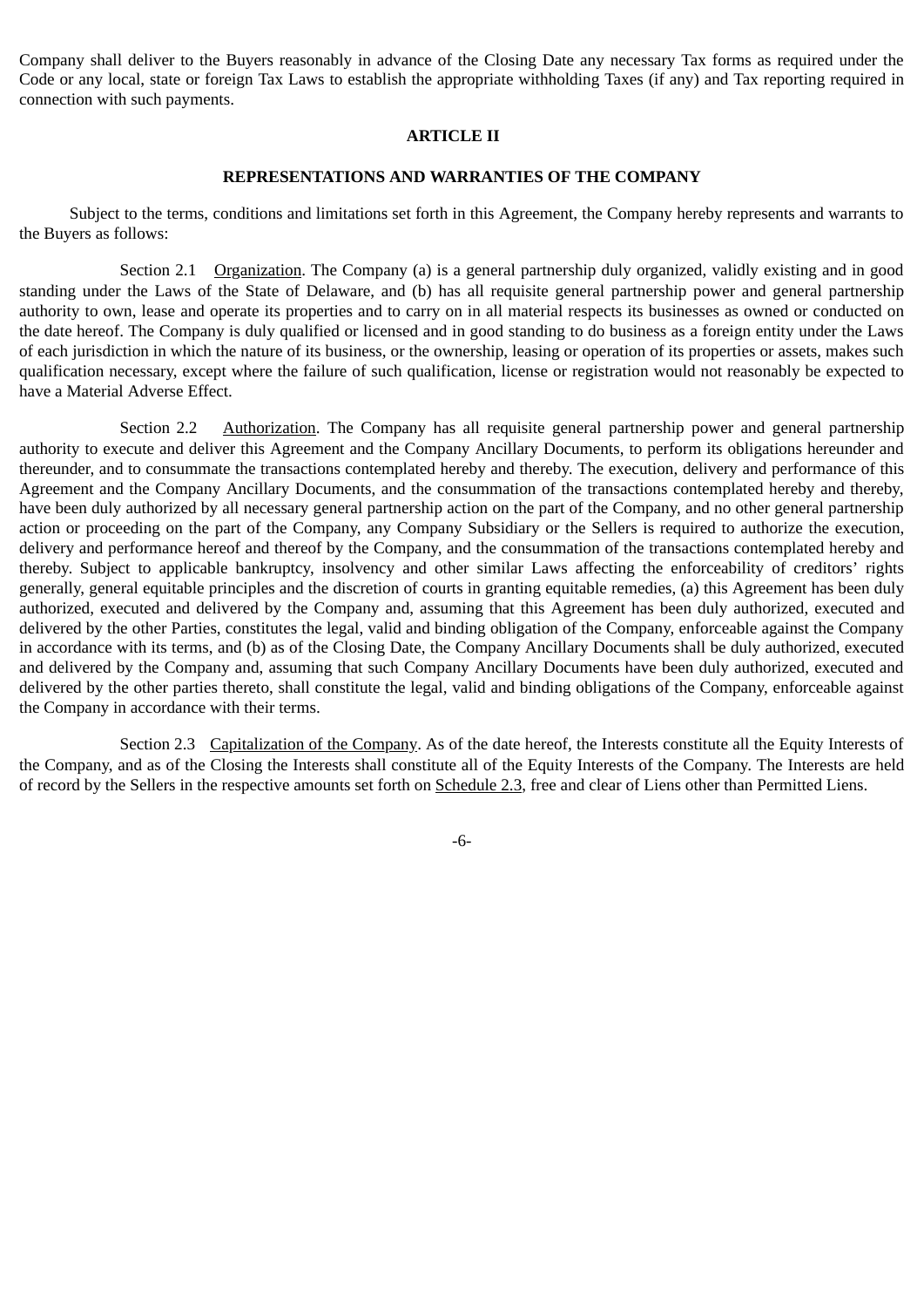Except as set forth on Schedule 2.3, the Company has no Equity Interests or securities containing any equity features authorized, issued or outstanding, and there are no agreements, options, warrants or other rights or arrangements existing or outstanding which provide for the sale or issuance of any of the foregoing by the Company. Except for the Interests, there are no outstanding (i) Equity Interests or voting securities of the Company, (ii) securities convertible or exchangeable into Equity Interests of the Company, (iii) options, warrants, purchase rights, subscription rights, preemptive rights, conversion rights, exchange rights, calls, puts, rights of first refusal or other Contracts that require the Company to issue, sell or otherwise cause to become outstanding or to acquire, repurchase or redeem Equity Interests of the Company or (iv) stock appreciation, phantom stock, profit participation or similar rights with respect to the Company. All of the outstanding Interests of the Company have been duly authorized. Except as set forth on Schedule 2.3, there are no preemptive or subscription rights or other similar rights in respect of the Interests and there are no Liens (other than Permitted Liens) on, or voting trusts, shareholder agreements, proxies or other contractual obligations relating to, the ownership, transfer or voting of the Interests. There is no contractual obligation, or provision in the organizational documents of the Company which requires the Company to issue, sell, redeem or otherwise acquire, or make any payment (including any dividend or distribution) in respect of, the Interests.

#### Section 2.4 Company Subsidiaries.

(a) Schedule 2.4 sets forth a true and complete list of the name, jurisdiction of organization, authorized capitalization, the number of type of all issued and outstanding capital stock or other equity securities and the current ownership of all issued and outstanding capital stock or other equity securities of each Company Subsidiary. Except as set forth on Schedule 2.4, there are no contracts to which the Company or any Company Subsidiary is a party or by which the Company or any Company Subsidiary is bound to (i) repurchase, redeem or otherwise acquire any shares of the capital stock or other equity securities of any Company Subsidiary or (ii) vote or dispose of any shares of the capital stock or other equity securities of any Company Subsidiary.

(b) Each Company Subsidiary (i) is a duly organized and validly existing corporation, partnership or limited liability company in good standing under the Laws of the jurisdiction of its organization, and (ii) has all requisite corporate, partnership or limited liability company authority to own, lease and operate its properties and to carry on in all material respects its businesses as owned or conducted on the date hereof. Each Company Subsidiary is duly qualified or licensed and in good standing to do business as a foreign entity under the Laws of each jurisdiction in which the nature of its business, or the ownership, leasing or operation of its properties or assets, makes such qualification necessary, except where the failure of such qualification, license or registration would not reasonably be expected to have a Material Adverse Effect.

(c) Except as set forth on  $S$ chedule  $2.4$ (c), (i) all of the outstanding Equity Interests of each Company Subsidiary are validly issued, fully paid, nonassessable and free of preemptive rights and are owned by the Company, whether directly or indirectly, free and clear of all Liens (other than Permitted Liens), (ii) there are no options, warrants, convertible or exchangeable securities, subscriptions, rights (including any preemptive rights), calls, commitments of any character whatsoever or other agreements relating to, or the value of which is based on, the Equity

-7-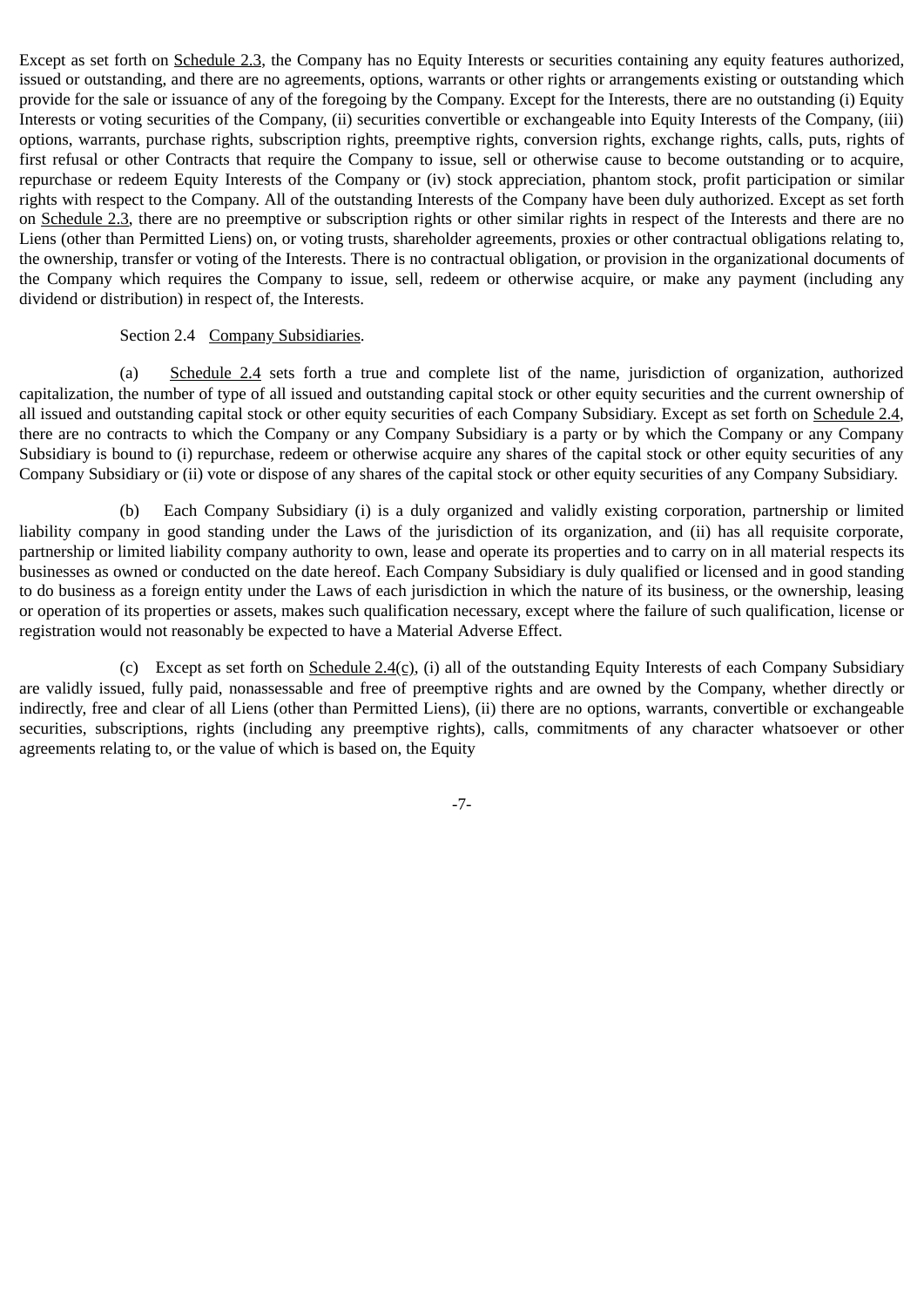Interests of any Company Subsidiary or obligating the Company or any Company Subsidiary to issue, deliver or sell any Equity Interests of, or any other security or interest in, any Company Subsidiary and (iii) there are no voting trusts, shareholder agreements, proxies or other agreements in effect with respect to the voting or transfer of any Equity Interests of or any other interests in any Company Subsidiary.

Section 2.5 Consents and Approvals; No Violations. Except as set forth on Schedule 2.5, and subject to the applicable requirements of the HSR Act, neither the execution and delivery of this Agreement nor the consummation of the transactions contemplated by this Agreement will (a) conflict with or result in any breach of any provision of the Organizational Documents of any Group Company, (b) require any filing with, or the obtaining of any material permit, authorization, consent or approval of, any Governmental Entity, (c) result in a default (with or without notice or lapse of time) under, conflict with, or result in a breach of any of the terms or provisions of, or give rise to any consent rights or right of termination, cancellation or acceleration of any obligation, the loss of any benefit, or the imposition of any additional obligations under, any of the terms, conditions or provisions of any Company Material Contract or Company IP Agreement, (d) result in the creation of any Lien on any property or asset of the Company or any Group Company, or (e) violate any Law, order, injunction or decree applicable to any Group Company, excluding from the foregoing clauses (b), (c), (d) and (e) such requirements, violations, conflicts, defaults or rights which would not reasonably be expected to be material to the Group Companies.

Section 2.6 Financial Statements. Attached hereto as Schedule 2.6 are copies of (a) the unaudited consolidated balance sheet of the Company and the Company Subsidiaries as of December 31, 2015, and the related unaudited consolidated statement of operations of the Company and the Company Subsidiaries for the fiscal year then ended, (b) the unaudited consolidated balance sheet of the Company and the Company Subsidiaries as of December 31, 2016, and the related unaudited consolidated statement of operations of the Company and the Company Subsidiaries for the fiscal year then ended ((a) and (b) collectively referred to as the "Financial Statements"), and (c) the unaudited consolidated balance sheet of the Company and the Company Subsidiaries as of March 31, 2017 (the "Interim Balance Sheet") and the related unaudited consolidated statement of operations of the Company and the Company Subsidiaries for the three (3) month period then ended (together with the Interim Balance Sheet, the "Interim Financial Statements"). Except as set forth on Schedule 2.6, each of the Financial Statements and the Interim Financial Statements (i) has been prepared in accordance with IFRS in all material respects and applied on a consistent basis throughout the periods indicated (except as may be indicated in the notes thereto), and (ii) do not materially misstate the consolidated financial position and results of operations of the Company and all the Company Subsidiaries as at the respective dates thereof and for the respective periods indicated therein in accordance with IFRS, except as otherwise noted therein and subject to the absence of notes and, in the case of the Interim Financial Statements, to normal and recurring year-end adjustments. The system of internal controls over financial reporting of the Company and any Company Subsidiary is sufficient to provide reasonable assurance that transactions are recorded as necessary to permit preparation of the Financial Statements and the Interim Financial Statements in accordance with IFRS in all material respects, except as otherwise noted therein and subject to the absence of notes and, in the case of the Interim Financial Statements, to normal and recurring year-end adjustments.

-8-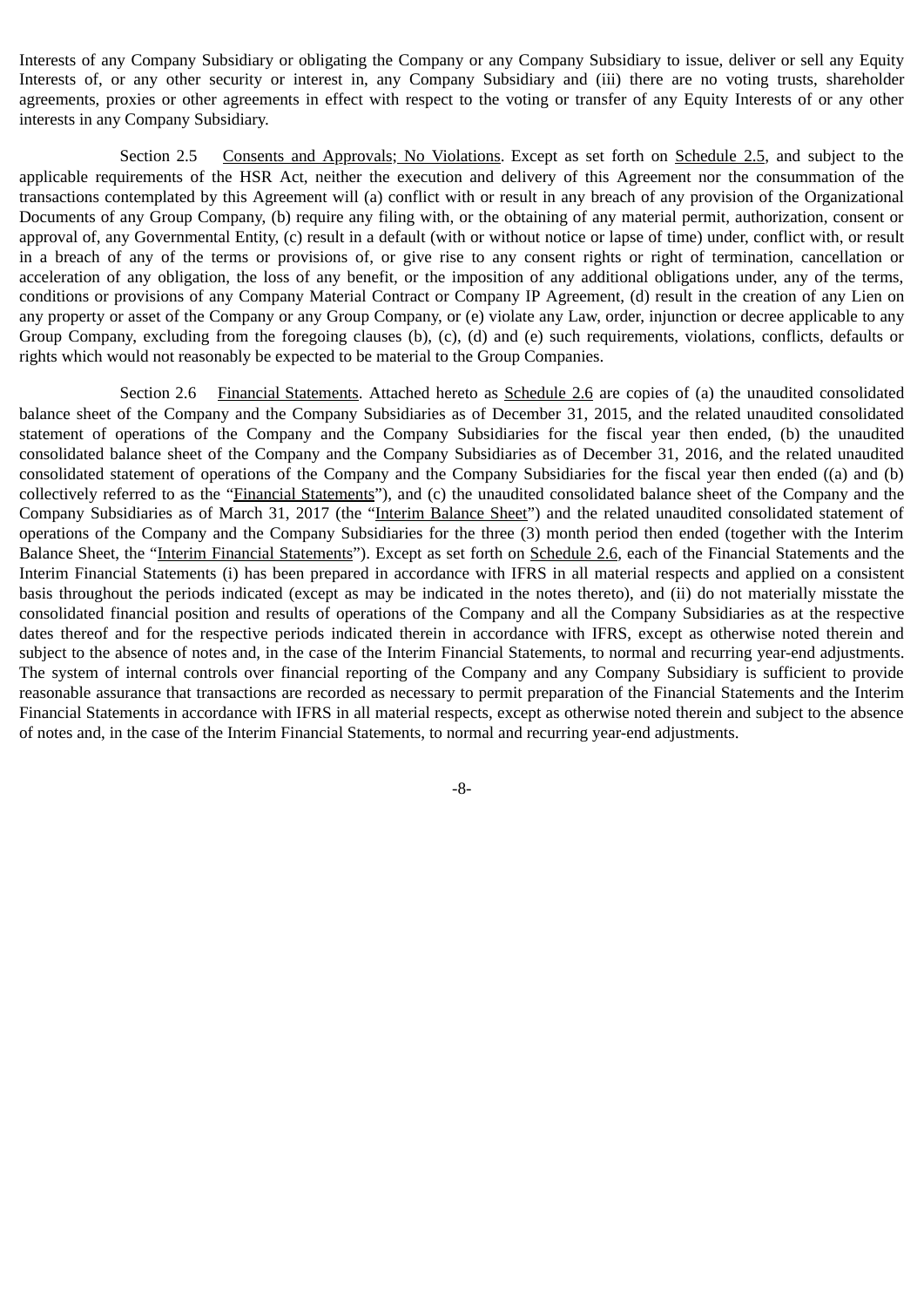Section 2.7 No Undisclosed Liabilities. Except as set forth in the Interim Balance Sheet or Schedule 2.7, the Company and the Company Subsidiaries do not have any liabilities or obligations of the type required to be disclosed in the Interim Balance Sheet in accordance with IFRS, except for liabilities and obligations (a) incurred since the Balance Sheet Date in the Ordinary Course, (b) incurred since the Balance Sheet Date pursuant to or in connection with this Agreement or the transactions contemplated hereby, (c) disclosed in this Agreement (or its Schedules), (d) under the executory portion of a Contract to which any Group Company is a party that has not yet been performed (none of which arise from a breach or failure to comply with such Contract) or (e) which would not reasonably be expected to be material to the Group Companies.

Section 2.8 Absence of Certain Changes. Except as set forth on Schedule 2.8, since the Balance Sheet Date and through the date hereof:

(a) the Group Companies have conducted their business in all material respects in the Ordinary Course;

(b) there has been no Material Adverse Effect;

(c) there has been no casualty, loss, damage or destruction of any property that is material to the Group Companies and that is not covered by insurance;

(d) there has been no material change in the accounting methods or practices of any Group Company or any change in depreciation or amortization policies or rates theretofore adopted by any of the Group Companies; and

(e) none of the Group Companies has taken any action which, if taken after the execution and delivery of this Agreement without the prior consent of the Buyers, would have constituted a material breach of Section 5.1, or has entered into any agreement, commitment or transaction with respect to any of the foregoing.

Section 2.9 Real Property; Personal Property.

(a) None of the Group Companies owns any real property.

(b) Schedule 2.9(b) lists all real property leased, subleased or otherwise used or occupied by any Group Company as either lessor or lessee (each, a "Leased Real Property" and collectively, the "Leased Real Properties"), the name of the landlord, the name of the entity holding such leasehold interest and the street address of each Leased Real Property.

(c) Schedule 2.9(c) sets forth a true, correct and complete list of all leases, subleases and other agreements (including all amendments thereto) with respect to the Leased Real Properties (each, a "Lease" and collectively, the "Leases"). True, correct and complete copies of each of the Leases have been made available to the Buyers.

(d) The Leased Real Properties constitute all of the real property owned, leased, occupied or otherwise utilized in connection with the business of the Group Companies.

-9-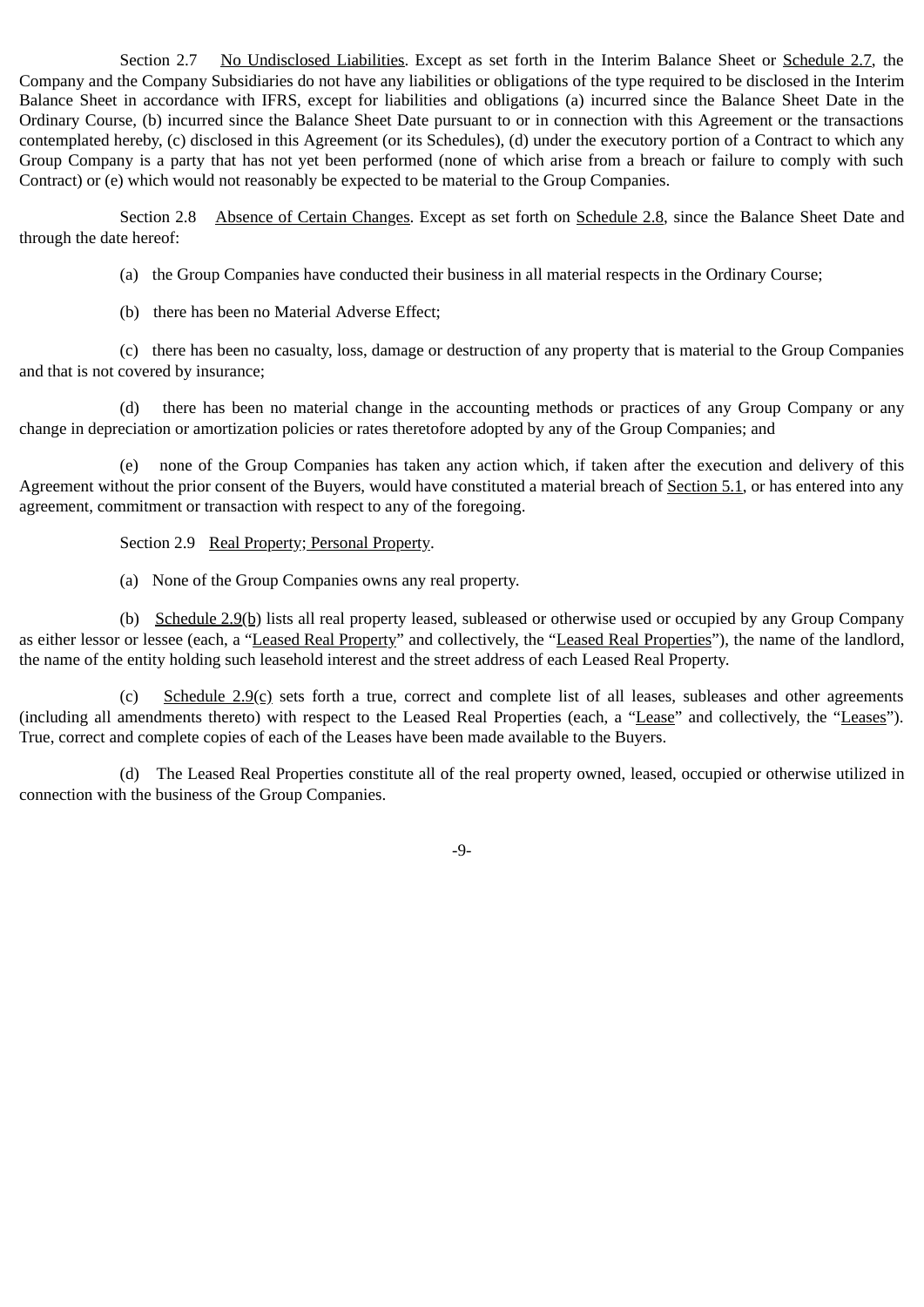(e) With respect to each Leased Real Property, and except as set forth on Schedule  $2.9(e)$ : (i) the Company or one of the Company Subsidiaries has good leasehold title to such Leased Real Property, free and clear of any and all Liens except for Permitted Liens; (ii) subject to bankruptcy, insolvency, reorganization, moratorium or similar Laws of general applicability relating to or affecting creditors' rights and to general principles of equity, the Lease for such Leased Real Property is legal, valid, binding, enforceable and in full force and effect in all respects, except where the failure of such Leased Real Property to be legal, valid, binding, enforceable or in full force and effect would not reasonably be expected to be material to the Group Companies; (iii) no Group Company has given or received any written notice of default under any Lease which has not been cured, no event has occurred or circumstance exists which, with the delivery of written notice, the passage of time or both, would constitute a material breach or material default under such Lease on the part of the applicable Group Company, nor, to the Knowledge of the Company, on the part of the other party thereto; (iv) no security deposit or portion thereof deposited with respect to such Lease has been applied in respect of a breach or default thereunder which has not been replenished to the extent required under such Lease; (v) no Group Company owes any brokerage commissions or finder's fees with respect to such Lease; (vi) no Group Company has subleased, licensed or otherwise granted any Person the right to use or occupy the Leased Real Property (or any portion thereof) that is the subject matter of such Lease; (vii) no Group Company has collaterally assigned or granted any other security interest in such Leased Real Property or any interest therein; (viii) the buildings and improvements on the Leased Real Properties are in good operating condition and are adequate and suitable for their current uses and purposes, except where the failure of such Leased Real Property to be in good operating condition would not reasonably be expected to be material to the Group Companies; and (ix) to the Knowledge of the Company, no rights of first refusal or options to purchase are in effect as to all or any material portion of the Leased Real Property.

(f) Except as set forth in  $S$ chedule 2.9(f) or except as would not reasonably be expected to be material to the Group Companies, a Group Company has good and marketable title to each item of equipment, machinery and other tangible personal property reflected in the Interim Financial Statements as owned by a Group Company, free and clear of all Liens (other than Permitted Liens).

(g) Except as set forth in Schedule 2.9(g) or except as would not reasonably be expected to be material to the Group Companies, the buildings (including all components of such buildings, structures and other improvements), equipment, machinery and other tangible personal property owned or leased by, or licensed to, the Group Companies are sufficient to conduct the business and operations of the Group Companies after the Closing in all respects in the same manner as conducted as of the date hereof. Except as set forth in Schedule  $2.9(q)$  or except as would not reasonably be expected to be material to the Group Companies, such buildings, equipment, machinery and other tangible personal property are in in all respects in good operating condition and maintenance and repair, ordinary wear and tear excepted.

## Section 2.10 Intellectual Property.

(a) Schedule  $2.10(a)(i)$  contains a true, correct and complete list of all (i) Company Registered Intellectual Property including, as appropriate, the jurisdiction of registration

-10-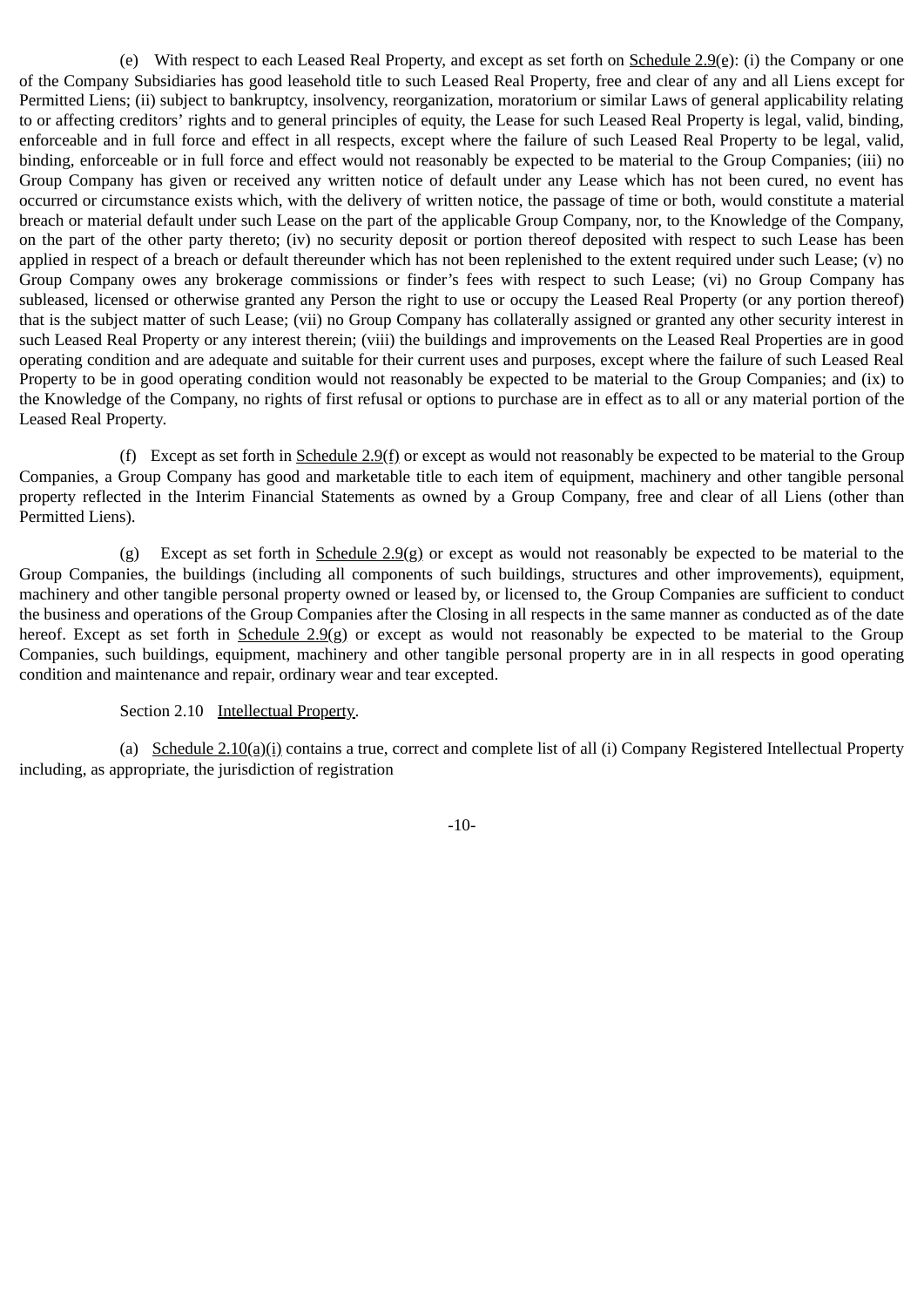or application, the registered owner or applicant, and the registration and application dates and numbers and (ii) material Company Software. A Group Company possesses all right, title and interest in the Company Registered Intellectual Property. Except as set forth on Schedule 2.10(a)(ii) and except as would not reasonably be expected to be material to the Group Companies, the Company Registered Intellectual Property is subsisting, valid and enforceable. All maintenance fees necessary to maintain the Company Registered Intellectual Property through the Closing Date have been paid.

(b) (i) A Group Company owns or is authorized to use pursuant to valid written license, all material Intellectual Property used or held for use in the conduct of the business of the Group Companies (the "Company Intellectual Property"), free and clear of all Liens (other than Permitted Liens), and, except for the Intercompany IP provided under the Transition Services Agreement, such ownership or valid right to use the Company Intellectual Property will not be affected by the execution, delivery or performance of this Agreement or the consummation of the transactions contemplated hereby; (ii) there are no judgments finding any of the Company Intellectual Property to be invalid or unenforceable; and (iii) there are no proceedings pending or, to the Knowledge of the Company, threatened, that challenge the validity, use, ownership, or enforceability of the Company Intellectual Property. Schedule 2.10(b) contains a true, correct and complete list of all Intercompany IP.

(c) Schedule  $2.10(c)$  sets forth a listing of (i) each Inbound License other than agreements for Commercially Available Software or "shrink-wrap" agreements, and (ii) each Outbound License, other than any non-exclusive licenses to customers, contractors and distributors entered into in the Ordinary Course.

(d) (i) Except as would not reasonably be expected to be material to the Group Companies, neither the use of the Intellectual Property as currently used by any of the Group Companies in the conduct of their business, nor the conduct of their business as currently conducted, infringes, misappropriates or violates the rights of any Person in any Intellectual Property, and (ii) no Group Company has received any claim or notice in writing or, to the Knowledge of the Company, otherwise (including any "cease and desist" letters, patent assertions or adverse invitations to license) in the past two (2) years, and no proceeding is pending or, to the Knowledge of the Company, threatened, alleging any of the same.

(e) (i) There are no claims, proceedings, actions, suits, hearings, arbitrations, investigations, charges, complaints, demands or similar actions currently pending or, to the Knowledge of the Company, threatened in writing, or that have been brought within the last two (2) years, by any Group Company against any Person alleging infringement, misappropriation, or violation of any Company Intellectual Property; and (ii) to the Knowledge of the Company, no Person is currently infringing upon, misappropriating, or otherwise violating any of the Company Intellectual Property.

(f) Each Group Company has taken commercially reasonable measures to protect its trade secrets and other proprietary or confidential information, and, except as would not reasonably be expected to be material to the Group Companies, no Group Company has disclosed

-11-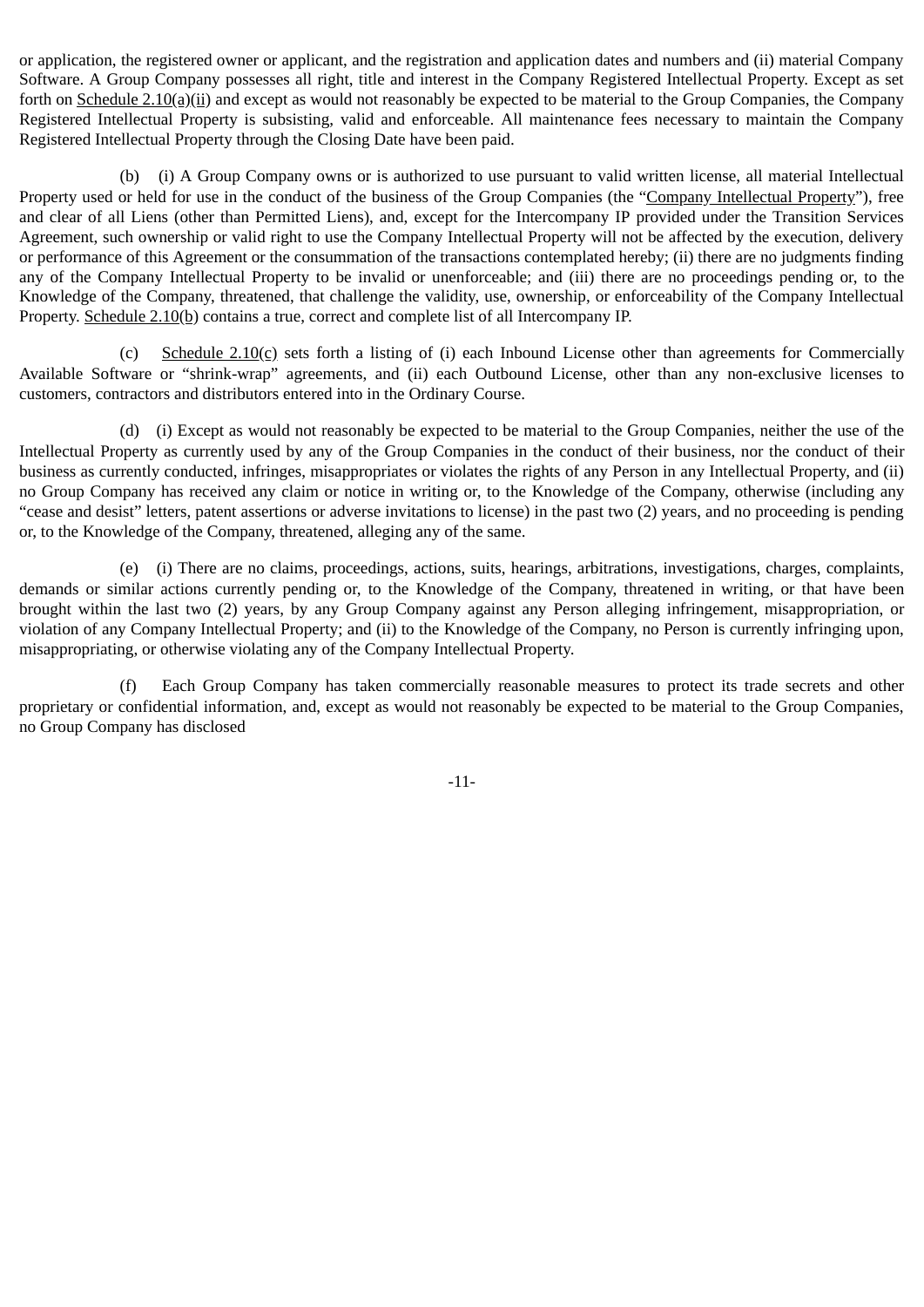any such information to any other Person except in the Ordinary Course and subject to obligations of confidence.

(g) Except as would not reasonably be expected to be material to the Group Companies, no Group Company is in breach or default in the performance of any term or condition contained in any Company IP Agreement, nor, to the Knowledge of the Company, has an event occurred that with notice or lapse of time would constitute a breach or default by a Group Company.

(h) To the Knowledge of the Company, in the past two (2) years, there have been no breaches or failures of any software, hardware, databases, computer equipment or other information technology owned by or operated on behalf of any Group Company that would reasonably be expected to be material to the Group Companies.

Section 2.11 Litigation. Except as set forth on Schedule 2.11 or as would not reasonably be expected to be material to the Group Companies (x) to the Knowledge of the Company, there is no investigation pending or threatened, by any Governmental Entity with respect to the Group Companies; and (y) there are no claims, actions, suits, proceedings, arbitrations or mediations pending or, to the Knowledge of the Company currently threatened, against any of the Group Companies or any of their respective assets or properties at Law or in equity. Neither the Company nor any Company Subsidiary is subject to any unsatisfied order, judgment, injunction, ruling, decision, award or decree of any Governmental Entity.

Section 2.12 Company Material Contracts.

(a) Schedule 2.12(a) sets forth a true, correct and complete list of the Company Material Contracts as of the date

hereof.

(b) The Company Material Contracts (except those that lapse after the date hereof in accordance with their terms) are in full force and effect in all material respects in accordance with their respective terms with respect to the applicable Group Company and the other party thereto, assuming the due authorization, execution and delivery by such other party, subject to bankruptcy, insolvency, reorganization, moratorium and similar Laws of general applicability relating to or affecting creditors' rights and to general principles of equity. Except as set forth on Schedule 2.12(b), there does not now exist, under any Company Material Contract any event of material default or event or condition that constitutes a material violation, breach or event of default thereunder on the part of the applicable Group Company.

Section 2.13 Tax Returns; Taxes. Except as otherwise disclosed on Schedule 2.13:

(a) Since its date of formation, the Company has had an election in place to be treated as a corporation for U.S. federal Tax purposes;

(b) all Tax Returns required to be filed by or with respect to the Group Companies have been timely filed, and all such Tax Returns are complete and correct in all material respects solely in relation to the ultimate tax liability calculated and reflected on such Tax Returns;

-12-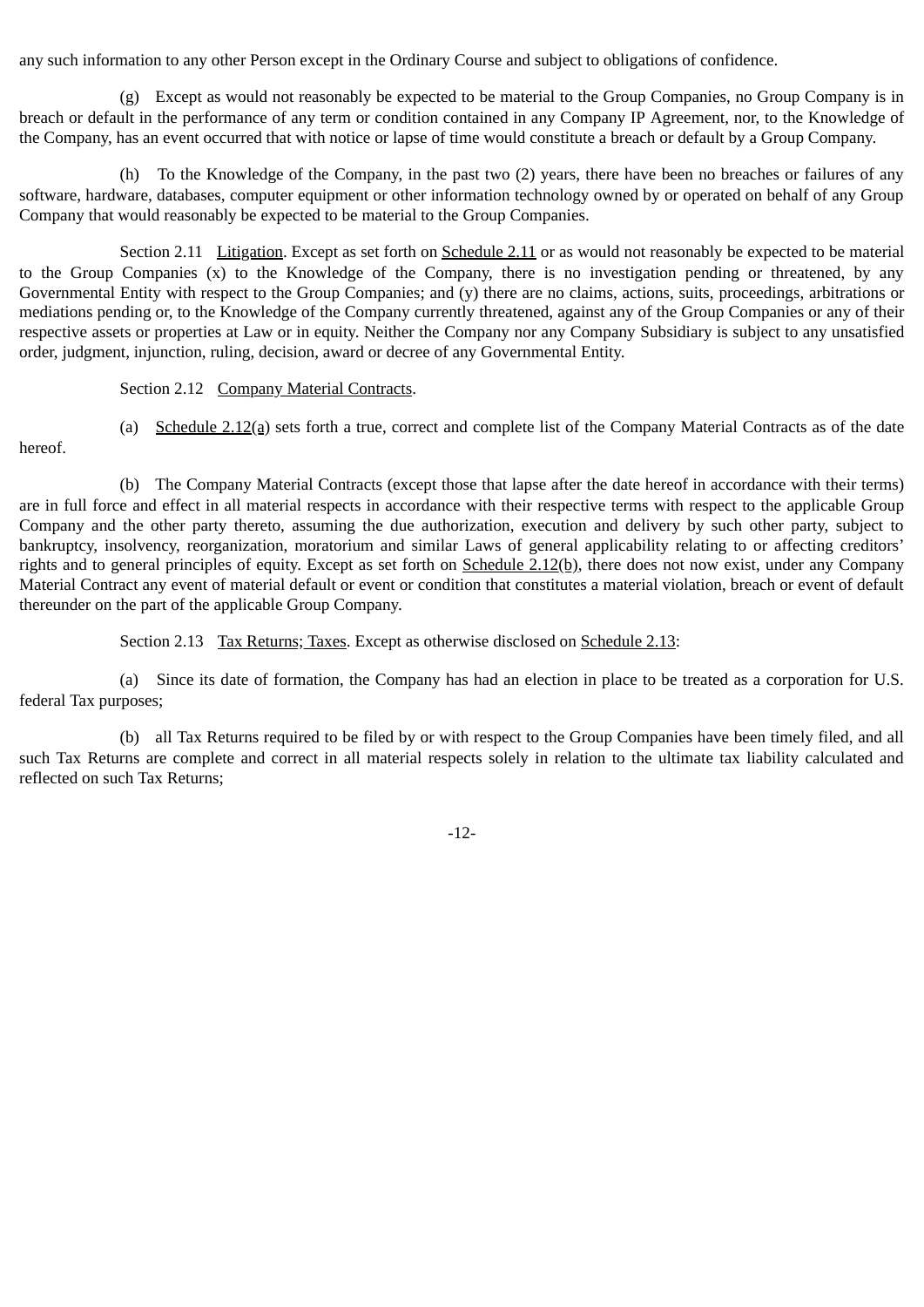(c) all Taxes due and owing by any of the Group Companies (whether or not such Taxes are shown or required to be shown on a Tax Return) have been timely paid in full, except to the extent such amounts are being contested in good faith through appropriate proceedings, as detailed on Schedule 2.13(c);

(d) no examination or audit of any Tax Return relating to any Taxes of the Group Companies or with respect to any Taxes due from or with respect to the Group Companies by any Governmental Entity (including jurisdictions where the Group Companies have not filed Tax Returns) is currently in progress or, to the Knowledge of the Company, threatened in writing. No material assessment of Tax has been proposed in writing against any of the Group Companies or any of their assets or properties. There are no outstanding agreements, waivers or arrangements extending the statutory period of limitation applicable to any claim for, or the period for the collection or assessment of, Taxes due from or with respect to any of the Group Companies for any taxable period, other than pursuant to an extension of time to file obtained in the Ordinary Course;

(e) no claim has ever been made in writing by any authority in a jurisdiction where the Group Companies do not file Tax Returns that any of the Group Companies is or may be subject to taxation by that jurisdiction;

(f) the Group Companies have withheld and paid all Taxes required to have been withheld and paid by the Group Companies in connection with amounts paid to any employee, independent contractor, creditor, shareholder or other third party;

(g) there are no Liens for Taxes against any asset of the Group Companies (other than Liens for Taxes which are not yet due and payable);

(h) none of the Group Companies will be required to include in a taxable period ending after the Closing Date taxable income attributable to income that accrued in a taxable period prior to the Closing Date but was not recognized in a taxable period ending on or before the Closing Date as a result of (i) any change in method of accounting or use of an improper method of accounting on or prior to the Closing Date; (ii) any intercompany transaction among the Group Companies under Section 1502 on or prior to the Closing Date; (iii) any installment sale or open transaction occurring on or prior to the Closing Date where any portion of the future payments has been included as an asset in the calculation of Net Working Capital without the inclusion in liabilities of the associated Tax liability, other than with respect to sales from inventory in the Ordinary Course; or (iv) any closing agreement as described in Section 7121 of the Code entered into prior to the Closing;

(i) no Group Company is a party to any Tax allocation or sharing agreement under which any Group Company will have any liability after the Closing Date for Taxes of any Person that is not a member of the Group Companies (excluding commercial agreements the primary subject of which is not Taxes);

(j) none of the Group Companies (A) is or has ever been a member of an affiliated group of corporations filing a consolidated federal income Tax Return (other than the group to which they are currently members and the common parent of which is the Company), or (B) has any liability for the Taxes of any Person (other than the Company or any of the Company Subsidiaries)

-13-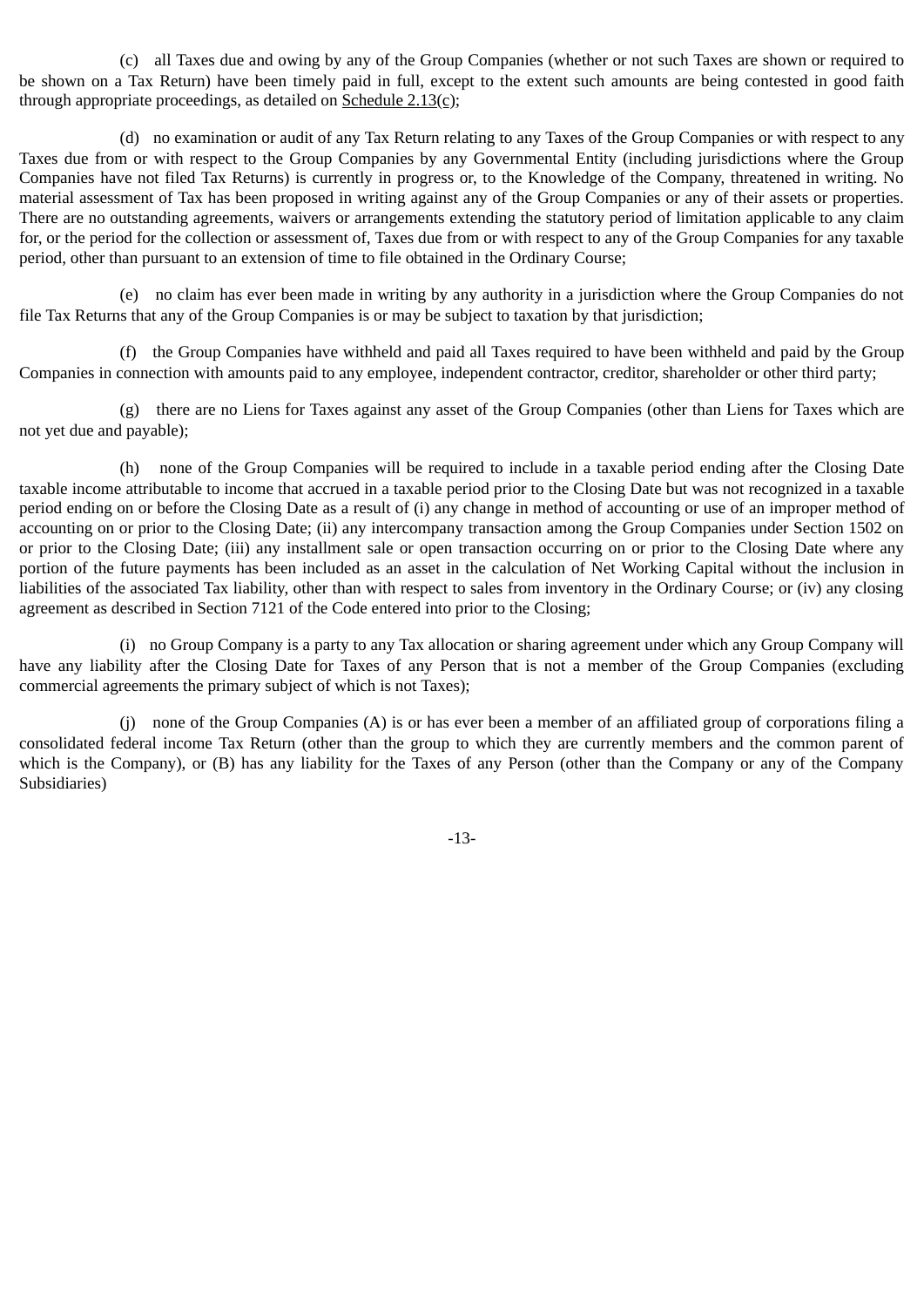under Treasury Regulations Section 1.1502-6 (or any similar provision of any state, local, or foreign law), as a transferee or successor, by Contract (excluding commercial agreements the primary subject of which is not Taxes) or otherwise;

(k) within the meaning of Treasury Regulation Section 1.6011-4 or 6707A(c)(1) or comparable provisions of any state or foreign Law, no Group Company is or has been a party to any "reportable transaction" that is or was required to be included in a disclosure statement accompanying a Tax Return, other than a listed transaction described in Treasury Regulation Section 1.6011-4(b)(5) and described on Schedule  $2.13(k)$ ;

(l) the Group Companies have collected all sales and use Taxes required to be collected, and have remitted, or will remit on a timely basis, such amounts to the appropriate Governmental Entities, or have been furnished properly completed exemption certificates and have maintained all such records and supporting documents in the manner required by all applicable sales and use Tax statutes and regulations;

(m) no Group Company has been either a "distributing corporation" or a "controlled corporation" (within the meaning of Section 355(a)(1)(A) of the Code) in a distribution of stock qualifying or intended to qualify, in whole or in part, for tax-free treatment under Section 355 of the Code in the two years prior to the date of this Agreement; and

(n) the Company has not been a "United States real property holding corporation" as such term is defined in Section 897(c)(2) of the Code during the applicable testing period Section 897(c)(1)(A)(ii) of the Code.

Notwithstanding any other provision of this Agreement or otherwise, (i) the representations and warranties contained in Section 2.7, Section 2.8, Section 2.13 and Section 2.16 constitute the sole and exclusive representations and warranties of the Group Companies relating to any Taxes or Tax Returns and (ii) nothing in this Agreement shall be construed as providing a representation or warranty with respect to the existence, amount, expiration date or limitations on (or availability of) any Tax attribute (including methods of accounting) of any of the Group Companies that is or may be available to offset or reduce any Taxes of the Group Companies for any Post-Closing Tax Period.

## Section 2.14 Environmental Matters.

(a) Except as would not reasonably be expected to be material to the Group Companies, each Group Company is, and has for the past three (3) years been, in compliance in all respects with all applicable Environmental Laws, which compliance includes obtaining, possessing and complying in all respects with all Environmental Permits required pursuant to Environmental Laws for the occupation of its facilities and the operation of its business and making all filings that may be required by applicable Environmental Laws.

(b) No Group Company has (i) treated, stored, disposed of, arranged for or permitted the disposal of, transported, handled, exposed any Person to, or Released any Hazardous Substance or (ii) owned, leased or operated any site, facility or property, which is or has been contaminated by any Hazardous Substance by any Group Company, in each of (i) and (ii) that would

-14-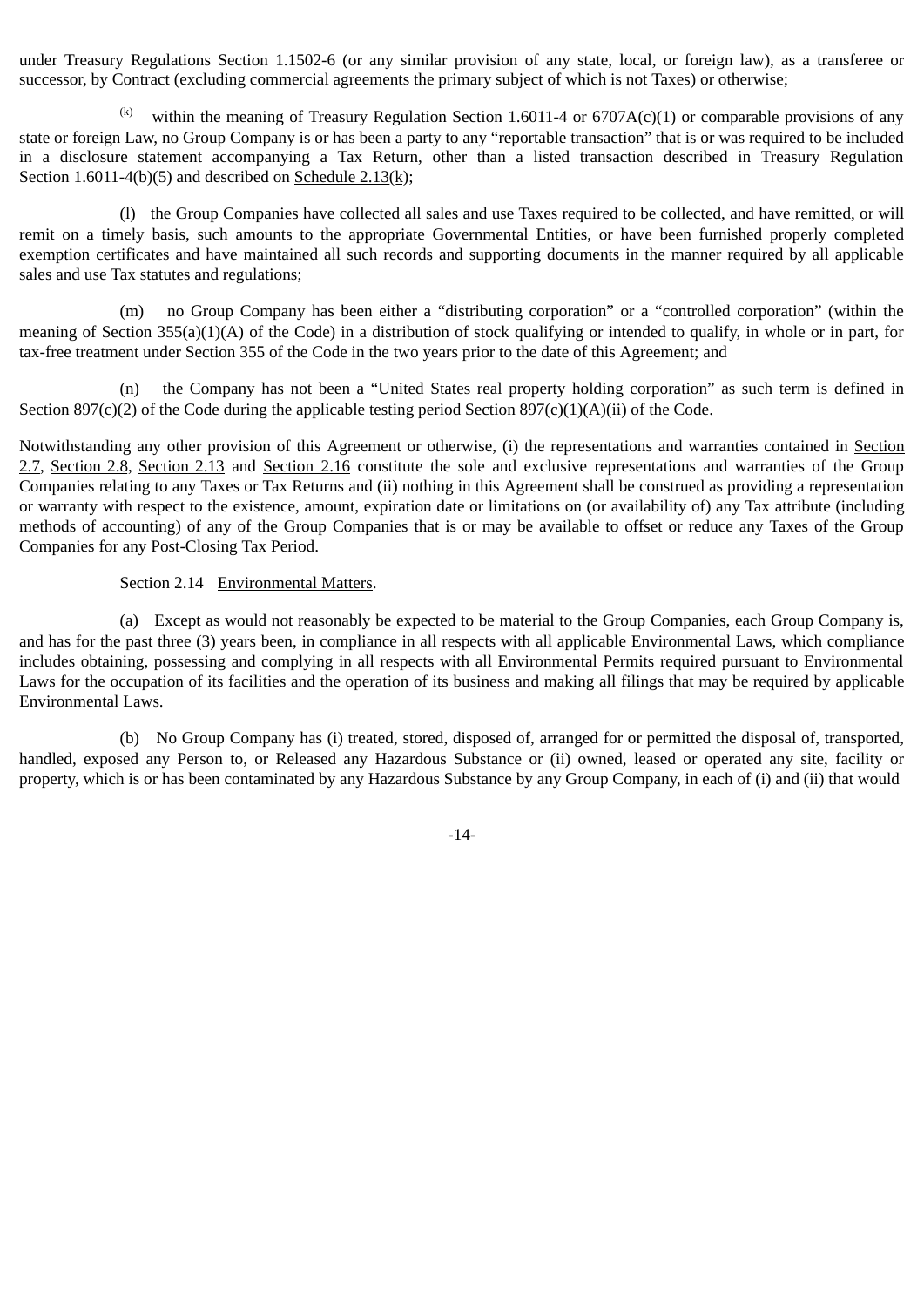reasonably be expected to be material to the Group Companies pursuant to any Environmental Laws. No facility owned, leased or occupied by the Group Companies contains: polychlorinated biphenyls, asbestos-containing materials, aboveground or underground storage tanks, or any landfills, surface impoundments or disposal areas, in each case that would reasonably be expected to be material to the Group Companies pursuant to Environmental Laws.

(c) To the Knowledge of the Company, none of the Group Companies has assumed, undertaken or otherwise become subject to any material obligation or liability of any other Person relating to any Environmental Laws.

(d) No Group Company is, or may be, subject to any pending, or, to the Knowledge of the Company, threatened, claim by any Governmental Entity (i) based upon any provision of any Environmental Law and arising out of any act or omission of any Group Company or any of their respective employees, agents or Representatives, or (ii) arising out of the ownership, use, control or operation by any Group Company of any facility, site, area or property from which there was a Release of any Hazardous Substance, in each case, which claim, if adversely resolved, would reasonably be expected to be material to any of the Group Companies.

(e) Notwithstanding any other provisions of this Agreement or otherwise, the representations and warranties contained in this Section 2.14 constitute the sole and exclusive representations and warranties of the Company relating to Environmental Laws.

Section 2.15 Licenses and Permits. Except for non-healthcare related Licenses obtained in the Ordinary Course, Schedule 2.15 sets forth a true, correct and complete list of all Licenses held by any of the Group Companies. The Group Companies own or possess all Licenses that are necessary to enable them to carry on their respective operations as presently conducted, except, in each case, where the failure to own or possess any such License would not reasonably be expected to be material to the Group Companies. Except as otherwise disclosed on Schedule 2.15, each of the Group Companies has been for the past three (3) years and is in compliance with the terms of all such Licenses, except where the failure to be in compliance would not reasonably be expected to be material to the Group Companies. There is not now pending nor, to the Knowledge of the Company, threatened in writing any action by or before any Governmental Entity, or entity acting on behalf of any such Governmental Entity, to revoke, cancel, rescind, modify or refuse to renew any License, and all of such Licenses are in good standing, except where any such action, or consequences thereof, would not reasonably be expected to be material to the Group Companies.

### Section 2.16 Company Benefit Plans.

(a) Schedule 2.16(a) contains a true, correct and complete list of all Company Benefit Plans. With respect to each Company Benefit Plan, the Company has delivered or made available to the Buyers complete and accurate copies of (i) such Company Benefit Plan (or, in the case of any unwritten Company Benefit Plan, a written description thereof), (ii) each trust, insurance, annuity or other funding Contract related thereto, (iii) the most recent summary plan description and any summary of material modifications (if any) prepared for each Company Benefit Plan, (iv) the two (2) most recent financial statements and actuarial or other valuation reports prepared with respect to any Company Benefit Plan, (v) the most recent determination or opinion letter from the

-15-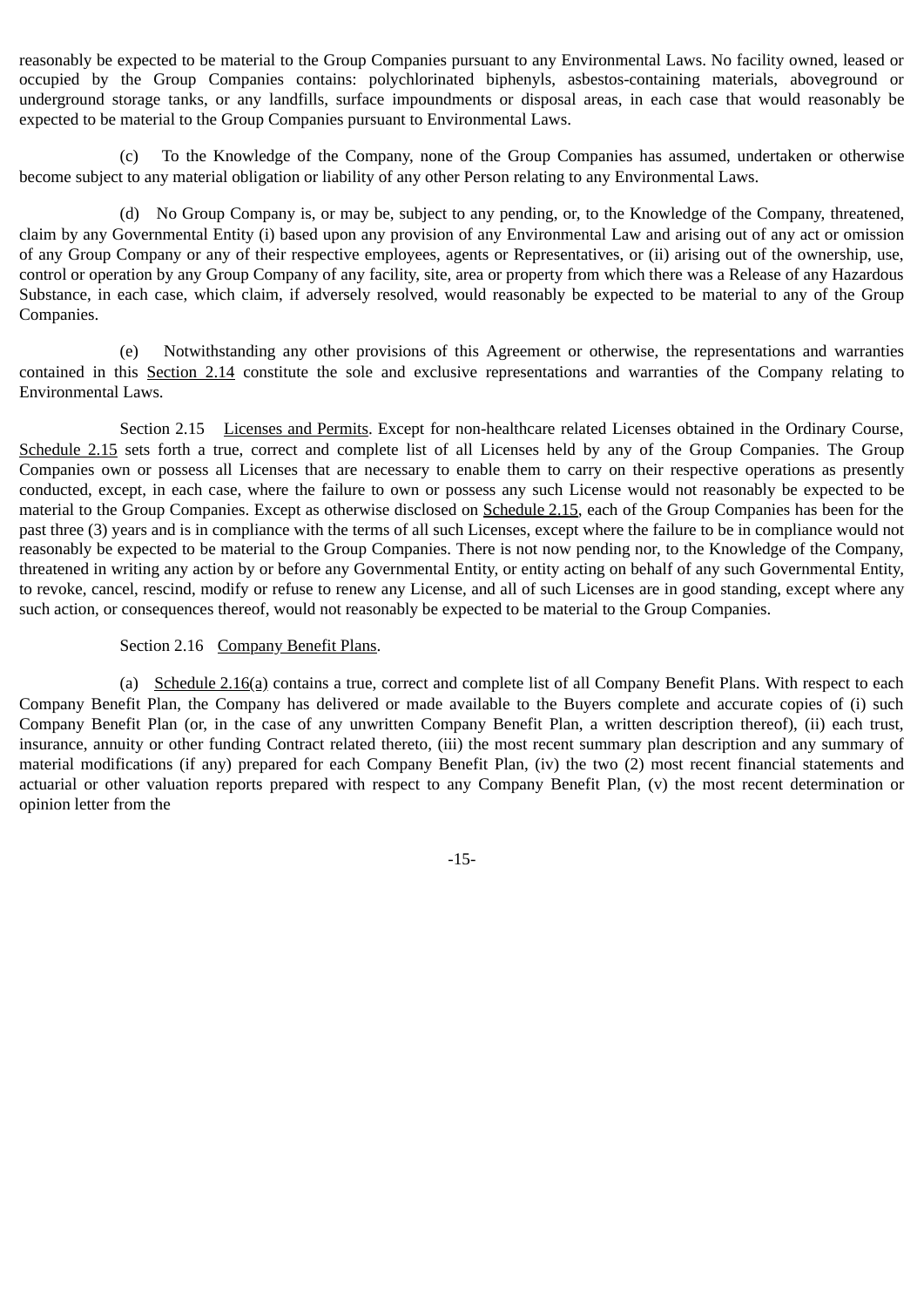Internal Revenue Service ("IRS") covering any Company Benefit Plan intended to be tax qualified under Section 401(a) of the Code and (vi) the two (2) most recent annual reports on Form 5500 required to be filed with respect to any Company Benefit Plan (if any).

(b) Except as set forth on Schedule  $2.16(b)$ , or to the extent that any breach of the representations set forth in this Section 2.16(b) would not reasonably be expected to be material to the Group Companies:

(i) No Company Benefit Plan is a "multiemployer pension plan" (as defined in Sections 3(37) or 4001(a)(3) of ERISA) or a "multiple employer plan" described in Section 413(c) of the Code, and the Company has no obligation or liability in connection with any such "multiemployer plan" or "multiple employer plan";

(ii) No Company Benefit Plan is subject to Section 302 or Title IV of ERISA or Section 412 of the Code or is otherwise a defined benefit plan and the Company has no obligation or liability in connection with any such Company Benefit Plan;

(iii) In the past three (3) years, each Company Benefit Plan has been established, administered and operated in all respects in accordance with its terms and in compliance with applicable Laws, including ERISA and the Code;

(iv) No liability, claim, action or litigation has been made, commenced or, to the Knowledge of the Company, threatened in the past three (3) years, and to the Knowledge of the Company no investigation has been made, commenced or threatened in the past three (3) years, with respect to any Company Benefit Plan (other than routine claims for benefits payable in the Ordinary Course, and appeals of denied such claims);

(v) Each Company Benefit Plan intended to be "qualified" within the meaning of Section 401(a) of the Code has received a favorable determination letter from the U.S. IRS, or is comprised of a master or prototype plan that has received a favorable opinion letter from the IRS, and no event has occurred and no condition exists which would reasonably be expected to result in the revocation of any such determination letter or opinion letter;

(vi) No Company Benefit Plan provides for post-employment or retiree welfare benefits, except as required by applicable Laws, and the Company has no obligation or liability in connection with any such Company Benefit Plan;

(vii) No Group Company nor, to the Knowledge of the Company, any other "disqualified person" or "party in interest" (as defined in Section 4975(e)(2) of the Code and Section 3(14) of ERISA, respectively) has engaged in any transactions in the past three (3) years in connection with any Company Benefit Plan that would reasonably be expected to result in the imposition of a penalty pursuant to Section 502 of ERISA, damages pursuant to Section 409 of ERISA or a tax pursuant to Section 4975 of the Code; and

-16-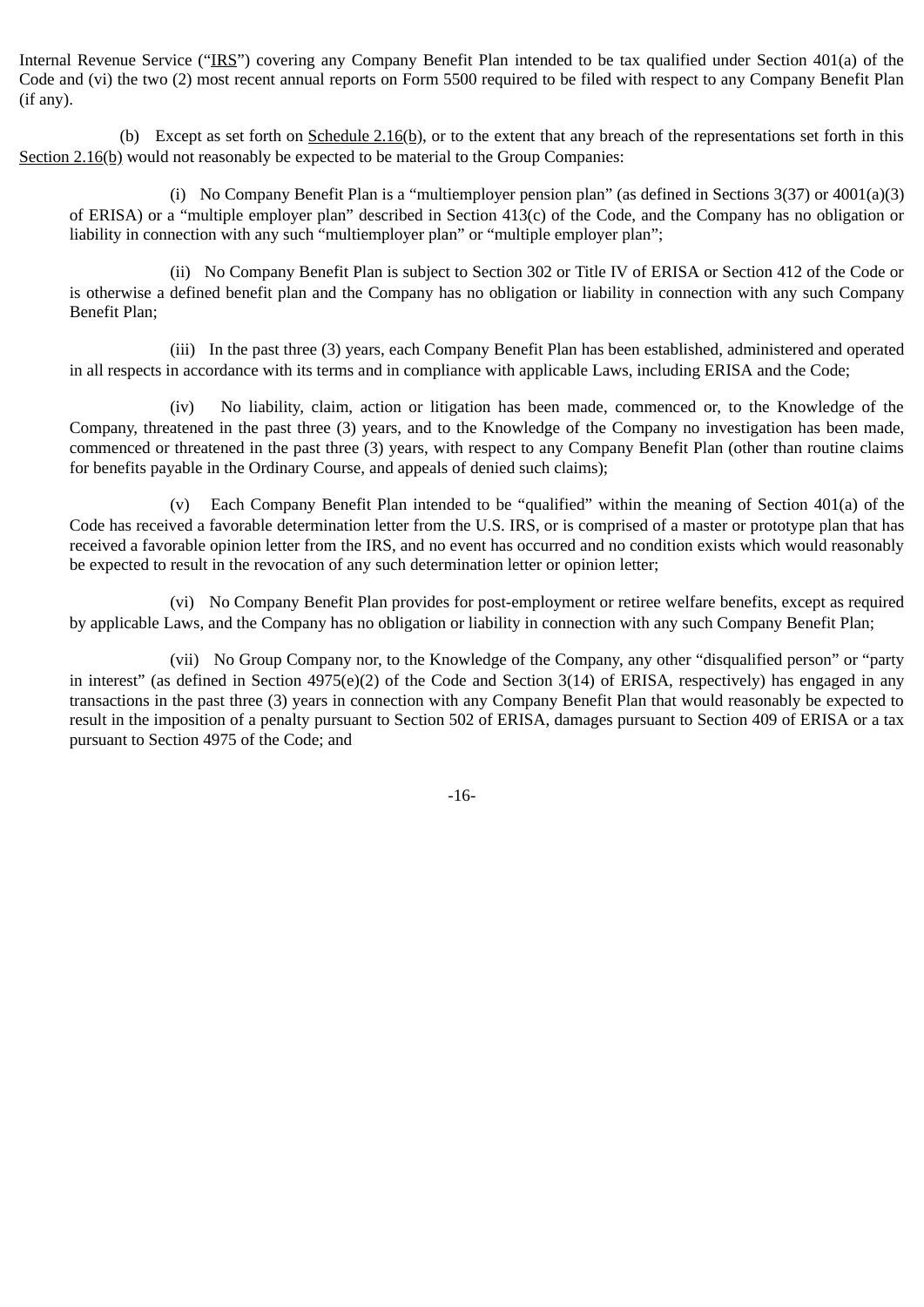(viii) No Group Company has filed in the past two (2) years an application under the IRS Employee Plans Compliance Resolution System or the Department of Labor's Voluntary Fiduciary Correction Program with respect to any Company Benefit Plan.

(c) No amount or other entitlement that could be received as a result of the transactions contemplated hereby (alone or in conjunction with any other event, including any termination of employment) by any Disqualified Individual will constitute an "excess parachute payment" (as defined in Section 280G(b)(1) of the Code). Schedule 2.16(c) sets forth, with respect to each Disqualified Individual, (i) such person's name, title and a reasonable estimate of such person's "base amount" and (ii) a calculation of the aggregate present value of the "parachute payments" (each, as defined in Section 280G of the Code) such person could receive. Except as provided on Schedule  $2.16(c)$ , no Participant is entitled to receive any gross-up or additional payment by reason of any Tax being imposed on such person, including any Tax required by Section 409A or 4999 of the Code. Notwithstanding anything in this Section 2.16(c) to the contrary, this Section 2.16(c) does not include, and no representation or warranty is made with respect to, any amounts or other entitlements that could be received by any Disqualified Individual in connection with agreements or arrangements entered into with the Buyers or their Affiliates, whether prior to, on or after the date hereof, unless such agreements or arrangements (including all information required to determine the aggregate present value of the "parachute payments" (each, as defined in Section 280G of the Code) such person could receive thereunder) have been provided to the Sellers no later than three (3) Business Days prior to the date hereof.

(d) Each Company Benefit Plan which is a "nonqualified deferred compensation plan" (within the meaning of Section 409A of the Code) is and has been operated and administered in compliance with, and is and has been in documentary compliance with, Section 409A of the Code and any proposed and final guidance under Section 409A of the Code.

(e) To the Knowledge of the Company, none of the Group Companies has received notice of and there are no investigations by any Governmental Entity with respect to termination proceedings or other claims, suits or proceedings (except routine claims for benefits payable in the Ordinary Course) against or involving any Company Benefit Plan. Each Company Benefit Plan intended to be tax "qualified" has been administered in all respects in accordance with its terms and in compliance with applicable laws, including ERISA and the Code. Each of the Group Companies has made all required corrective contributions to any Company Benefit Plan that is intended to be tax-qualified under the Code.

(f) Except as provided on Schedule 2.16(f), neither the execution and delivery of this Agreement or any other agreement, certificate or document delivered pursuant to or in connection with the transactions contemplated hereby nor the consummation of the transactions contemplated hereby or thereby, in each case, alone or in combination with any other event (including any termination of employment), will (i) accelerate the time of the payment or vesting of, or increase the amount of, or result in the payment, funding or forfeiture of compensation or benefits payable to any Participant, or trigger any other material obligation under any Company Benefit Plan, (ii) result in any material breach or violation of any Company Benefit Plan or (iii) limit or restrict the

-17-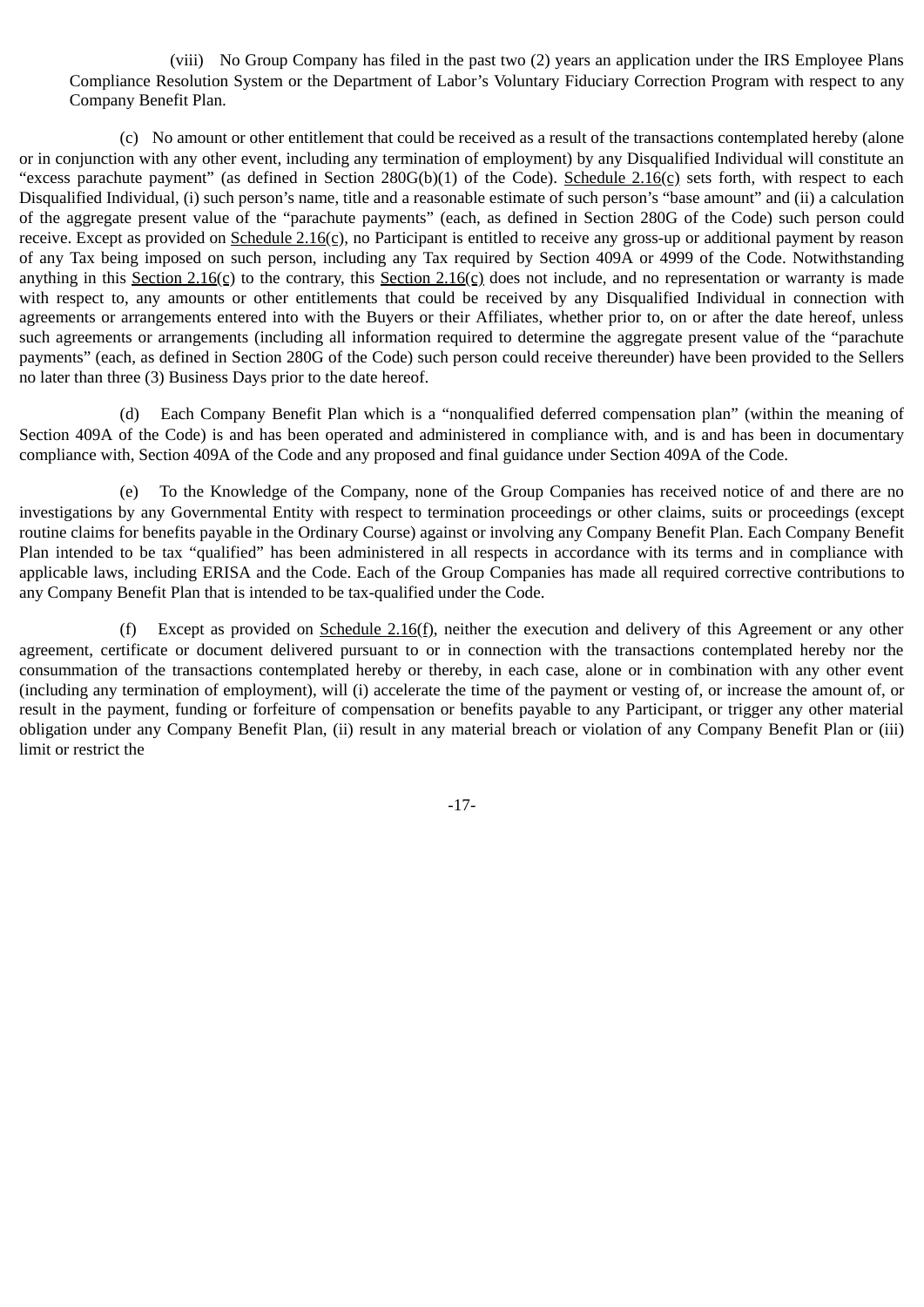right of the Buyers to merge, amend or terminate any Company Benefit Plan on or after the Closing Date.

Notwithstanding any other provision of this Agreement or otherwise, the representations and warranties contained in Section 2.16 constitute the sole and exclusive representations and warranties of the Group Companies relating to ERISA or other Laws relating to employee benefit matters.

# Section 2.17 Labor Relationships.

(a) None of the Group Companies' employees are represented by a labor organization or group that was either voluntarily recognized or certified by any labor relations board (including the United States National Labor Relations Board) or by any other Governmental Entity.

(b) None of the Group Companies' employees are a signatory to a collective bargaining agreement with any trade union, or, to the Knowledge of the Company, any labor organization or group, in each case with respect to their employment with any of the Group Companies. No grievance or arbitration proceeding arising out of or under any collective bargaining agreement has occurred, is pending or, to the Knowledge of the Company, has been threatened in the last three (3) years.

(c) No labor dispute, walk out, strike, hand billing, picketing, or work stoppage involving the employees of the Group Companies has occurred, is in progress or, to the Knowledge of the Company, has been threatened in the last three (3) years.

(d) All Group Company employees who have been classified as exempt under the FLSA or applicable state and local Laws have been properly classified and treated as such. All Persons who have provided services to a Group Company as independent contractors have been properly classified as independent contractors, rather than as employees, for purposes of all applicable Laws. Each Group Company (i) has withheld, paid and reported all amounts required by Law or by contract to be withheld, paid and reported with respect to compensation, wages, salaries and other payments to employees or independent contractors, (ii) is not liable for any arrears of wages or any Taxes or any penalty for failure to comply with any Law, and (iii) is not liable for any payment to any trust or other fund governed by or maintained by or on behalf of any Governmental Entity with respect to unemployment compensation benefits, social security or any other applicable social insurance, or other benefits or obligations for its employees (other than routine payments to be made in the Ordinary Course).

(e) Except as would not reasonably be expected to be material to the Group Companies, and except as set forth on Schedule 2.17(e), each Group Company is, and has been within the last three (3) years, in compliance with all applicable Laws with respect to labor relations, employment and employment practices, occupational safety and health standards, including the Occupational Safety and Health Act, 29 U.S.C. § 651*, et seq*., OSHA regulations, 29 CFR § 1910, *et seq*., and similar state statutes and regulations, terms and conditions of employment, payment of wages, classification of employees, immigration, visa, work status, pay equity and workers' compensation (collectively, "Labor Laws"), including the development and implementation of a Hazard Communication Program.

-18-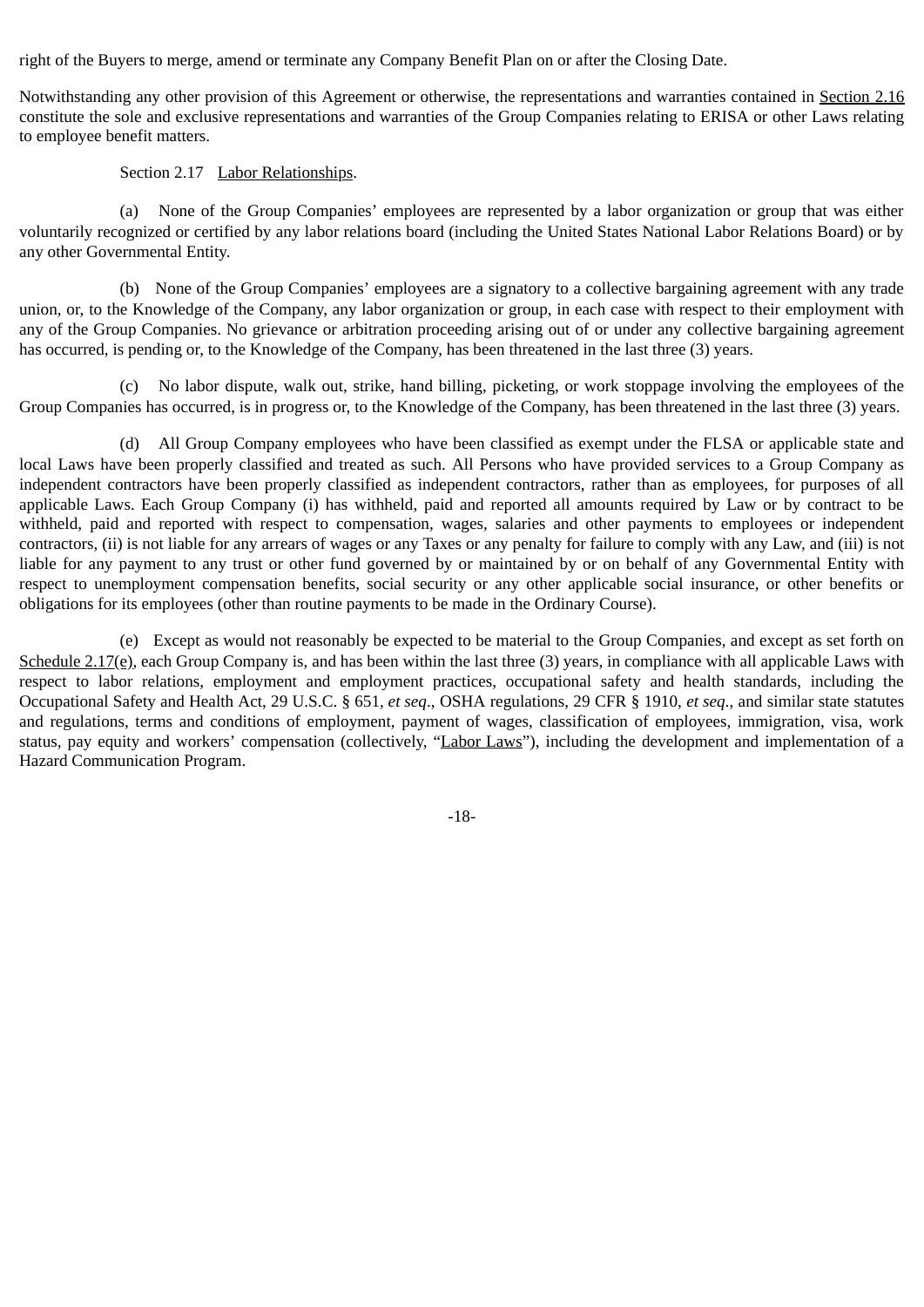Section 2.18 Compliance with Laws. Except as set forth on Schedule 2.18 or except as would not reasonably be expected to be material to the Group Companies, the business of the Company and the Company Subsidiaries is and, for the past three (3) years, has been conducted in compliance in all respects with applicable Law. No representation or warranty is given under this Section 2.18 with respect to Taxes, Environmental Laws, ERISA or other Laws relating to employee benefit matters, Labor Laws or Federal and State Health Care Laws, which matters are covered under Sections 2.13, 2.14, 2.16, 2.17 and 2.22, respectively.

Section 2.19 Certain Fees. The Buyers shall not be obligated to pay or bear (*e.g.,* by virtue of any payment by or obligation of any of the Sellers or the Group Companies at or at any time after the Closing) any brokerage, finder's or other fee or commission to any broker, finder or investment banker in connection with the transactions contemplated by this Agreement based on arrangements made by or on behalf of any of the Sellers or the Group Companies or any of their respective Affiliates.

Section 2.20 Insurance Policies. Schedule 2.20 contains a true, correct and complete list of all the existing insurance policies carried by or for the benefit of the Group Companies. All such insurance policies are legal, valid, binding, in full force and effect and enforceable in accordance with their terms and shall be maintained by the applicable Group Company in full force and effect in all material respects as they apply to any matter, action or event relating to the Group Companies occurring through the Closing Date. Except as would not reasonably be expected to be material to the Group Companies, with respect to each such insurance policy, (a) neither the Company, nor any of the Company Subsidiaries, nor, to the Knowledge of the Company, any other party to the policy is in breach or default (including with respect to the payment of premiums or the giving of notices), and no event has occurred that, with or without notice or the lapse of time, would constitute such a breach or default, or permit termination, modification, premium increase, revocation, or acceleration, under the policy; and (b) neither the Group Companies, nor, to the Knowledge of the Company, any other party to the policy has repudiated any provision thereof.

Section 2.21 Affiliate Transactions. Except for employment relationships and compensation, benefits, travel advances and employee loans in the Ordinary Course, the Inbound Licenses with respect to Intercompany IP set forth on Schedule 2.10(b), or as disclosed on Schedule 2.21, during the past one (1) year no Group Company is or has been a party to any Contract (other than arms-length Contracts with the Advent Portfolio Companies) with any Affiliate of (i) any Group Company or (ii) any Seller (other than any such Contract between the Company and a Company Subsidiary or between and among Company Subsidiaries).

Section 2.22 Health Care Regulatory Compliance. Except as would not reasonably be expected to be material to the Group Companies:

(a) No Group Company has been charged with, received any notice of or is now, to the Knowledge of the Company, under investigation with respect to, a violation of any applicable Federal and State Health Care Laws. Except as set forth on Schedule 2.22(a), no Group Company is a party to, or bound by, any order, corporate integrity agreement, deferred prosecution agreement,

-19-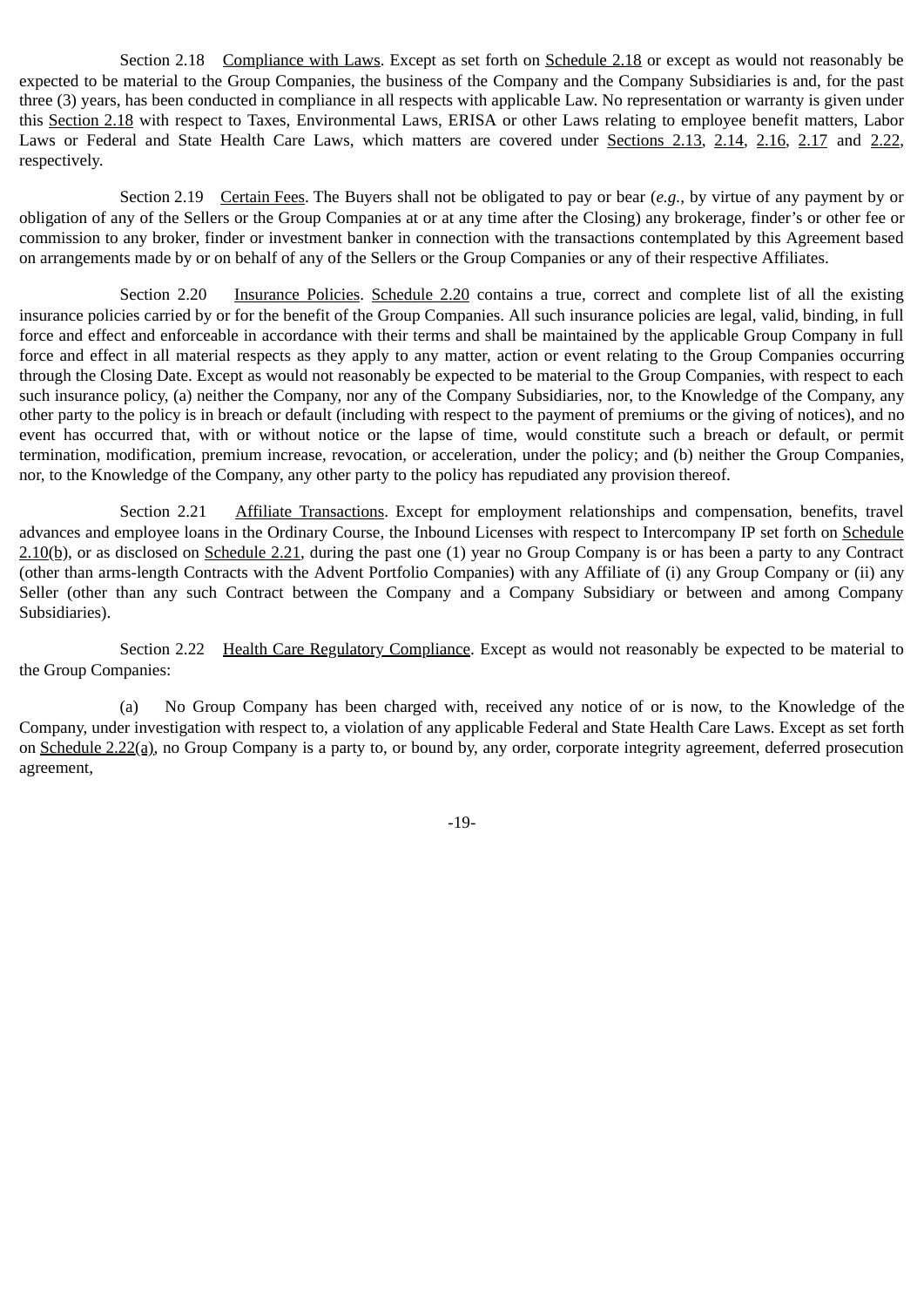consent decree, judgment or settlement agreement with any Governmental Entity and no such order, agreement, consent decree, judgment or settlement is pending.

(b) Except as set forth on Schedule 2.22(b), neither the Group Companies nor, to the Knowledge of the Company, any of their respective officers or directors (i) has been charged with or convicted of any criminal offense relating to the delivery of an item or service under Medicare, Medicaid or any other Federal Health Care Program, or relating to the unlawful distribution, prescription, dispensing or delivery of a controlled substance, (ii) has been debarred, excluded or suspended from participation in Medicare, Medicaid or any other Federal Health Care Program, (iii) has had a civil monetary penalty assessed against such Person under Section 1128A of the Social Security Act (42 U.S.C. ch. 7), (iv) is currently listed on the General Services Administration published list of parties excluded from federal procurement programs and non-procurement programs, or (v) to the Knowledge of the Company, is the target or subject of any current or potential investigation relating to any Medicare, Medicaid or any other Federal Health Care Program-related offense.

(c) Except as set forth on  $Schedule 2.22(c)$ , the Group Companies have been for the previous four (4) years and are in compliance with all Federal and State Health Care Laws and material Federal Health Care Program requirements. Except as set forth on Schedule 2.22(c), neither the Group Companies nor, to the Knowledge of the Company, any of their officers or directors has, during the past two (2) years, received any subpoena, civil investigative demand or other written request for information from a Governmental Entity relating to a violation of any applicable Federal and State Health Care Law.

(d) Except as set forth on Schedule 2.22(d), each of the Group Companies that bills a Federal Health Care Program is duly accredited and enrolled and in good standing to participate in such program and is in compliance with all applicable state and federal conditions of payment and of participation in such programs, including Medicare's DMEPOS Supplier Standards. Except as set forth on Schedule 2.22(d), each of the Group Companies are parties to valid supplier, provider or other participation contracts for payment by any Governmental Payor and any Third Party Payor Program in accordance with the requirements of such contracts, to the extent required.

(e) Except as set forth on Schedule  $2.22(e)$ , no Group Company nor, to the Knowledge of the Company, any of their respective officers, directors or employees has, directly or indirectly, provided any remuneration or made any bribe, payoff, influence payment, kickback, or other illegal or improper payment in violation of applicable Law, in cash or in kind, to any Person, private or public, regardless of form, whether in money, property, or services (i) to induce such Person to order any item or service for which payment may be made in whole or in part under any Federal Health Care Program, (ii) to obtain favorable treatment in securing business, (iii) to pay for favorable treatment for business secured or (iv) to obtain special concessions or for special concessions already obtained, for or in respect of the Group Companies or any affiliate thereof.

(f) Except as set forth on Schedule 2.22(f), during the past four (4) years all billing and documentation practices by the Company and the Company Subsidiaries for all Third Party Payor Programs and Federal Health Care Programs have complied with all applicable Laws,

-20-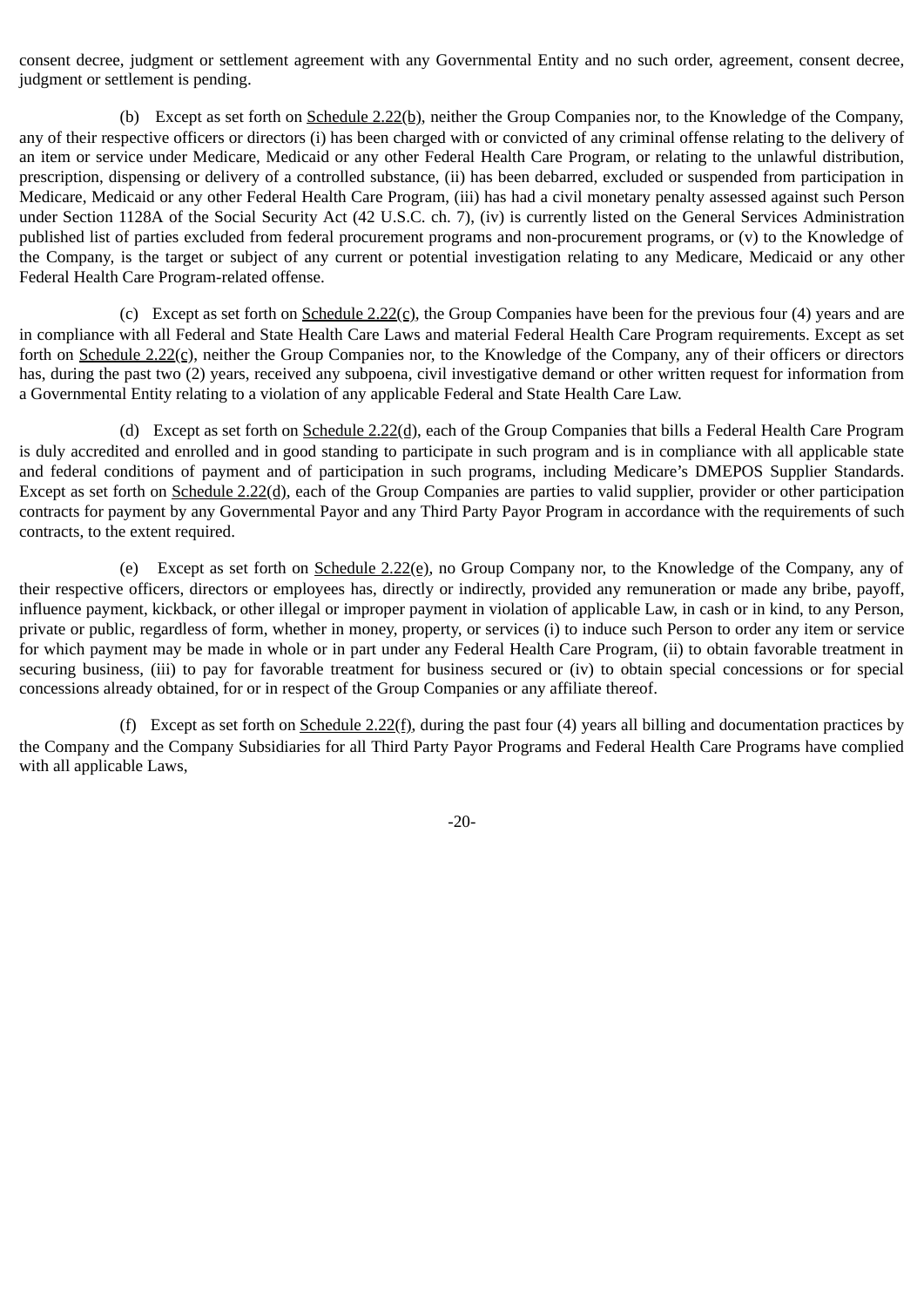including the Federal and State Health Care Laws, and agreements with such Third Party Payor Programs and Federal Health Care Programs.

(g) Except as set forth on Schedule  $2.22(g)$ , other than non-material audits received in the Ordinary Course, none of the Group Companies is currently subject to any outstanding audit by any Governmental Entity or fiscal intermediary or carrier or other contractor operating on behalf of any Governmental Entity, including a ZPIC, OIG or RAC auditor. Any multi-patient audit disclosed on Schedule 2.22(g) contains at least the following information: the identity of the auditing agency, intermediary or carrier and the current status of the audit. For any RAC audit initiated since January 1, 2015, Schedule 2.22(g) contains at least the following information: the identity of the auditing agency, intermediary or carrier, a summary and the current status and level of appeal, if any, of such RAC audit.

(h) Except as set forth on Schedule  $2.22(h)$  (i) each of the Group Companies is and has been for the past three (3) years in compliance, in all material respects, with all (A) Laws relating to the use (including to de-identify or aggregate), collection, storage, disclosure, dissemination, transfer, and protection of Personal Data (collectively, "Privacy Laws"), (B) Contracts relating to the use (including to de-identify or aggregate), collection, storage, disclosure, dissemination, transfer, and protection of Personal Data, (C) data security programs, policies and procedures of each of the Group Companies and (D) applicable Business Associate Agreements (clauses (A) through (D), collectively, "Privacy Restrictions"), (ii) there are no claims, actions, suits, or other proceedings alleging breaches or violations of any Privacy Restrictions pending or, to the Knowledge of the Company, threatened against any of the Group Companies, and (iii) the transactions contemplated by this Agreement will not result in a breach or violation of any Privacy Restrictions. Except as set forth on Schedule 2.22(h), each of the Group Companies has entered into Business Associate Agreements in accordance with applicable Privacy Laws. Except as set forth on Schedule 2.22(h), during the past three (3) years none of the Group Companies has experienced any security or data breaches compromising or otherwise involving Personal Data owned, held or transmitted by such Group Company, in each case that required notification to any Person or Governmental Entity under applicable Privacy Laws. Except as set forth on Schedule 2.22(h), no Group Company performs any operations, transmits or stores any Personal Data, or provides any services to patients or customers or other third parties, outside of the United States of America. Except as set forth on Schedule 2.22(h), each Group Company's agreements with third party service providers who have access to Personal Data do not grant such service provider any right that conflicts in any material respect with the Privacy Restrictions of the Group Companies. Except as set forth on Schedule 2.22(h), to the Knowledge of the Company, there has been no loss, destruction or damage of or unauthorized access to, disclosure or other misuse of Personal Data held by or accessible to such third party service provider.

(i) Except as set forth on Schedule  $2.22(i)$ , each Group Company has (i) timely filed with the appropriate Governmental Entity all abandoned or unclaimed property reports required to be filed by or with respect to it, either separately or as part of an affiliated group of entities, pursuant to any applicable Laws, on or prior to the Closing Date, and such reports were true, correct and complete in all material respects when filed; (ii) properly paid over (or escheated) to such Governmental Entity all sums constituting unclaimed property as of the Closing Date; and (iii) with

-21-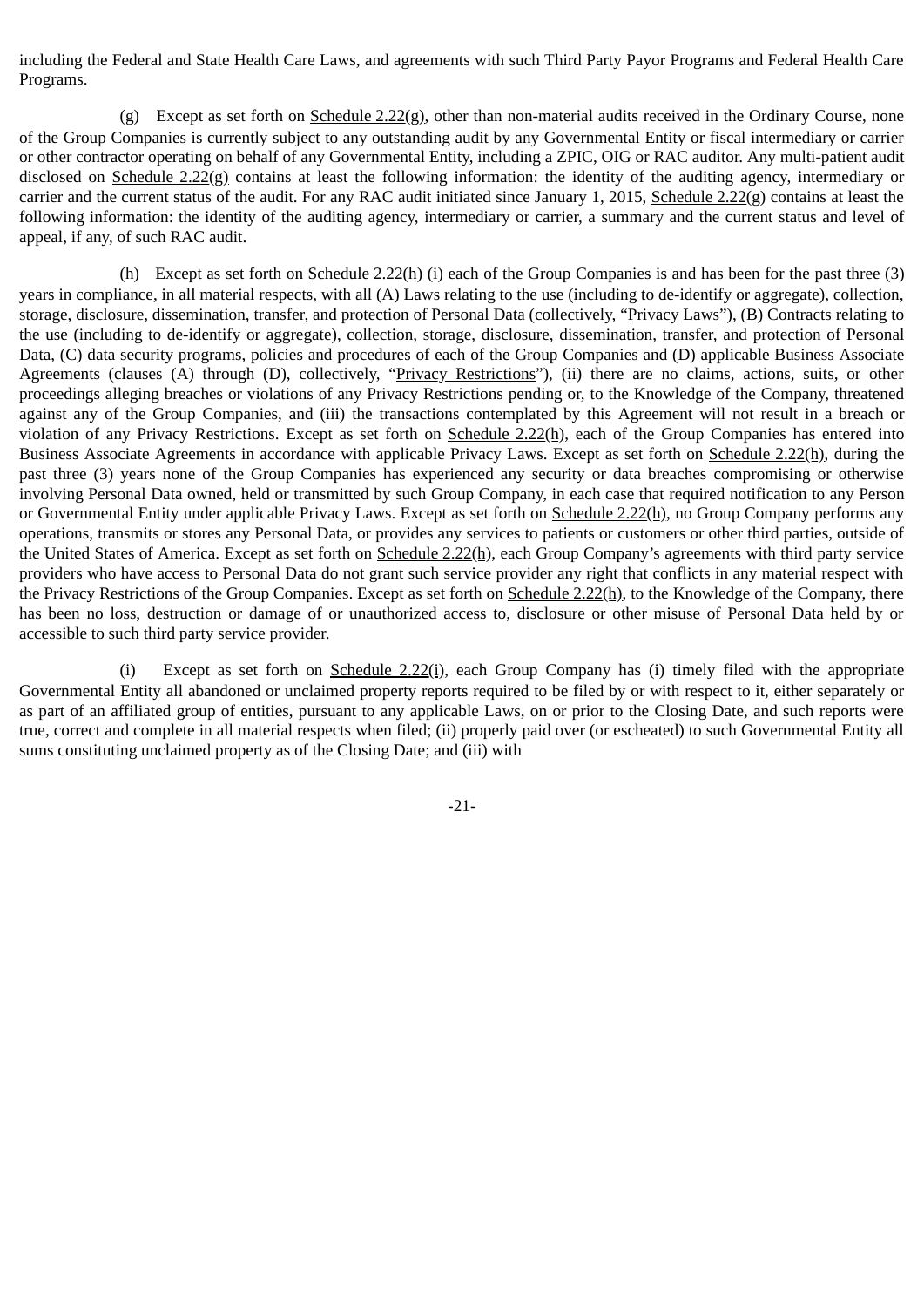respect to property for which the dormancy period may be running as of the Closing Date, reserved sufficient sums to pay over (or escheat) to the appropriate Governmental Entity all amounts that may become due in the future.

## Section 2.23 Material Customers; Material Suppliers.

(a) Schedule  $2.23(a)$  sets forth a true, correct and complete list of each customer of the Group Companies (taken as a whole) from which the Group Companies received in excess of \$2,500,000, measured by dollar volume of payments by such customers to or as directed by the Group Companies, for the twelve (12)-month period ended on the Balance Sheet Date (the "Material Customers"). Except as would not reasonably be expected to be material to the Group Companies, since December 31, 2015, no Group Company has received any written or, to the Knowledge of the Company, oral notice that (i) any Material Customer has changed or may change the mix of products and/or services provided by a Group Company for which such Material Customer provides reimbursement or (ii) any Material Customer has reduced or may reduce the reimbursement rate for the products and/or services provided by a Group Company for which such Material Customer provides reimbursement.

(b) Schedule 2.23(b) sets forth a true, correct and complete list of (i) each supplier from whom a Group Company purchased raw materials, supplies, merchandise, services and other goods at an aggregate cost per supplier in excess of \$2,500,000 during the twelve (12) month period ended on the Balance Sheet Date, and (ii) each sole source supplier of a Group Company (such suppliers described in clauses (i) and (ii) are collectively referred to as "Material Suppliers") and the amount for which each such Material Supplier invoiced the applicable Group Company during such period. Except as would not reasonably be expected to be material to the Group Companies, since December 31, 2015, no Group Company has received any written or, to the Knowledge of the Company, oral notice that any Material Supplier has ceased or may cease to supply raw materials, supplies, merchandise, services and other goods to a Group Company after the date hereof on terms and conditions similar in all material respects to those imposed on current sales to such Group Company.

## **ARTICLE III**

# **REPRESENTATIONS AND WARRANTIES OF THE SELLERS**

Subject to the terms, conditions and limitations set forth in this Agreement, the Sellers hereby represent and warrant to the Buyers as follows:

Section 3.1 Organization. Each of the Sellers is duly organized, validly existing and in good standing under the laws of its jurisdiction of organization and has all requisite power and authority to own, lease and operate all of its properties and assets and to conduct its business as it is now being conducted. Each of the Sellers is duly qualified or licensed and in good standing to do business as a foreign corporation in each jurisdiction in which the nature of its business, or the ownership, leasing or operation of its properties or assets, makes such qualification necessary, except where the failure to be so qualified, licensed or in good standing would not reasonably be expected to have a material adverse effect on, or cause a material delay to, the ability of the Sellers

-22-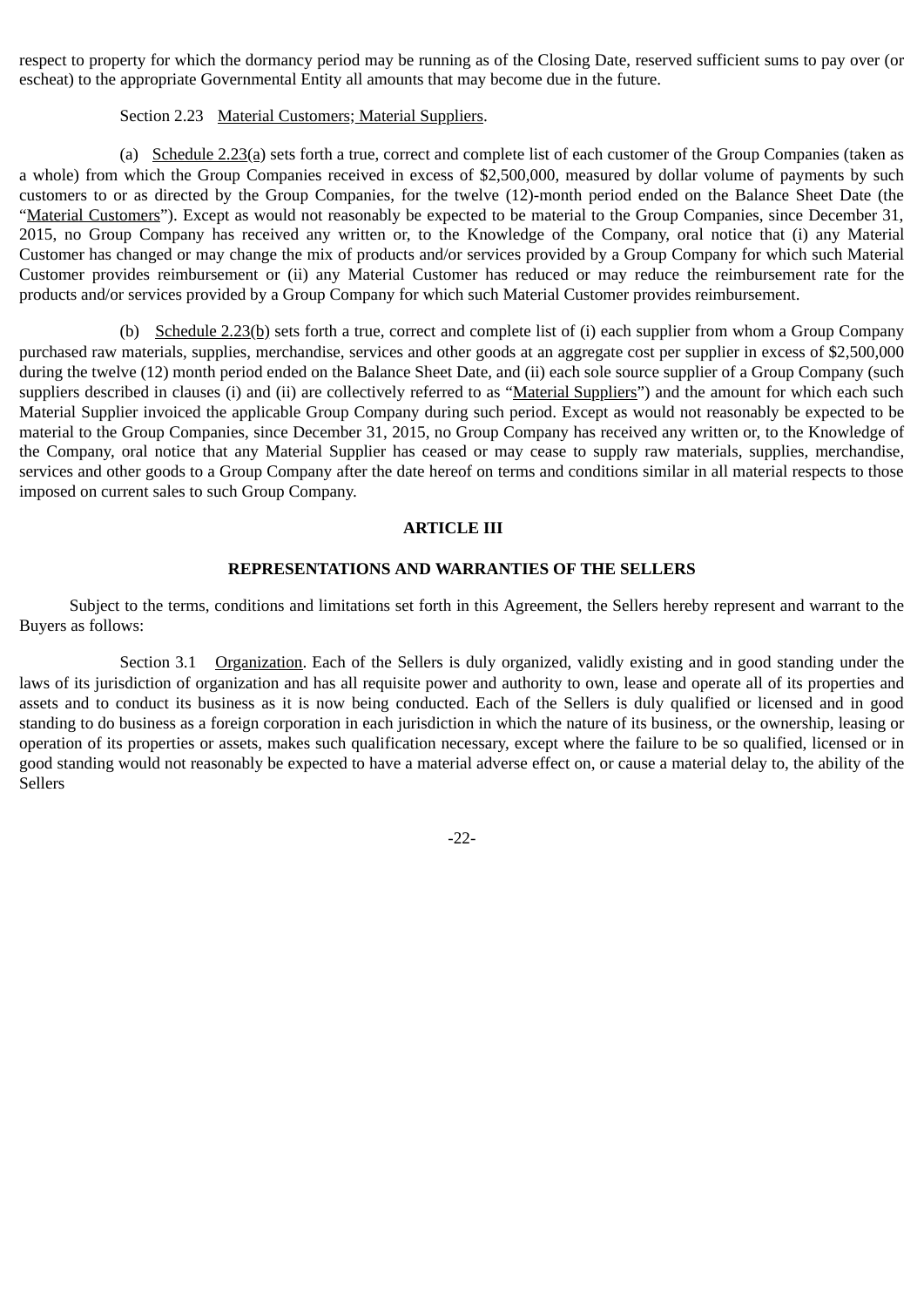to consummate the transactions contemplated by this Agreement and the Seller Ancillary Documents.

Section 3.2 Authorization. Each of the Sellers has all requisite private limited liability company power and private limited liability company authority to execute and deliver this Agreement and the Seller Ancillary Documents, to perform its obligations hereunder and thereunder and to consummate the transactions contemplated hereby and thereby. The execution, delivery and performance of this Agreement by each of the Sellers, and of the Seller Ancillary Documents by each of the Sellers party thereto, and the consummation of the transactions contemplated hereby and thereby, have been duly authorized by all necessary private limited liability company action on the part of each Seller, as the case may be, and no other action on the part of either of the Sellers or their respective equity holders is required to authorize the execution, delivery and performance hereof and thereof by either of the Sellers, and the consummation of the transactions contemplated hereby and thereby. Except as enforcement may be limited by applicable bankruptcy, insolvency, reorganization, moratorium or other Laws of general application affecting enforcement of creditors' rights or by principles of equity (regardless of whether enforcement is sought in a proceeding at law or in equity), (a) this Agreement has been duly executed and delivered by each of the Sellers and, assuming that this Agreement has been duly authorized, executed and delivered by the Buyers and the Company, constitutes the valid and binding obligation of each of the Sellers, enforceable against each of the Sellers in accordance with its terms, and (b) as of the Closing Date, the Seller Ancillary Documents shall be duly executed and delivered by each of the Sellers party thereto and, assuming that such Seller Ancillary Documents have been duly authorized, executed and delivered by the other parties thereto, shall constitute the valid and binding obligations of each of the Sellers party thereto, enforceable against each of the Sellers party thereto in accordance with their terms.

Section 3.3 Consents and Approvals; No Violations. Except for applicable requirements of the HSR Act and as set forth on Schedule 3.3, neither the execution and delivery of this Agreement nor the consummation of the transactions contemplated hereby will (a) conflict with or result in any breach of any provision of the Organizational Documents of the Sellers, (b) require any filing with, or the obtaining of any permit, authorization, consent or approval of, any Governmental Entity, (c) result in a default under or, conflict with or give rise to any consent rights or right of termination, cancellation or acceleration under, any of the terms, conditions or provisions of any note, mortgage, other evidence of indebtedness, guarantee, license, agreement, lease or other contract, instrument or obligation to which either Seller is a party or by which a Seller or any of its assets may be bound, or (d) violate any Law, order, injunction or decree applicable to either Seller, excluding from the foregoing clauses (b), (c) and (d) such requirements, violations, conflicts, defaults or rights which would not be reasonably likely to materially and adversely affect or restrict the Sellers' ability to consummate the transactions contemplated by this Agreement or the Seller Ancillary Documents.

Section 3.4 Ownership of Interests. As of the date hereof the Sellers are, and as of the Closing Date immediately prior to giving effect to the Closing the Sellers shall be, the record and beneficial owner of all of the Interests free and clear of all Liens other than Permitted Liens and other than Liens that will be released in connection with the payoff of the Indebtedness of the Group Companies prior to, or substantially simultaneously with, the Closing. Except as set forth

-23-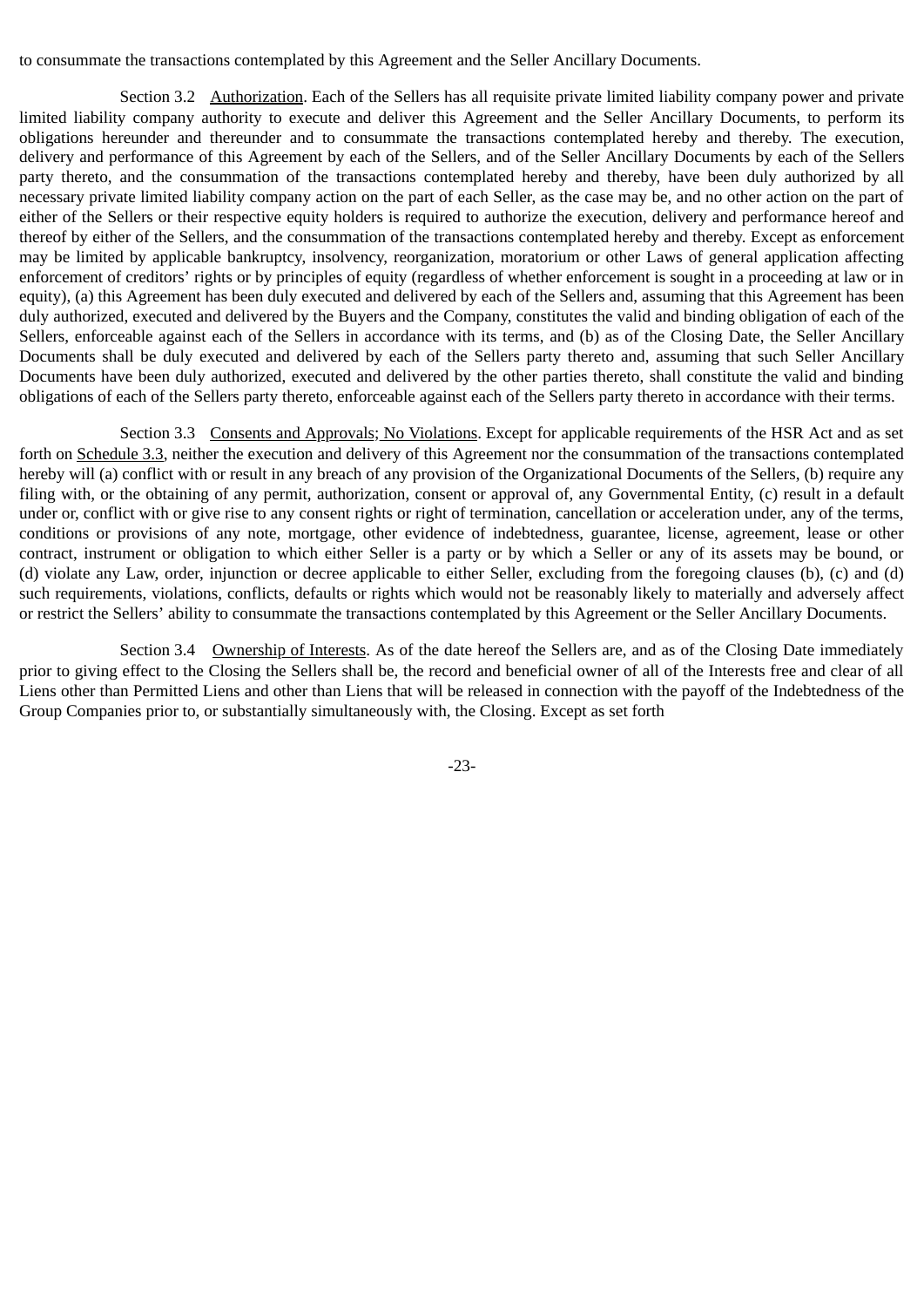on Schedule 3.4, neither Seller is a party to any option, warrant, right, contract, call, pledge, put or other agreement or commitment provision for the disposition or acquisition of such Seller's interest in the Company and neither Seller is party to any voting trust, proxies or other agreements or understanding with respect to the voting of the equity interests of the Group Companies. Immediately following the Closing, the Buyers will be the record and beneficial owner of the Interests free and clear of any Liens except for Liens imposed or granted by the Buyers and Permitted Liens.

Section 3.5 Litigation. There is no claim, action, suit, proceeding or governmental investigation pending or, to the Knowledge of the Sellers, threatened against either Seller, by or before any Governmental Entity or by any third party which challenges the validity of this Agreement or the Seller Ancillary Documents or which would be reasonably likely to materially and adversely affect or restrict the Sellers' ability to consummate the transactions contemplated hereby or thereby.

Section 3.6 Certain Fees. The Buyers shall not be obligated to pay or bear (*e.g.*, by virtue of any payment by or obligation of the Sellers at or at any time after the Closing) any brokerage, finder's or other fee or commission to any broker, finder or investment banker in connection with the transactions contemplated by this Agreement based on arrangements made by or on behalf of any of the Sellers or any of their Affiliates.

### **ARTICLE IV**

### **REPRESENTATIONS AND WARRANTIES OF THE BUYERS**

The Buyers hereby represent and warrant to the Company and the Sellers as follows:

Section 4.1 Organization. The Buyers are duly organized, validly existing and in good standing under the laws of their respective states of organization and have all requisite power and authority to own, lease and operate all of their properties and assets and to conduct their business as it is now being conducted. The Buyers are duly qualified or licensed and in good standing to do business as a foreign corporation in each jurisdiction in which the nature of their business, or the ownership, leasing or operation of their properties or assets, makes such qualification necessary, except where the failure to be so qualified, licensed or in good standing would not reasonably be expected to have a material adverse effect on, or cause a material delay to, the ability of the Buyers to consummate the transactions contemplated by this Agreement and the Buyer Ancillary Documents.

Section 4.2 Authorization. Each of the Buyers has all requisite power and authority to execute and deliver this Agreement and the Buyer Ancillary Documents, to perform its obligations hereunder and thereunder and to consummate the transactions contemplated hereby and thereby. The execution, delivery and performance of this Agreement and the Buyer Ancillary Documents by each of the Buyers, and the consummation of the transactions contemplated hereby and thereby, have been duly authorized by all necessary action on the part of each Buyer, as the case may be, and no other action on the part of either of the Buyers or their respective equity holders is required to authorize the execution, delivery and performance hereof and thereof by either of the

-24-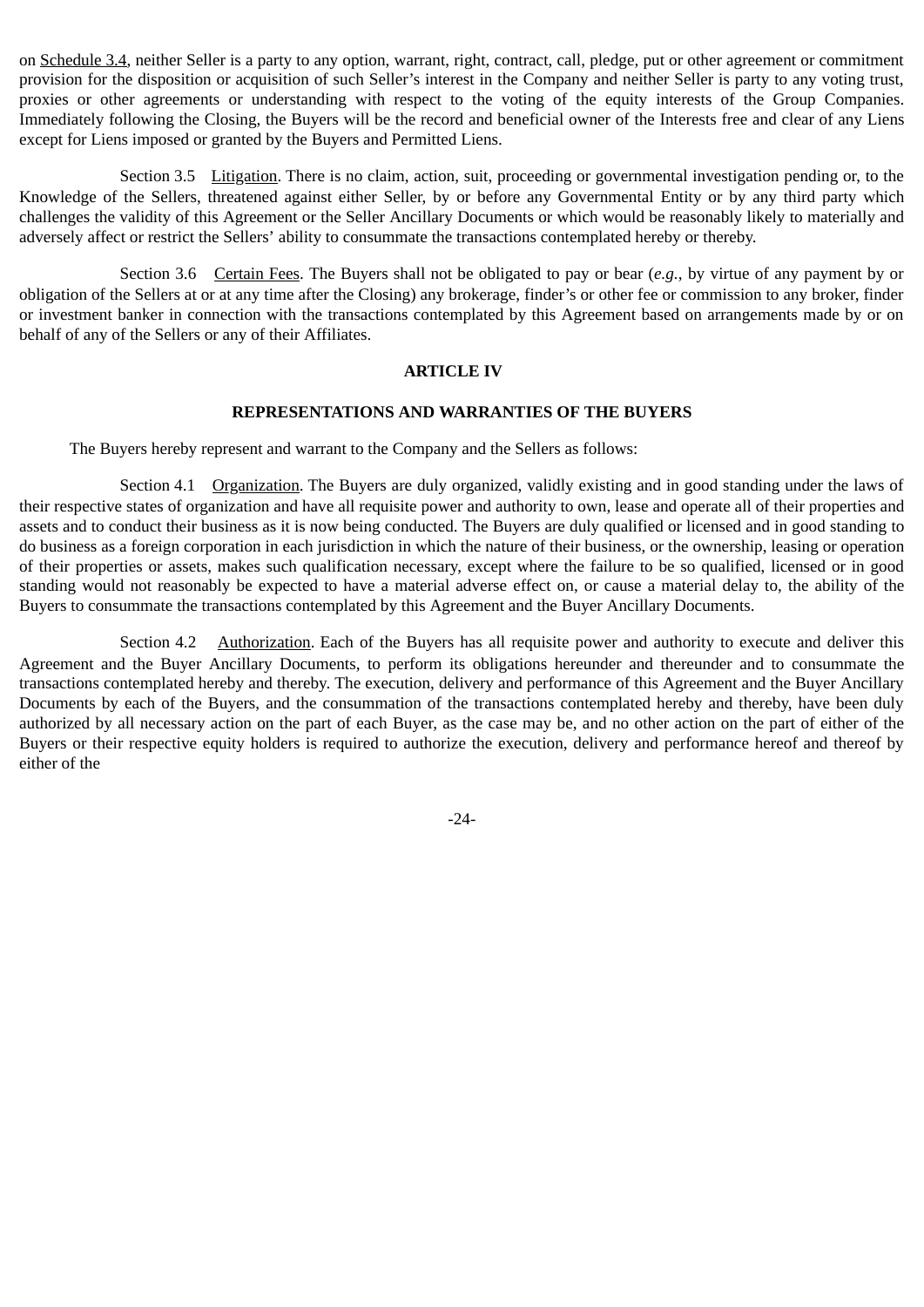Buyers and the consummation of the transactions contemplated hereby and thereby. Except as enforcement may be limited by applicable bankruptcy, insolvency, reorganization, moratorium or other Laws of general application affecting enforcement of creditors' rights or by principles of equity (regardless of whether enforcement is sought in a proceeding at law or in equity), (a) this Agreement has been duly executed and delivered by each of the Buyers and, assuming that this Agreement has been duly authorized, executed and delivered by the Sellers and the Company, constitutes the valid and binding obligation of each of the Buyers, enforceable against each of the Buyers in accordance with its terms, and (b) as of the Closing Date, each of the Buyer Ancillary Documents shall be executed and delivered by each of the Buyers party thereto and, assuming that such Buyer Ancillary Documents have been duly authorized, executed and delivered by the other parties thereto, shall constitute the valid and binding obligations of each of the Buyers party thereto, enforceable against each of the Buyers party thereto in accordance with their terms.

Section 4.3 Consents and Approvals; No Violations. Except for applicable requirements of the HSR Act and as set forth on Schedule 4.3, neither the execution and delivery of this Agreement nor the consummation of the transactions contemplated hereby will (a) conflict with or result in any breach of any provision of the Organizational Documents of the Buyers, (b) require any filing with, or the obtaining of any permit, authorization, consent or approval of, any Governmental Entity, (c) violate, conflict with or result in a default (or any event which, with notice or lapse of time or both, would constitute a default) under, or give rise to any consent rights or right of termination, cancellation or acceleration under, any of the terms, conditions or provisions of any note, mortgage, other evidence of indebtedness, guarantee, license, agreement, lease or other contract, instrument or obligation to which either Buyer is a party or by which a Buyer or any of its assets may be bound, or (d) violate any Law, order, injunction or decree applicable to the Buyers, excluding from the foregoing clauses (b), (c) and (d) such requirements, violations, conflicts, defaults or rights which would not be reasonably likely to materially and adversely affect or restrict a Buyer's ability to consummate the transactions contemplated by this Agreement or the Buyer Ancillary Documents.

Section 4.4 Litigation. There is no claim, action, suit, proceeding or governmental investigation pending or, to the knowledge of the Buyers, threatened against the Buyers, by or before any Governmental Entity or by any third party which challenges the validity of this Agreement or the Buyer Ancillary Documents or which would be reasonably likely to materially and adversely affect or restrict either Buyer's ability to consummate the transactions contemplated by this Agreement.

Section 4.5 Financial Capability. The Buyers have on the date hereof access to, and will have available as of the Closing Date, sufficient cash on hand, and at all times will have the financial capacity, necessary to consummate the transactions contemplated by this Agreement on the terms and subject to the conditions set forth herein. The Buyers affirm that it is not a condition to Closing or to any of their obligations under this Agreement that the Buyers obtain financing for the transactions contemplated hereby or thereby.

Section 4.6 Solvency. Immediately after giving effect to the transactions contemplated by this Agreement, each of the Buyers and their Subsidiaries, including the Group

-25-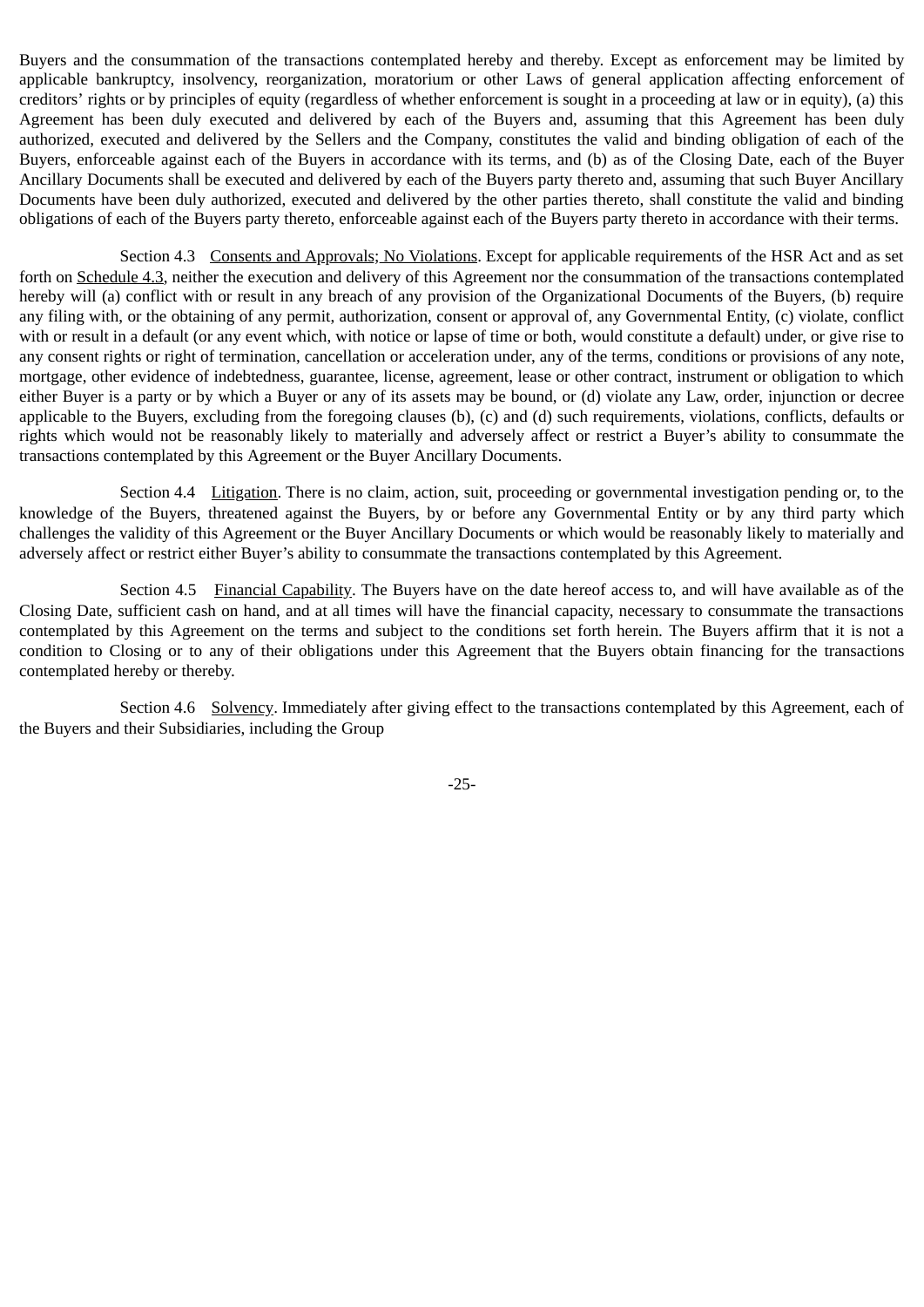Companies, shall not (a) be insolvent or left with unreasonably small capital, (b) have incurred debts beyond their ability to pay such debts as they mature, or (c) have liabilities in excess of the reasonable market value of their assets.

Section 4.7 Acquisition of Interests for Investment. The Buyers have such knowledge and experience in financial and business matters that they are capable of evaluating the merits and risks of their participation in the transactions contemplated by this Agreement, and the Buyers confirm that they have made an independent investigation, analysis and evaluation of the Company and its Subsidiaries and their respective properties, assets, businesses, financial conditions, documents, information and records. The Buyers are acquiring the Interests for investment and not with a view toward or for sale or in connection with any distribution thereof, or with any present intention of distributing or selling the Interests. The Buyers understand and agree that the Interests may not be sold, transferred, offered for sale, pledged, hypothecated or otherwise disposed of without registration under the Securities Act, except pursuant to an exemption from such registration available under the Securities Act, and without compliance with state, local and foreign securities Laws, in each case, to the extent applicable.

Section 4.8 Certain Fees. Neither the Company nor any Seller shall be directly or indirectly obligated to pay or bear (*e.g.*, by virtue of any payment by or obligation of the Buyers or any of their Affiliates at or at any time after the Closing) any brokerage, finder's or other fee or commission to any broker, finder or investment banker in connection with the transactions contemplated by this Agreement based on arrangements made by or on behalf of the Buyers or any of their Affiliates.

#### **ARTICLE V**

#### **COVENANTS**

Section 5.1 Conduct of the Business. The Company agrees that, during the period from the date of this Agreement to the earlier of (x) termination of this Agreement in accordance with Section 8.1 and (y) the Closing, except as otherwise required to comply with Law, expressly contemplated by this Agreement, set forth on Schedule 5.1, or consented to by the Buyers in writing following the date hereof (which consent shall not be unreasonably withheld, conditioned or delayed):

(a) the Company will use its commercially reasonable efforts to (i) conduct its business in the Ordinary Course in all material respects and cause any Company Subsidiary to conduct its business in the Ordinary Course in all material respects, and (ii) maintain, preserve and retain in all material respects relationships with those suppliers, vendors and customers that are material to the Group Companies; and

(b) the Company shall not, and shall cause each Company Subsidiary not to, effect any of the following;

-26-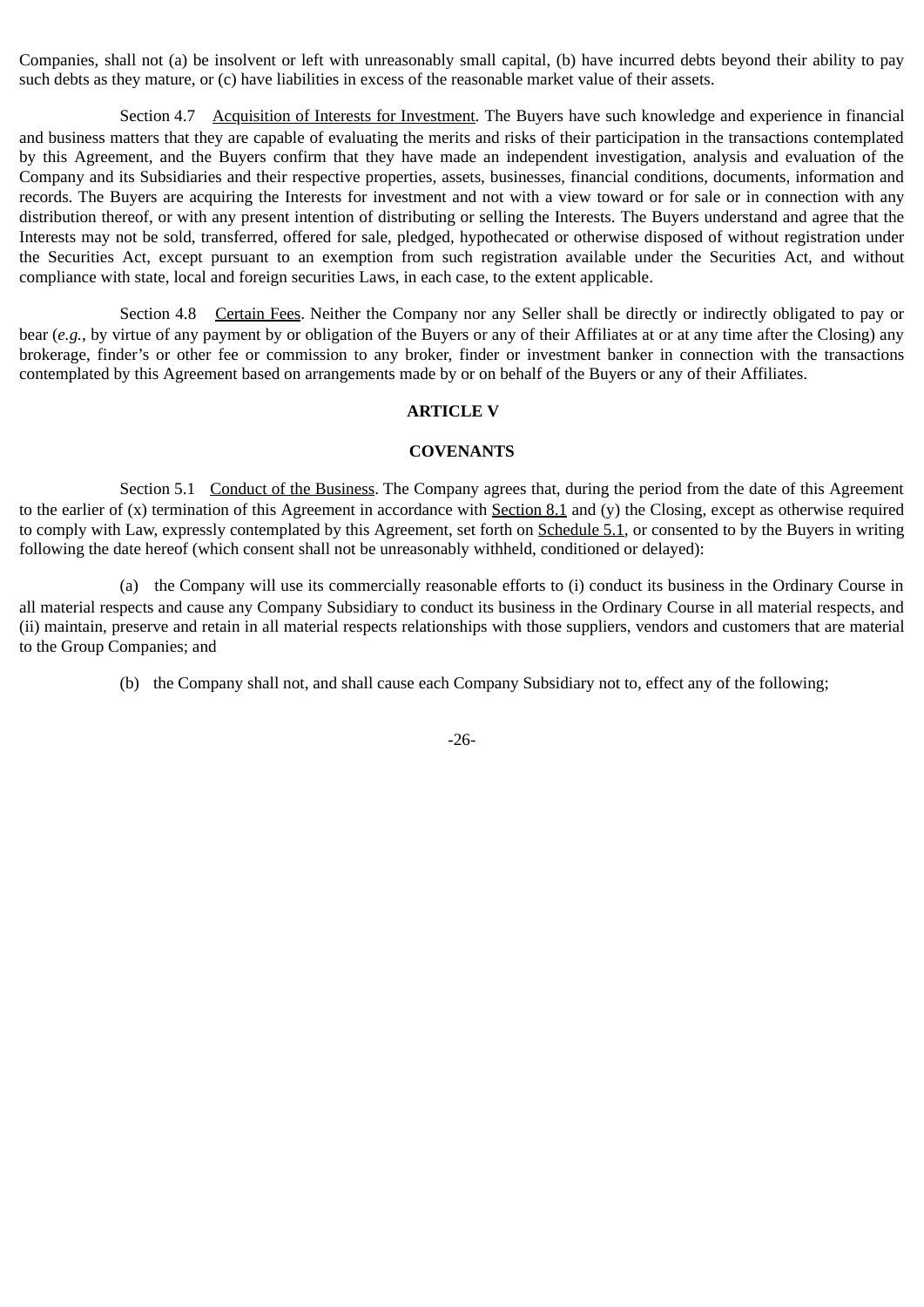(i) make any change in or amendment to its partnership agreement, certificate of incorporation or its bylaws, certificate of formation or limited liability company agreement (or the equivalent thereof), as applicable, in any material respect;

(ii) issue, pledge, dispose of, grant, transfer, encumber, deliver, sell, or authorize to issue, pledge, dispose of, grant, transfer, encumber, deliver or sell, any of its Equity Interests, any securities convertible into or exchangeable for, or options, warrants or rights to purchase or subscribe for, or enter into any Contract with respect to the issuance or sale of, any shares of its Equity Interests, as applicable;

(iii) adjust, split, combine, redeem, subdivide or reclassify, or purchase or otherwise acquire, any of its Equity Interests;

(iv) sell, lease or otherwise dispose of any of its properties or assets that are material to its business other than sales of inventory in the Ordinary Course;

(v) adopt a plan of complete or partial liquidation, dissolution, merger, consolidation, restructuring, recapitalization or other reorganization of the Company or any Company Subsidiary (other than the consummation of the transactions contemplated by this Agreement);

(vi) amend, waive, modify or terminate any Company Material Contract or enter into a Contract which, had it been entered into prior to the date hereof, would have been a Company Material Contract;

(vii) (A) incur any Indebtedness, other than short-term Indebtedness or letters of credit incurred in the Ordinary Course or borrowings under existing credit facilities, or (B) make any loans or advances to any other Person, other than loans and advances to employees consistent with past practice;

(viii) other than in the Ordinary Course, grant or agree to grant to any Participant any increase in wages or bonus, severance, profit sharing, retirement, insurance or other compensation or benefits, or establish, adopt, enter into, terminate or amend, or take any action to accelerate the vesting of any compensation or benefits under, any Company Benefit Plan, collective bargaining agreement or any new compensation or employee benefit plans or arrangements, except as may be required under (A) applicable Law, (B) pursuant to the Company Benefit Plans or collective bargaining agreements of the Company or any of the Company Subsidiaries in effect on the date hereof, or (C) pursuant to employment, retention, change-of-control or similar type Contracts existing as of the date hereof;

(ix) authorize, or make any commitment with respect to capital expenditures for the Company and the Group Companies (i) in excess of \$50,000 individually per equipment, product or item or (ii) in excess of \$250,000 in the aggregate;

(x) (1) other than in the Ordinary Course, (A) change any Tax accounting period or any method of Tax accounting, except as required by Law; (B) amend any material

-27-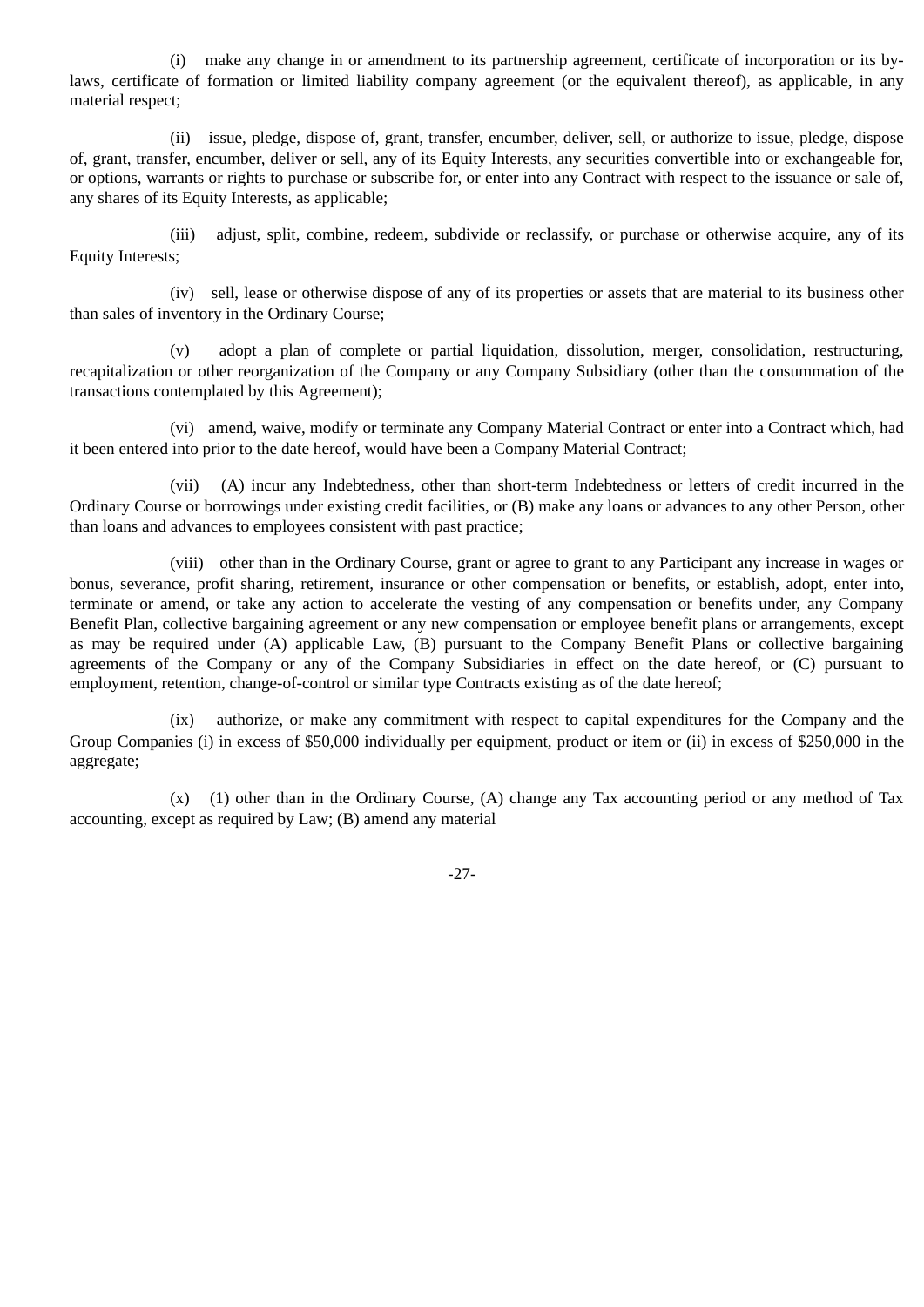Tax election not required by Law that could have a continuing effect on any Group Company following the Closing Date; (C) file any amended Tax Return with respect to Taxes; (D) settle, resolve or compromise a dispute or claim with respect to Taxes or Tax benefits; or (E) extend any limitation period applicable to a Tax liability or (2) enter into or amend a Tax sharing, Tax allocation or Tax indemnification agreement (other than agreements entered into in the Ordinary Course, the principal purpose of which does not pertain to Tax);

(xi) make any change in any method of accounting or accounting practice or policy, except as required by IFRS or applicable Law;

(xii) commence or settle any material action, dispute, legal proceeding, arbitration or mediation or similar action to which any of the Group Company is a party, in excess of \$100,000 individually or that would restrict or otherwise adversely affect any Group Company's use of any Intellectual Property;

(xiii) other than in the Ordinary Course, cancel or forgive any material Indebtedness owed to the Company or any of the Company Subsidiaries, other than Indebtedness of the Company to a Company Subsidiary or Indebtedness of a Company Subsidiary to the Company or to another Company Subsidiary;

(xiv) other than in the Ordinary Course, transfer, modify, grant rights to, dispose of, terminate, cancel or abandon, or fail to renew, maintain, diligently pursue applications for or defend, any material Company Intellectual Property or enter into any agreements substantially relating to Company Intellectual Property;

(xv) acquire by merging, consolidating with, or by purchasing all or a substantial portion of the assets or equity securities of, or by any other manner, any corporation, partnership, joint venture or other entity; or

(xvi) authorize any of, or commit or agree to take any of, the foregoing actions in respect of which it is restricted by the provisions of this Section 5.1.

# Section 5.2 Regulatory Undertakings.

(a) Subject to the terms and conditions of this Agreement, each Party shall use its commercially reasonable efforts to take, and cause to be taken, all actions and do, and cause to be done, and to assist and cooperate with the other Party in doing, all things necessary, proper or advisable under Law in order to consummate, as promptly as practicable after the date hereof, the transactions contemplated by this Agreement, including (i) preparing and filing as promptly as practicable after the date hereof with any Governmental Entity or other third party all documentation to effect all necessary, proper or advisable filings, notices, petitions, statements, registrations, submissions of information, applications and other documents and (ii) obtaining and maintaining all approvals, consents, waivers, clearances, registrations, permits, authorizations and other confirmations from any Governmental Entity or other third party that are necessary, proper or advisable to consummate the transactions contemplated by this Agreement, including the consents identified on Schedule 5.2(a); provided that this Section 5.2(a) shall not require any Party to make

-28-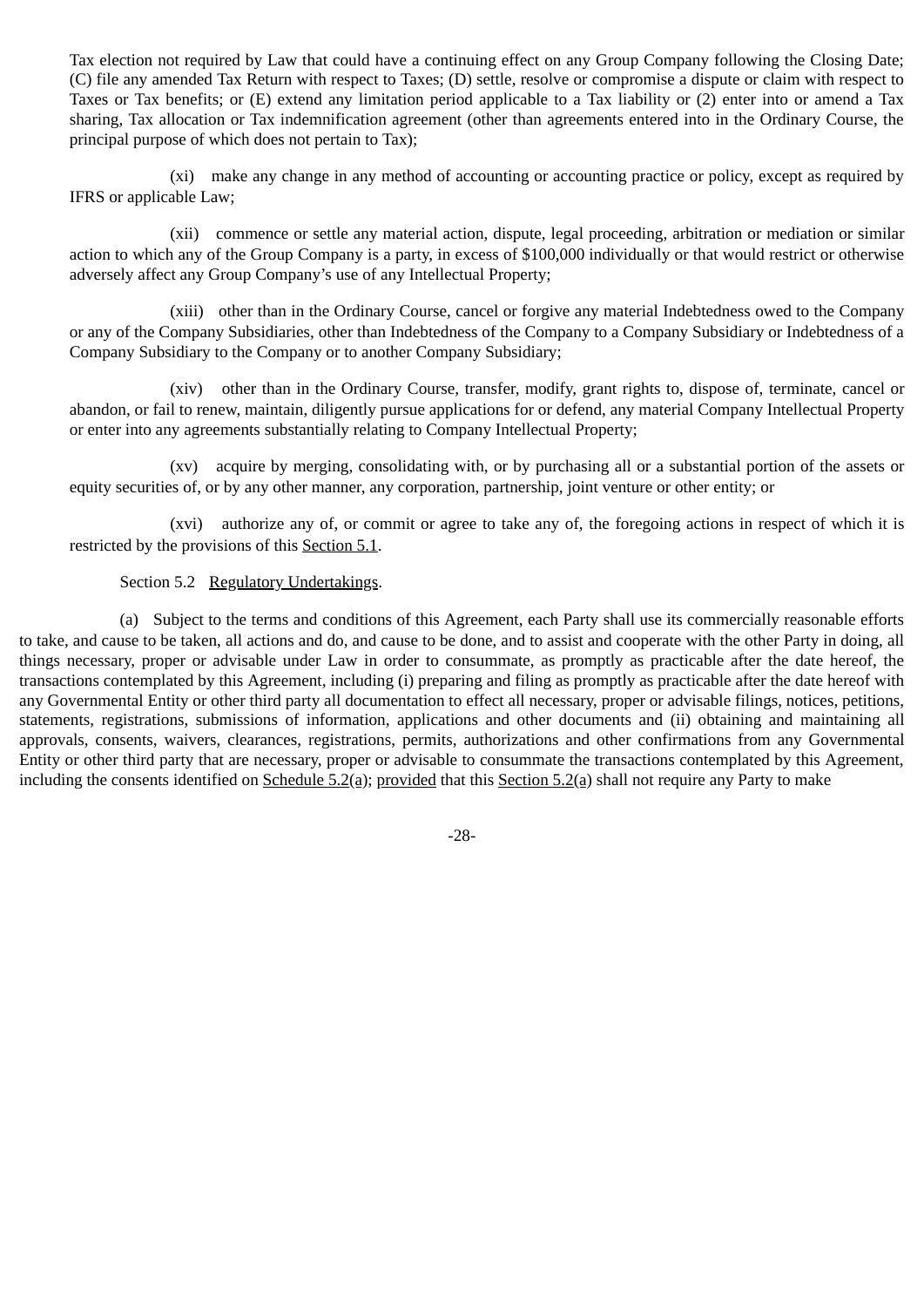any payment (other than Ordinary Course payments required to be made under an existing Contract) or concession to any Governmental Entity or other third party except as expressly contemplated by the other provisions of this Agreement. The Buyers shall be responsible for and pay one hundred percent (100%) of the filing fees associated with any of the notifications, consents, approvals or filings with Governmental Entities pursuant to this Section 5.2(a).

(b) In furtherance and not in limitation of the foregoing, each of the Buyers and the Company and their respective Affiliates shall make an appropriate filing of a Notification and Report Form pursuant to the HSR Act with respect to the transactions contemplated by this Agreement with the United States Federal Trade Commission (the "FTC") and the Antitrust Division of the United States Department of Justice (the "Antitrust Division") as promptly as reasonably practicable after the date hereof and in any event within ten (10) Business Days after the date hereof. The Buyers shall be responsible for and pay one hundred percent (100%) of the filing fees associated with such filing. Each of the Buyers and the Company shall (i) respond as promptly as practicable to any inquiries received from the FTC or the Antitrust Division for additional information or documentation and to all inquiries and requests received from any State Attorney General or other Governmental Entity in connection with antitrust, competition, trade regulation or similar matters, and (ii) not extend any waiting period under the HSR Act or enter into any agreement with the FTC or the Antitrust Division not to consummate the transactions contemplated by this Agreement, except with the prior written consent of the other Party.

(c) Subject to the last two sentences of this Section  $5.2(\text{c})$ , the Buyers agree to, and agree to cause their Affiliates and representatives to, use their reasonable best efforts and to take promptly any and all steps and actions necessary to avoid or eliminate each and every impediment that may be asserted by any Governmental Entity or any other Person with respect to the transactions contemplated by this Agreement so as to enable the Closing to occur expeditiously, but in any event prior to the Outside Date, including, as applicable, (i) providing information to such Persons and (ii) proposing, negotiating, committing to or effecting, by consent decree, hold separate order or otherwise, (A) the sale, divesture or disposition of, or holding separate (through the establishment of a trust or otherwise), such of their and their Affiliates' assets, properties and businesses and of the assets, properties and businesses of the Group Companies, (B) the termination, modification or extension of existing relationships and contractual rights and obligations of them, their Affiliates or the Group Companies, (C) the establishment or creation of relationships and contractual rights and obligations of them, their Affiliates or the Group Companies, (D) the termination of any relevant venture or other arrangement and (E) any other change or restructuring of the Buyers, their Affiliates or the Group Companies, in each case, as may be required to be taken in order to avoid the entry of, or to effect the dissolution of, any decree, order, judgment, injunction, temporary restraining order or other order in any litigation, which would otherwise have the effect of materially delaying or preventing the consummation of the transactions contemplated hereby or that would make the consummation of the transactions contemplated hereby unlawful. In addition, the Buyers shall oppose, through and including litigation on the merits (and all appeals with respect thereto), any claim asserted in court or other forum by any Governmental Entity or other Person in order to avoid entry of, or to have vacated or terminated, any decree, order or judgment (whether temporary, preliminary or permanent) that would restrain or prevent the Closing prior to the Outside Date. Nothing in this Agreement shall require (or be deemed to require) the Buyers or any of their

-29-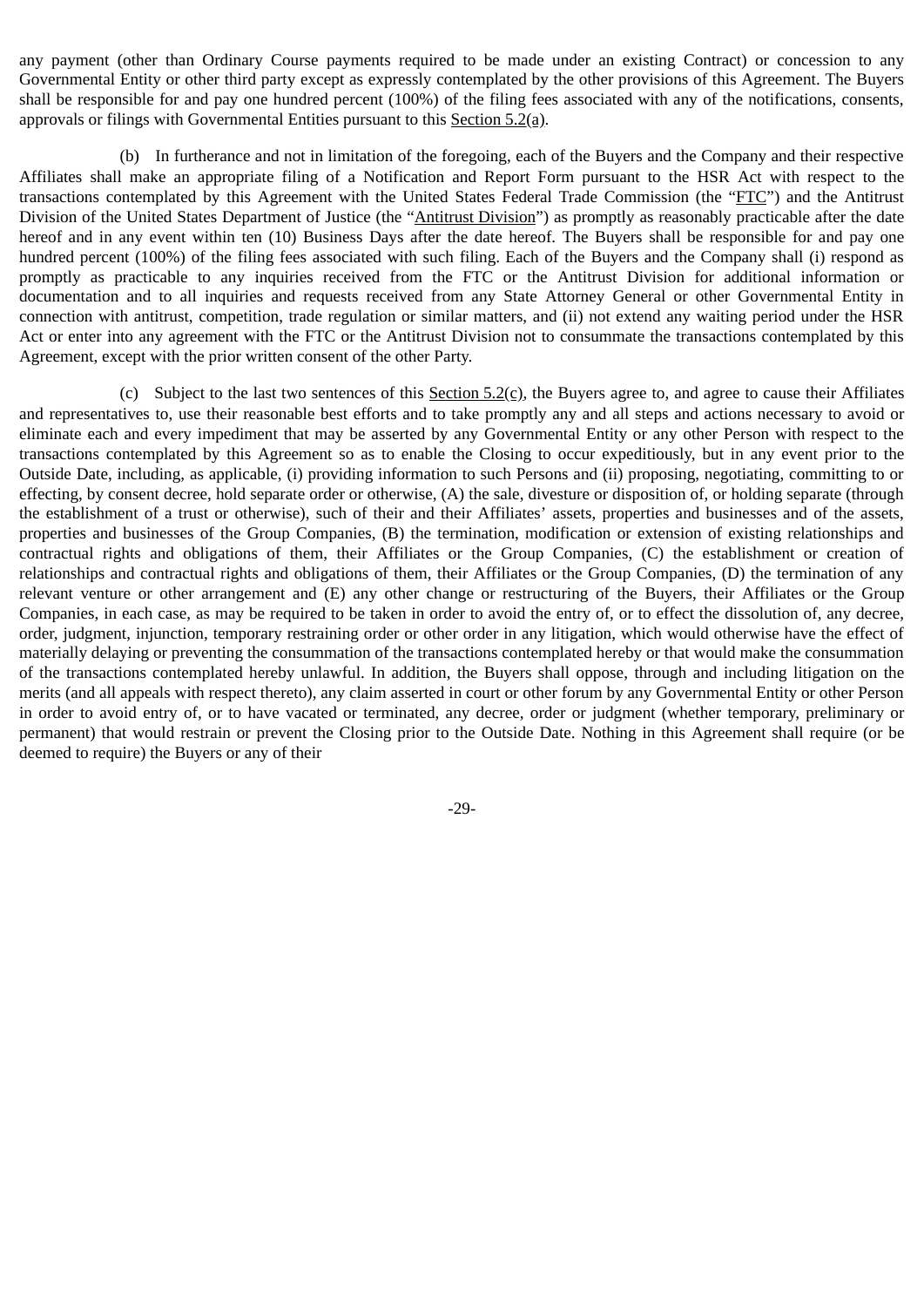Affiliates to agree to or take any action with respect to the matters set forth in this Section 5.2 that would, individually or in the aggregate, reasonably be expected to have a material adverse effect on the financial condition or result of operations of the Buyers or their Affiliates (including, after the Closing, the Group Companies), taken as a whole. For the avoidance of doubt, the Buyers and their Affiliates shall not be required (and the Buyers shall not require the Group Companies to, and the Group Companies shall not be required to), take any action with respect to any order or any applicable Law which is not conditioned upon the consummation of the transactions contemplated by this Agreement.

(d) Each Party shall (i) promptly notify the other Parties of any written communication relating to the transactions contemplated by this Agreement to that Party from the FTC, the Antitrust Division, any State Attorney General or any other Governmental Entity and, subject to Law, permit the other Parties to review in advance any proposed written communication relating to the transactions contemplated by this Agreement to any of the foregoing and incorporate the other Parties' reasonable comments, (ii) not participate in or agree to participate in any substantive meeting or discussion with any Governmental Entity in respect of any filing, investigation or inquiry concerning any antitrust, competition or trade regulation matters in connection with this Agreement unless it consults with the other Parties in advance and, to the extent permitted by such Governmental Entity, gives the other Parties the opportunity to attend and participate thereat and (iii) furnish the other Parties with copies of all correspondence, filings, and communications (and memoranda setting forth the substance thereof) between them and their Affiliates and their respective Representatives, on the one hand, and any Governmental Entity or members or their respective staffs, on the other hand, with respect to any antitrust, competition or trade regulation matters in connection with this Agreement, except that any materials concerning the Company's valuation of the transaction, the Company's internal financial information or competitively sensitive information of the Company and its Subsidiaries may be redacted or limited to outside counsel pursuant to any applicable joint defense or common interest agreement. Without limiting the foregoing, the Buyers agree that, at any time in an investigation, if a Governmental Entity suggests or proffers a settlement of the investigation to permit the transactions contemplated by this Agreement to be consummated, the Buyers shall promptly (and in any event within three (3) Business Days) communicate the terms of the offer to the Company.

(e) Promptly following the execution of this Agreement and, subject to the Buyers promptly providing all information reasonably requested by the Sellers that is required to complete all notifications set forth on Schedule 5.2(e), no later than twenty (20) Business Days from and after the date hereof, the Company shall provide all notifications required to be made prior to the Closing pursuant to Federal and State Health Care Laws to the appropriate state agencies with respect to licenses and registrations of the Company, including the notifications set forth on Schedule 5.2(e). The Company shall promptly deliver to the Buyers complete and accurate copies of all such notifications and all notices, correspondence and other written communication received by the Company with respect to such notifications. The Company shall consult with the Buyers regarding the strategy and process to respond to any such notices, correspondence or other written communication received from a state agency and, prior to the submission thereof, provide the Buyers with a reasonable opportunity to comment on the response or any additional material proposed to be submitted by the Company to the state agency. The Buyers shall be responsible for and pay one

-30-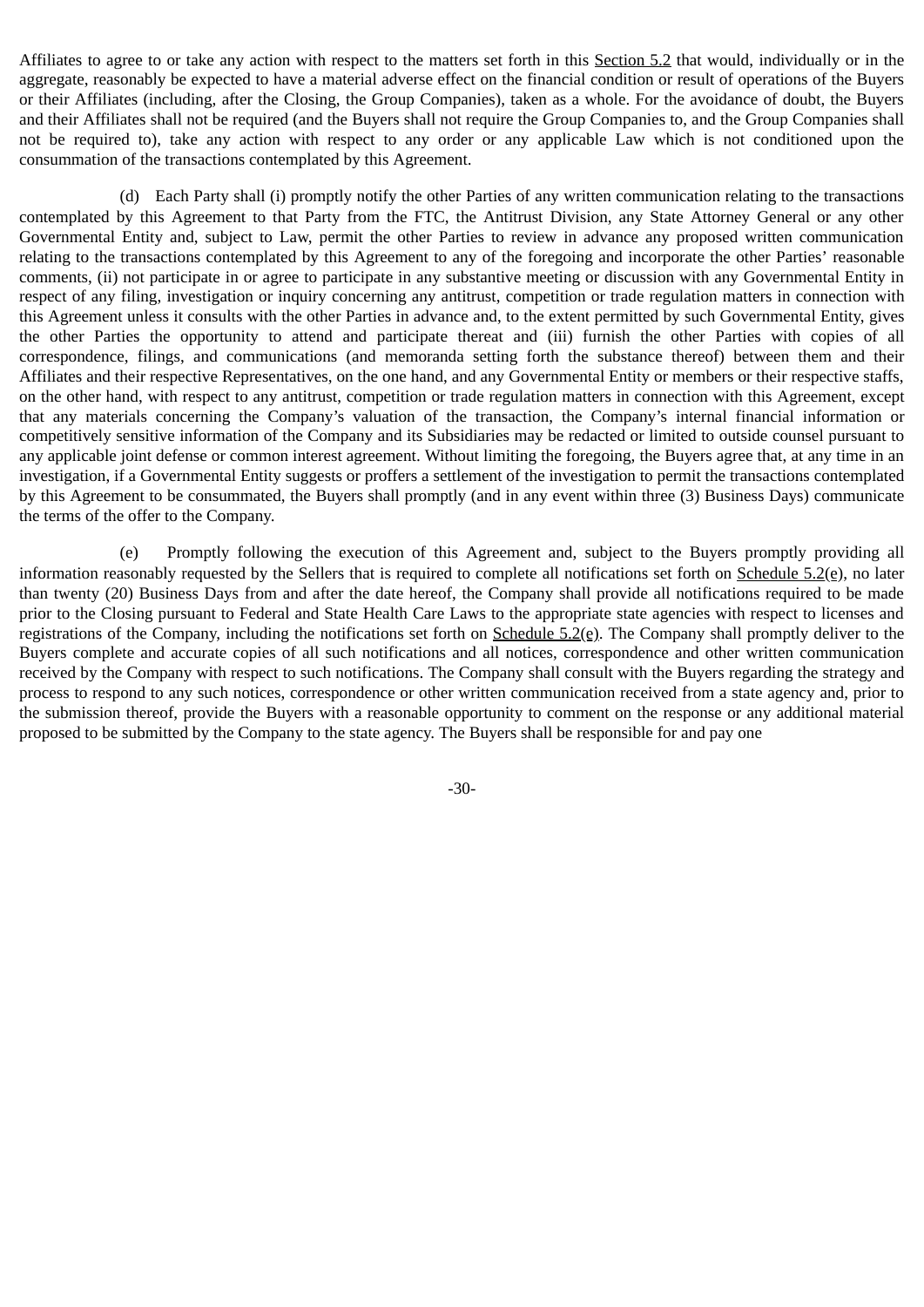hundred percent (100%) of the filing fees associated with any of the notifications to state agencies pursuant to this Section 5.2(e).

(f) Notwithstanding anything to the contrary in this Agreement, between the date hereof and the Closing Date, the Sellers, the Company and the Buyers shall cooperate in good faith to identify any Licenses required by Law to carry on the business and operations of the Group Companies that are not currently held by the Group Companies (the "Additional Licenses"). From the date hereof until the Closing Date, the Sellers and the Company shall use reasonable best efforts to obtain the Additional Licenses at the Sellers' sole cost and expense.

Section 5.3 Release of Liens. The Company shall cause all Liens (other than Permitted Liens) securing the Payoff Indebtedness to be released prior to the Closing or substantially simultaneously with the Closing.

Section 5.4 Public Announcements. Except as otherwise required by Law or the U.S. Securities and Exchange Commission disclosure obligations or the rules of any stock exchange or national market system (in which event the Parties shall use commercially reasonably efforts to consult with each other in advance and provide the non-disclosing Parties a reasonable opportunity to review and comment on any such disclosure), none of the Parties shall, and each Party shall cause its Affiliates not to, make or issue any public announcement, press release to the general public or public statement or comment in response to any inquiry made with respect to this Agreement or the transactions contemplated by this Agreement without the prior written consent of the other Parties, which consent shall not be unreasonably withheld, delayed or conditioned.

### Section 5.5 Supplemental Disclosure.

(a) The Company may, from time to time prior to the date falling five (5) Business Days prior to the Closing, by notice in accordance with the terms of this Agreement, supplement, amend or add a Schedule with a corresponding reference to be added to this Agreement (each, a "Supplement") to add new information that arises out of or relates to facts or conditions that did not exist as of the date of this Agreement. The delivery of any Supplement pursuant to this Section 5.5(a) will not cure any breach that otherwise might exist or come to exist hereunder by reason of such matters reflected in any Supplement; provided, that if (i) the Closing occurs or (ii) the Buyers do not, within five (5) Business Days of the delivery of any Supplement, give notice to the Sellers that such Supplement constitutes a breach of this Agreement that, if not cured, would enable the Buyers to terminate this Agreement pursuant to Section 8.1(b) (and that in the absence of a cure the Buyers would intend to terminate this Agreement), then any such Supplement will be effective to cure and correct for purposes of Section  $6.3(a)$  and Section  $9.1(a)$  any breach as of the Closing Date of any representation or warranty (other than a breach as of the Closing Date of a Fundamental Representation) that would have existed if the Company had not made such Supplement, and, solely for purposes of determining whether a breach of any representation or warranty (other than a breach of a Fundamental Representation) has occurred, all references to any Schedule hereto that is supplemented, amended or added as provided in this Section 5.5(a) shall after the Closing be deemed to be a reference to such Schedule as so supplemented, amended or added.

-31-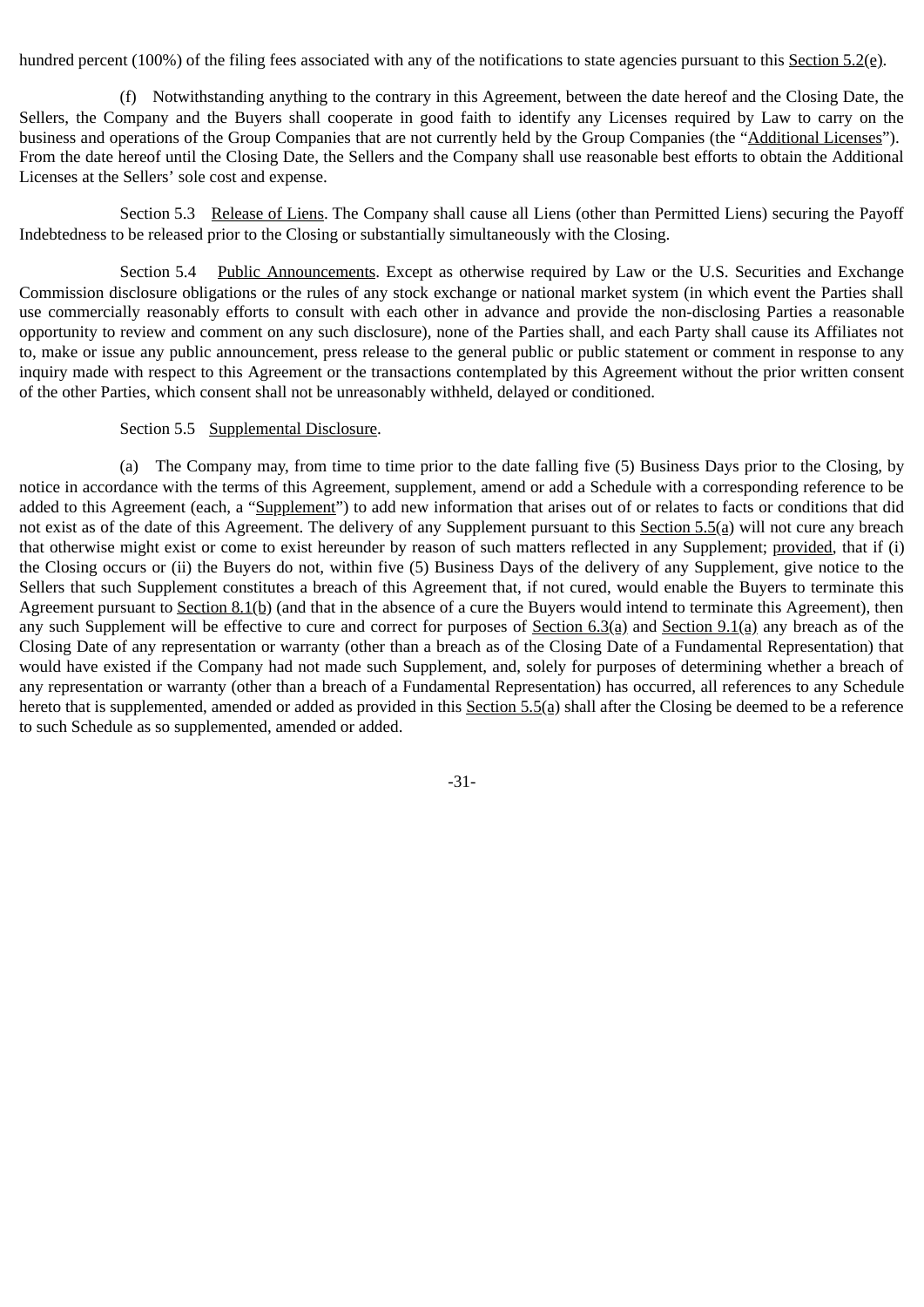(b) The Company shall, from time to time prior to the date falling five (5) Business Days prior to the Closing, by notice in accordance with the terms of this Agreement, Supplement a Schedule if the Company becomes aware of any fact or condition that occurred prior to the date of this Agreement and that would have been required to be set forth or described in the Schedules (each, an "Existing Condition"). The delivery of any Supplement pursuant to this Section 5.5(b) will not cure any breach that otherwise might exist or come to exist hereunder by reason of such matters reflected in any such Supplement. Notwithstanding anything in this Agreement to the contrary, any breach by the Company of this Section 5.5(b) shall be deemed for all purposes (including for purposes of Article IX) to constitute a breach of the applicable representation and warranty to which any such Existing Condition relates and shall not constitute a breach of covenant.

#### Section 5.6 Tax Matters.

(a) The Buyers and the Company shall (but subject to **Section 5.6(g)**) prepare or cause to be prepared and timely file or cause to be timely filed all Tax Returns of the Group Companies for all Pre-Closing Tax Periods (other than Straddle Periods) that are required to be filed after the Closing Date. The Sellers shall reimburse the Buyers for any third-party costs actually incurred in connection with such preparation and filing, promptly upon the Buyers' delivery of an invoice or similar statement for such costs. Subject to Section 5.6(b), the Company shall prepare any such Tax Return in a manner consistent with past practice except as required by Law, and shall provide to the Sellers a draft of such Tax Return at least thirty (30) days prior to the due date for filing such Tax Return, taking into account any extensions. No later than fifteen (15) days after receipt by the Sellers of such Tax Return, the Sellers shall notify the Buyers and the Company of the existence of any objection the Sellers may have to any items set forth on such draft Tax Return. If, after consulting in good faith, the Sellers and the Company are unable to resolve such objection(s) in a mutually agreeable manner, such objection(s) shall be referred to the Accounting Firm for resolution, the costs of which shall be borne by the Party whose position loses, or equitably allocated amongst the Parties based on whose positions do not prevail as determined by the Accounting Firm. Notwithstanding the foregoing, the Sellers shall be responsible for a portion of the costs of the Accounting Firm in the event, and to the extent, of a determination by the Accounting Firm to the effect that any computations relating to Taxes in the statements delivered pursuant to Section 1.3 were in error. To the extent necessary, the Buyers and the Company shall cause any such Tax Returns, as finally agreed upon or as finally determined by the Accounting Firm, to be filed in a timely manner (taking into account all extensions). All Tax Returns relating to a Straddle Period shall be prepared and timely filed by the Buyers, and the Sellers shall be given a reasonable opportunity to review and comment on any such Tax Returns. The Buyers shall prepare any such Straddle Period Tax Return in a manner consistent with past practice except as required by Law, and shall provide to the Sellers a draft of such Tax Return at least thirty (30) days prior to the due date for filing such Tax Return, taking into account any extensions. No later than fifteen (15) days after receipt by the Sellers of such Tax Return, the Sellers shall notify the Buyers of the existence of any objection the Sellers may have to any items set forth on such draft Tax Return. If, after consulting in good faith, the Sellers and the Buyers are unable to resolve such objection(s) in a mutually agreeable manner, such objection(s) shall be referred to the Accounting Firm for resolution, the costs of which shall be borne by the Party whose position loses, or equitably allocated amongst

-32-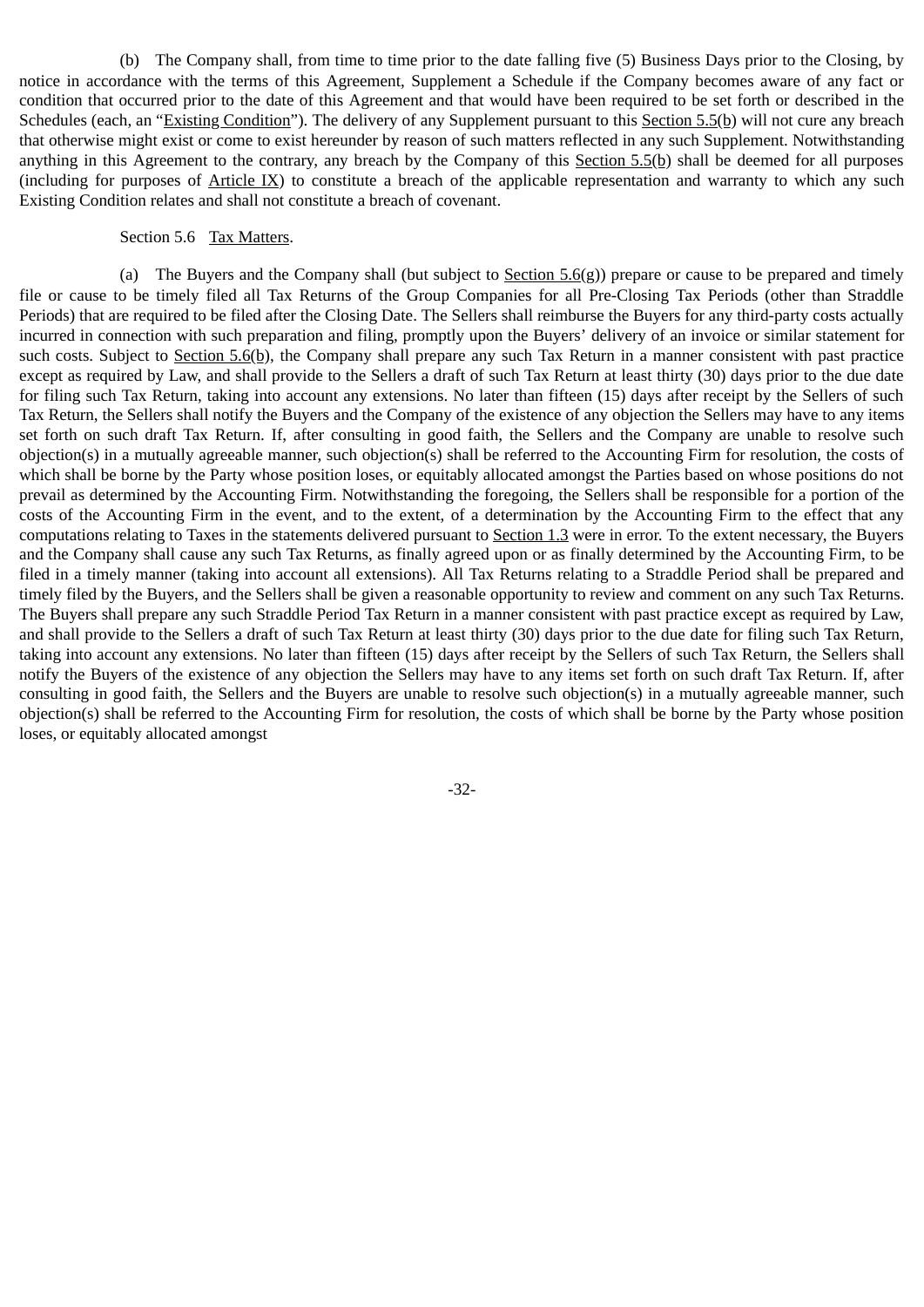the Parties based on whose positions do not prevail as determined by the Accounting Firm. Notwithstanding the foregoing, the Sellers shall be responsible for a portion of the costs of the Accounting Firm in the event, and to the extent, of a determination by the Accounting Firm to the effect that any computations relating to Taxes in the statements delivered pursuant to Section 1.3 were in error. No later than five (5) Business Days prior to the due date of any Taxes shown as due on the Tax Returns described in this clause (a) with respect to a Pre-Closing Tax Period, the Sellers shall pay the Buyers such amounts (without duplication for any amounts taken into account as a component of Net Working Capital, Company Transaction Expenses, Cash and Cash Equivalents, Indebtedness, Debt-Like Items or otherwise as an adjustment to the Purchase Price under Article I) by wire transfer of immediately available funds, and if any such payment is not made, the Buyer Indemnified Parties may make a claim for any such amounts pursuant to **Article IX** of this Agreement. With respect to any Straddle Periods, the Sellers' obligations shall be governed by Section 5.6(b) such that Sellers are only obligated to pay the Taxes allocated to the portion of the taxable period ending on or prior to the Closing Date.

(b) The Parties agree that to the maximum extent permitted by applicable Law the income Tax Returns for the Group Companies for the period ending on the Closing Date (the "Company Short Year Income Tax Returns") shall include all of the income, deductions and credits for all of the activities of the Group Companies through the end of the tax year of the Group Companies ending on the Closing Date, in a manner consistent with Treasury Regulations Section 1.1502-76. In connection therewith, for the avoidance of doubt, no election under Treasury Regulations Section 1.1502-76(b)(2)(ii) shall be made. If permitted by applicable Law, the Company shall make an election to treat 70% of any success-based fees that were paid by or on behalf of the Company as an amount that did not facilitate the merger and therefore as deductible in a Pre-Closing Tax Period for U.S. federal income tax purposes in accordance with Revenue Procedure 2011-29, 2011-18 IRB 746. If none of the Group Companies is able to utilize any deductions reflected on the Company Short Year Income Tax Return or any applicable Straddle Tax Return due to the lack of sufficient taxable income for such taxable year ending on the Closing Date, the Company shall carry back any losses reflected on the applicable Company Short Year Income Tax Return or any applicable Straddle Tax Return to prior taxable years to the extent permitted by applicable Law. Such carry-back shall be made as promptly as practicable as permitted under applicable Law (including using IRS Form 4466 and/or IRS Form 1139, as applicable). Any such Tax refunds shall be promptly remitted to the Sellers, except to the extent any such refunds were already taken into account as a component of Net Working Capital, Cash and Cash Equivalents, or otherwise expressly treated pursuant to the terms hereof as an adjustment to the Purchase Price under Article I (in which case only the refunds in excess of such amounts shall be remitted to the Sellers). For the avoidance of doubt, any such carry-back (and any Tax Returns or related forms required in order to effectuate such carry-back shall be treated as a Tax Return for a Pre-Closing Tax Period subject to the provisions of Section 5.6(a). The allocation of Taxes for any taxable period of any Group Company that includes, but does not end on, the Closing Date (a "Straddle Period") shall be determined (i) in the case of any Taxes based on or measured by income or receipts, sales Tax, use Tax, withholding Tax, payroll Tax or employment Tax by closing the books of such Group Company as of the close of business on the Closing Date (and for such purposes, the taxable period of any partnership or other pass-through entity in which such Group Company holds a beneficial interest shall be deemed to terminate at such time) and (ii) in the case of all other Taxes, by multiplying such Taxes by a fraction

-33-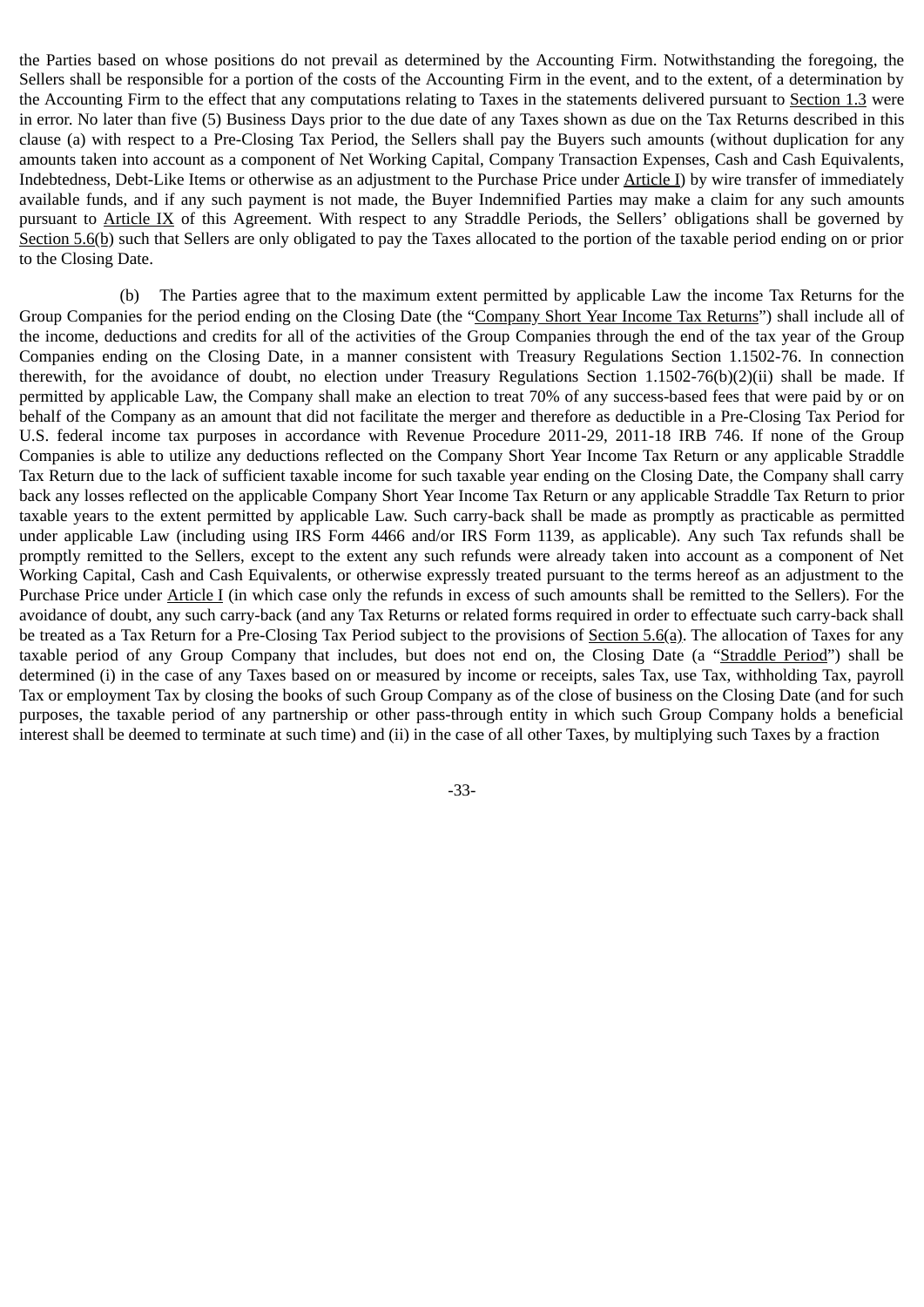the numerator of which is the number of days from the beginning of such taxable period through the close of business on the Closing Date and the denominator of which is the total number of days in such taxable period.

# (c) Tax Claims.

(i) If a claim shall be made by any taxing authority, which, if successful, might result in an indemnity payment to an Indemnified Party pursuant to this Agreement, then such Indemnified Party shall give prompt notice, and in any event, notice within five (5) days of becoming aware of such claim, to the Indemnifying Party in writing of such claim and of any counterclaim the indemnified party proposes to assert (a "Tax Claim"); provided, however, the failure to give such notice shall not affect the indemnification provided hereunder except to the extent the Indemnifying Party has been materially prejudiced as a result of such failure. With respect to any Tax Claim relating to a Pre-Closing Tax Period, subject to Section  $5.6(c)(ii)$ , the Sellers shall, solely at their own cost and expense, control all proceedings and may make all decisions taken in connection with such Tax Claim (including selection of counsel) and, without limiting the foregoing, may in their sole discretion pursue or forego any and all administrative appeals, proceedings, hearings and conferences with any taxing authority with respect thereto, and may, in their sole discretion, either pay the Tax claimed and sue for a refund where applicable Law permits such refund suits or contest the Tax Claim in any permissible manner. Notwithstanding the foregoing, the Sellers shall not settle such Tax Claim without the prior written consent of the Buyers, which consent shall not be unreasonably withheld or delayed, and the Buyers, solely at their own cost and expense, and counsel of their own choosing, shall have the right to participate fully in all aspects of the prosecution or defense of such Tax Claim if they reasonably determine that such Tax Claim could have a material adverse impact on the Taxes of any of the Group Companies in a taxable period or portion thereof beginning after the Closing Date. At the request of the Sellers, and at the Sellers' expense, the Company shall provide Sellers with assistance, information and documentation as may be reasonably requested in connection with a Tax Claim.

(ii) The Sellers and the Buyers shall jointly control and participate in all proceedings taken in connection with any Tax Claim relating to Taxes of any of the Group Companies for a Straddle Period, and shall bear their own respective costs and expenses. Neither the Sellers nor the Buyers shall settle any such Tax Claim without the prior written consent of the other, which consent shall not be unreasonably withheld or delayed.

(iii) With respect to any Tax Claim that the Sellers elect not to control pursuant to clause (i), the Buyers shall control all such proceedings. The Buyers shall not settle such Tax Claim without the prior written consent of the Sellers, which consent shall not be unreasonably withheld or delayed, and the Sellers, solely at their own cost and expense, and counsel of their own choosing, shall have the right to participate fully in all aspects of the prosecution or defense of such Tax Claim. The Buyers shall have a right to settle any such Tax Claim without the consent of the Sellers if the Sellers unreasonably delay consent

-34-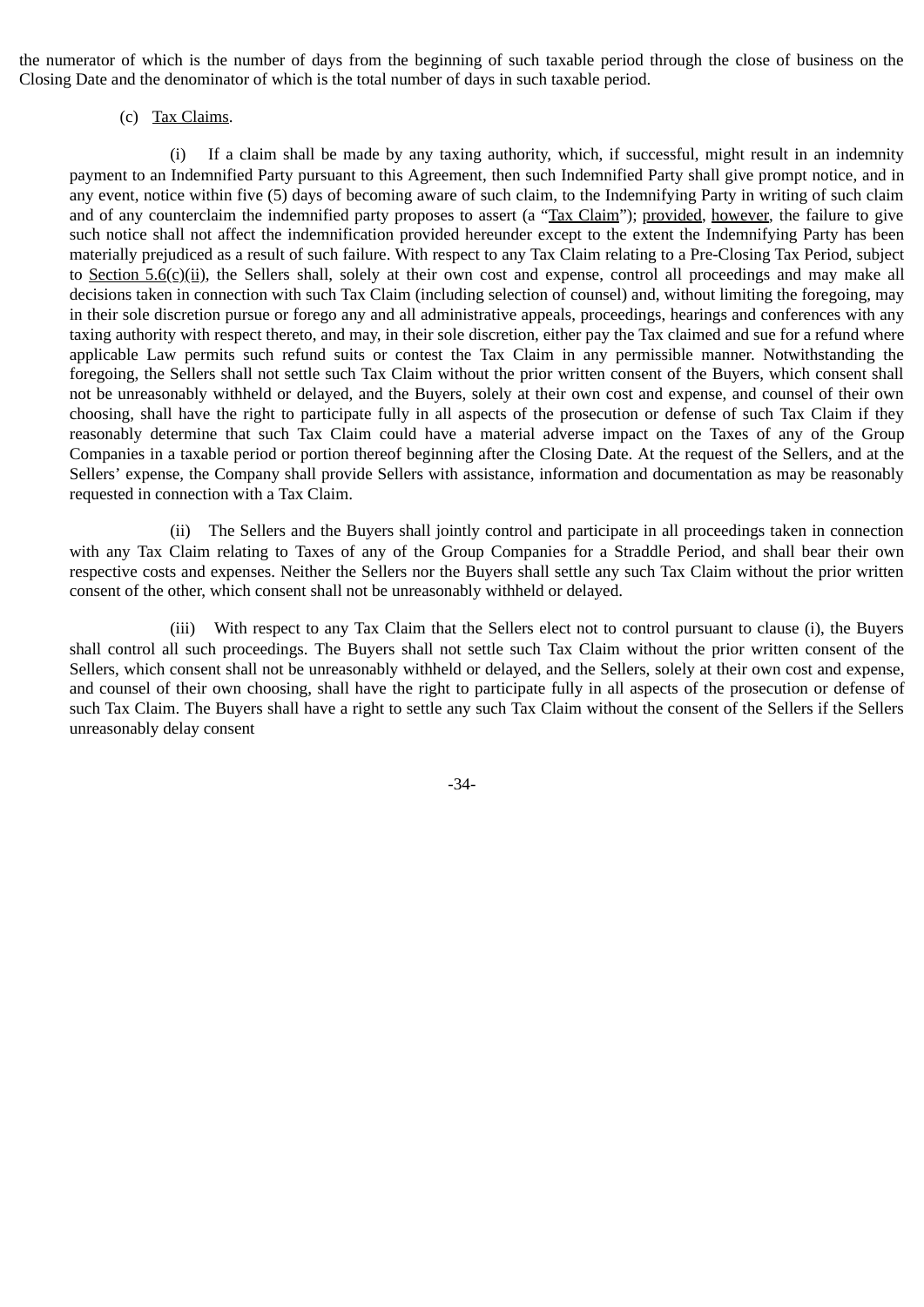in a manner that is reasonably likely to result in additional adverse Tax consequences to the Buyers after the Closing.

(iv) This Section 5.6(c), and not Section 9.3, shall be controlling with respect to any Tax Claims.

(d) Except to the extent included in Current Assets in Net Working Capital as finally determined hereunder, or as a component of Net Working Capital, Cash and Cash Equivalents, or otherwise expressly treated pursuant to the terms hereof as an adjustment to the Purchase Price under Article I, and without duplication for any Tax refunds determined and paid pursuant to Section 5.6(b), any Tax refund or credit (including any interest paid or credited with respect thereto) that is received by the Buyers, any Group Company or any of their Affiliates shall be the property of the Sellers to the extent such refund or credit is attributable to any Pre-Closing Tax Period (other than a refund attributable to the carryback of a Tax attribute from a taxable period (or portion thereof) beginning after the Closing Date. Any such Tax refund or credit that is received by the Buyers, any Group Company or any of their Affiliates, net of any Taxes and reasonable out-of-pocket expenses, shall be promptly paid over to the Sellers. In the event that any such refund or credit is subsequently disallowed, the Sellers shall promptly repay to the Buyers the amount of any payment (together with any interest or penalty imposed as a result of such disallowance, together with any reasonable out-of-pocket expenses incurred in connection therewith) previously paid by the Buyers to the Sellers. At the request of the Sellers, the Buyers shall use commercially reasonable efforts to obtain any such Tax refund or credit attributable to any Pre-Closing Tax Period, and the Sellers shall reimburse the Buyers for any reasonable third-party costs incurred in connection with a claim for such refunds requested by the Sellers.

(e) From and after the Closing through the close of business on the Closing Date, the Buyers shall not, and shall cause the Group Companies not to, take any action outside of the Ordinary Course which would affect any item included in Net Working Capital or otherwise would result in any adjustment to Purchase Price under Article I, in either case which relates to Tax or Taxes.

(f) From and after the Closing Date, the Buyers shall cause the Group Companies not to, without the prior written consent of the Sellers, (i) file any amended Tax Returns that may affect Taxes for any Pre-Closing Tax Period of the Company or any of the Company Subsidiaries or otherwise affect the liability of the Sellers, except as required by Law, or (ii) initiate or enter into any voluntary disclosure agreement or program with any taxing authority with respect to any Pre-Closing Tax Period.

(g) The Buyers shall not make or permit to be made any election under Section 338(g) of the Code or under Section 336 of the Code, or any similar provision of state, local or non-U.S. Law, with respect to the transactions contemplated by this Agreement.

(h) The Sellers and the Buyers shall each, at the sole cost and expense of the requesting party (solely to the extent that third party expenses are incurred), (i) provide the other with such assistance as may reasonably be requested by either of them in connection with the preparation of any Tax Return (including, for the avoidance of doubt, assistance by the Sellers

-35-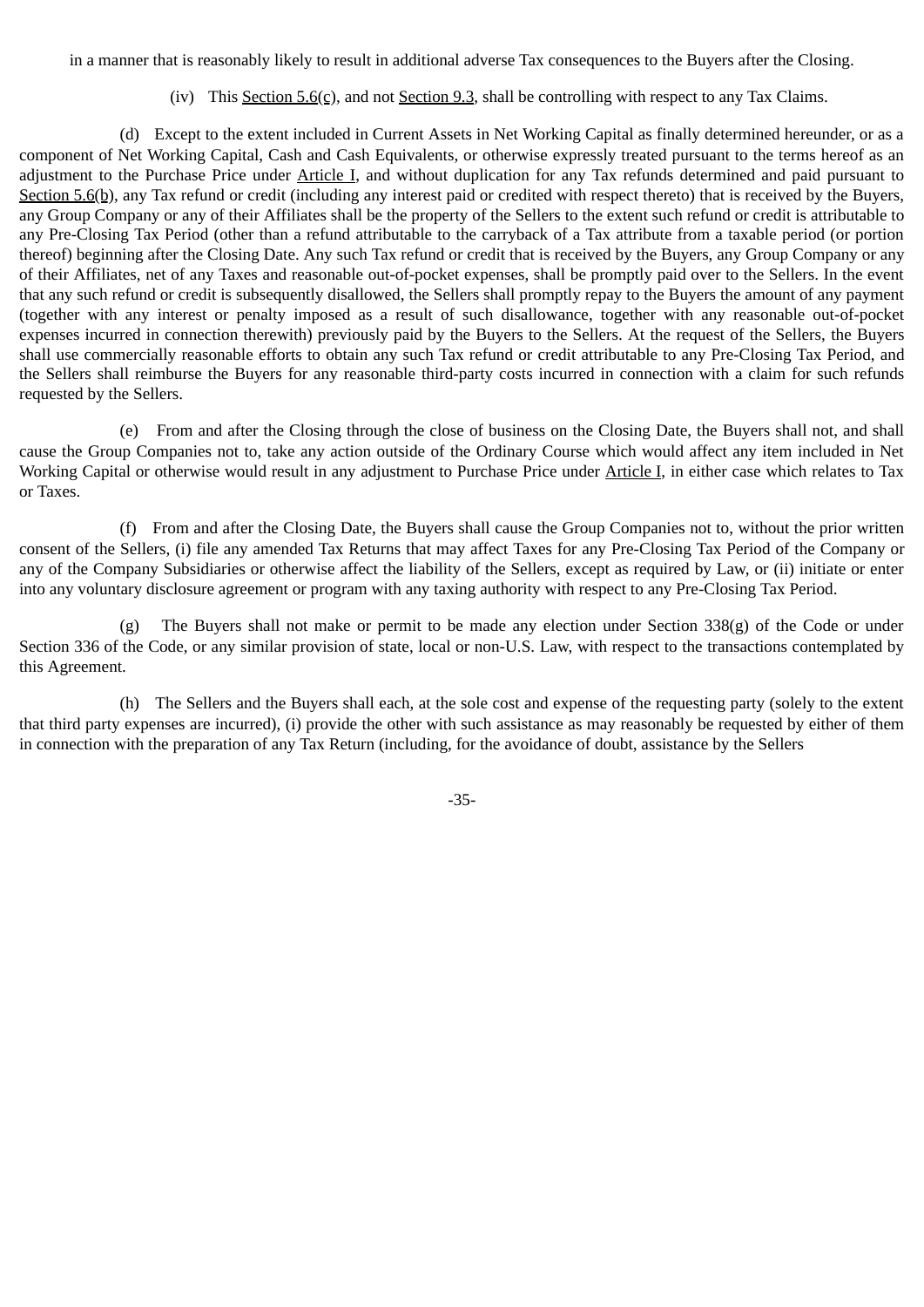following the Closing with respect to any Tax Returns that the Buyers and the Company are required to prepare hereunder), audit or other examination by any Governmental Entity responsible for the administration of Tax, or Tax audits or actions relating to Taxes, (ii) retain and provide the other with any records or other information which may be relevant to such Tax Return, audit or examination, or action, and (iii) provide the other with any final determination of any such audit or examination, action or determination that affects any amount required to be shown on any Tax Return of the other for any relevant period.

(i) The Sellers shall deliver to the Buyers a duly executed and acknowledged certificate, in form and substance acceptable to Buyers and in compliance with the Code and Treasury Regulations, certifying such facts as to establish that the sale of the Interests and any other transactions contemplated hereby are exempt from withholding pursuant to Section 1445 of the Code.

(j) The Sellers shall cause all Tax allocation agreements or Tax sharing agreements as between any of the Group Companies and the Sellers to be terminated as of the Closing Date, and shall ensure that such agreements are of no further force or effect as to any of the Group Companies on and after the Closing Date and that there shall be no further liabilities or obligations imposed on any of the Group Companies under any such agreements.

(k) All transfer, documentary, sales, use, stamp, registration and other similar non-income Taxes and fees (including any penalties and interest) incurred in connection with this Agreement shall be allocated one hundred percent (100%) to the Buyers. The Buyers will file all necessary Tax Returns and other documentation with respect to all such transfer, documentary, sales, use, stamp, registration and other Taxes and fees, and any expenses incurred in connection with such filings shall be allocated equally to the Buyers and the Sellers under this  $S_{\text{ection}}$  5.6( $k$ ).

(l) Except as otherwise provided in this Agreement, the Buyers agree that they shall, and shall cause the Group Companies to, (i) preserve and keep the records applicable to pre-Closing periods (including all Tax and accounting records) of the Group Companies for a period of seven (7) years from the Closing, or for any longer periods as may be required by any Governmental Entity or ongoing litigation, and (ii) make such records available to the Sellers as may be reasonably required by the Sellers. If the Buyers, the Company or any Company Subsidiary wishes to destroy such records after the time specified above, the Buyers shall first give sixty (60) days' prior written notice to the Sellers, and the Sellers shall have the right at their respective option and expense, upon prior written notice given to the Buyers within that sixty (60)-day period, to take possession of the records within ninety (90) days after the date of the Sellers' notice to the Buyers.

## Section 5.7 Directors' and Officers' Indemnification.

(a) From and after the Closing, the Buyers agree to ensure that all rights to indemnification existing as of the date hereof in favor of any individual who, at or prior to the Closing, was a director, officer or employee of the Company or any of the Company Subsidiaries or who, at the request of the Company or any of the Company Subsidiaries, served as a director, officer, member, trustee or fiduciary of another corporation, partnership, joint venture, trust, pension or other employee benefit plan or enterprise (collectively, with such individual's heirs, executors

-36-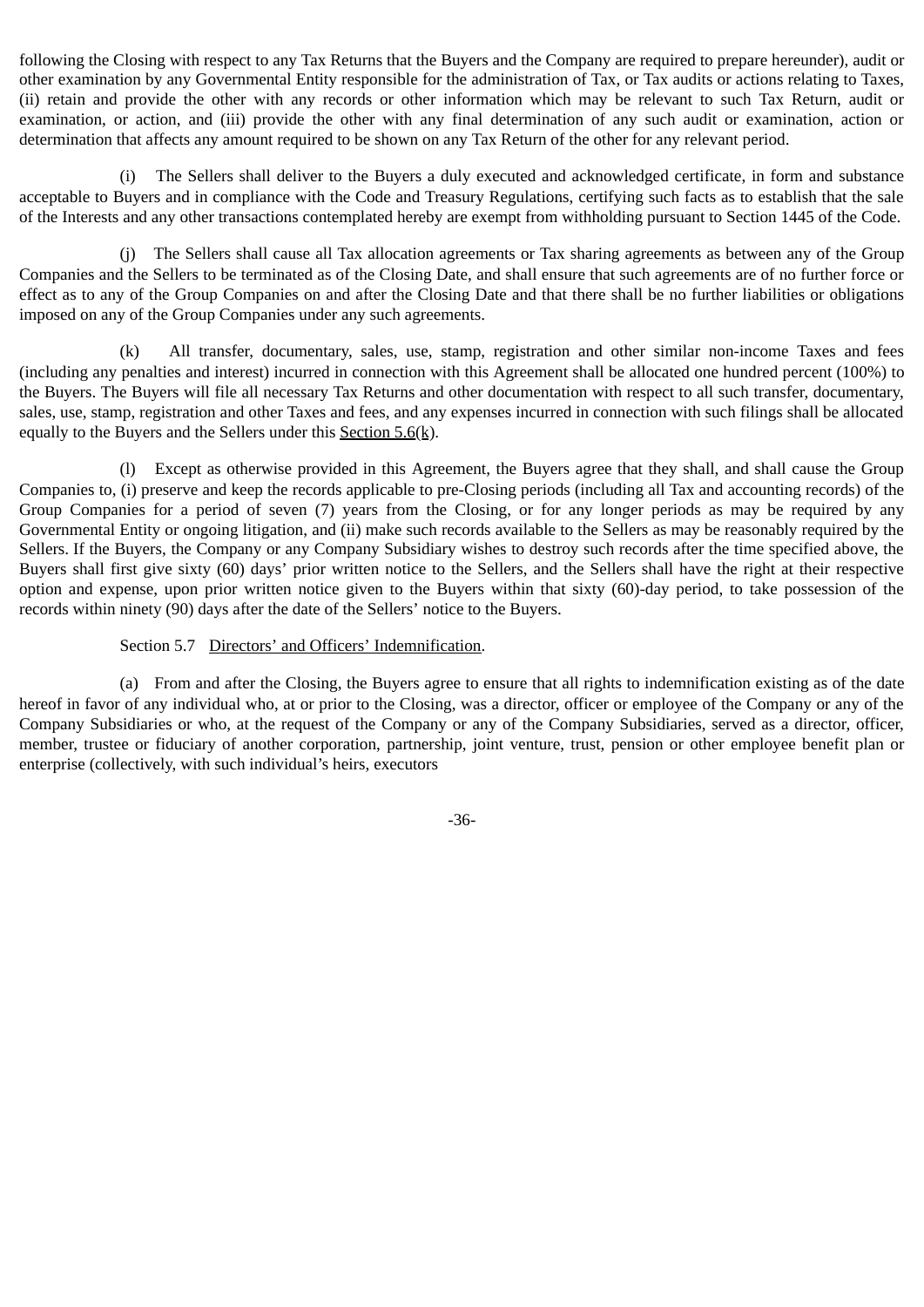or administrators, the "Indemnified D&O Persons") as provided in the respective governing documents and indemnification agreements to which the Company or any of the Company Subsidiaries is a party or bound, shall survive the Closing and shall continue in full force and effect for a period of six (6) years from the Closing and indemnification agreements and the provisions with respect to indemnification and limitations on liability set forth in such governing documents shall not be amended, repealed or otherwise modified; provided, that in the event any claim or claims are asserted or made within such six (6) year period, all rights to indemnification in respect of any such claim or claims shall continue until final disposition of any and all such claims. The Buyers shall not settle, compromise or consent to the entry of judgment in any such claim without the written consent of such Indemnified D&O Person.

(b) On or prior to the Closing Date, the Company or the Sellers shall purchase, and maintain in effect for a period of six (6) years thereafter, (i) a tail policy to the current policy of directors' and officers' liability insurance maintained with respect to the Company, which tail policy shall be effective for a period from the Closing through and including the date six (6) years after the Closing Date with respect to claims arising from facts or events that occurred on or before the Closing, and which tail policy shall contain substantially the same coverage and amounts as, and contain terms and conditions no less advantageous than, in the aggregate, the coverage currently provided by such current policy and shall provide coverage for all Indemnified D&O Persons and (ii) "run off" coverage as provided by the fiduciary and employee benefit policies maintained with respect to the Company, in each case, covering those Persons who are covered on the date hereof by such policies and with terms, conditions, retentions and limits of liability that are no less advantageous than the coverage provided under the existing policies maintained with respect to the Company. The amount paid by the Company or the Sellers under this Section 5.7(b) shall be referred to as the "Tail Premium." On or prior to the Closing Date, the Buyers and the Company shall work together to obtain tail policies to the current fiduciary liability, medical professions liability, information security and privacy, and forefront portfolio insurance policies, at the Buyers' sole cost and expense.

(c) Notwithstanding any other provisions hereof, the obligations of the Buyers contained in this Section 5.7 shall be binding upon the successors and assigns of the Buyers. In the event the Buyers or the Company, or any of their respective successors or assigns, (i) consolidates with or merges into any other Person or (ii) transfers all or substantially all of its properties or assets to any Person, then, and in each case, the Buyers or the Company, as the case may be, shall cause proper provision to be made so that the successors and assigns of the Buyers or the Company expressly assume the indemnification and other obligations set forth in this Section 5.7.

(d) The Company shall be a full indemnitor of first resort and, solely to the extent of the rights of indemnification existing as of the date hereof in favor of the Indemnified D&O Persons, shall (i) be required to advance the full amount of all attorneys' fees, expert fees, arbitrator and mediator fees, and all other reasonable costs, charges and expenses paid or incurred by an Indemnified D&O Person in connection with investigating, defending, being a witness in or otherwise participating in (including on appeal) any threatened, pending or completed claim, action, inquiry, suit or proceeding, whether criminal, civil, administrative or investigative, based on or arising out or relating to the fact that such Person is or was a director or officer of any of the Group

-37-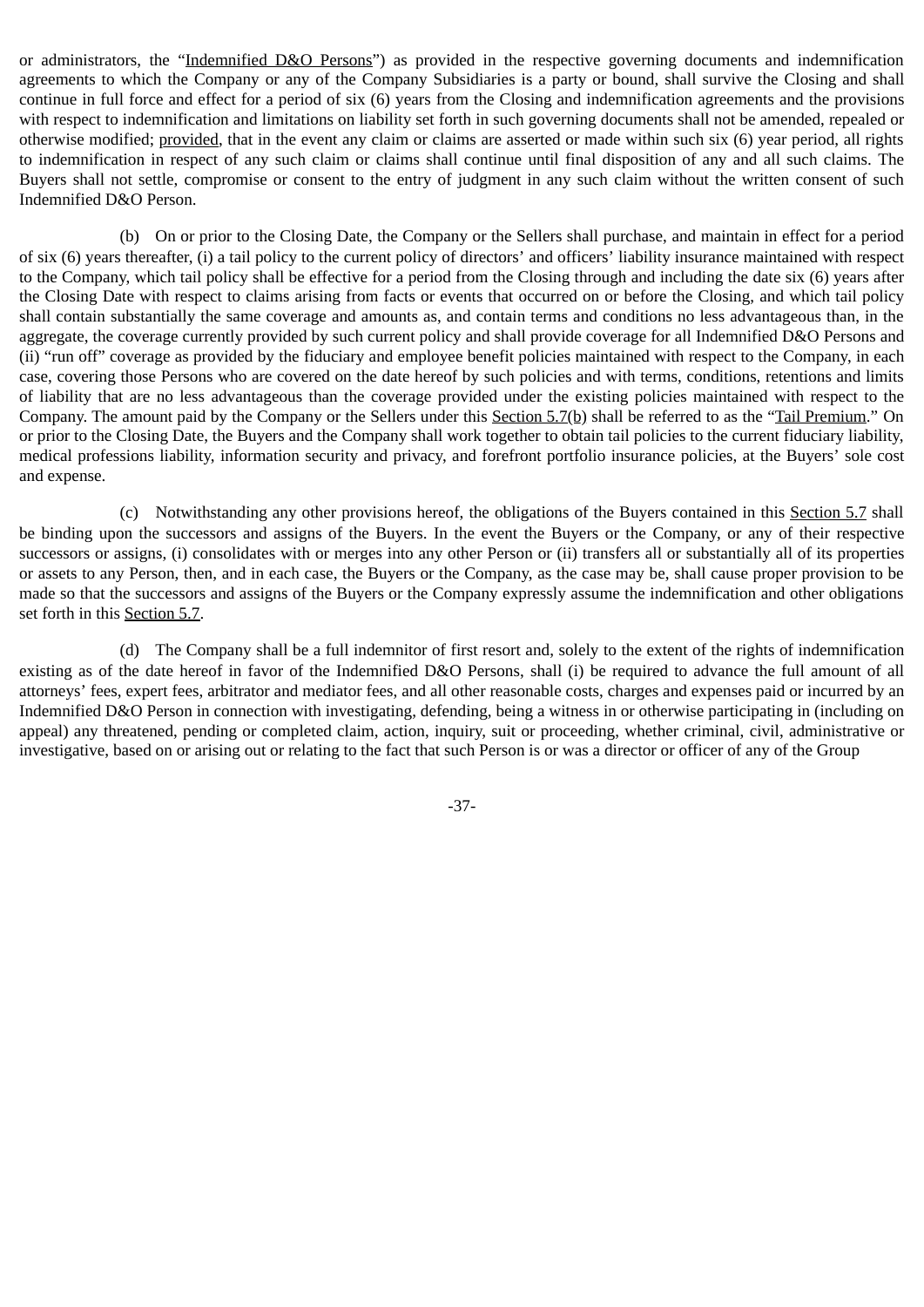Companies and arising out of or relating to acts or omissions occurring or existing at or prior to the Closing (including in respect of acts or omissions in connection with this Agreement and the transactions contemplated hereby) (a "D&O Indemnifiable Claim") and (ii) be liable for the full amount of all losses, claims, damages, judgments and amounts paid in settlement in respect of any D&O Indemnifiable Claim to the extent legally permitted and as required, in each case without regard to any rights an Indemnified D&O Person may have against the Sellers or any of their Affiliates or otherwise or any insurer providing insurance coverage under an insurance policy issued to the Sellers or any of their Affiliates.

(e) The obligations of the Buyers and the Company under this Section 5.7 shall survive the Closing and shall not be terminated or modified in such a manner as to affect adversely any Indemnified D&O Person to whom this Section 5.7 applies without the written consent of such affected Indemnified D&O Person (it being expressly agreed that the Indemnified D&O Persons to whom this Section 5.7 applies shall be third party beneficiaries of this Section 5.7, each of whom may enforce the provisions of this Section 5.7).

(f) Nothing in this Agreement is intended to, shall be construed to or shall release, waive or impair any rights to directors' and officers' insurance claims under any policy that is or has been in existence with respect to the Company or any of the Company Subsidiaries or any of their respective directors or officers.

## Section 5.8 Release.

(a) Effective upon the Closing, each Seller, on behalf of itself and its Affiliates (other than the Advent Portfolio Companies) and each of their respective representatives, successors and assigns (collectively, the "Seller Releasing Parties"), shall be deemed to have remised, released and forever discharged the Buyers and the Group Companies and each of their respective Related Parties, representatives, successors and assigns (collectively, the "Company Released Parties") of and from, and agrees not to bring suit or claim or seek to recover any amount with respect to, any and all claims, liabilities and obligations of any kind or nature whatsoever, arising out of, relating to, or resulting from any matter or cause whatsoever arising prior to the date hereof or the Closing, whether in its capacity as an equity holder of the Group Companies or otherwise, in each case whether known or unknown, absolute or contingent, liquidated or unliquidated, and whether arising under any agreement or understanding or otherwise, at Law or equity that the Seller Releasing Parties, or any of them, now have, ever had, or at the Closing may have, or hereafter can, shall or may have, against the Company Released Parties, or any of them, for, upon or by reason of any matter, cause or thing whatsoever, from the beginning of time through the Closing, except for any claims, liabilities or obligations under this Agreement or any of the Ancillary Documents or from any claims, liabilities or obligations under agreements stated to survive pursuant to Section 5.11.

(b) Effective upon the Closing, each of the Buyers and the Group Companies on behalf of itself and its respective representatives, successors and assigns (collectively, the "Company Releasing Parties" and, together with the Seller Releasing Parties, each, a "Releasing Party" and collectively the "Releasing Parties"), shall be deemed to have remised, released and forever discharged the Sellers and each of their respective Related Parties (other than the Advent Portfolio Companies), representatives, successors and assigns (collectively, the "Seller Released

-38-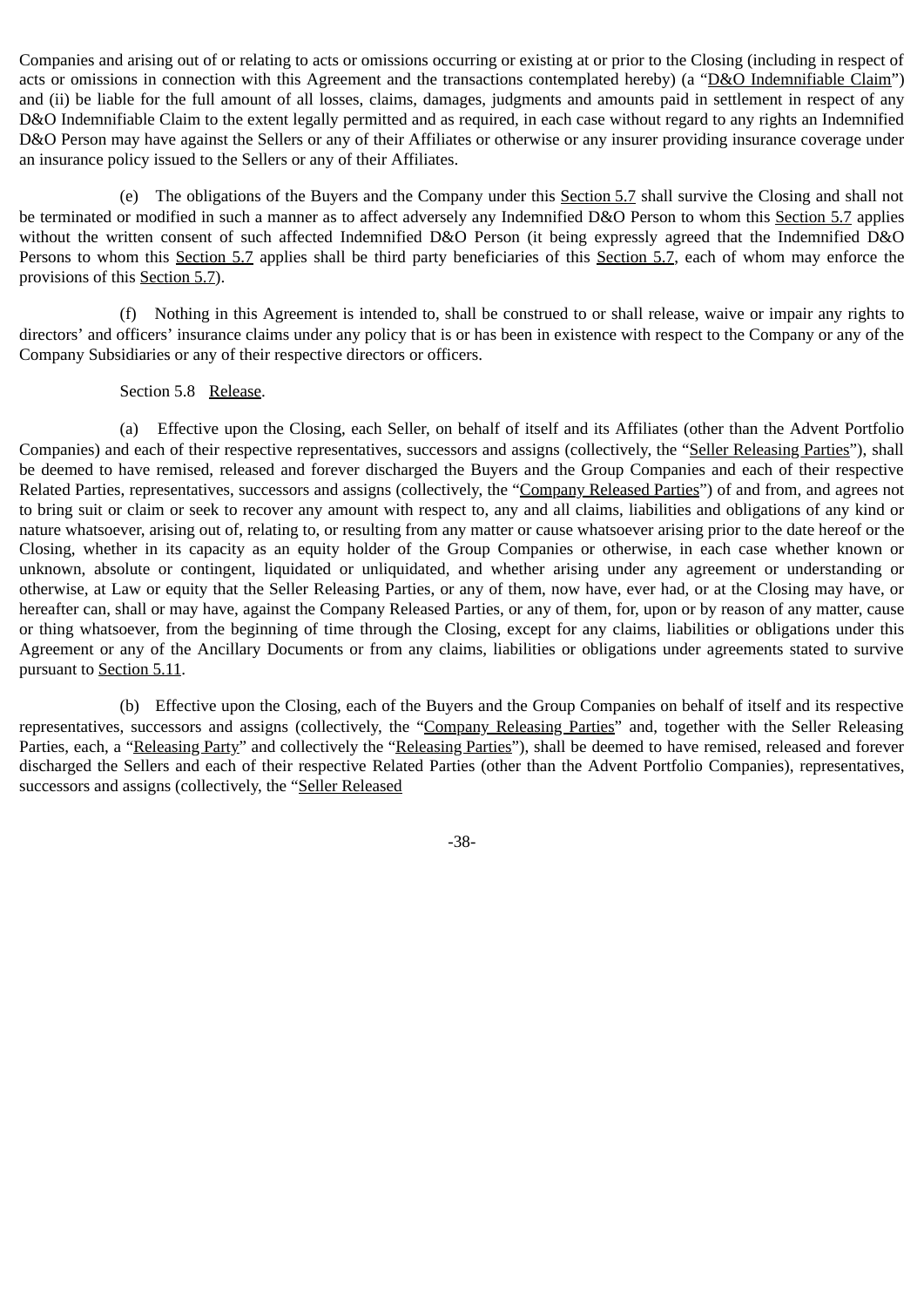Parties" and, together with the Company Released Parties, each, a "Released Party" and collectively the "Released Parties") of and from, and agrees not to bring suit or claim or seek to recover any amount with respect to, any and all claims, liabilities and obligations of any kind or nature whatsoever, arising out of, relating to, or resulting from any matter or cause whatsoever arising prior to the date hereof or the Closing, in each case whether known or unknown, absolute or contingent, liquidated or unliquidated, and whether arising under any agreement or understanding or otherwise, at Law or equity that the Company Releasing Parties, or any of them, now have, ever had, or at the Closing may have, or hereafter can, shall or may have, against the Seller Released Parties, or any of them, for, upon or by reason of any matter, cause or thing whatsoever, from the beginning of time through the Closing, except for any claims, liabilities or obligations under this Agreement or any of the Ancillary Documents or from any claims, liabilities or obligations under agreements stated to survive pursuant to Section 5.11.

(c) The provisions of this Section 5.8 are (i) intended to be for the benefit of, and shall be enforceable by, each Released Party and each such Person's heirs, representatives, successors or assigns, it being expressly agreed that such Persons shall be third party beneficiaries of this Section 5.8, and (ii) in addition to, and not in substitution for, any other right to indemnification or contribution that any such Released Party may have under this Agreement, by contract or otherwise.

### Section 5.9 Access to Information; Cooperation.

(a) The Company will permit and will cause each of the Company Subsidiaries to permit, Representatives of the Buyers to have reasonable access at all reasonable times, and in a manner so as not to unreasonably interfere with the normal business operations of the Group Companies, to all premises, properties, personnel, books, records (including Tax records), contracts, and documents of or pertaining to each of the Group Companies. The Buyers will treat and hold any confidential information they receive from the Sellers, the Company and the Company Subsidiaries in accordance with the provisions of the Confidentiality Agreement. Nothing in this Section 5.9(a) shall require the Company or the Company Subsidiaries to provide any access, or to disclose any information if, in the opinion of the Company's outside counsel, providing such access or disclosing such information would (i) violate any Law (including antitrust or privacy laws) or (ii) jeopardize the attorney-client privilege and such privilege cannot be protected by the Company or the Company Subsidiaries through exercise of its reasonable efforts. The Buyers shall have no right to perform invasive or subsurface investigations of the properties or facilities of the Group Companies without the prior written consent of the Company (which consent may be withheld for any reason).

(b) Within twenty (20) days following the end of each calendar month, the Company shall provide to the Buyers a consolidated balance sheet and income statement for the month then ended and (if applicable) the fiscal quarter then ended, prepared in accordance with IFRS applied on a basis consistent with the Financial Statements (except as otherwise noted therein and subject to normal and recurring year-end adjustments and the absence of notes).

Section 5.10 Exclusivity. The Company and the Sellers agree that between the date of this Agreement and the earlier of the Closing and the termination of this Agreement, the

-39-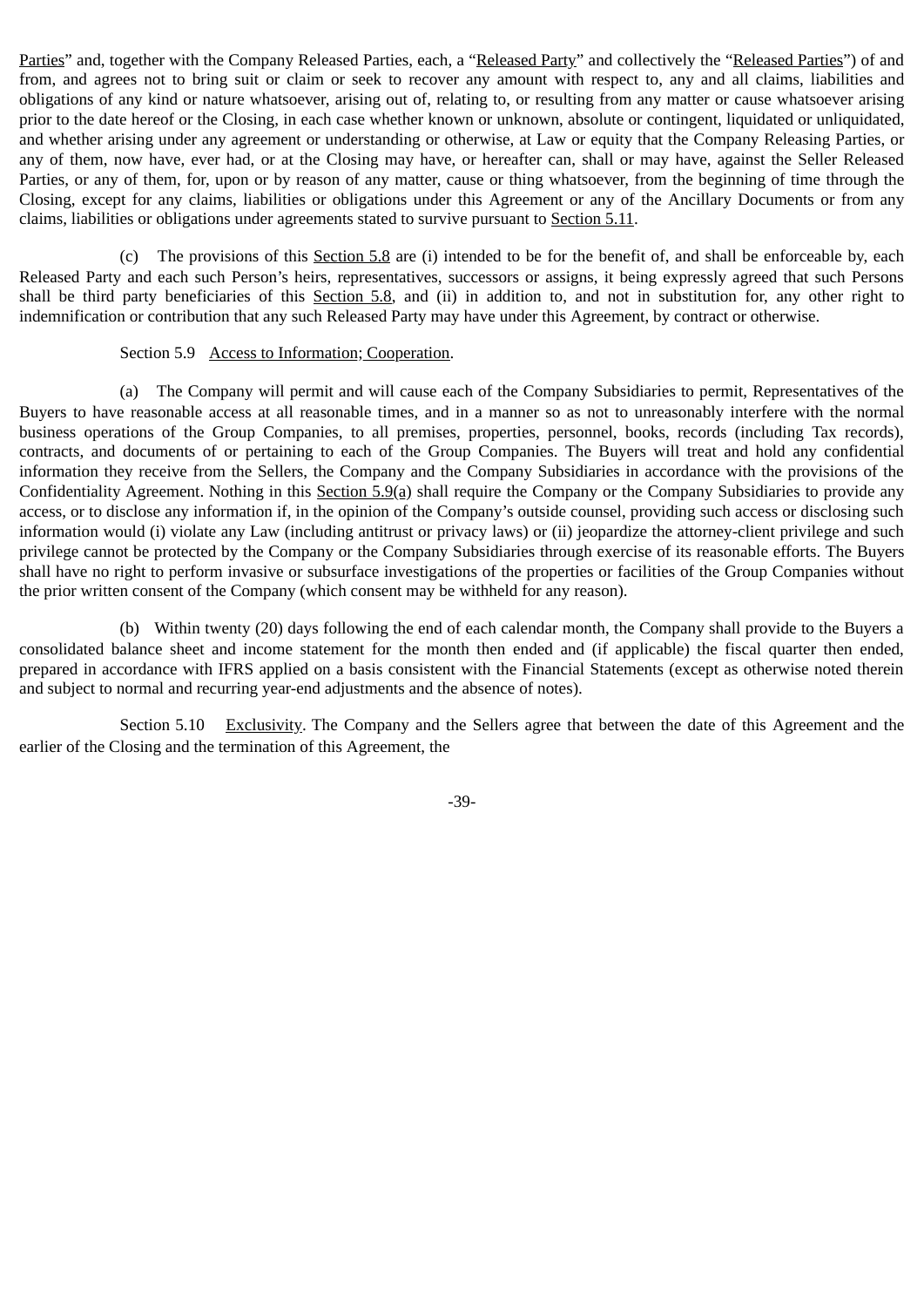Company and the Sellers shall not, and shall take all action necessary to cause their Affiliates and any of their respective Affiliates and Representatives not to (a) solicit, initiate, consider, encourage or accept any proposal or offer that constitutes an Acquisition Proposal or (b) participate in any discussions, conversations, negotiations or other communications regarding, or furnish to any other Person any information with respect to, or otherwise cooperate in any way, assist or participate in, facilitate or encourage the submission of, any proposal that constitutes, or could reasonably be expected to lead to, an Acquisition Proposal. The Sellers and the Company immediately shall cease and cause to be terminated all existing discussions, conversations, negotiations and other communications with any Persons conducted heretofore with respect to any of the foregoing. The Company shall notify the Buyers promptly, but in any event within seventy-two (72) hours, orally and in writing if any such Acquisition Proposal, or any inquiry or other contact with any Person with respect thereto, is made. Any such notice to the Buyers shall indicate in reasonable detail the identity of the Person making such Acquisition Proposal, inquiry or other contact and the terms and conditions of such Acquisition Proposal, inquiry or other contact. The Sellers and the Company shall not, and shall cause their Affiliates not to, release any Person from, or waive any provision of, any confidentiality or standstill agreement to which the Company, the Sellers or any of their Affiliates is a party, without the prior written consent of the Buyers.

Section 5.11 Termination of Affiliate Arrangements. All agreements between the Company or any Company Subsidiary, on the one hand, and any of their respective Affiliates (other than arms-length agreements with the Advent Portfolio Companies), on the other hand, other than (a) the agreements listed on Schedule 5.11, and (b) agreements and transactions solely between the Company and one or more of the Company Subsidiaries or between or among any Company Subsidiaries, shall be terminated as of the Closing Date, and all obligations and liabilities thereunder shall have been satisfied.

### Section 5.12 Employee Benefits.

(a) Unless the Buyers request otherwise in writing, the Sellers shall adopt resolutions as general partners of the Company, and the Sellers and the Company shall take any other required actions to terminate, effective no later than the day prior to the Closing Date, any Company Benefit Plan which is intended to meet the requirements of Section 401(k) of the Code, and which is sponsored, or contributed to, by the Company or any Group Companies (each, a " $401(k)$  Plan"). At the Closing, the Company shall provide to the Buyers (i) executed resolutions of the Sellers as general partners of the Company authorizing such termination, and (ii) an executed amendment to the 401(k) Plan sufficient to assure compliance with all applicable requirements of the Code and regulations thereunder so that the tax-qualified status of the 401(k) Plan will continue to be maintained at the time of termination.

(b) During the period commencing at the Closing and ending on the first anniversary of the Closing Date, the Buyers shall, or shall cause the Company to, provide each employee and officer of the Group Companies who is employed immediately prior to the Closing (each, a "Continuing Employee") with (i) base salary or wage level and bonus opportunity (but excluding equity-based compensation) that are substantially similar in the aggregate as provided to each such Continuing Employee immediately prior to the Closing (based on the compensation

-40-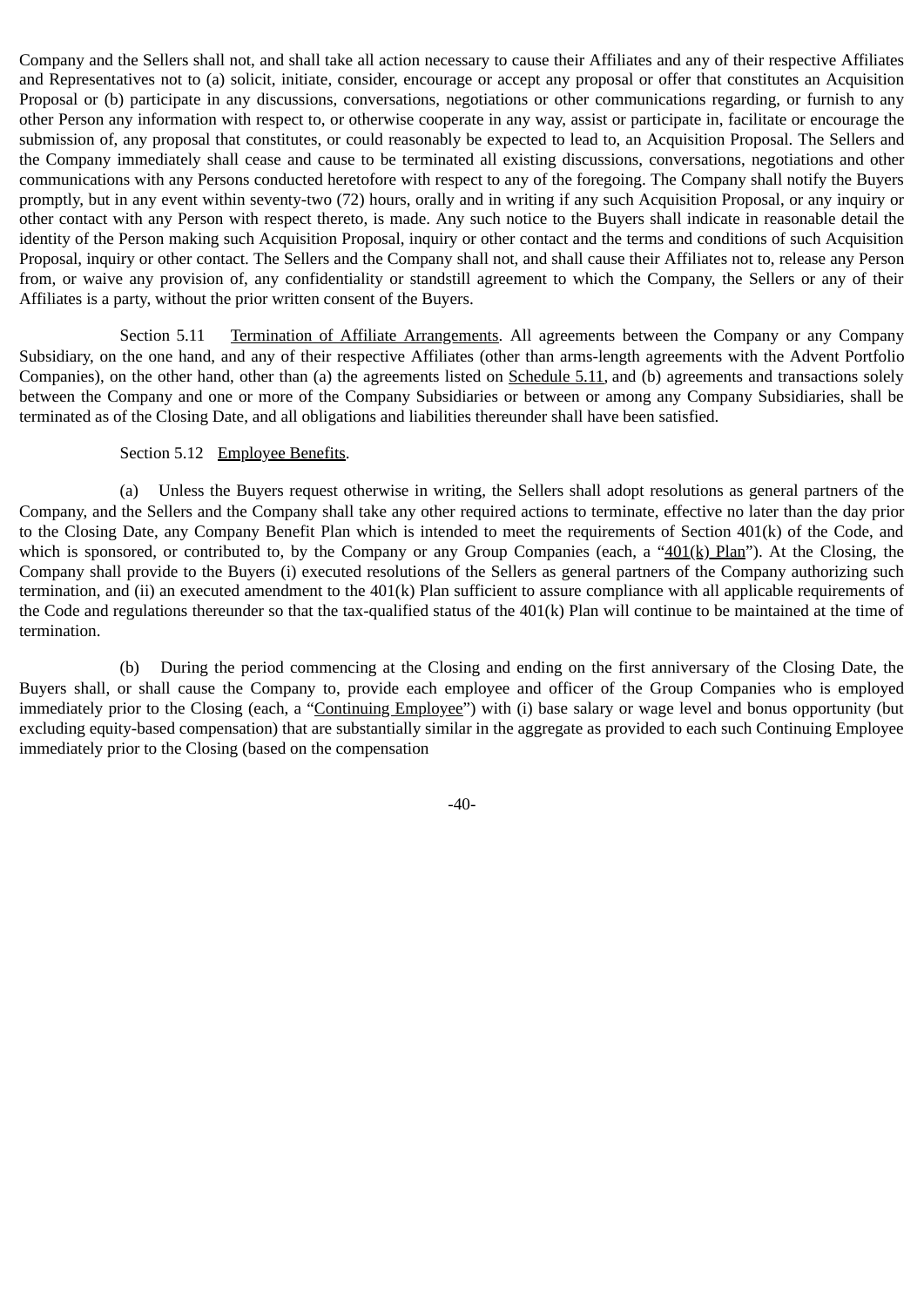data provided by the Sellers to the Buyers prior to the date hereof), (ii) a severance policy that is at least as favorable in the aggregate as provided to each such Continuing Employee immediately prior to the Closing, as described in Schedule 5.12 and (iii) employee benefits that are at least as favorable in the aggregate as the employee benefits that each such Continuing Employee was entitled to receive immediately prior to the Closing (except as set forth on Schedule 5.12(b)).

(c) For purposes of eligibility, vesting and entitlement to benefits, including the determination of the level of vacation and severance pay benefits under the benefit and compensation plans, programs, agreements and arrangements of the Buyers, the Company or any of their respective Subsidiaries in which Continuing Employees are eligible to participate following the Closing (the "Buyer Plans"), the Buyers and the Company shall credit each Continuing Employee with his or her years of service with the Company, the Company Subsidiaries and any predecessor entities, to the same extent as such employee was entitled immediately prior to the Closing to credit for such service under any similar Company Benefit Plan, (other than for purposes of benefit accrual under any defined benefit pension plan), except where such crediting would result in duplication of benefits. The Buyer Plans shall not deny Continuing Employees coverage on the basis of pre-existing conditions to the extent such conditions were waived or satisfied under similar Company Benefit Plans immediately prior to the Closing and shall credit such Continuing Employees for any deductibles and out-of-pocket expenses paid prior to the Closing Date in satisfying any deductibles and out-of-pocket expenses in the applicable plan year to which such deductibles and out-of-pocket expenses relate.

(d) The parties hereto acknowledge and agree that all provisions contained in this Section 5.12 with respect to employees of the Company and the Company Subsidiaries are included for the sole benefit of the Parties and shall not create any right (i) in any other Person, including, any employee, former employee or any participant or any beneficiary thereof in any Company Benefit Plan or Buyer Plan, or (ii) to continued employment with the Company, any of the Company Subsidiaries, or the Buyers. Nothing contained in this Section 5.12 is intended to be or shall be considered to be an amendment or adoption of any plan, program, agreement, arrangement or policy of the Company, any of the Company Subsidiaries or the Buyers nor shall it interfere with the Buyers', the Company's or any of their Subsidiaries' right to amend, modify or terminate any Company Benefit Plan (subject to the terms of such Company Benefit Plan) or to terminate the employment of any employee of the Company or the Company Subsidiaries for any reason.

Section 5.13 Confidentiality. From the date hereof until the three (3) year anniversary of the Closing Date, each Party shall, and shall cause its Affiliates and Representatives to, hold and continue to hold in strict confidence, and not utilize in its or their respective business, all information and documents concerning any other Party or any of its Affiliates ("Confidential Information"), except where such disclosure is expressly consented to in advance in writing by such Party (in its sole and absolute discretion) or where disclosure may be necessary for such Party (1) to enforce its rights under this Agreement or any other agreement contemplated hereby or entered into in connection herewith, or (2) as may be permitted under this Agreement or any such other agreement or as may be expressly permitted under any other written agreement among the Parties. Notwithstanding the foregoing, the following will not constitute "Confidential Information" for purposes of this Agreement: (a) information that is or becomes generally available to the public

-41-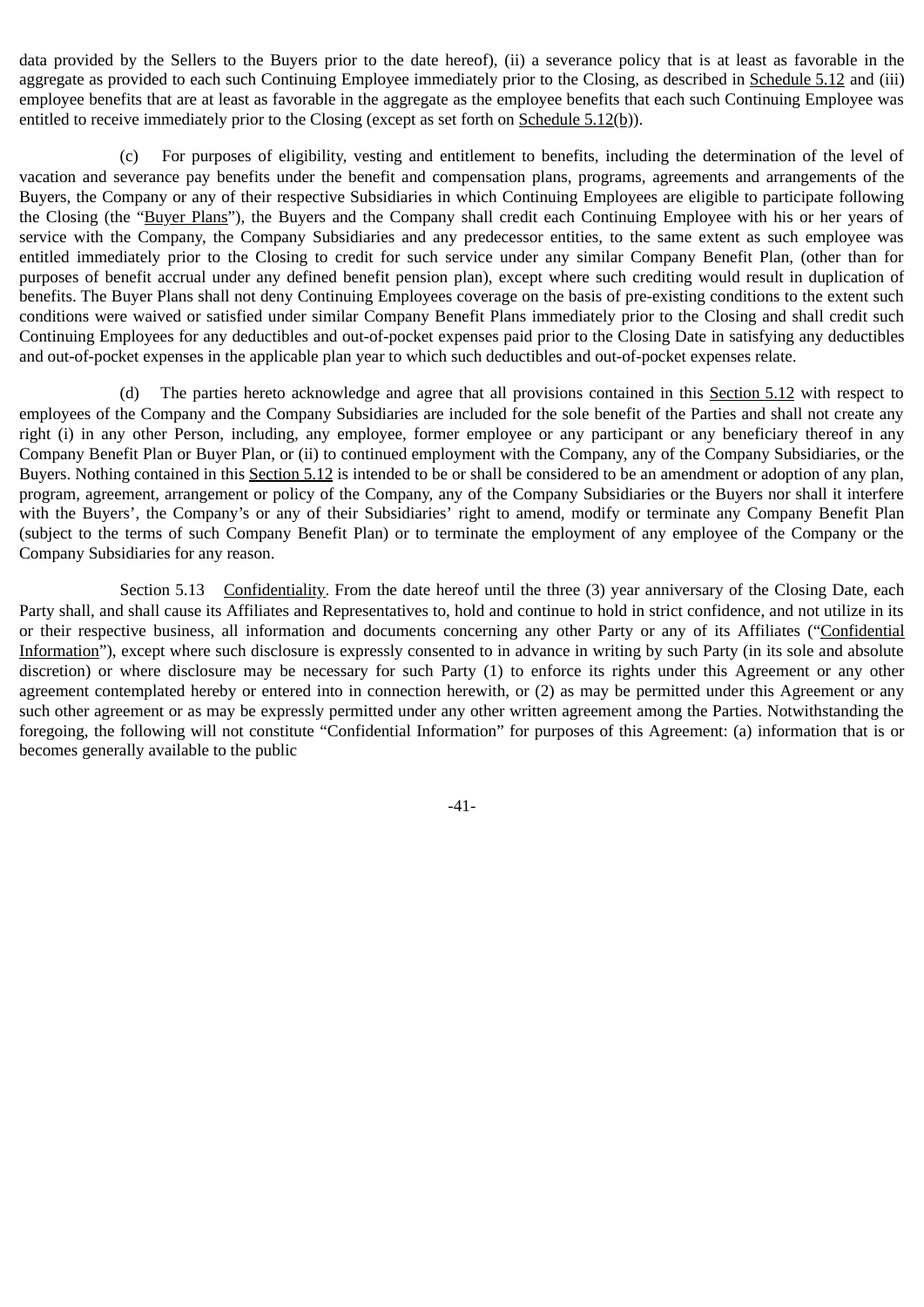other than as the result of a disclosure by the receiving Party or any Affiliate thereof or their respective Representatives and (b) information that the receiving Party is legally obligated to disclose pursuant to a valid subpoena or a valid request from any Governmental Entity or by the rules and regulations of any securities exchange or national market system, subject to the obligation of the receiving Party to give the other Party reasonable advance notice of such disclosure (to the extent not prohibited by applicable Laws) and to cooperate with the other Party (at the other Party's expense) in seeking a protective order or other appropriate means for limiting the scope of the disclosure. Notwithstanding the foregoing, following the Closing, the foregoing restrictions in this Section 5.13 shall not apply to the use by the Buyers of any documents or information related to the Group Companies and included in assets of the Group Companies.

### Section 5.14 OIG Consent.

(a) Within five (5) Business Days following the date hereof, the Sellers shall, or shall cause the Company to, notify the OIG and its designees of the Parties' entry into this Agreement and the transactions contemplated hereby in accordance with the notification contemplated by the Company's Corporate Integrity Agreement (the "CIA").

(b) As promptly as practicable thereafter, the Parties shall (a) provide all required submissions to the OIG in connection with the transactions contemplated hereby and as otherwise required by the CIA and (b) use their respective reasonable best efforts to obtain the OIG's written consent (including in the form of an email) that the obligations set forth in the CIA will (i) only apply to the Group Companies' business following the Closing, (ii) not make the Buyers or any of their Affiliates (other than the Group Companies following the Closing) "Covered Persons" (as defined in the CIA) under the CIA to the extent that such Persons are reasonably deemed by the Group Companies (consistent with the Buyers' obligations pursuant to Section 5.14(d)) not to be furnishing patient care items or services or to be performing billing or coding functions on behalf of the Group Companies, (iii) not make the Buyers or any of their Affiliates (other than the Group Companies following the Closing) "Arrangements Covered Persons" under the CIA to the extent that such Persons are reasonably deemed by the Group Companies (consistent with the Buyers' obligations pursuant to Section 5.14(d)) not to be directly involved with the development, approval, management or review of the Group Companies' "Arrangements" (as defined in the CIA), and (iv) not require any obligations or certifications of the Buyers' or their Affiliates' (other than the Group Companies following the Closing) board of directors (or similar governing body), or their individual directors, managers, officers or senior management (vice president level or higher), pursuant to sections III.A.2, III.A.3 and/or III.A.4 of the CIA, unless such individuals are also designated by the Buyers or the Group Companies as either members of the Group Companies' "Compliance Committee" (as defined in the CIA), members of the Group Companies' board of directors or "Certifying Employees" (as defined in the CIA), in each case consistent with the Buyers' obligations pursuant to Section 5.14(d) (in which case their service in those roles will be governed by the terms of the CIA) (collectively, the "OIG Consent").

(c) Notwithstanding the foregoing, the Parties acknowledge that the OIG may provide that the requirements of the CIA will apply to any employees of the Buyers and their Affiliates that meet the CIA definition of "Covered Persons" or "Arrangements Covered Persons"

-42-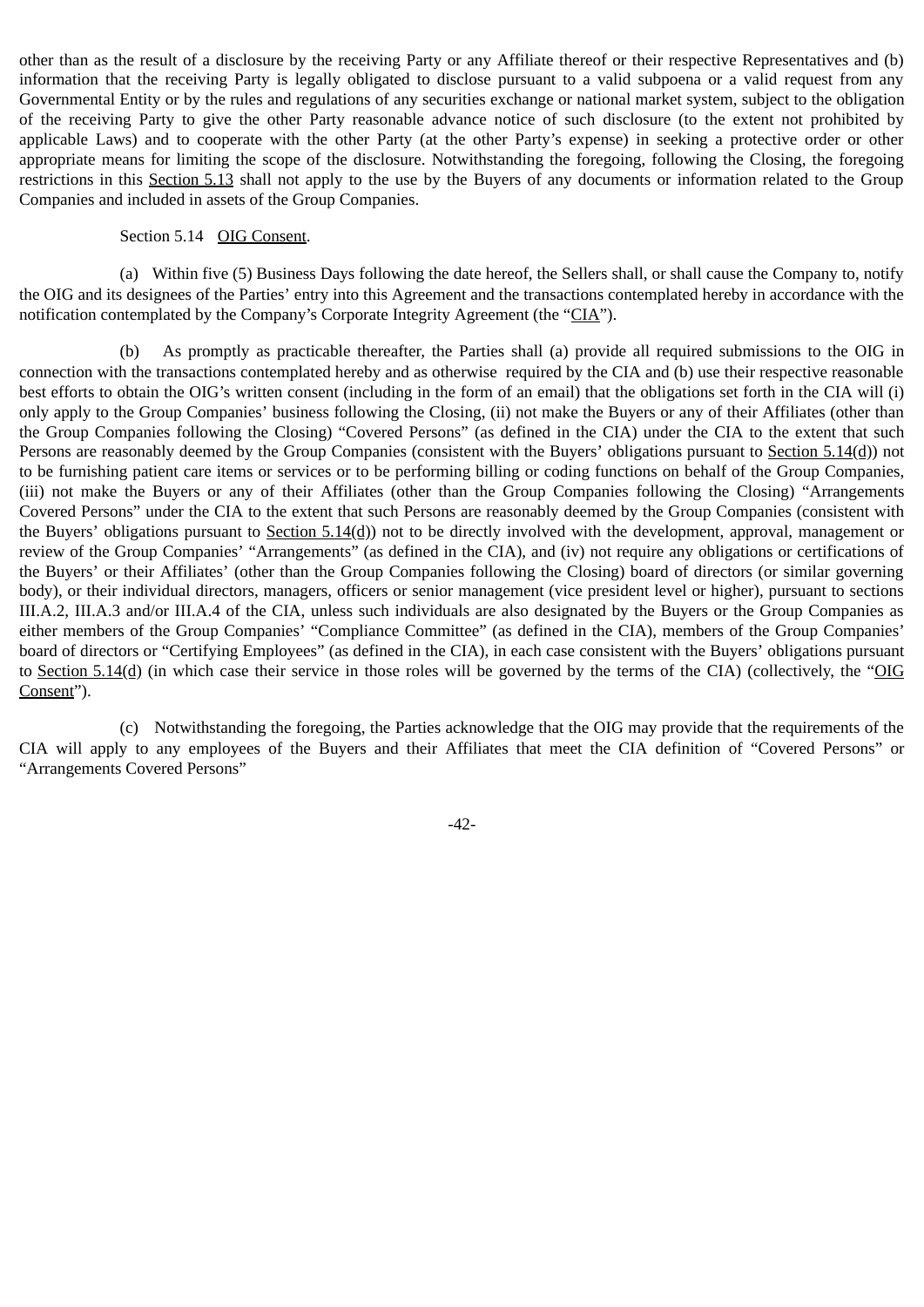with respect to the obligations imposed by virtue of those designations under the CIA and the Buyers acknowledge and agree that any such provision by the OIG shall be reasonable and not inconsistent with the criteria of the OIG Consent.

(d) In obtaining the OIG Consent, the Buyers shall use commercially reasonable efforts and take all commercially reasonable measures, including exercising flexibility in establishing reporting structures, (i) to develop and offer to the OIG (including following comments and other input from the OIG) a post-closing structure and operational plan for the Group Companies that would avoid or eliminate any impediments that might be asserted by the OIG with respect to issuing the OIG Consent and (ii) to work with the OIG in ensuring that the post-closing structure, management and integration plan, including the identification and designation of individuals to be subject to the CIA, result in the OIG Consent. Prior to a Party submitting any notifications, filings or other materials described in the immediately preceding sentence to the OIG, the submitting Party will provide copies thereof to the other Parties for review and comment, will reasonably consider any comments received from the other Parties thereon, and will otherwise work together in good faith with the other Parties in connection with all such actions and communications with the OIG. No Party may engage in ex parte communications with the OIG regarding the OIG Consent without the prior consent of the other Parties. Each Party shall cooperate in good faith with the other Parties, consistent with this Section 5.14, to obtain the OIG Consent.

#### Section 5.15 Restrictive Covenants.

(a) Each Seller covenants and agrees that, during the Restricted Period, neither such Seller nor any of its Affiliates will, directly or indirectly through any Person, as a principal, employee, partner, owner, member, officer, director, agent, consultant or otherwise, compete with, assist in any activity which competes with, or provide financial resources to any Person which competes with, the Restricted Business Activities anywhere in the Restricted Territory; provided, however, that a Seller or any of its Affiliates may acquire up to two percent (2%) of any company whose common stock is publicly traded on a national securities exchange or in the over-the-counter market so long as such Seller or Affiliate is not in control of, or a member of a group which controls, such Person. Each Seller acknowledges and agrees that the Group Companies conduct the Restricted Business Activities throughout the Restricted Territory and that to protect adequately the interests of the Buyers in the Group Companies, it is essential that any noncompetition covenant with respect thereto cover all Restricted Business Activities and the entire Restricted Territory for the duration of the Restricted Period. Notwithstanding anything in this Agreement or otherwise, this Section 5.15(a) (i) shall not apply to (A) Advent International Corporation or investment funds affiliated with Advent International Corporation (the "Advent" Investors") or (B) any portfolio company (other than the Sellers) in which any Advent Investor has a direct or indirect equity interest (the "Advent Portfolio Companies") and (ii) shall terminate as to Mediq Holding B.V. and its Subsidiaries and any purchaser thereof (and the purchaser's Affiliates) and be of no further force and effect upon the occurrence of a Seller Change of Control.

(b) Each Seller covenants and agrees that, during the Restricted Period, neither such Seller nor any of its Affiliates will, directly or indirectly through any Person as a principal, employee, partner, owner, member, officer, director, agent, consultant or otherwise solicit, encourage

-43-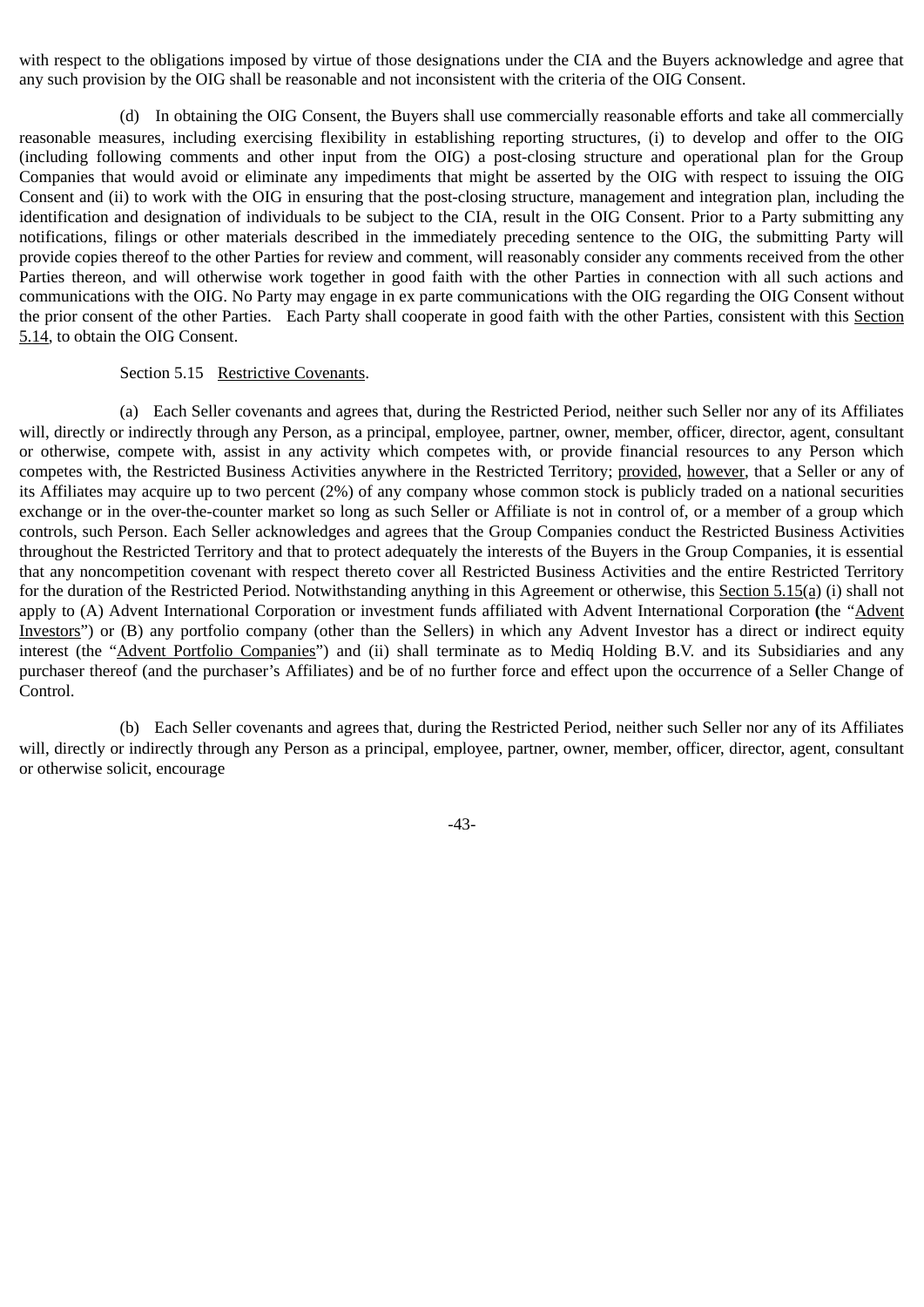to leave employment, recruit or hire any Restricted Employee or any person who at the time of such solicitation, encouragement, recruiting or hiring had been Restricted Employee within the previous twelve (12) months. Notwithstanding anything in this Agreement or otherwise, this Section 5.15(b) shall not apply to the Advent Portfolio Companies; provided that none of the Sellers, their Affiliates nor any of the Advent Investors shall cause or direct the Advent Portfolio Companies to take any action that would otherwise be prohibited by this  $Section 5.15(b)$ .

(c) Each Seller covenants and agrees that, during the Restricted Period, such Seller will not disparage the Buyers or the Group Companies or any of their respective members, managers/directors, officers or employees, or any of the Buyers' or the Group Companies' products or services in a manner that wrongfully interferes with, disrupts or attempts to disrupt the relationship, contractual or otherwise, between any Buyer or any Group Company and any other Person.

(d) Each Seller acknowledges and agrees that the covenants and agreements made by such Seller in this Section 5.15 were a material inducement to the Buyers to enter into this Agreement and to perform their obligations hereunder, and that the Buyers would be irreparably damaged and would not obtain the benefit of the bargain set forth in this Agreement as specifically negotiated by the Parties if such Seller breached the provisions of this Section 5.15 applicable to such Seller. Each Seller has had the opportunity to consult with legal counsel regarding the covenants made by such Seller pursuant to this Section 5.15 and, based on such consultation, has determined and hereby acknowledges that such covenants are reasonable in terms of duration, scope and area of restrictions and are necessary to protect the goodwill of the Company and the substantial investment in the Group Companies made by the Buyers hereunder. Each Seller further acknowledges and agrees that: (i) the benefits to such Seller of the transactions contemplated by this Agreement are sufficient consideration to support his, her, or its agreements set forth in this Section 5.15; and (ii) the agreements set forth in this Section 5.15 are being entered into in connection with the sale of the Group Companies to the Buyers pursuant to this Agreement and not in connection with any employment arrangement between such Seller and the Buyers or the Group Companies.

(e) In the event of any breach of the covenants set forth in this Section 5.15, each Seller agrees that the harm to Buyers and the Group Companies will be irreparable and will be without adequate remedy at law and therefore that injunctive relief with respect thereto will be appropriate in addition to any other legal remedies available, without the necessity of proving the inadequacy of legal damages or of posting a bond. Furthermore, upon any breach of the covenants set forth in this Section 5.15, the Restricted Period will be extended for a length of time equivalent to the period of breach (but, with respect to Section 5.15(a), in no event beyond a Seller Change of Control). In the event that a court of competent jurisdiction determines, in an action brought by or on behalf of the Buyers or the Group Companies that any of the foregoing provisions are unenforceable as stated, the Parties intend that such restrictions be modified to permit the maximum enforceable restriction on Sellers.

Section 5.16 280G Approval. The Company shall use commercially reasonable efforts to (a) secure from each Person who is a Disqualified Individual and who has the right to any payments or benefits that may, separately or in the aggregate, constitute "parachute payments" under

-44-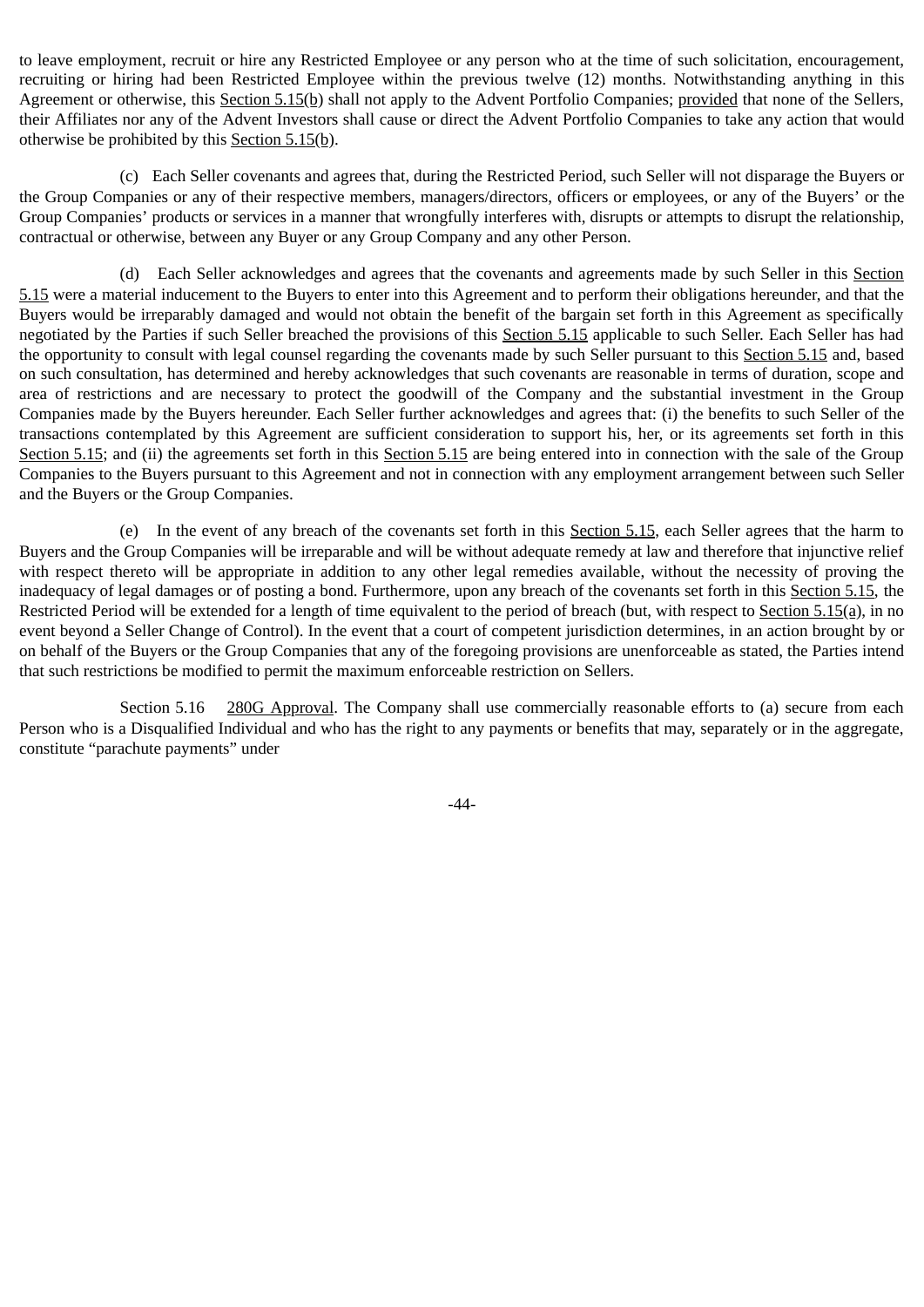Section 280G of the Code ("280G Payments") a waiver of such Person's rights to any such payments and benefits (the "280G Waived Benefits") so that all remaining payments and benefits applicable to such Disqualified Individual shall not be deemed to be "excess parachute payments" (within the meaning of Section 280G of the Code) and (b) submit to the relevant stockholders for approval in accordance with the stockholder approval rules of Section 280G of the Code any 280G Waived Benefits; provided, however, that any amounts or other entitlements that could be received by any Disqualified Individual in connection with agreements or arrangements entered into with the Buyers or their Affiliates, whether prior to, on or after the date hereof shall be disregarded for purposes of determining compliance with this Section 5.16 unless such agreements or arrangements (including all information required to determine the aggregate present value of the "parachute payments" (each, as defined in Section 280G of the Code) such person could receive thereunder) have been provided to the Company no later than fifteen (15) Business Days following the date hereof. All materials produced by the Company or its advisors in connection with the stockholder vote shall be provided to the Buyers reasonably in advance for the Buyers' review and comment, which comments the Company shall consider in good faith and not unreasonably omit to reflect in the final versions of such documents.

## **ARTICLE VI**

### **CONDITIONS TO OBLIGATIONS OF THE PARTIES**

Section 6.1 Conditions to Each Party's Obligations. The respective obligation of each Party to consummate the transactions contemplated by this Agreement is subject to the satisfaction (or written waiver by such Party) at the Closing of the following conditions:

(a) No Injunction. No applicable Law, preliminary or permanent injunction, writ or preliminary restraining order or any order of any nature enacted, entered, promulgated, enforced or issued by any Governmental Entity or other legal restraint or prohibition shall be in effect preventing the transactions contemplated by this Agreement; and

(b) HSR Act. The applicable waiting periods under the HSR Act shall have expired or been terminated.

Section 6.2 Conditions to Obligations of the Sellers and the Company. The obligations of the Sellers and the Company to consummate the transactions contemplated by this Agreement are further subject to the satisfaction (unless waived in writing, to the extent permitted by Law, by the Sellers) at the Closing of the following conditions:

(a) Representations and Warranties. The representations and warranties of the Buyers contained in Article IV which are qualified as to materiality or "material adverse effect" shall be true, correct and complete in all respects, and such representations and warranties as are not so qualified shall be true, correct and complete in all material respects at and as of the date hereof and the Closing with the same effect as though made as of the Closing (except for representations and warranties that speak as of an earlier date, in which case such representations and warranties need only be true and correct in all respects or in all material respects, as applicable, as of such date);

-45-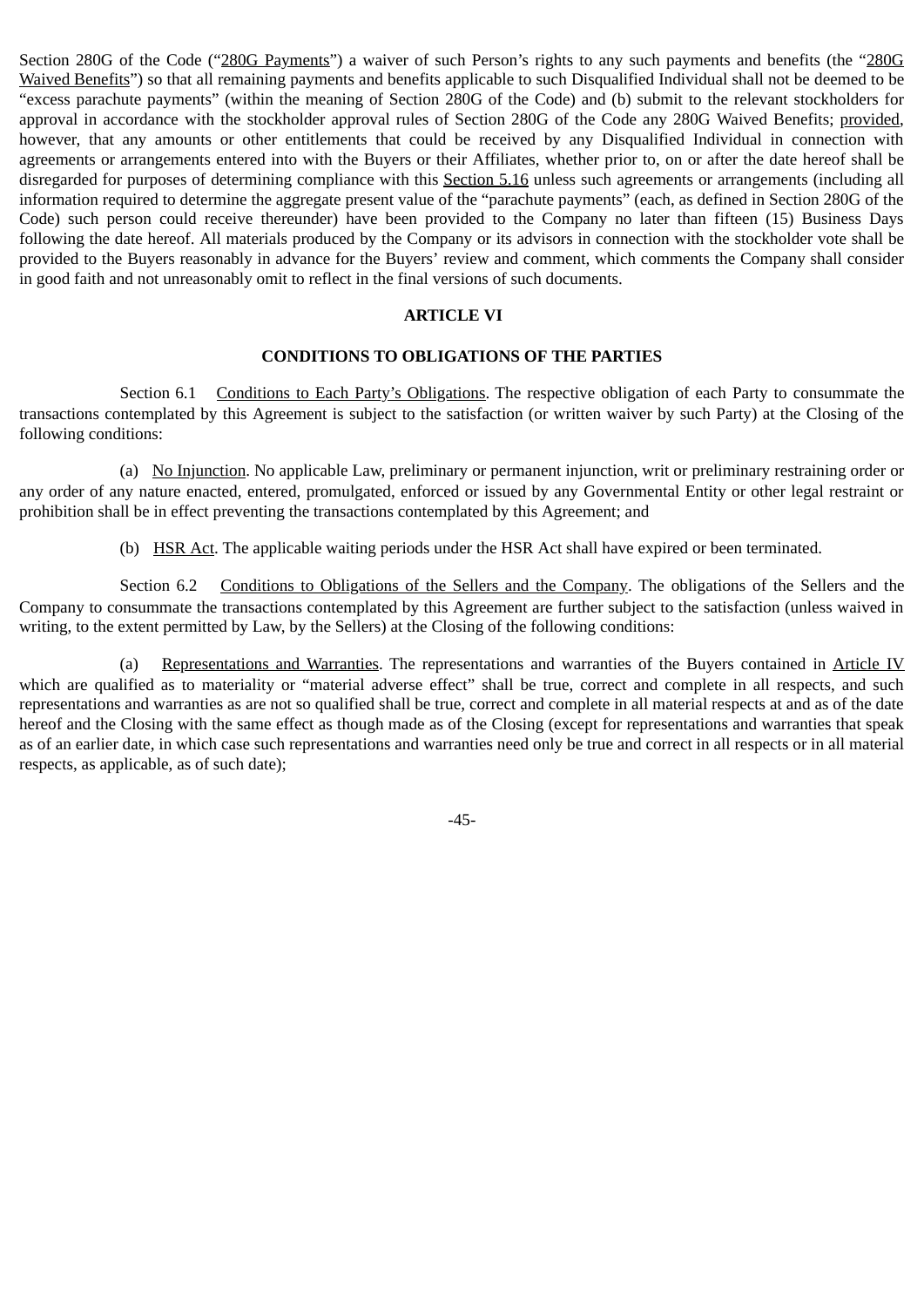(b) Performance of Obligations. The Buyers shall have performed and complied, in all material respects, with all agreements, covenants and obligations required by this Agreement to be performed or complied with by the Buyers on or prior to the Closing Date;

(c) Officer's Certificate. An authorized officer of each of the Buyers shall have executed and delivered to the Sellers a certificate, dated as of the Closing Date, certifying to the satisfaction of the conditions set forth in Section 6.2(a) and Section 6.2(b) hereof; and

(d) Payments. The Buyers shall have made, or caused to be made, each of the payments set forth in Section 1.4.

Section 6.3 Conditions to Obligations of the Buyers The obligations of the Buyers to consummate the transactions contemplated by this Agreement are further subject to the satisfaction (unless waived in writing, to the extent permitted by Law, by the Buyers) at the Closing of the following conditions:

(a) Representations and Warranties. (i) The Fundamental Representations shall be true, correct and complete in all but *de minimis* respects at and as of the date hereof and the Closing with the same effect as though made as of the Closing (except to the extent expressly made as of an earlier date, in which case only as of such date), (ii) the other representations and warranties of the Company set forth in Article II and of the Sellers set forth in Article III shall be true, correct and complete as of the date hereof and the Closing with the same effect as though made as of the Closing (except to the extent expressly made as of an earlier date, in which case only as of such date), except, in the case of this clause (ii), where such failure to be true, correct and complete would not reasonably be expected to have a Material Adverse Effect (ignoring for the purposes of this Section 6.3(a) any qualification by "materiality", or "Material Adverse Effect" or similar qualifier contained in such representations or warranties other than the words "Material Adverse Effect" as used in Section 2.8(b));

(b) Performance of Obligations. The Company and the Sellers shall have performed and complied, in all material respects, with all agreements, covenants and obligations required by this Agreement to be performed or complied with by the Company or the Sellers on or prior to the Closing Date;

(c) Officer's Certificate. The Sellers and the Company shall have delivered to the Buyers a certificate, dated as of the Closing Date, executed by a duly authorized officer of the Sellers and the Company, certifying the satisfaction of the conditions set forth in <u>Sections  $6.3(a)$ </u> and  $6.3(b)$ ;

(d) Consents. Each of the consents identified on  $S$ chedule  $6.3$ (d) shall have been obtained in writing and shall be in full force and effect;

(e) Notices. The Company shall have provided all notifications set forth on Schedule 5.2(e), and each such notification shall have been accepted and processed by the appropriate state authority or remain in processing without any active rejections or notices of deficiency regarding such notification;

-46-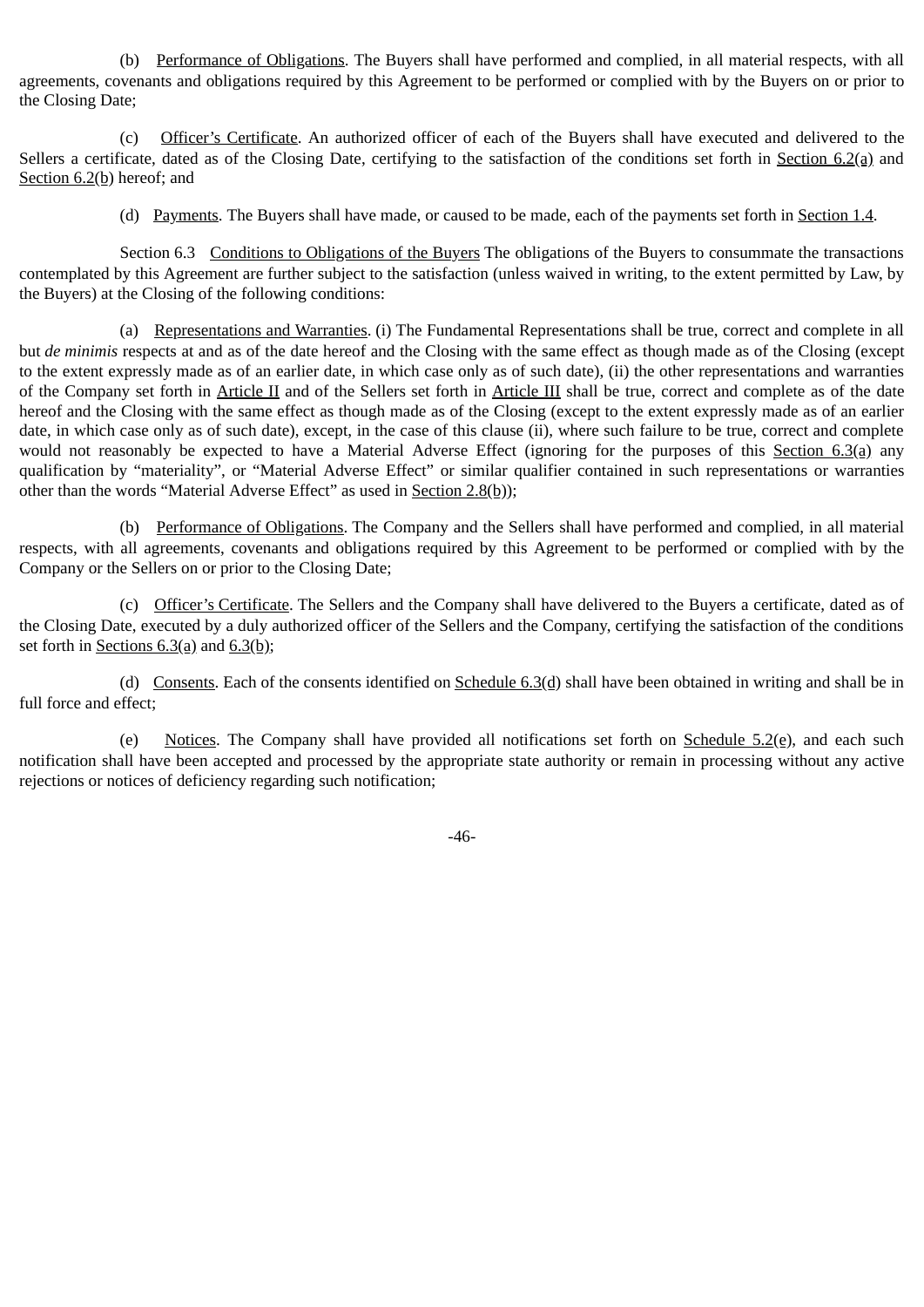- (f) No Material Adverse Effect. Since the date of this Agreement, there shall not have occurred a Material Adverse Effect; and
	- (g) OIG Consent. The Parties shall have received the OIG Consent.

Section 6.4 Frustration of Closing Conditions. None of the Parties may rely on the failure of any condition set forth in Section 6.1, Section 6.2 or Section 6.3, as the case may be, if such failure was caused by such Party's failure to comply with any provision of this Agreement or by facts specific to such Party in relation to any such condition.

## **ARTICLE VII**

## **CLOSING**

Section 7.1 Closing. Subject to the terms and conditions of this Agreement, the closing of the transactions contemplated by this Agreement (the "Closing") shall occur as promptly as possible, and in any event no later than three (3) Business Days following the satisfaction or waiver of the conditions to the obligations of the Parties set forth in Article VI (other than those conditions that by their nature are to be fulfilled at the Closing, but subject to the satisfaction or waiver of such conditions) or on such other date as the Parties may agree in writing. The date of the Closing shall be referred to herein as the "Closing Date". The Closing shall take place at the offices of Ropes & Gray LLP, 800 Boylston Street, Boston, Massachusetts 02199, at 10:00 a.m. Boston, Massachusetts time, or at such other place or at such other time as the Parties may agree in writing.

Section 7.2 Closing Deliveries by the Sellers and the Company. At the Closing, the Sellers and the Company will deliver, or cause to be delivered, to the Buyers the following:

- (a) the certificate contemplated by Section  $6.3(c)$ ;
- (b) an instrument of assignment of partnership interest with respect to the Interests;
- (c) the Escrow Agreement, duly executed by the Sellers

(d) the Payoff and Release Documents and evidence of termination of the Hedging Indebtedness, and settlement of the close-out amounts relating thereto;

(e) resignations of all directors, managers and officers of the Group Companies in office immediately prior to the Closing Date to the extent specified by the Buyers in writing no later than five (5) Business Days prior to the Closing Date, such resignations being effective as of the Closing;

(f) Uniform Commercial Code termination statements, lease termination statements, releases and any other release or termination documents, in each case, in form and substance reasonably satisfactory to the Buyers, necessary to evidence that all Liens securing any

-47-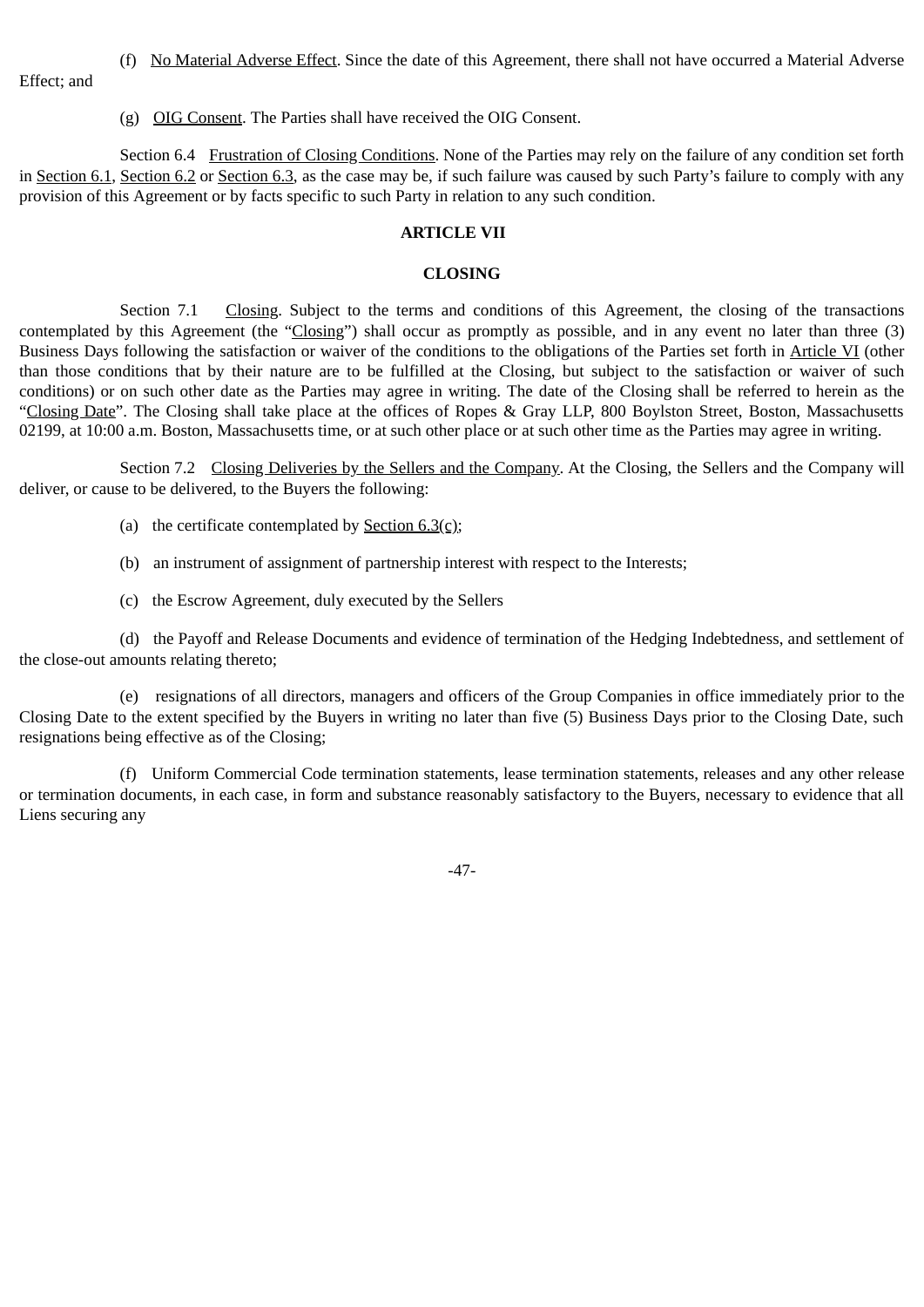outstanding Payoff Indebtedness have been, or will be released substantially concurrently with the Closing;

- (g) the certificate described in Section 5.6(i);
- (h) the Transition Services Agreement, duly executed by the Company and the Sellers; and

(i) each other document or instrument required to be delivered by the Sellers or the Company at the Closing pursuant to this Agreement.

Section 7.3 Closing Deliveries by the Buyers. At the Closing, the Buyers will deliver, or cause to be delivered, to the Sellers and the Company (or at their direction) or to the Escrow Agent, as applicable, the following:

(a) the Closing Cash Payment, Estimated Closing Transaction Expenses, Estimated Closing Indebtedness (other than Debt-Like Items) and the Indemnity Amount in accordance with Section 1.4;

- (b) the certificate contemplated by Section  $6.2(c)$ ;
- (c) the Escrow Agreement, duly executed by the Buyers;
- (d) the Transition Services Agreement, duly executed by the Buyers; and

(e) each other document or instrument required to be delivered by the Buyers at the Closing pursuant to this Agreement.

### **ARTICLE VIII**

#### **TERMINATION**

Section 8.1 Termination. This Agreement may be terminated at any time at or prior to the Closing:

(a) in writing, by mutual consent of the Parties;

(b) by the Buyers if there has been a breach of any representation, warranty, covenant or other agreement made by the Sellers or the Company in this Agreement, or any such representation and warranty shall have become untrue or inaccurate after the date of this Agreement, in each case which breach, untruth or inaccuracy (i) would reasonably be expected to result in Section 6.3(a) or Section 6.3(b) not being satisfied as of the Closing Date (a "Terminating Company Breach") and (ii) shall not have been cured within twenty (20) days after written notice from the Buyers of such Terminating Company Breach is received by the Sellers (such notice to describe such Terminating Company Breach in reasonable detail), or which breach, untruth or inaccuracy, by its nature, cannot be cured prior to the Outside Date; provided, that the Buyers are not then in material breach of any of their representations, warranties, covenants or other obligations under

-48-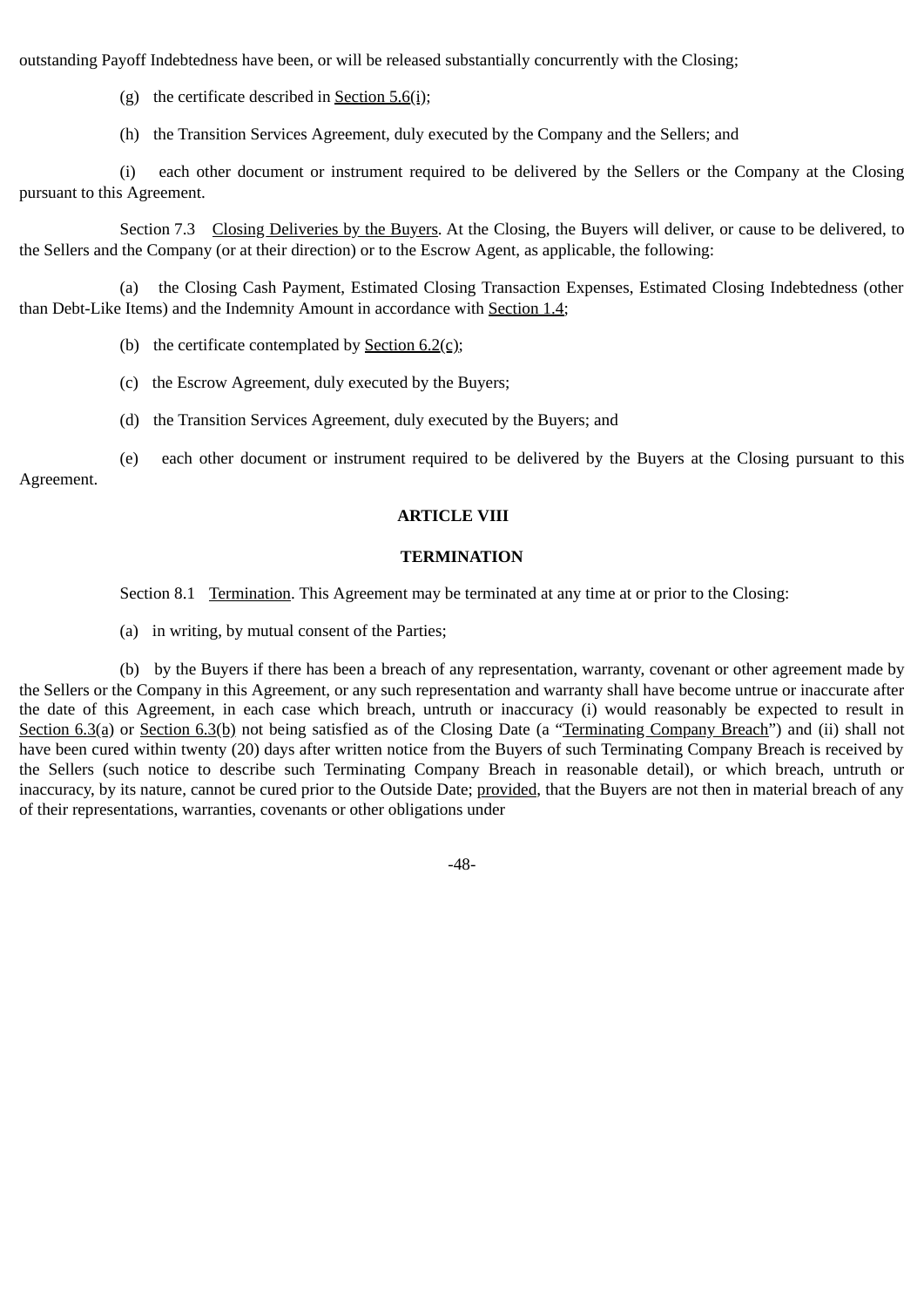this Agreement, which breach would give rise to a failure of a condition set forth in Section  $6.2(a)$  or Section  $6.2(b)$ ;

(c) by the Sellers if there has been a breach of any representation, warranty, covenant or other agreement made by the Buyers in this Agreement, or any such representation and warranty shall have become untrue or inaccurate after the date of this Agreement, in each case which breach, untruth or inaccuracy (i) would reasonably be expected to result in Section 6.2(a) or Section 6.2(b) not being satisfied as of the Closing Date (a "Terminating Buyer Breach") and (ii) shall not have been cured within twenty (20) days after written notice from the Sellers of such Terminating Buyer Breach is received by the Buyers (such notice to describe such Terminating Buyer Breach in reasonable detail), or which breach, untruth or inaccuracy, by its nature, cannot be cured prior to the Outside Date; provided, that neither the Sellers nor the Company are then in material breach of any of their respective representations, warranties, covenants or other obligations under this Agreement, which breach would give rise to a failure of a condition set forth in Section 6.3(a) or Section 6.3(b); or

(d) by written notice by any Party if the Closing has not occurred on or prior to the Outside Date for any reason other than delay and/or nonperformance of the Party seeking such termination.

Section 8.2 Procedure and Effect of Termination. In the event of the termination of this Agreement pursuant to Section 8.1 by the Buyers, on the one hand, or the Sellers, on the other hand, written notice thereof shall forthwith be given to the other Parties specifying the provision hereof pursuant to which such termination is made, and this Agreement shall be terminated and become void and have no effect, and there shall be no liability hereunder on the part of the Buyers, the Guarantor, the Sellers or the Company, except that this Section 8.2, Section 5.4 (Public Announcements) and Article X (other than Section 10.17) shall survive any termination of this Agreement. Nothing in this Section 8.2 shall (i) relieve or release any Party of any liability or damages arising out of such Party's intentional and material breach of any provision of this Agreement or (ii) impair the right of any Party to compel specific performance by the other Party or Parties, as the case may be, of such Party's obligations under this Agreement.

## **ARTICLE IX**

### **INDEMNIFICATION**

Section 9.1 Indemnification Obligations of the Sellers. Subject to the provisions of this Article IX, from and after the Closing, the Sellers shall indemnify, defend and hold harmless each of the Buyer Indemnified Parties from, against and in respect of any and all Losses arising out of or relating to the following:

(a) any breach of any representation or warranty made by the Company in Article II or by the Sellers in Article III or in any certificate delivered by such Party pursuant hereto;

-49-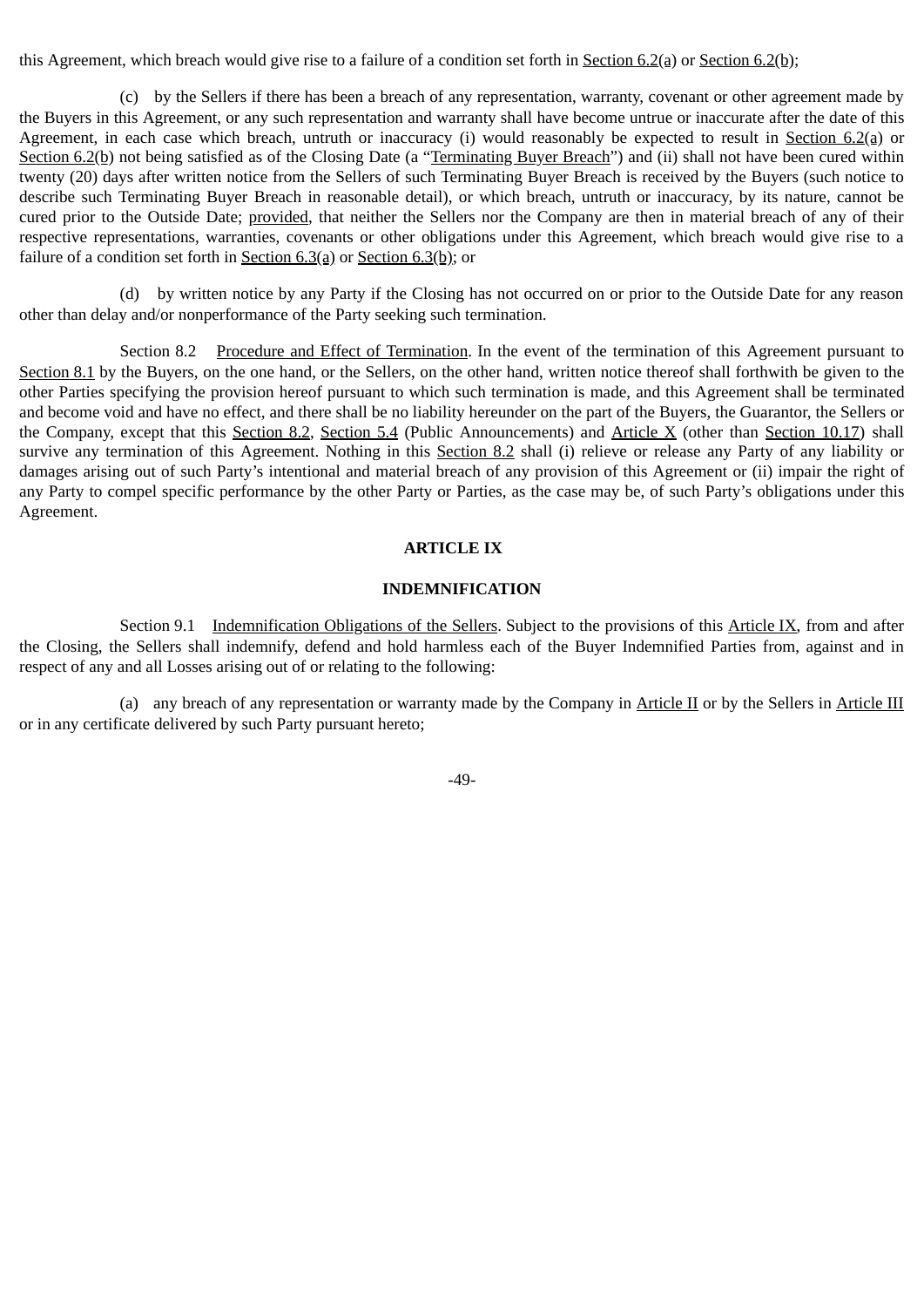(b) any breach of any covenant, agreement, obligation or undertaking made in this Agreement by (i) the Company that is required to be performed on or prior to the Closing or (ii) the Sellers;

- (c) any Company Transaction Expenses that remain unpaid after the Closing;
- (d) any Closing Indebtedness that remains unpaid after the Closing;

(e) (i) any Taxes of the Group Companies for any Pre-Closing Tax Period and (ii) any and all liability (as a result of Treasury Regulation Section 1.1502-6 or any analogous state or local regulation) for Taxes of a member of an affiliated, consolidated, combined or unitary group of which a Group Company is or was a member prior to the Closing Date or any person with whom any Group Company otherwise joins or has ever joined (or is or has ever been required to join) in filing any consolidated, combined, unitary or aggregate Tax Return, prior to the Closing Date; provided, however, that the indemnification under this Section 9.1(e) shall not be duplicative of any Taxes reflected in Net Working Capital, Company Transaction Expenses, Cash and Cash Equivalents, Indebtedness or Debt-Like Items hereunder; and

- (f) the items set forth on Schedule 9.1(f).
- (g) the items set forth on Schedule  $9.1(g)$ .

The Losses of the Buyer Indemnified Parties described in this Section 9.1 as to which the Buyer Indemnified Parties are entitled to indemnification are collectively referred to as "Buyer Losses".

Section 9.2 Indemnification Obligations of the Buyers. Subject to the provisions of this Article IX, from and after the Closing, the Buyers shall indemnify, defend and hold harmless each of the Seller Indemnified Parties from, against and in respect of any and all Losses arising out of or relating to the following:

(a) any breach of any representation or warranty made by the Buyers in  $\Delta$ rticle IV or in any certificate delivered by the Buyers pursuant hereto; and

(b) any breach of any covenant, agreement, obligation or undertaking made by the Buyers in this Agreement.

Section 9.3 Indemnification Procedure.

(a) Promptly after receipt by an Indemnified Party of a notice from a third party of a claim, dispute, or threatened or filed complaint or the threatened or actual commencement of any audit, investigation, lawsuit, action or proceeding (a "Third Party Claim") with respect to which such Indemnified Party may be entitled to indemnification hereunder, such Indemnified Party shall provide prompt written notice (and in any event within ten (10) Business Days after receiving written notice of the Third Party Claim) to the Buyers or the Sellers, whichever is the appropriate indemnifying Party hereunder (the "Indemnifying Party"); provided, that the failure to so notify the Indemnifying Party shall relieve the Indemnifying Party from liability under this Agreement with respect to such claim only if, and only to the extent that, such failure to notify the Indemnifying

-50-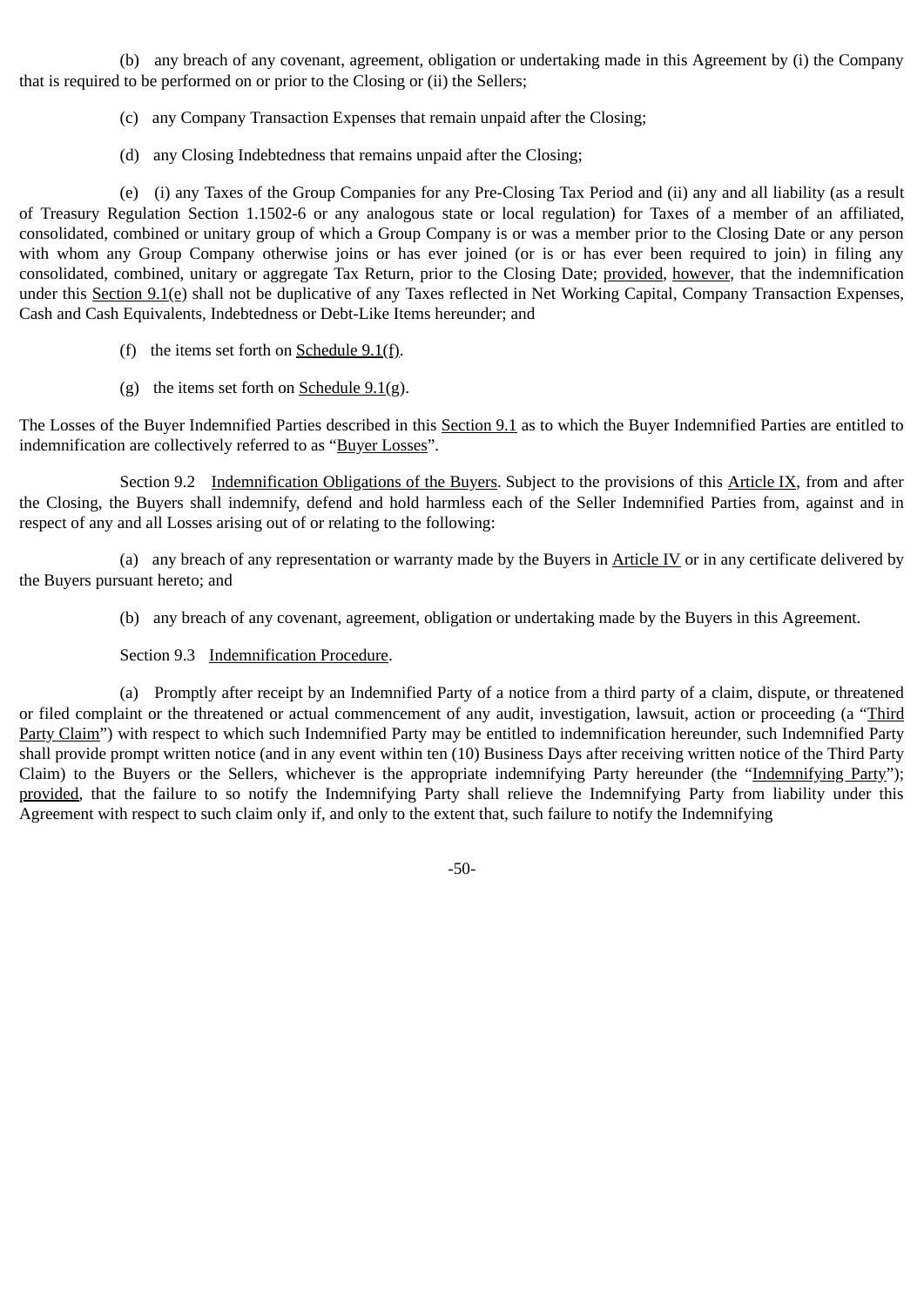Party results in (x) the forfeiture by the Indemnifying Party of rights and defenses otherwise available to the Indemnifying Party with respect to such claim or (y) material prejudice to the Indemnifying Party with respect to such claim. The Indemnifying Party shall have the right, upon written notice delivered to the Indemnified Party within thirty (30) days thereafter, to assume the defense of such Third Party Claim, including the employment of counsel reasonably satisfactory to the Indemnified Party and the payment of the fees and disbursements of such counsel; provided that, prior to the Indemnifying Party assuming control of such defense it shall first verify to the Indemnified Party in writing that such Indemnifying Party shall be fully responsible for all liability relating to such claim for indemnification (subject to the limitations set forth herein) and that such Indemnifying Party shall provide full indemnification (subject to the limitations set forth herein) to the Indemnified Party with respect to such action, lawsuit, proceeding, investigation or other claim giving rise to such claim for indemnification hereunder. In any Third Party Claim with respect to which indemnification is being sought hereunder, the Indemnified Party or the Indemnifying Party, whichever is not assuming the defense of such action, shall have the right to participate in such matter and to retain its own counsel at such Party's own expense. The Indemnifying Party or the Indemnified Party, as the case may be, shall at all times use reasonable efforts to keep the Indemnifying Party or the Indemnified Party, as the case may be, reasonably apprised of the status of any matter the defense of which they are maintaining and to cooperate fully in good faith with each other with respect to the defense of any such matter. Notwithstanding the foregoing, the Indemnifying Party may not assume control of the defense of a Third Party Claim (i) involving potential criminal liability, (ii) in which equitable relief is sought against the Indemnified Party or that the Indemnified Party determines in good faith could reasonably be expected to materially adversely affect the Indemnified Party and that does not solely involve, and does not continue to solely involve, monetary damages (other than immaterial equitable relief or other immaterial nonmonetary claims that are ancillary to a claim for monetary damages), (iii) if the Indemnified Party has been advised by counsel that an actual conflict exists between the Indemnifying Party and the Indemnified Party in connection with the defense of such third Person claim and, in the reasonable judgment of counsel to the Indemnified Party, counsel for the Indemnifying Party could not adequately represent the interests of the Indemnified Party, (iv) if the Indemnified Party (if a Buyer Indemnified Party) reasonably believes potential Losses related thereto could likely exceed the Indemnity Amount, unless the Indemnifying Party demonstrates to the reasonable satisfaction of the Indemnified Party that it has the capacity and financial resources to satisfy, and will satisfy, any indemnification obligation beyond the Deductible (if applicable) and Indemnity Amount that arises from such Third Party Claim or (v) involving a then current customer, supplier or employee of the Indemnified Party as an adverse party (the conditions set forth in clauses (i) through (v) are, collectively, the "Litigation Conditions"). To the extent the Indemnifying Party elects not, or is not permitted under the terms hereof, to defend such proceeding, claim or demand, or abandons or fails to diligently pursue the defense of a Third Party Claim, and the Indemnified Party defends against or otherwise deals with any such proceeding, claim or demand, the Indemnified Party may retain counsel, at the expense of the Indemnifying Party (to the extent the Third Party Claim is indemnifiable pursuant to Article IX), and control the defense of such proceeding. If (A) any of the Litigation Conditions come into existence or (B) the Indemnifying Party fails to take reasonable steps necessary to defend diligently such Third Party Claim, the Indemnified Party may assume its own defense, and seek indemnification hereunder for all reasonable costs and expenses paid or incurred in connection with such defense.

-51-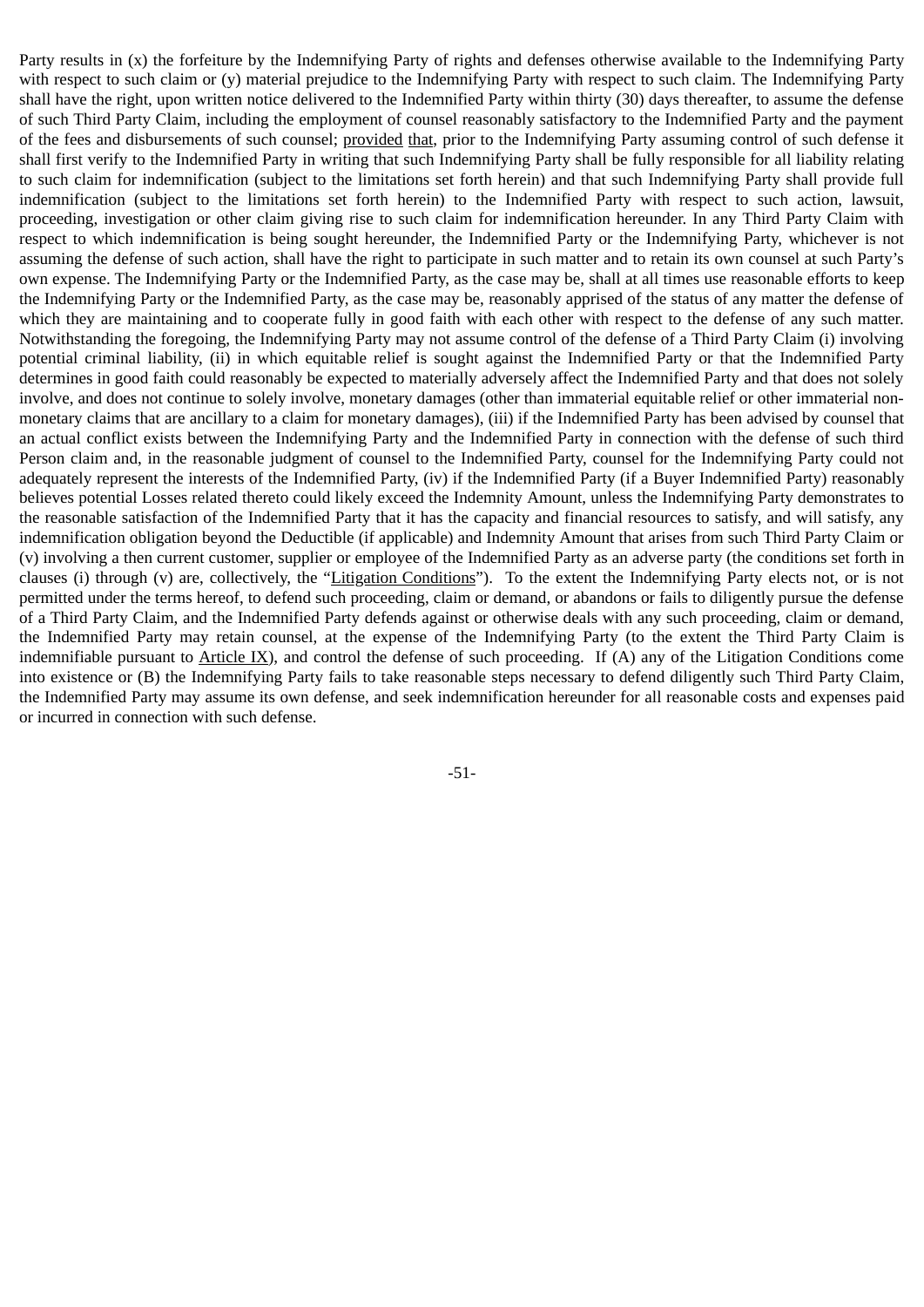(b) No Indemnified Party may settle or compromise any claim or consent to the entry of any judgment with respect to which indemnification is being sought hereunder without the prior written consent of the Indemnifying Party.

(c) If an Indemnified Party claims a right to payment pursuant to this Agreement not involving a Third Party Claim, such Indemnified Party shall send written notice of such claim to the appropriate Indemnifying Party. Such notice shall specify in reasonable detail the basis for such claim. As promptly as possible after the Indemnified Party has given such notice, such Indemnified Party and the appropriate Indemnifying Party shall establish the merits and amount of such claim (by mutual agreement, arbitration, litigation or otherwise) and, within five (5) Business Days of the final determination of the merits and amount of such claim, (i) if the Indemnifying Party is the Sellers, the Buyers and the Sellers shall execute joint written instructions directing the Escrow Agent to pay from the Indemnity Escrow Fund or, if such funds are insufficient, the Sellers shall pay to the Buyers in immediately available funds an amount equal to such claim as determined hereunder, in each case subject to the terms of this Article IX, and (ii) if the Indemnifying Party is the Buyers, the Buyers shall pay to the Sellers in immediately available funds an amount equal to such claim as determined hereunder, in each case subject to the terms of this Article IX.

(d) The procedures governing any claims for indemnification with respect to Tax matters shall be governed by Section 5.6 and not this Section 9.3.

Section 9.4 Claims Period.

(a) The Claims Period hereunder shall begin on the Closing Date and terminate on the date that is eighteen (18) months following the Closing Date. No claim for indemnification can be made after the expiration of the Claims Period; provided, if prior to the close of business on the last day of the Claims Period, an Indemnifying Party shall have been properly notified of a claim for indemnity hereunder (including a Third Party Claim) and such claim shall not have been finally resolved or disposed of at such date, such claim shall continue to survive and shall remain a basis for indemnity hereunder until such claim is finally resolved or disposed of in accordance with the terms hereof.

(b) Notwithstanding Section  $9.4(a)$ , (i) the Claims Period for any claim under Section  $9.1(a)$  arising out of any inaccuracy or breach of the representations and warranties of the Company contained in Section 2.13 (Tax Returns; Taxes) or for any claim under Section 9.1(e) shall continue until the date that is sixty (60) days following the expiration of the applicable statute of limitations; (ii) the Claims Period for any claim under Section 9.1(a) arising out of any inaccuracy or breach of the Fundamental Representations shall continue until sixty (60) days following the expiration of the applicable statute of limitations; (iii) the Claims Period for any claim under (x) Section 9.1(a) arising out of any breach of the representations and warranties of the Company contained in Section 2.15 (Licenses and Permits) or (y) Section 9.1(f) shall terminate on the earlier of (A) the three (3) year anniversary of the Closing Date and (B) the date on which a Seller Change of Control occurs but in any event no earlier than the two (2) year anniversary of the Closing Date; (iv) the Claims Period for any claim under Section 9.1(a) arising out of any breach of the representations and warranties of the Company contained in Section 2.22 (Health Care Regulatory Compliance) shall terminate on the earlier of (A) the three (3) year anniversary of the Closing Date

-52-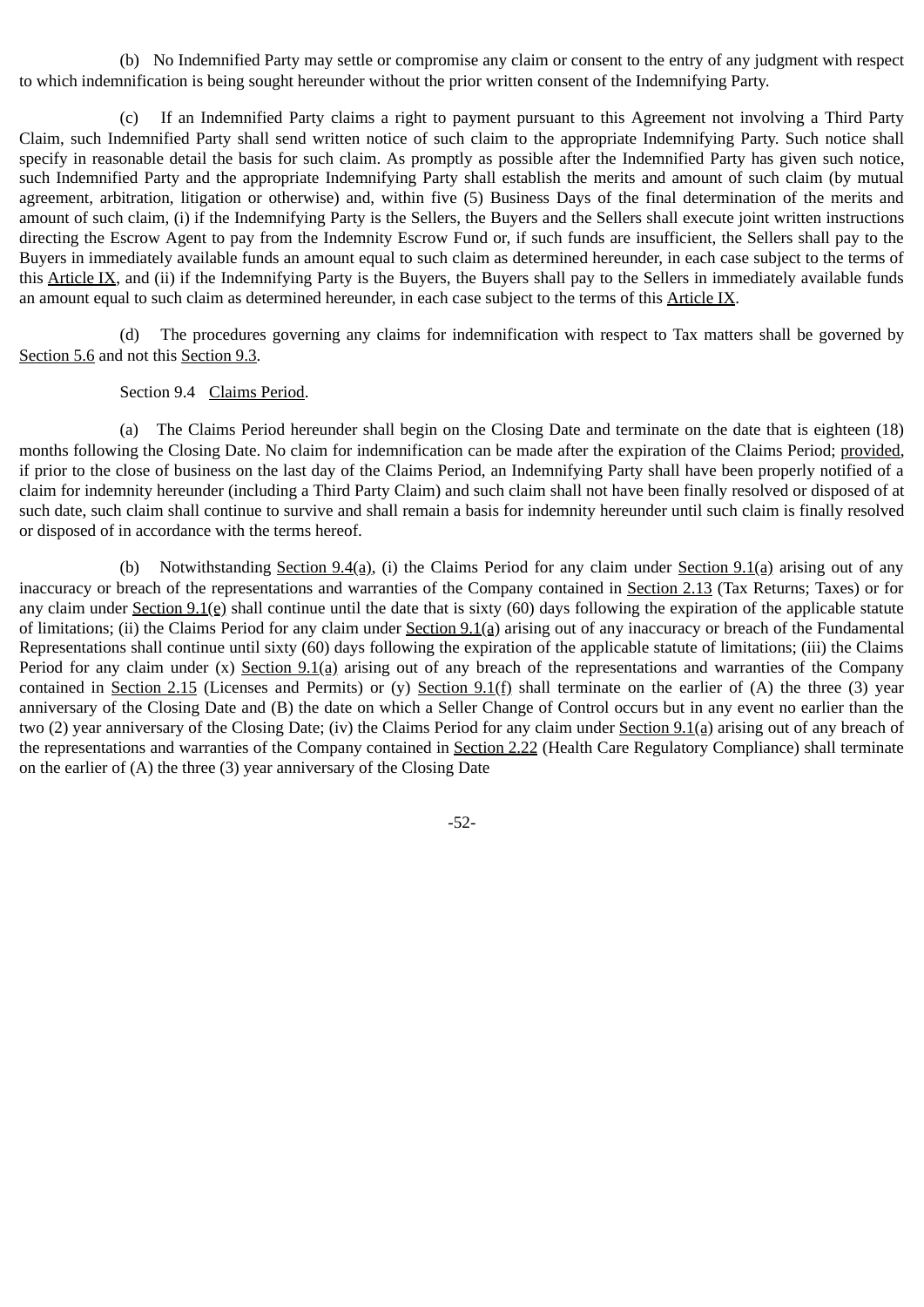and (B) the date on which a Seller Change of Control occurs but in any event no earlier than the eighteen (18) month anniversary of the Closing Date; (v) the Claims Period for any claim under Section  $9.1(b)$  arising out of any breach of any covenants, agreements, obligations and undertakings to be performed after the Closing shall terminate on the date on which such covenants, agreements, obligations and undertakings have been fully performed in accordance with their respective terms; and (vi) the Claims Period for any claim of fraud with respect to the representations and warranties expressly set forth in this Agreement shall be unlimited.

Section 9.5 Liability Limits. Notwithstanding anything to the contrary set forth in this Agreement, a Party's obligation to indemnify, defend and hold the Buyer Indemnified Parties and the Seller Indemnified Parties, as applicable, harmless under this Article IX shall be limited as follows:

(a) no amounts of indemnity shall be payable pursuant to Section  $9.1(q)$  (other than Buyer Losses arising out of or relating to representations and warranties of the Company contained in Section 2.13 (Tax Returns; Taxes) or Section 2.15 (Licenses and Permits) or the Fundamental Representations) or Section 9.1(g) to the Buyer Indemnified Parties unless (i) such claim (or series of related claims arising from the same underlying facts, event or circumstances) involves Buyer Losses (excluding Buyer Losses described in Section 9.5(f)) in excess of \$50,000 and (ii) the aggregate of all Buyer Losses (excluding Buyer Losses described in Section  $9.5(f)$ ) in respect of claims for indemnity pursuant to Section  $9.1(q)$  (other than Buyer Losses arising out of or relating to representations and warranties of the Company contained in Section 2.13 (Tax Returns; Taxes) or Section 2.15 (Licenses and Permits) or the Fundamental Representations) or Section  $9.1(g)$  for which the Sellers would, but for this Section  $9.5$ , be liable exceeds on a cumulative basis \$2,000,000 (the "Deductible"), in which case the Buyer Indemnified Parties shall be entitled to recover only the amount of such Buyer Losses in excess of the Deductible; provided, that this clause (a) shall not apply to Buyer Losses arising out of or relating to claims of fraud with respect to the representations and warranties expressly set forth in this Agreement;

(b) any indemnification obligation of the Sellers pursuant to this Article IX (other than obligations of the type described in Section 9.4(b)), shall be satisfied solely from the Indemnity Escrow Fund, and if the Indemnity Escrow Fund is insufficient to satisfy any amount of any such Buyer Loss, then such amount of such Buyer Loss shall remain unsatisfied and no Buyer Indemnified Party shall be entitled to recover any such shortfall from the Sellers;

(c) except in the case of any amounts of indemnity payable for Buyer Losses arising out of or relating to the breach or inaccuracy of the Fundamental Representations or claims of fraud with respect to the representations and warranties expressly set forth in this Agreement, in no event shall the aggregate amount of all indemnity required to be paid by the Sellers pursuant to Section 9.1 exceed the Indemnity Amount;

(d) in no event shall the aggregate amount of all indemnity required to be paid by the Sellers pursuant to Section 9.1 exceed the Purchase Price;

(e) the amount of each claim for Buyer Losses by a Buyer Indemnified Party shall be deemed to be an amount equal to, and any payments by the Sellers pursuant to Section 9.1

-53-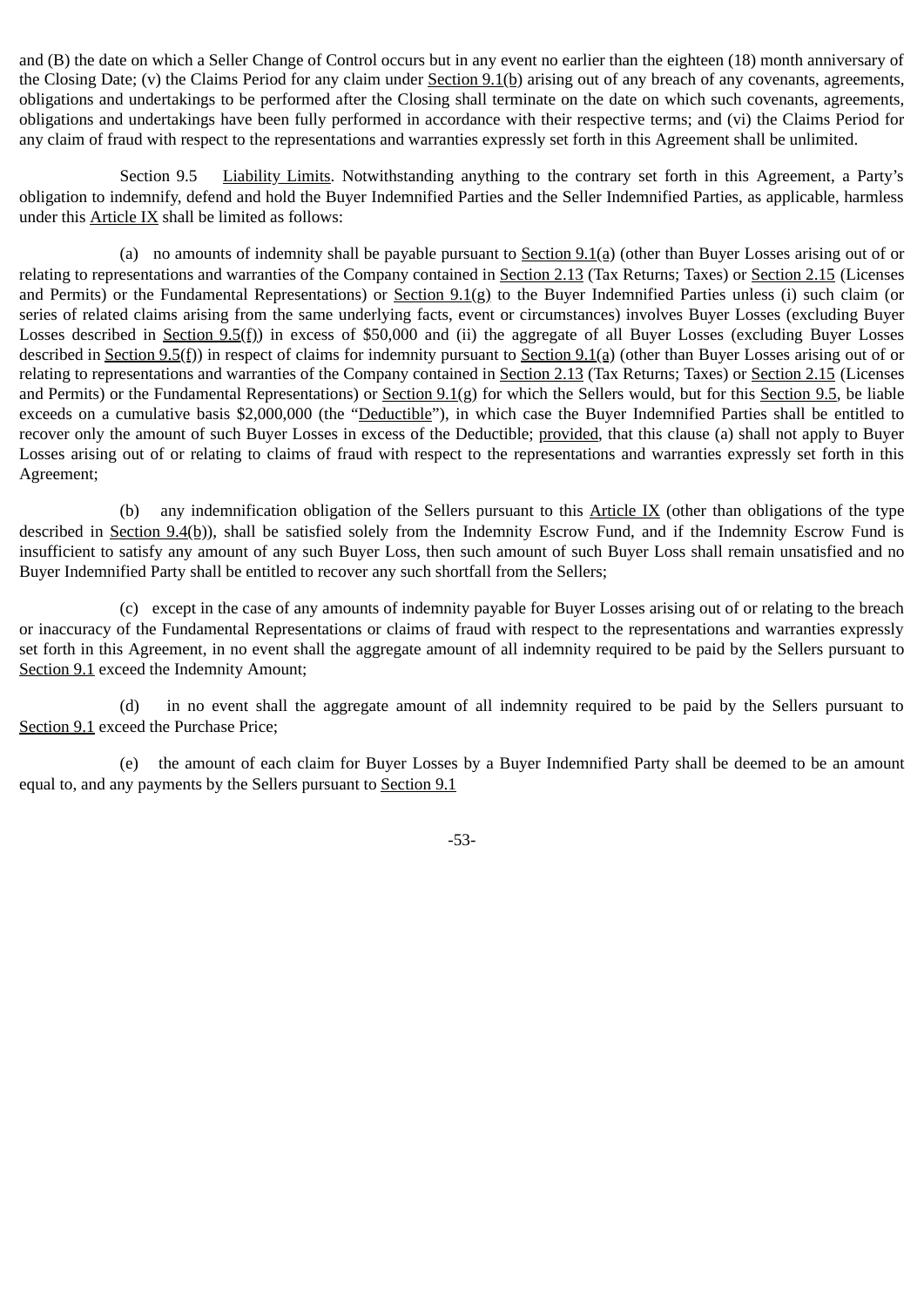shall be limited to, the amount of such Buyer Losses that remain after deducting therefrom any third party insurance proceeds and any indemnity, contributions or other similar payment actually recovered from any third party with respect thereto;

(f) the amount of indemnity payable pursuant to Section 9.1 with respect to any Buyer Loss shall be reduced (without duplication) to the extent such Buyer Loss is reflected on the Final Closing Statement;

(g) in any claim for indemnification under this Agreement, no Party shall be required to indemnify any Person for punitive or exemplary damages or any other Loss that is not reasonably foreseeable (other than any such punitive or exemplary damages or any other Loss awarded as a result of a Third Party Claim);

(h) any Indemnified Party that becomes aware of a Loss for which it seeks indemnification under this Article IX shall be required to use commercially reasonable efforts to mitigate such Loss including taking any actions reasonably requested by the Indemnifying Party, and an Indemnifying Party shall not be liable for any Loss to the extent that it is attributable to the Indemnified Party's failure to use commercially reasonable efforts to mitigate; provided, however, that notwithstanding the foregoing, no Indemnified Party shall be required to (i) take any action that could reasonably be expected to be materially detrimental to its reputation or its business, taken as a whole, or (ii) commence or initiate any action or otherwise make any claim against any then current customer or supplier of such Indemnified Party or of any of its Affiliates;

(i) subject to Section 9.5(a), the liability of the Sellers for Buyer Losses shall be considered in the aggregate and shall be determined on a cumulative basis so Buyer Losses incurred under Article IX shall be combined with all other Buyer Losses incurred under Article IX for purposes of determining limitations on liability, including the maximum liability amounts described above;

(j) to the extent permitted by Law, any indemnity payment or post-closing adjustment under Section 1.5 under this Agreement shall be treated as an adjustment to the Purchase Price for U.S. federal income tax purposes; and

(k) for purposes of determining the amount of any Loss arising from a breach of any representation or warranty contained in this Agreement (and for purposes of determining whether any such representation or warranty has been breached), the determination shall be made (i) net of any Tax benefit actually realized by the Indemnified Party and its Affiliates and that are attributable on a with and without basis to any such Losses and (ii) without regard to materiality, Material Adverse Effect, "except as would not reasonably be expected to be material to the Group Companies" or similar qualifications that may be contained therein (other than the words "Material Adverse Effect" as used in Section 2.8(b)).

Section 9.6 Exclusive Remedies. From and after the Closing, the provisions of this Article IX and Section 10.10 hereof set forth the exclusive rights and remedies of the Parties to seek or obtain damages or any other remedy or relief whatsoever from any party with respect to matters arising under or in connection with this Agreement and the transactions contemplated hereby.

-54-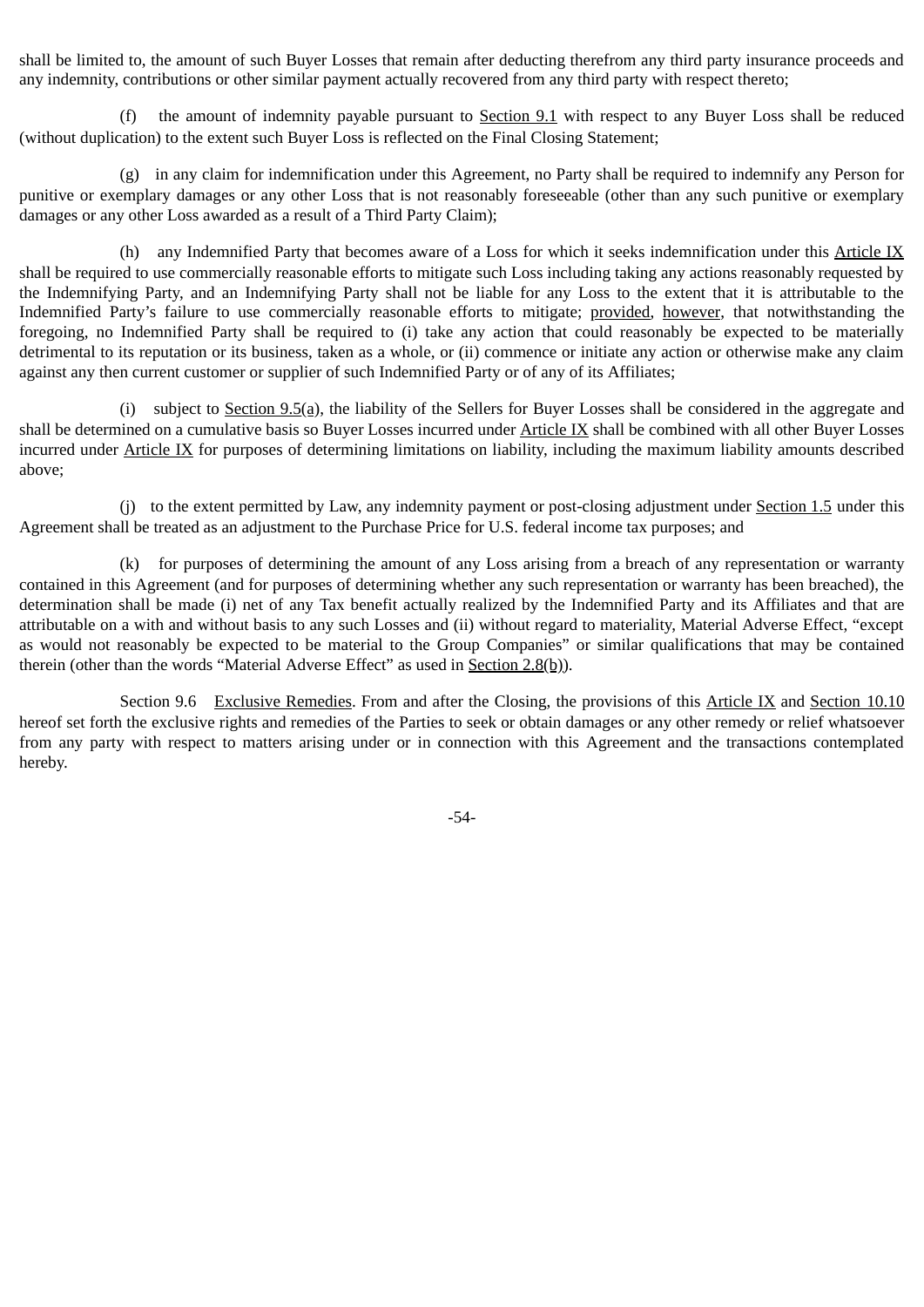Notwithstanding the foregoing, this Section 9.6 shall not operate to (a) interfere with or impede the operation of the provisions of Article I providing for the resolution of certain disputes relating to the Purchase Price between the Parties and/or by the Accounting Firm, (b) limit the rights of the Parties to seek equitable remedies (including specific performance or injunctive relief pursuant to Section 10.10), (c) interfere with or impede the operation of Section 5.6(b) (with respect to resolutions by the Accounting Firm of objections involving Tax Returns) or Section 5.6(d), (d) limit the rights of the Indemnified D&O Persons pursuant to Section 5.7 or (e) limit the rights of the Buyer Indemnified Parties to seek or obtain damages for a breach of Section 5.13 or Section 5.15.

## **ARTICLE X**

#### **MISCELLANEOUS**

Section 10.1 Fees and Expenses. Except as otherwise expressly provided herein, (a) the Buyers shall pay their own fees, costs and expenses incurred in connection herewith and the transactions contemplated hereby, including the fees, costs and expenses of its financial advisors, accountants and counsel and (b) the Company Transaction Expenses shall be paid by the Company.

Section 10.2 Notices All notices and other communications hereunder shall be in writing and shall be deemed to have been duly given (a) when delivered in person or, by facsimile or by e-mail; provided that any facsimile or e-mail is promptly followed by a confirmation copy delivered pursuant to clause (b) or (c) of this Section 10.2, (b) on the next Business Day when sent by overnight courier, or (c) on the second succeeding Business Day when sent by registered or certified mail (postage prepaid, return receipt requested) to the respective Parties at the following addresses (or at such other address for a Party as shall be specified by like notice):

If to the Buyers, the Guarantor or, following the Closing, the Company, to:

Barista Acquisition I, LLC Barista Acquisition II, LLC c/o Owens & Minor, Inc. 9120 Lockwood Boulevard Mechanicsville, VA 23116 Attention: Chief Financial Officer General Counsel Fax: (804) 723-7113 Email: Randy.Meier@owens-minor.com Nicholas.Pace@owens-minor.com

with a copy (which shall not constitute notice) to:

King & Spalding LLP 1180 Peachtree Street, NE Atlanta, Georgia 30309 Attention: Seth H. Lundy Justin M. King

-55-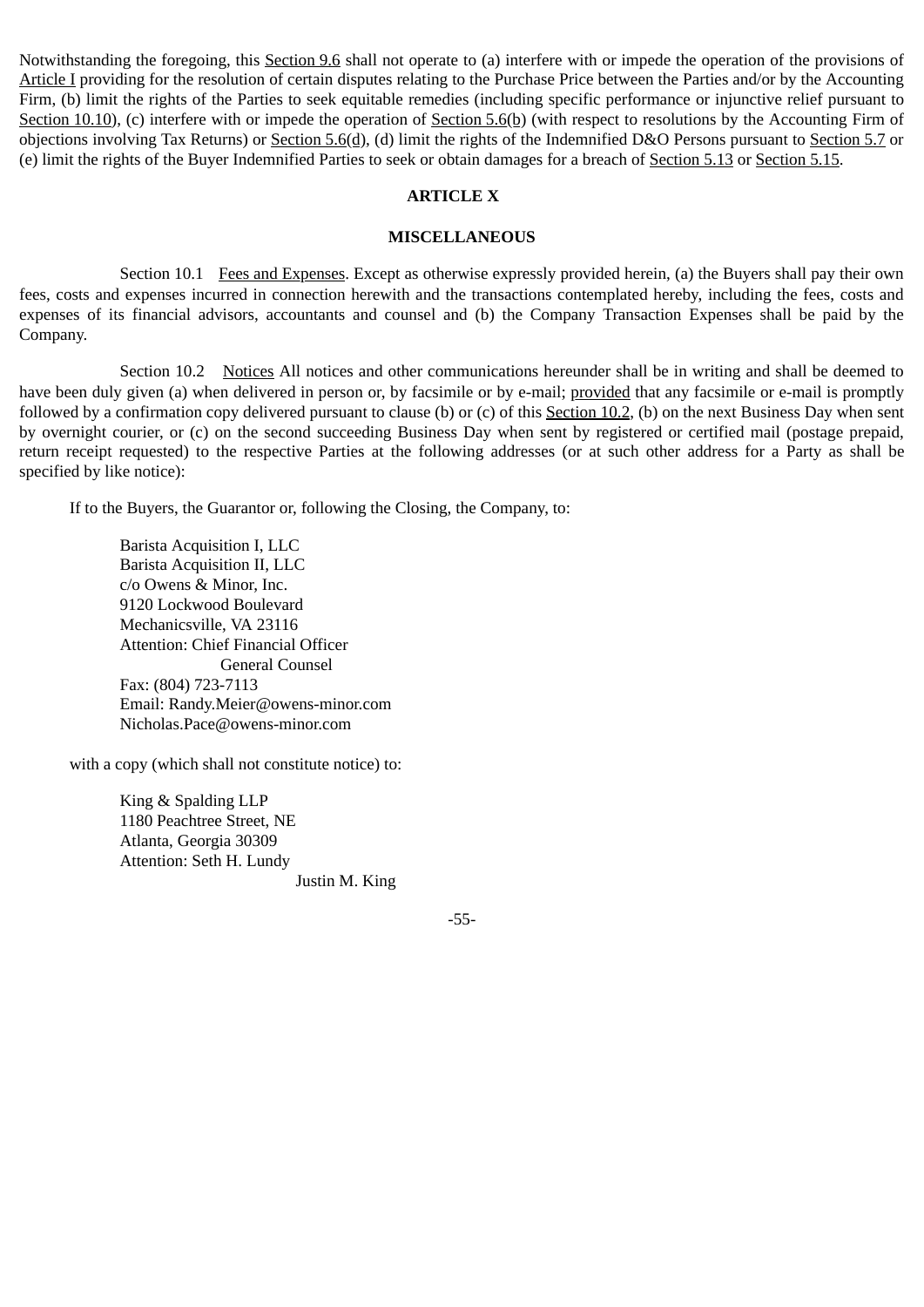Fax: (202) 626-3737 (404) 572-5133 Email: slundy@kslaw.com jking@kslaw.com

If to the Sellers or, prior to the Closing, the Company, to:

Mediq Holding B.V. Rijnzathe 10 3454 PV De Meern The Netherlands Attention: Rob Janse Email: rob.janse@ mediq.com

with a copy (which shall not constitute notice) to:

Ropes & Gray LLP Prudential Tower 800 Boylston Street Boston, MA 02199 Attention: Amanda McGrady Morrison R. Newcomb Stillwell Facsimile: (617) 951-7050 Email: amanda.morrison@ropesgray.com newcomb.stillwell@ropesgray.com

Section 10.3 Severability. If any term or other provision of this Agreement is invalid, illegal or incapable of being enforced by any rule of Law or public policy, all other terms, conditions and provisions of this Agreement shall nevertheless remain in full force and effect so long as the economic or legal substance of the transactions contemplated by this Agreement is not affected in any manner materially adverse to any Party. Upon such determination that any term or other provision is invalid, illegal or incapable of being enforced, the Parties shall negotiate in good faith to modify this Agreement so as to effect the original intent of the Parties as closely as possible in a mutually acceptable manner in order that the transactions contemplated by this Agreement be consummated as originally contemplated to the fullest extent possible.

Section 10.4 Binding Effect; Assignment This Agreement and all of the provisions hereof shall be binding upon and shall inure to the benefit of the Parties and their respective successors and permitted assigns. Neither this Agreement nor any of the rights, interests or obligations hereunder shall be assigned, directly or indirectly, including by operation of law, by any Party without the prior written consent of the other Parties.

Section 10.5 No Third Party Beneficiaries. Except as otherwise provided in (i) Section 5.7 with respect to the Indemnified D&O Persons, (ii) Section 10.16 with respect to the Non-Recourse Parties, (iii) Section 10.17 with respect to Ropes & Gray LLP and (iv) this Section

-56-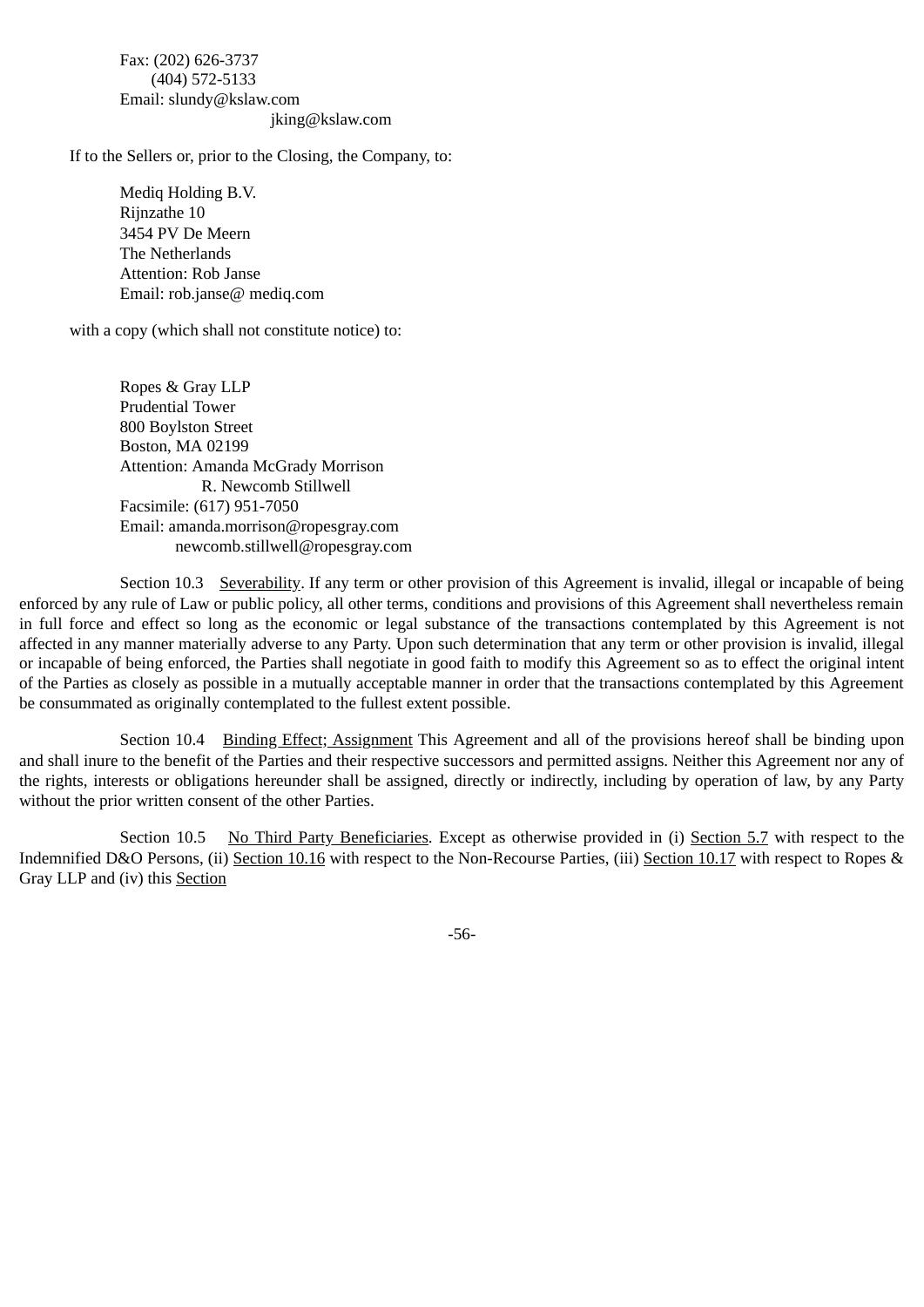10.5, this Agreement is exclusively for the benefit of the Sellers, and their successors and permitted assigns, with respect to the obligations of the Buyers under this Agreement, and for the benefit of the Buyers, and their successors and permitted assigns, with respect to the obligations of the Sellers and the Company under this Agreement, and this Agreement shall not be deemed to confer upon or give to any other third party any remedy, claim, liability, reimbursement, cause of action or other right.

Section 10.6 Section Headings. The Article and Section headings contained in this Agreement are exclusively for the purpose of reference, are not part of the agreement of the Parties and shall not in any way affect the meaning or interpretation of this Agreement.

Section 10.7 Consent to Jurisdiction, Etc. Each Party hereby irrevocably agrees that any Legal Dispute shall be brought only to the exclusive jurisdiction of the courts of the State of Delaware or the federal courts located in the State of Delaware, and each Party hereby consents to the jurisdiction of such courts (and of the appropriate appellate courts therefrom) in any such suit, action or proceeding and irrevocably waives, to the fullest extent permitted by Law, any objection that it may now or hereafter have to the laying of the venue of any such suit, action or proceeding in any such court or that any such suit, action or proceeding that is brought in any such court has been brought in an inconvenient forum. During the period a Legal Dispute that is filed in accordance with this Section 10.7 is pending before a court, all actions, suits or proceedings with respect to such Legal Dispute or any other Legal Dispute, including any counterclaim, cross-claim or interpleader, shall be subject to the exclusive jurisdiction of such court. Each Party agrees that service of any process, summons, notice or document by US registered mail to such Party's respective address set forth in Section 10.2 shall be effective service of process for any Legal Dispute in the State of Delaware with respect to any matters for which it has submitted to jurisdiction pursuant to Section 10.7. Each Party hereby waives, and shall not assert as a defense in any Legal Dispute, that (a) such Party is not subject thereto, except as otherwise provided in Section 10.16, (b) such action, suit or proceeding may not be brought or is not maintainable in such court, (c) such Party's property is exempt or immune from execution, (d) such action, suit or proceeding is brought in an inconvenient forum, or (e) the venue of such action, suit or proceeding is improper. A final judgment in any action, suit or proceeding described in this Section 10.7 following the expiration of any period permitted for appeal and subject to any stay during appeal shall be conclusive and may be enforced in other jurisdictions by suit on the judgment or in any other manner provided by applicable Laws. EACH OF THE PARTIES IRREVOCABLY AND UNCONDITIONALLY WAIVES ANY RIGHT TO TRIAL BY JURY ON ANY CLAIMS OR COUNTERCLAIMS ASSERTED IN ANY LEGAL DISPUTE RELATING TO THIS AGREEMENT OR THE TRANSACTIONS CONTEMPLATED HEREBY AND FOR ANY COUNTERCLAIM RELATING THERETO. IF THE SUBJECT MATTER OF ANY SUCH LEGAL DISPUTE IS ONE IN WHICH THE WAIVER OF JURY TRIAL IS PROHIBITED, NO PARTY SHALL ASSERT IN SUCH LEGAL DISPUTE A NONCOMPULSORY COUNTERCLAIM ARISING OUT OF OR RELATING TO THIS AGREEMENT OR THE TRANSACTIONS CONTEMPLATED HEREBY. FURTHERMORE, NO PARTY SHALL SEEK TO CONSOLIDATE ANY SUCH LEGAL DISPUTE WITH A SEPARATE ACTION OR OTHER LEGAL PROCEEDING IN WHICH A JURY TRIAL CANNOT BE WAIVED.

-57-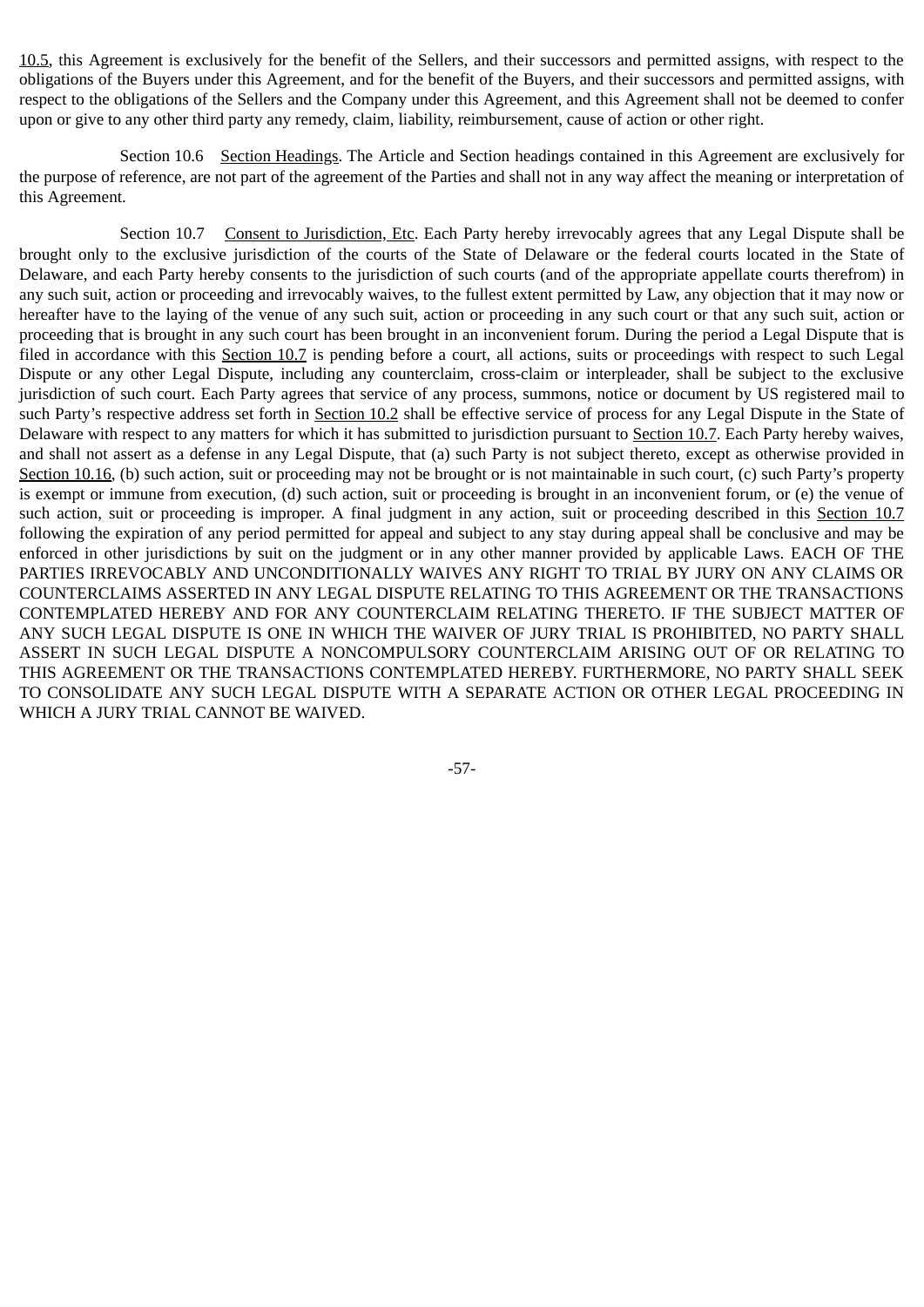Section 10.8 Entire Agreement. This Agreement (including the Schedules and Exhibits attached hereto), the Confidentiality Agreement, the Ancillary Documents and the other documents delivered pursuant to this Agreement constitute the entire agreement among the Parties with respect to the subject matter of this Agreement and supersede all other prior agreements and understandings, both written and oral, between the Parties with respect to the subject matter of this Agreement. Each Party acknowledges and agrees that, in entering into this Agreement, such Party has not relied on any promises or assurances, written or oral, that are not reflected in this Agreement (including the Schedules and Exhibits attached hereto), the Confidentiality Agreement and the certificates delivered pursuant to this Agreement.

Section 10.9 Governing Law. This Agreement shall be governed by and construed in accordance with the Laws of the State of Delaware (regardless of the Laws that might otherwise govern under applicable principles of conflicts of laws thereof) as to all matters, including matters of validity, construction, effect, performance and remedies.

Section 10.10 Specific Performance. The Parties acknowledge that the rights of each Party to consummate the transactions contemplated hereby are unique and recognize and affirm that in the event of a breach of this Agreement by any Party, money damages may be inadequate and the non‑breaching Party may have no adequate remedy at law. Accordingly, the Parties agree that such non-breaching Party shall have the right, in addition to any other rights and remedies existing in their favor at law or in equity, to enforce their rights and the other Party's obligations hereunder not only by an action or actions for damages but also by an action or actions for specific performance, injunctive and/or other equitable relief (without posting of bond or other security), including any order, injunction or decree sought by the Company and/or the Sellers to cause the Buyers or the Guarantor to perform its agreements and covenants contained in this Agreement.

Section 10.11 Counterparts. This Agreement may be executed in counterparts, each of which shall be deemed to be an original, but all of which taken together shall constitute one and the same agreement. Delivery of an executed counterpart of a signature page to this Agreement by facsimile or e-mail shall be as effective as delivery of a manually executed counterpart of the Agreement.

Section 10.12 Amendment; Modification. This Agreement may not be amended or modified except in a writing executed by the Buyers and the Sellers.

essence.

Section 10.13 Time of Essence. With regard to all dates and time periods set forth in this Agreement, time is of the

Section 10.14 Schedules. Disclosure of any fact or item in any Schedule hereto referenced by a particular Section in this Agreement shall be deemed to have been disclosed with respect to every other Section in this Agreement in respect of which the applicability of such disclosure is reasonably apparent. The specification of any dollar amount in the representations or warranties contained in this Agreement or the inclusion of any specific item in any Schedules hereto is not intended to imply that such amounts, or higher or lower amounts or the items so included or other items, are or are not material, and no Party shall use the fact of the setting of such amounts or the inclusion of any such item in any dispute or controversy as to whether any obligation, items

-58-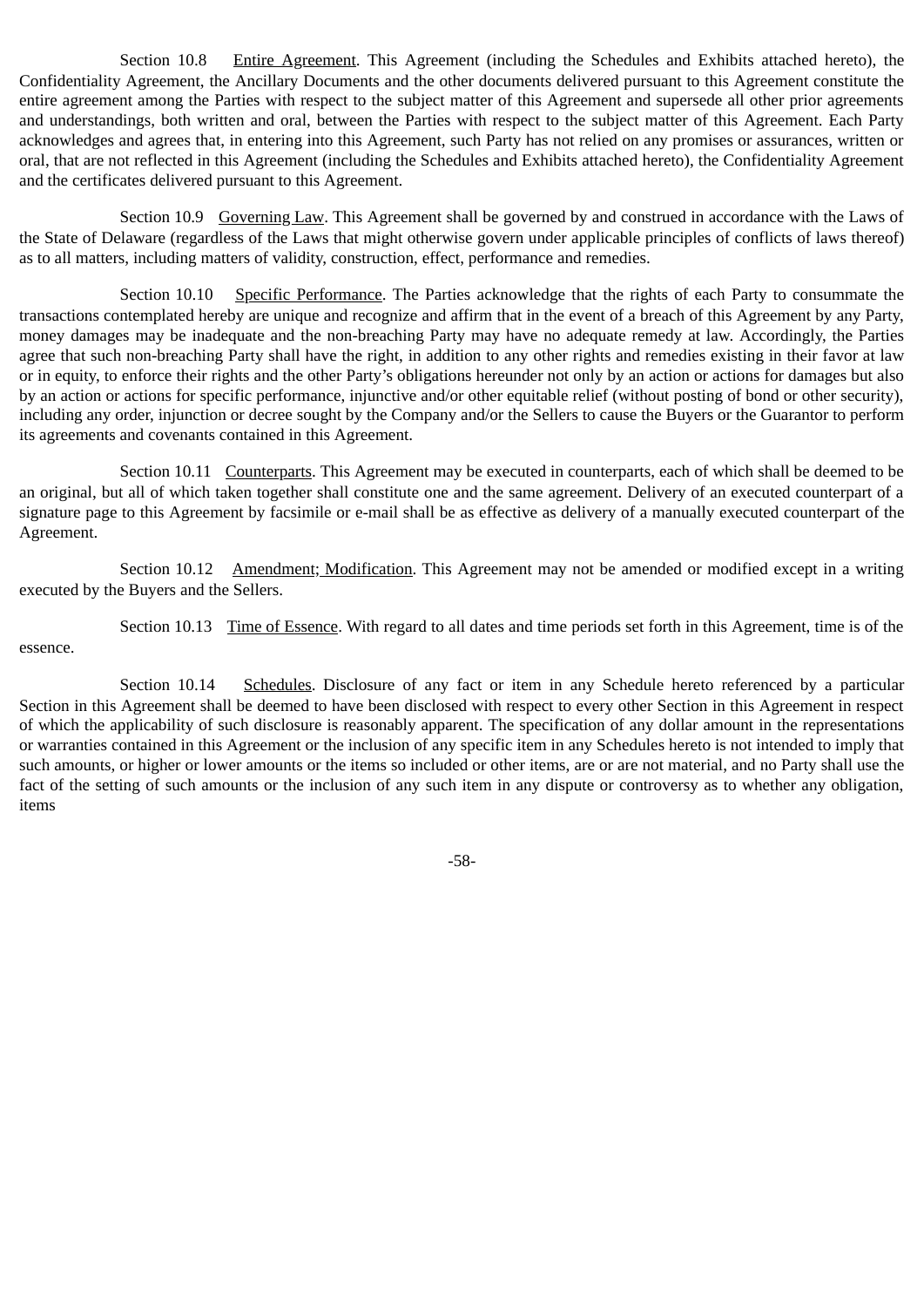or matter not described herein or included in a Schedule is or is not material for purposes of this Agreement.

## Section 10.15 Construction.

(a) Unless the context of this Agreement otherwise clearly requires, (i) references to the plural include the singular, and references to the singular include the plural, (ii) references to one gender include the other gender, (iii) the words "include," "includes" and "including" do not limit the preceding terms or words and shall be deemed to be followed by the words "without limitation", (iv) the terms "hereof", "herein", "hereunder", "hereto" and similar terms in this Agreement refer to this Agreement as a whole and not to any particular provision of this Agreement, (v) the terms "day" and "days" mean and refer to calendar day(s), and (vi) the terms "year" and "years" mean and refer to calendar year(s).

(b) Unless otherwise set forth in this Agreement, references in this Agreement to (i) any document, instrument or agreement (including this Agreement) (A) includes and incorporates all exhibits, schedules and other attachments thereto, (B) includes all documents, instruments or agreements issued or executed in replacement thereof and (C) means such document, instrument or agreement, or replacement or predecessor thereto, as amended, modified or supplemented from time to time in accordance with its terms and in effect at any given time, and (ii) a particular Law means such Law, as amended, modified, supplemented or succeeded from time to time and in effect on the date hereof. All Article, Section, Exhibit and Schedule references herein are to Articles, Sections, Exhibits and Schedules of this Agreement, unless otherwise specified.

(c) This Agreement shall not be construed as if prepared by one of the Parties, but rather according to its fair meaning as a whole, as if all Parties had prepared it.

(d) All payments contemplated by this Agreement shall be made in U.S. dollars.

Section 10.16 Non-Recourse. Notwithstanding anything to the contrary contained herein or otherwise, this Agreement may only be enforced against, and any claims or causes of action that may be based upon, arise out of or relate to this Agreement, or the negotiation, execution or performance of this Agreement or the transactions contemplated hereby, may only be made against the entities and Persons that are expressly identified as Parties to this Agreement in their capacities as such and no former, current or future stockholders, equity holders, controlling persons, directors, officers, employees, general or limited partners, members, managers, agents or Affiliates of any party hereto, or any former, current or future direct or indirect stockholder, equity holder, controlling person, director, officer, employee, general or limited partner, member, manager, agent or Affiliate of any of the foregoing (each, a "Non-Recourse Party") shall have any liability for any obligations or liabilities of the Parties or for any claim (whether in tort, contract or otherwise) based on, in respect of, or by reason of, the transactions contemplated hereby or in respect of any representations made or alleged to be made in connection herewith. Without limiting the rights of any Party against the other Parties hereto, in no event shall any Party or any of its Affiliates seek to enforce this Agreement against, make any claims for breach of this Agreement against, or seek to recover monetary damages from, any Non-Recourse Party.

-59-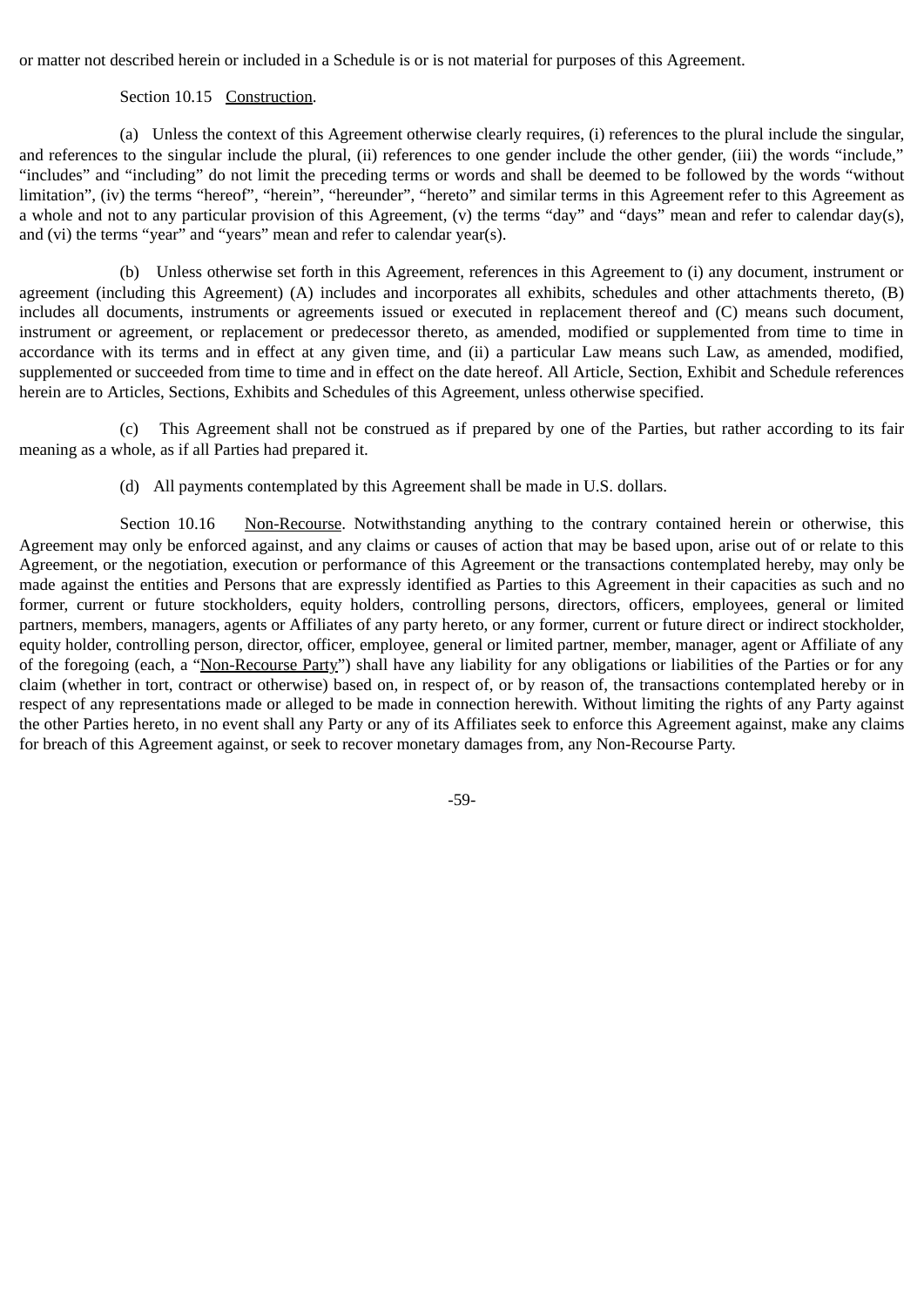Section 10.17 Representation of the Sellers and their Affiliates. The Buyers agree, on their own behalf and on behalf of their Affiliates (including, following the Closing, the Group Companies), that, following the Closing, Ropes & Gray LLP may serve as counsel to Sellers and their Affiliates in connection with any matters related to this Agreement and the transactions contemplated hereby, including any litigation, claim or obligation arising out of or relating to this Agreement or the transactions contemplated by this Agreement notwithstanding any representation by Ropes & Gray LLP prior to the Closing Date of the Group Companies. The Buyers and the Company (on behalf of themselves and their Subsidiaries) hereby (a) waive any claim they have or may have that Ropes & Gray LLP has a conflict of interest or is otherwise prohibited from engaging in such representation and (b) agree that, in the event that a dispute arises after the Closing between the Buyers or the Group Companies, on the one hand, and the Sellers or their Affiliates, on the other hand, Ropes & Gray LLP may represent the Sellers and their Affiliates in such dispute even though the interests of such Person(s) may be directly adverse to the Buyers or the Group Companies and even though Ropes & Gray LLP may have represented the Group Companies in connection with matters related to this Agreement or the transactions contemplated hereby. The Buyers represent that the Buyers' own attorney has explained and helped the Buyers evaluate the implications and risks of waiving the right to assert a future conflict against Ropes & Gray LLP, and the Buyers' consent with respect to this waiver is fully informed. The Buyers and the Company (on behalf of themselves and their Subsidiaries) also further agree that, as to all communications that occur before the Closing between or among Ropes & Gray LLP and the Group Companies, the Sellers or the Sellers' Affiliates and representatives, and that relate in any way to the transactions contemplated by this Agreement, the attorney-client privilege and the expectation of client confidence belongs to the Sellers and may be controlled by the Sellers and shall not pass to the Buyers or the Group Companies. In addition, if the Closing occurs, all of the client files and records in the possession of Ropes & Gray LLP related to this Agreement and the transactions contemplated hereby shall continue to be property of (and be controlled by) the Sellers. Notwithstanding the foregoing, in the event that a dispute arises between the Buyers, the Group Companies and a third party other than a party to this Agreement after the Closing, the Group Companies may assert the attorney-client privilege to prevent disclosure of confidential communications by Ropes & Gray LLP related to this Agreement and the transactions contemplated hereby to such third party; provided, however, that the Group Companies may not waive such privilege without the prior written consent of the Sellers.

Section 10.18 DISCLAIMER. NOTWITHSTANDING ANYTHING TO THE CONTRARY CONTAINED HEREIN OR OTHERWISE: (a) THE REPRESENTATIONS AND WARRANTIES OF THE SELLERS AND THE COMPANY EXPRESSLY SET FORTH IN ARTICLE II AND ARTICLE III AND IN THE CERTIFICATES DELIVERED PURSUANT TO SECTION 6.3(c) ARE AND SHALL CONSTITUTE THE SOLE AND EXCLUSIVE REPRESENTATIONS AND WARRANTIES TO THE BUYERS OR THEIR AFFILIATES IN CONNECTION WITH THIS AGREEMENT OR THE TRANSACTIONS CONTEMPLATED HEREBY, AND (b) EXCEPT FOR THE REPRESENTATIONS AND WARRANTIES REFERRED TO IN CLAUSE (a) ABOVE, NONE OF THE SELLERS, THE COMPANY OR ITS SUBSIDIARIES OR ANY NON-RECOURSE PARTY HAS MADE OR IS MAKING ANY EXPRESS OR IMPLIED REPRESENTATION OR WARRANTY, STATUTORY OR OTHERWISE, OF ANY NATURE, INCLUDING WITH RESPECT TO ANY EXPRESS OR

-60-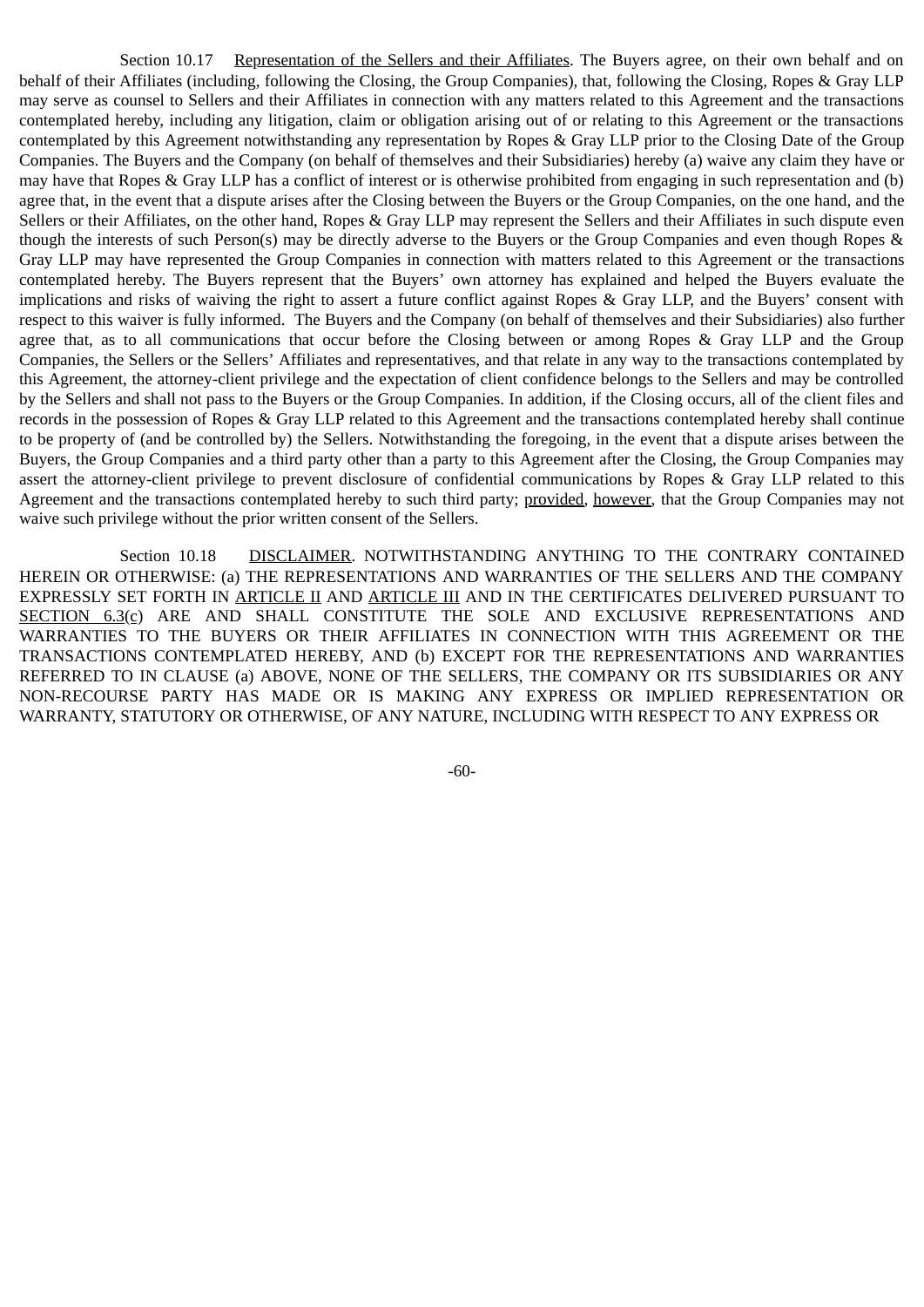IMPLIED REPRESENTATION OR WARRANTY AS TO THE MERCHANTABILITY, QUALITY, QUANTITY, SUITABILITY OR FITNESS FOR ANY PARTICULAR PURPOSE OF THE BUSINESS OR THE ASSETS OF THE COMPANY AND ITS SUBSIDIARIES. NOTWITHSTANDING ANYTHING TO THE CONTRARY CONTAINED HEREIN OR OTHERWISE, EXCEPT FOR THE REPRESENTATIONS AND WARRANTIES EXPRESSLY SET FORTH IN ARTICLE II AND ARTICLE III HEREOF AND IN THE CERTIFICATES DELIVERED PURSUANT TO SECTION  $6.3(c)$ , ALL OTHER WARRANTIES, EXPRESS OR IMPLIED, STATUTORY OR OTHERWISE, OF ANY NATURE, INCLUDING WITH RESPECT TO ANY EXPRESS OR IMPLIED REPRESENTATION OR WARRANTY AS TO THE MERCHANTABILITY, QUALITY, QUANTITY, SUITABILITY OR FITNESS FOR ANY PARTICULAR PURPOSE OF THE BUSINESS OR THE ASSETS OF THE COMPANY AND ITS SUBSIDIARIES, ARE HEREBY EXPRESSLY DISCLAIMED. THE BUYERS REPRESENT, WARRANT, COVENANT AND AGREE, ON BEHALF OF THEMSELVES AND THEIR RESPECTIVE AFFILIATES, THAT IN DETERMINING TO ENTER INTO AND CONSUMMATE THIS AGREEMENT AND THE TRANSACTIONS CONTEMPLATED HEREBY, THEY ARE NOT RELYING UPON ANY REPRESENTATION OR WARRANTY MADE OR PURPORTEDLY MADE BY OR ON BEHALF OF ANY PERSON, OTHER THAN THOSE EXPRESSLY MADE BY THE SELLERS AND THE COMPANY AS SET FORTH IN ARTICLE II AND ARTICLE III HEREOF AND IN THE CERTIFICATES DELIVERED PURSUANT TO SECTION 6.3(c), AND THAT THE BUYERS SHALL ACQUIRE THE COMPANY AND ITS SUBSIDIARIES AND THEIR RESPECTIVE ASSETS WITHOUT ANY REPRESENTATION OR WARRANTY AS TO MERCHANTABILITY OR FITNESS FOR ANY PARTICULAR PURPOSE, IN AN "AS IS" CONDITION AND ON A "WHERE IS" BASIS AND "WITH ALL FAULTS".

Without limiting the generality of the immediately preceding paragraph, it is understood and agreed by the Buyers, on behalf of themselves and their Affiliates, that any cost estimate, projection or other prediction, any data, any financial information or any memoranda or offering materials or presentations, including any memoranda and materials provided by the Sellers or the Company, are not and shall not be deemed to be or to include representations or warranties, except to the extent explicitly set forth in Article II or Article III hereof and in the certificate delivered pursuant to Section  $6.3(c)$  as a representation and warranty by (and only by) the Sellers or the Company.

Section 10.19 Due Diligence Review. The Buyers acknowledge, covenant and agree, on behalf of themselves and their Affiliates: (a) that they have completed to their satisfaction their own due diligence investigation, and based thereon, formed their own independent judgment with respect to the Company and its Subsidiaries, (b) that they have been furnished with or given full access to such documents and information about the Company and its Subsidiaries and their respective businesses and operations as they and their representatives and advisors have deemed necessary to enable them to make an informed decision with respect to the execution, delivery and performance of this Agreement and the transactions contemplated hereby, (c) that in entering into this Agreement, they have relied solely upon their own investigation and analysis and the representations and warranties of the Sellers and the Company expressly contained in Article II or Article III hereof and in the certificate delivered pursuant to Section  $6.3(c)$  and  $(d)$  that, except for

-61-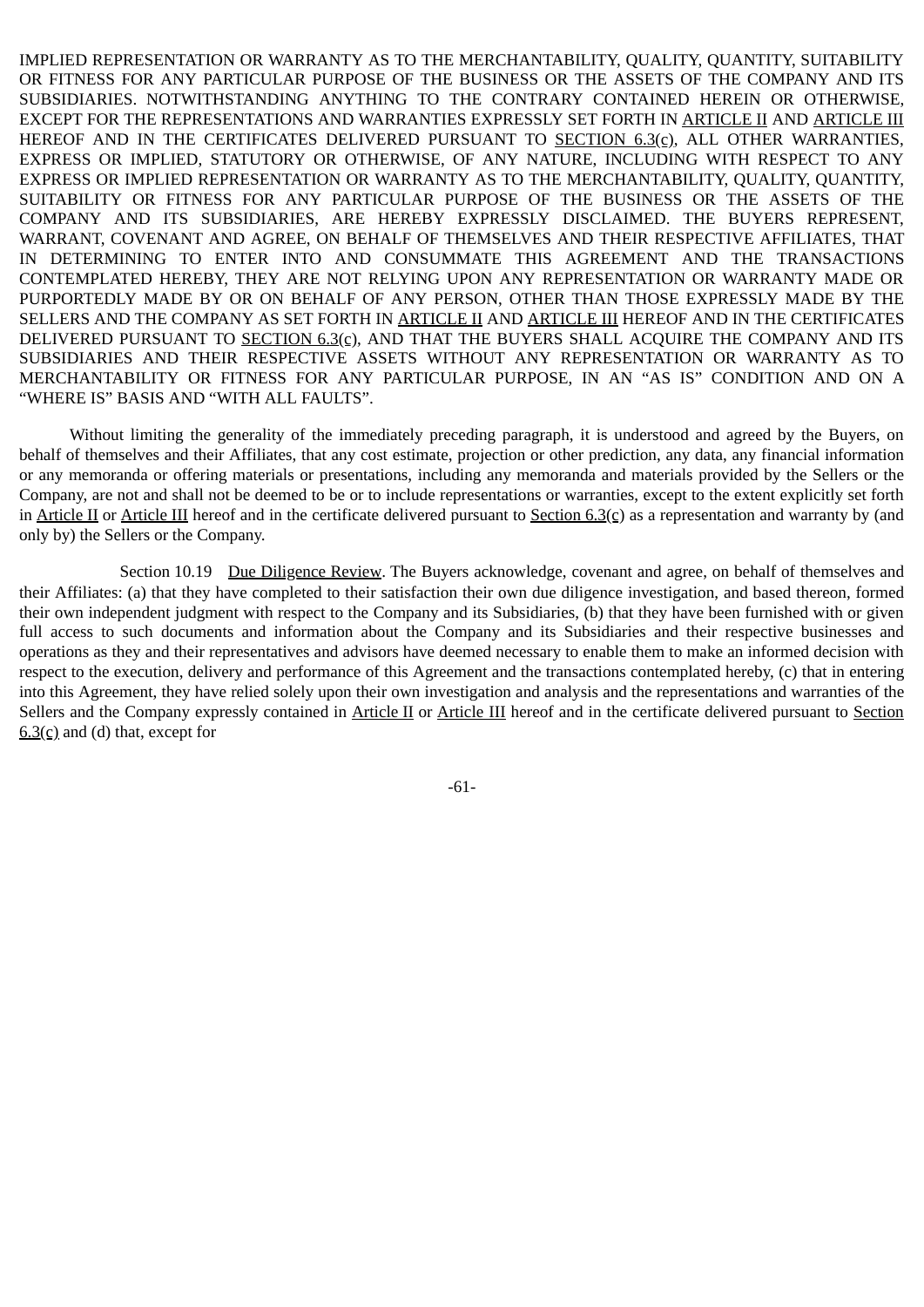the representations and warranties of the Sellers and the Company expressly contained in Article II or Article III hereof and in the certificate delivered pursuant to Section  $6.3(c)$ , (x) no representation or warranty has been or is being made by the Sellers, the Company or any other Person as to the accuracy or completeness of any of the information provided or made available to the Buyers or any of their representatives and advisors and (y) there are uncertainties inherent in attempting to make estimates, projections, forecasts, plans, budgets and similar materials and information, the Buyers are familiar with such uncertainties, the Buyers are taking full responsibility for making their own evaluations of the adequacy and accuracy of any and all estimates, projections, forecasts, plans, budgets and other materials or information that may have been delivered or made available to them or any of their respective agents or representatives, the Buyers have not relied and shall not rely on such information, and the Buyers shall not assert, and shall cause their Affiliates not to assert, any claims against the Sellers, the Company and its Subsidiaries or the Non-Recourse Parties with respect thereto.

Section 10.20 Performance Guaranty. Subject to the prior satisfaction of any conditions to the obligations of the Buyers set forth herein, the Guarantor unconditionally and irrevocably agrees to take any and all actions necessary to cause the Buyers to perform all of their covenants, agreements and obligations under this Agreement, including with respect to the consummation of the transactions contemplated by this Agreement and the payment of consideration hereunder, indemnification and all other covenants, agreements and obligations of the Buyers under this Agreement, and the Guarantor shall be liable for any breach by the Buyers of any such covenant, agreement or obligation. The Guarantor represents and warrants that (a) it has all corporate power and authority to execute, deliver and perform this Agreement, (b) the execution, delivery and performance of this Agreement by it has been duly and validly authorized and approved by all necessary corporate action by it and (c) this Agreement is a valid and binding commitment of the Guarantor, enforceable in accordance with its terms.

**[**Signatures follow on next page.**]**

-62-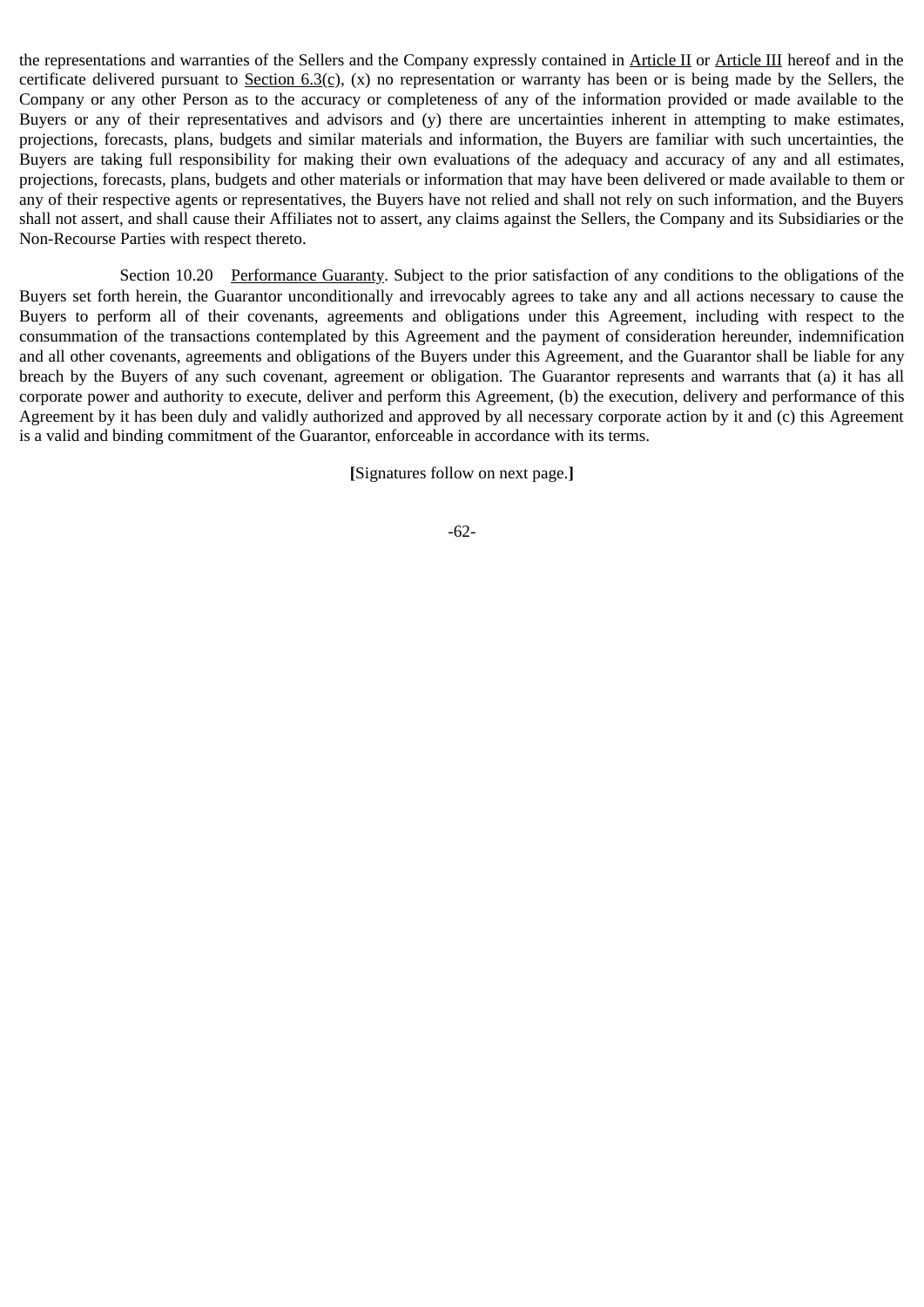IN WITNESS WHEREOF, the Parties have executed this Interest Purchase Agreement on the day and year first above written.

THE SELLERS: MEDIQ B.V.

By: Mediq Holding B.V., its sole director

By: /s/ J.G. Janssen Name: J.G. Janssen Title: Managing Director and CFO

### MEDIQ INTERNATIONAL B.V.

By: /s/ J.G. Janssen Name: J.G. Janssen Title: Managing Director and CFO

THE COMPANY: MEDIQ USA HOLDINGS

By: Mediq B.V. and Mediq International B.V., its partners

By: /s/ J.G. Janssen

Name: J.G. Janssen

Title: Managing Director and CFO of Mediq Holding B.V., sole director of Mediq B.V.; and Managing Director and CFO of Mediq International B.V.

*Signature Page to Interest Purchase Agreement*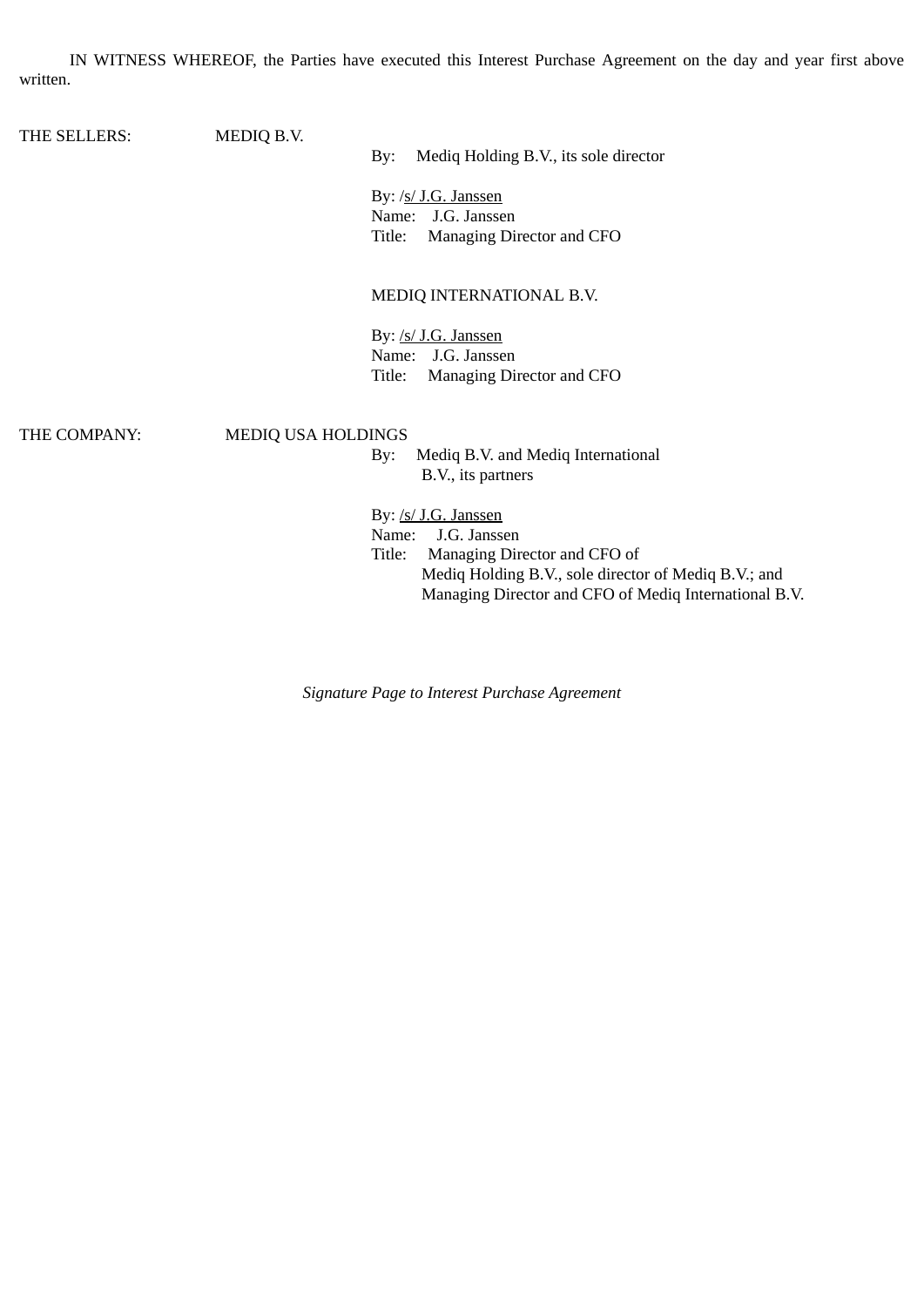By: /s/ Richard A. Meier Name: Richard A. Meier Title: President

# BARISTA ACQUISITION II, LLC

By: /s/ Richard A. Meier Name: Richard A. Meier Title: President

THE GUARANTOR: OWENS & MINOR, INC.

solely for the purposes of **Section 10.20** 

By: /s/ Richard A. Meier Name: Richard A. Meier Title: Executive Vice President, Chief Financial Officer & President, International

*Signature Page to Interest Purchase Agreement*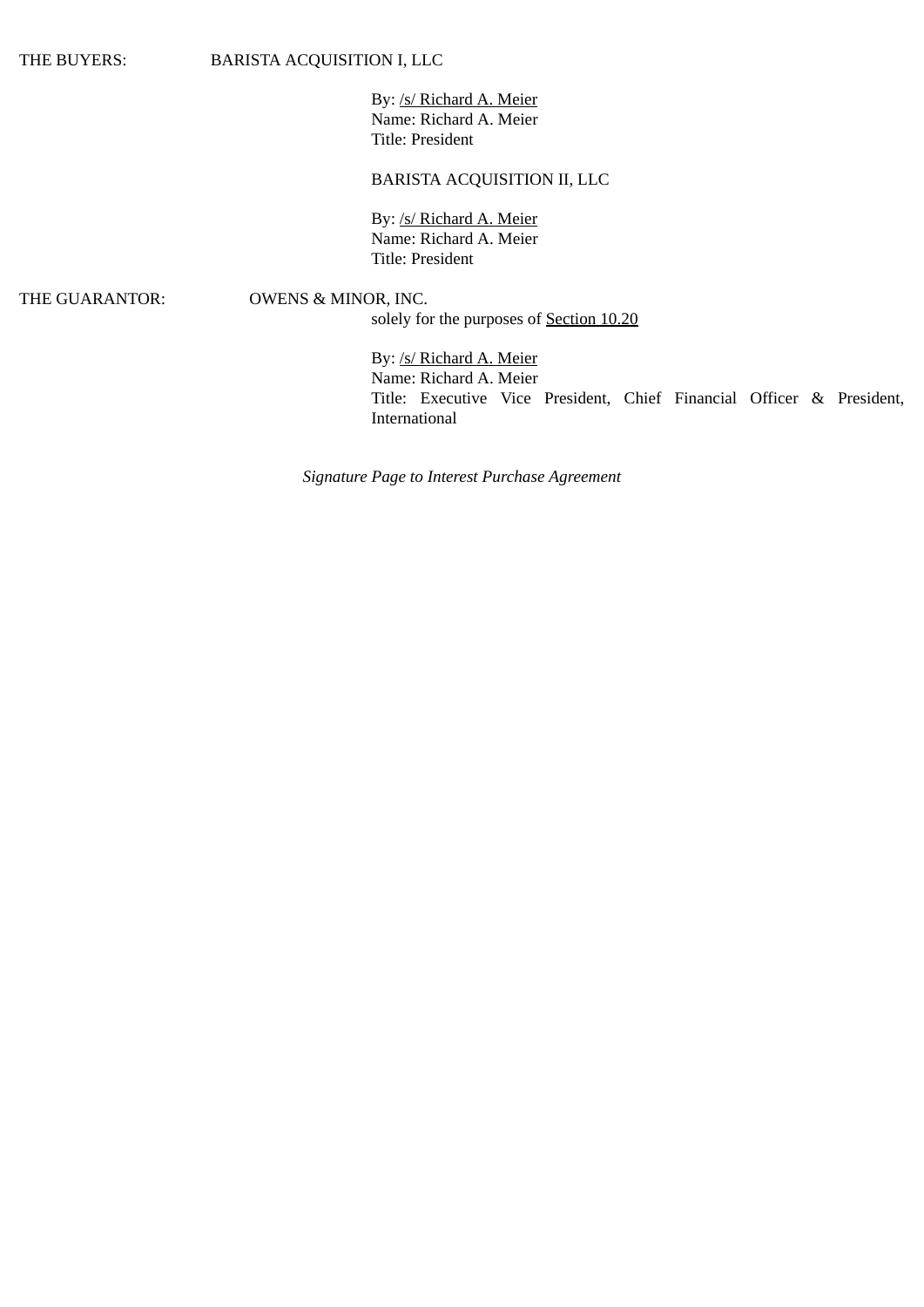### **EXHIBIT A**

## **DEFINITIONS**

For purposes of this Agreement, each of the following terms (including the singular and plural thereof, as applicable) shall have the meaning set forth below:

"Acquisition Proposal" means any offer or proposal for, or any indication of interest in, any of the following (other than the consummation of the transactions contemplated under this Agreement): (a) any direct or indirect acquisition or purchase of all or any portion of the Interests of the Company or the Equity Interests of any of the Group Companies or all or any substantial portion of the assets of the Company or any of the Group Companies, (b) any merger, consolidation or other business combination relating to the Company or any of the Group Companies or (c) any recapitalization, reorganization or any other extraordinary business transaction involving or otherwise relating to the Company or any of the Group Companies.

"Affiliate" of any specified Person means any other Person directly or indirectly controlling or controlled by, or under common control with, such specified Person. For purposes hereof, "control" (including, with correlative meanings, the terms "controlled by" and "under common control with"), as applied to any specified Person, means the possession, directly or indirectly, of the power to direct or cause the direction of the management and policies of such Person, whether through the ownership of Equity Interests, voting securities or other ownership interests, by contract or otherwise.

"Ancillary Documents" means the Escrow Agreement and the Transition Services Agreement.

"Balance Sheet Date" means the date of the Interim Balance Sheet.

"Business Associate Agreement" means a "business associate contract" as such term is used in HIPAA, including at 45 C.F.R. §§ 164.308(b), 164.314(a) and 164.504(e).

"Business Day" means any day except Saturday, Sunday or any days on which banks are generally not open for business in the city of New York, New York or Amsterdam.

"Buyer Ancillary Documents" means the Ancillary Documents to which any Buyer is a party.

"Buyer Indemnified Parties" means the Buyers and their Affiliates, each of their respective officers, directors, members, managers, shareholders, employees, agents, trustees and representatives and each of the heirs, executors, successors and assigns of any of the foregoing.

"Cash Deficit" means the amount, if any, by which the Estimated Closing Cash is greater than the Final Closing Cash (as set forth on the Final Closing Statement).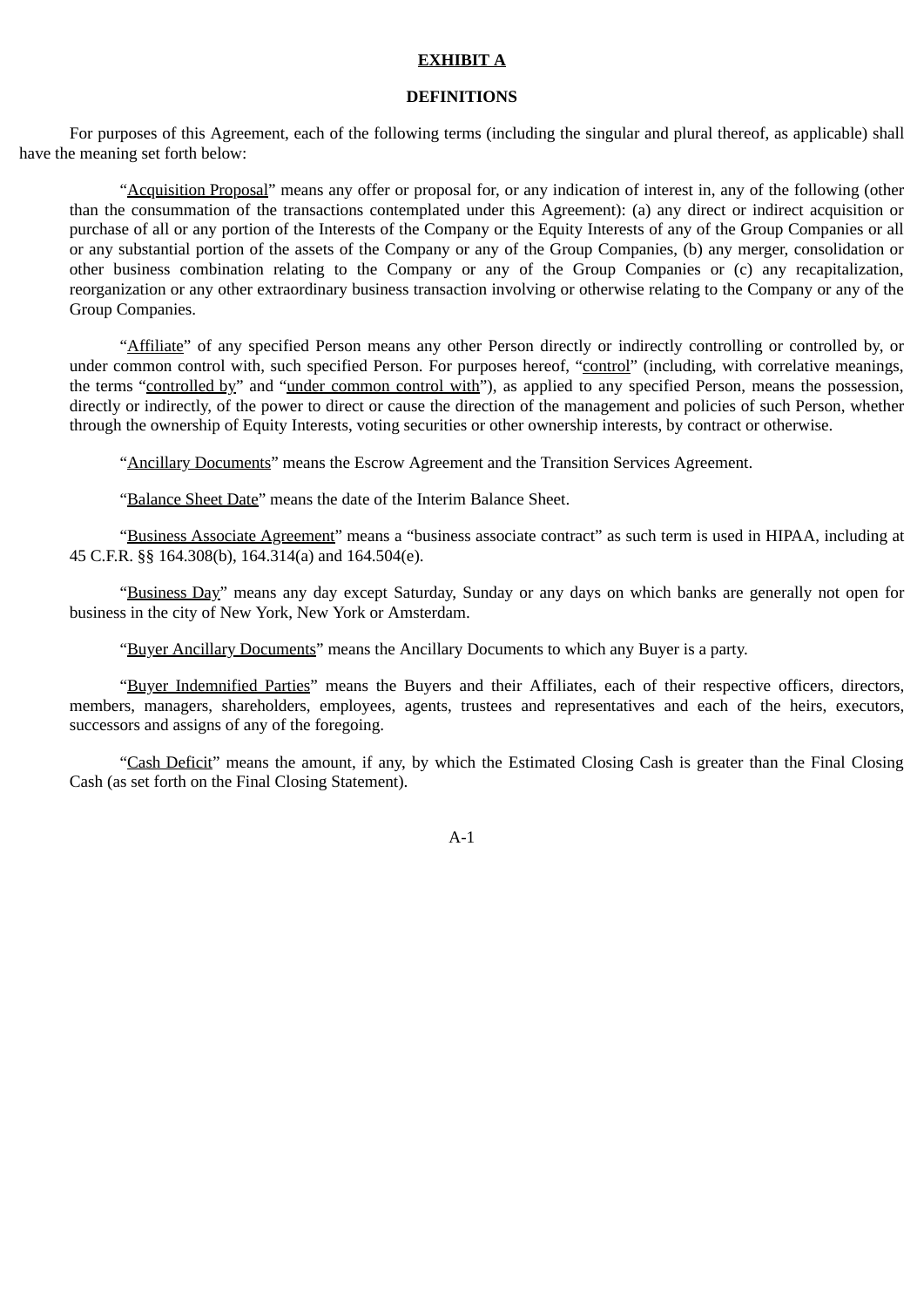"Cash Surplus" means the amount, if any, by which the Final Closing Cash (as set forth on the Final Closing Statement) is greater than the Estimated Closing Cash.

"Cash and Cash Equivalents" means the cash, commercial paper, checks held for deposit or deposited that have not yet cleared, other wire transfers and drafts deposited or received and available for deposit, other bank deposits, treasury bills, short term investments and cash equivalents (determined in accordance with IFRS), net of any outstanding checks that have not yet cleared to the extent that the amounts payable in respect of such outstanding checks are not included as a Current Liability in the calculation of Net Working Capital, of the Group Companies as of the close of business on the day immediately prior to the Closing.

"Chief Financial Officer" means the Chief Financial Officer of the Company.

"Claims Period" means the period during which a claim for indemnification may be asserted under Article IX by an Indemnified Party.

"Closing Cash Payment" means the Base Purchase Price, minus (a) the Estimated Closing Indebtedness, minus (b) the Estimated Net Working Capital Deficit (if any), plus (c) the Estimated Net Working Capital Surplus (if any), minus (d) the Estimated Closing Company Transaction Expenses, plus (e) the Estimated Closing Cash, minus (f) the Indemnity Amount.

"Code" means the United States Internal Revenue Code of 1986, as amended, or any successor Law.

"Company Ancillary Documents" means the Ancillary Documents to which any Group Company is a party.

"Commercially Available Software" means any computer software (whether licensed or provided as a service) that is generally commercially available on standard or customary terms, has an annual license, service or maintenance fee of less than \$50,000 and is used by any of the Group Companies.

"Company Benefit Plan" means each Employee Benefit Plan that is sponsored, maintained, contributed to or required to be maintained or contributed to by any Group Company.

"Company IP Agreements" means the Inbound Licenses and Outbound Licenses, collectively.

"Company Material Contracts" means the following Contracts to which any Group Company is a party (other than the Company Benefit Plans set forth on Schedule 2.16(a)): (a) all Contracts, including any contract with a Third Party Payor, that individually involve payments to or from any Group Company, collectively, in excess of \$1,000,000 on an annual basis; (b) any employment Contract with any employee of any Group Company that is not terminable at-will (other than standard employee confidentiality or non-disclosure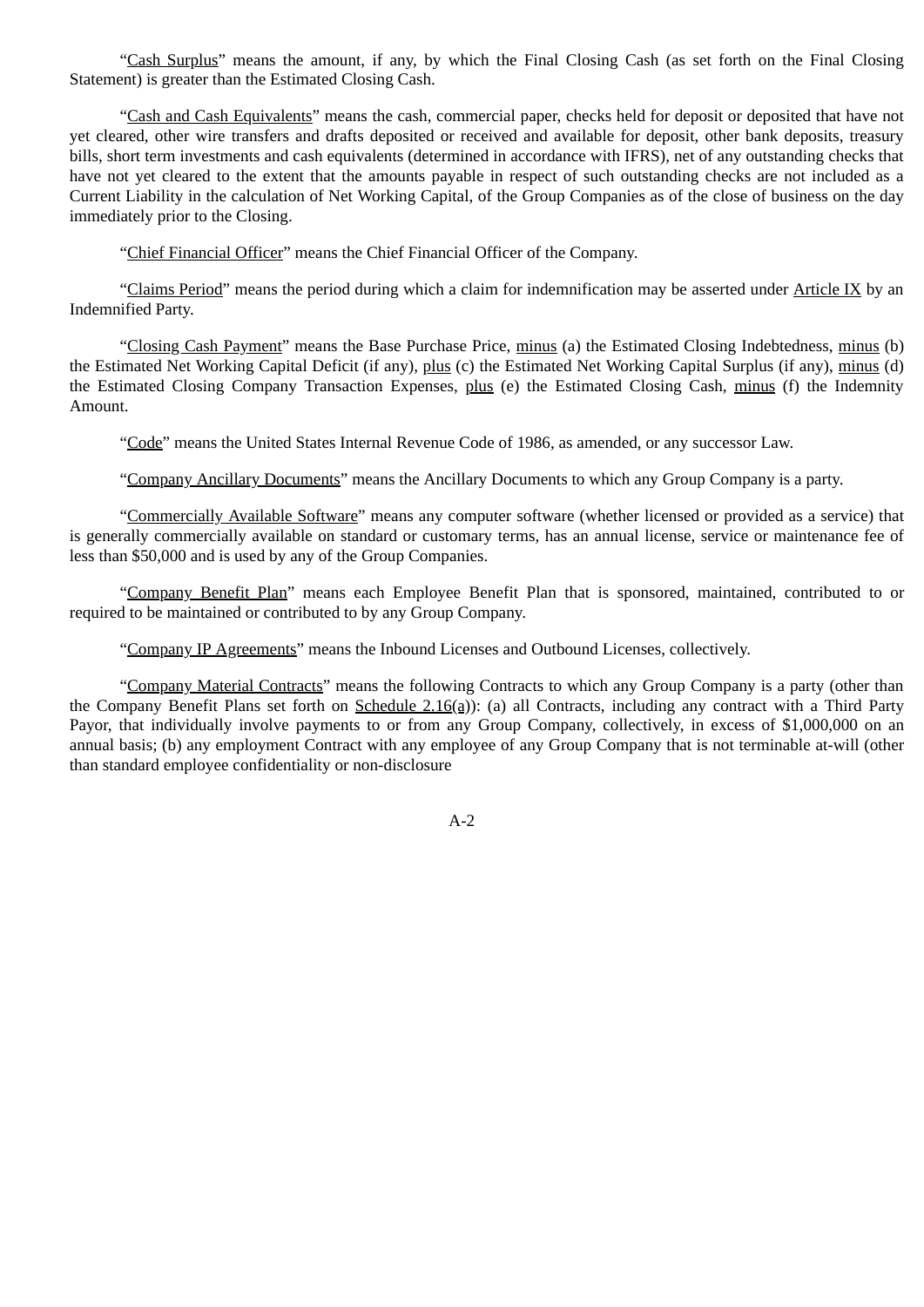agreements); (c) all bonds, debentures, notes, loans, credit or loan agreements or loan commitments, mortgages, indentures or any other contracts relating to the borrowing of money; (d) (i) all Leases and (ii) all other leases or licenses involving any properties or assets (whether personal or mixed, tangible or intangible) involving an annual commitment or payment of more than \$500,000 individually by any Group Company; (e) any agreement to indemnify any current or former shareholder, director, officer or employee of the Company or any Company Subsidiary; (f) any joint venture, research and development or limited partnership agreement or arrangement involving a sharing of profits, losses, costs or liabilities by any Group Company with any other Person, and any Contract relating to the ownership, management or control of any Person in which any Group Company owns any Equity Interests; and (g) all Contracts with Material Customers and Material Suppliers.

"Company Registered Intellectual Property" means (a) all registered trademarks and pending trademark and service mark applications owned by any of the Group Companies, (b) all registered copyrights owned by any of the Group Companies, (c) all domain names owned by any of the Group Companies, and (d) all registered patents and pending patent applications owned by any of the Group Companies.

"Company Software" means any software owned by a Group Company other than Commercially Available Software.

"Company Subsidiary" means any direct or indirect wholly-owned Subsidiary of the Company.

"Company Transaction Expenses" means (a) any "single-trigger" severance, change of control, bonus or other payments payable by the Group Companies to any current or former director, officer or employee of the Group Companies or any of their Affiliates (including any such payments contemplated by Schedule A-2 but excluding any such payments pursuant to the Retention Agreements or other amounts payable pursuant to agreements or arrangements entered into by the Buyers), in each case, as a result of the transactions contemplated by this Agreement (including "success fees" or stay bonuses, or severance payments and any gross up payment relating to Taxes, interest or penalties relating thereto), together with the employer paid portion of any employment and payroll Taxes thereon, (b) any investment banking fees and expenses, commissions, advisory fees, legal fees and expenses, accounting fees and expenses and other third party advisory or consulting fees and expenses of the Group Companies and the Sellers payable in connection with the transactions contemplated by this Agreement, and (c) the Tail Premium, in the case of each of clauses (a) through (c), to the extent unpaid as of the Closing. For the avoidance of doubt, nothing in this definition shall require any Company Transaction Expense to be paid to the extent such payment would be duplicative.

"Company Transaction Expenses Deficit" means the amount, if any, by which the Final Closing Company Transaction Expenses is greater than the Estimated Closing Company Transaction Expenses.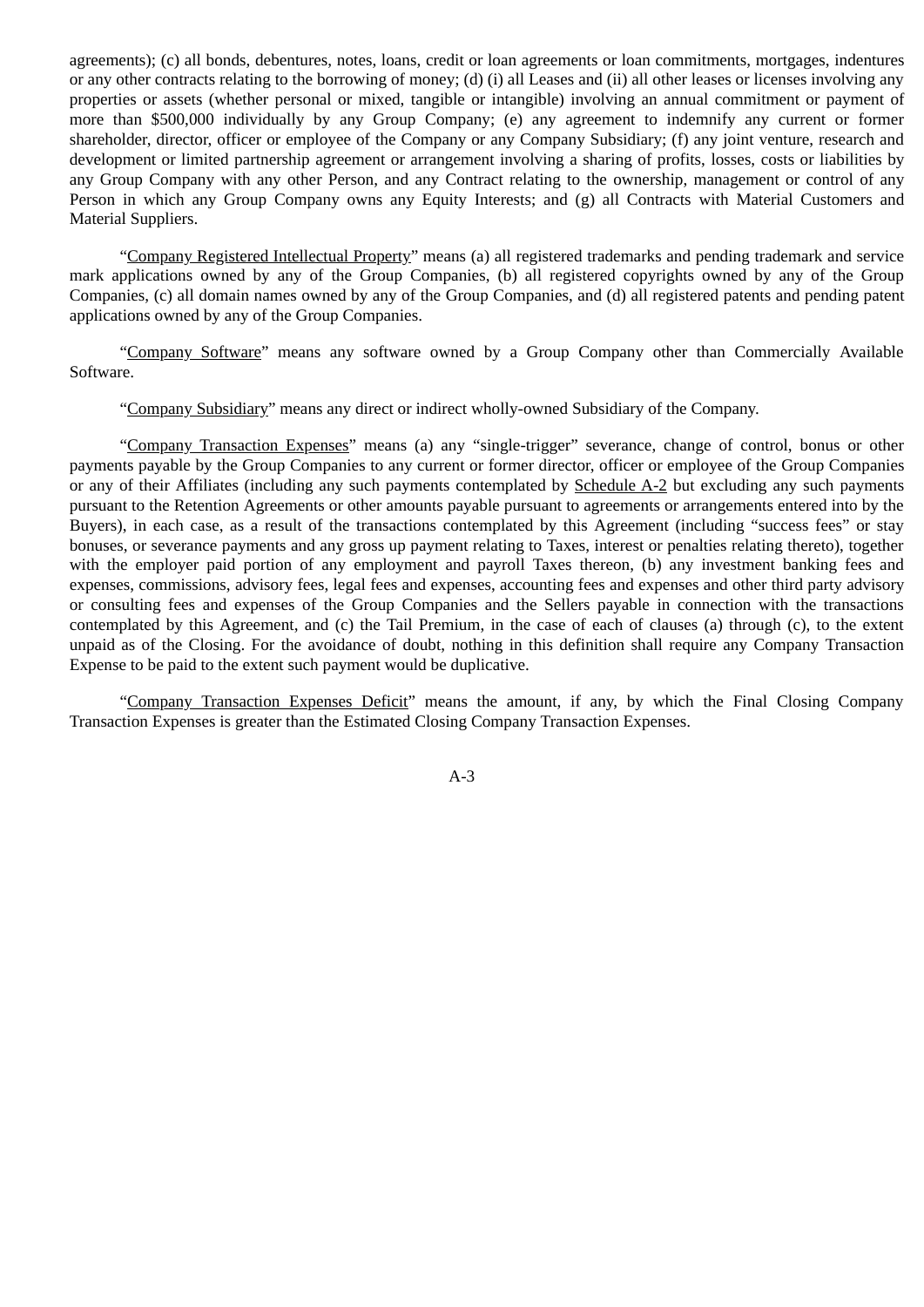"Company Transaction Expenses Surplus" means the amount, if any, by which the Estimated Closing Company Transaction Expenses is greater than the Final Closing Company Transaction Expenses.

"Confidentiality Agreement" means that certain confidentiality agreement, dated October 18, 2016, between the Guarantor and Mediq Holding B.V.

"Contract" means any legally enforceable written or oral agreement (as amended, supplemented or otherwise modified from time to time) to which any Group Company is a party or by which any Group Company is bound.

"Current Assets" means total current assets of the Group Companies, on a consolidated basis, calculated in accordance with the Working Capital Rules and, except as otherwise specified in Exhibit B or Exhibit C, consistent with the specific line items or accounts set forth on Exhibit C.

"Current Liabilities" means total current liabilities of the Group Companies, on a consolidated basis, calculated in accordance with the Working Capital Rules and, except as otherwise specified in **Exhibit B** or **Exhibit C**, consistent with the specific line items or accounts set forth on Exhibit C.

"Debt-Like Items" means items set forth on Schedule A-1.

"Disqualified Individual" means any "disqualified individual" (as defined in Treasury Regulation Section 1.280G-1) with respect to the Company or any of the Company Subsidiaries.

"Employee Benefit Plan" means each (i) "employee benefit plan" (as defined in Section 3(3) of ERISA), whether or not subject to ERISA, (ii) post-employment or post-retirement health, medical, life insurance or other welfare benefit plan, program, policy or arrangement, (iii) bonus, incentive, deferred compensation or equity or equity-based compensation plan, program, policy or arrangement, (iv) change in control, retention, severance or termination plan, program, policy or arrangement or (v) other material compensation or benefit plan, program, policy or arrangement, whether or not subject to ERISA, and whether oral or written, formal or informal, funded or unfunded.

"Environmental Laws" means any and all Laws, orders, decisions or rules of common law, consent decrees, or Licenses regulating or relating to protection of the environment (including surface or ground water, drinking water supply, soil, surface or subsurface strata or medium, wildlife, plants or other natural resources or ambient air), human health, pollution control and Hazardous Substances.

"Environmental Permits" means all Licenses applicable to any Group Company issued pursuant to Environmental Laws.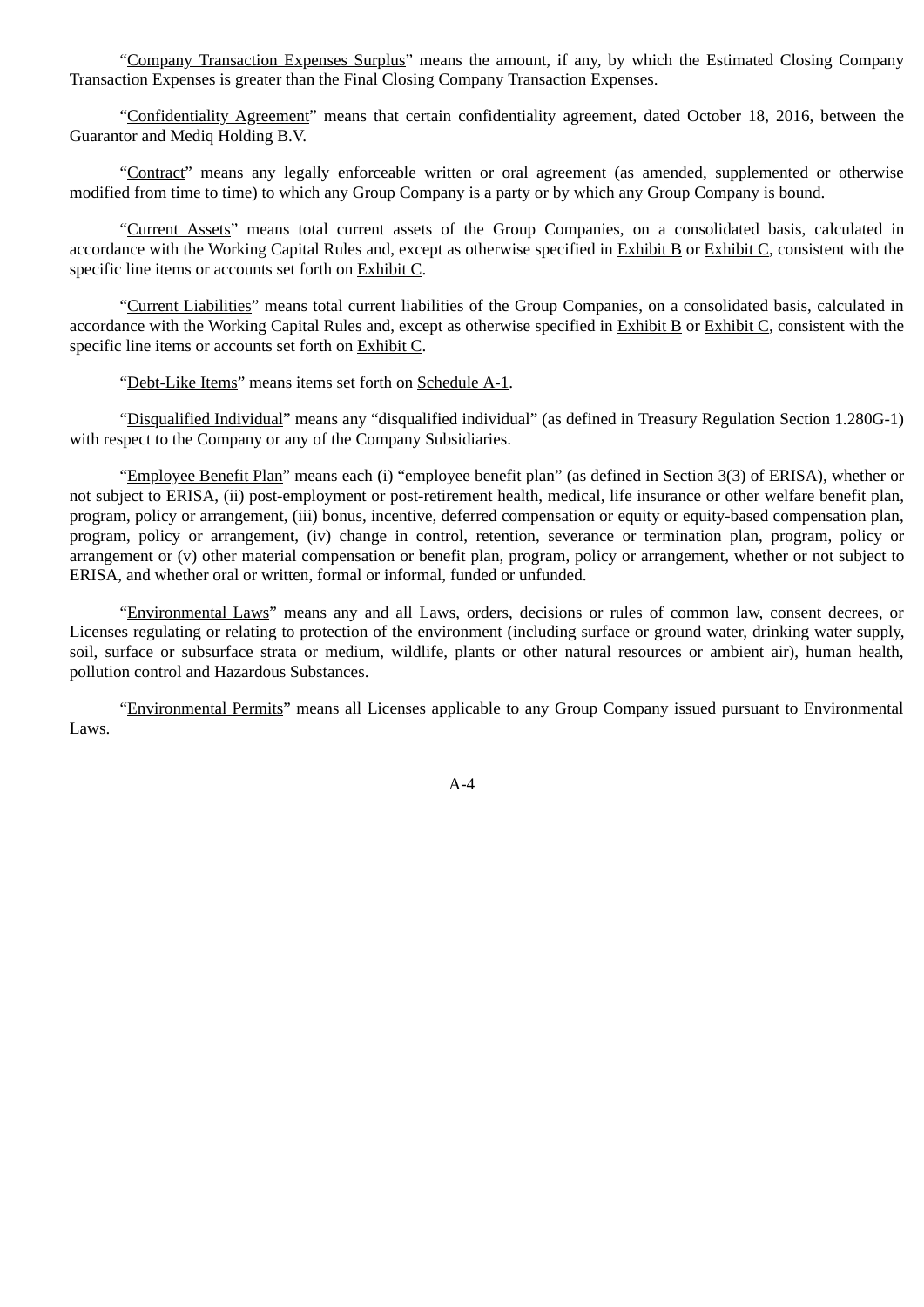"Equity Interest" means, with respect to any Person, (a) any capital stock, partnership or membership interest, unit of participation or other similar interest (however designated) in such Person and (b) any option, warrant, purchase right, conversion right, exchange right, preemptive right, call right or other Contract which would entitle any other Person to acquire any such interest in such Person or otherwise entitle any other Person to share in the equity, profits, earnings, losses or gains of such Person (including stock appreciation, phantom stock, profit participation or other similar rights).

"ERISA" means the Employee Retirement Income Security Act of 1974, as amended.

"Escrow Agent" means U.S. Bank.

"Escrow Agreement" means the Escrow Agreement, by and among the Buyers, the Sellers, and the Escrow Agent, substantially in the form attached hereto as Exhibit E, with such revisions as may be discussed and mutually agreed by the Buyers, the Sellers, and the Escrow Agent in good faith following the date hereof.

"Estimated Net Working Capital Deficit" means the amount, if any, by which the Target Net Working Capital is greater than the Estimated Closing Net Working Capital (as set forth on the Closing Date Financial Certificate).

"Estimated Net Working Capital Surplus" means the amount, if any, by which the Estimated Closing Net Working Capital (as set forth on the Closing Date Financial Certificate) is greater than the Target Net Working Capital.

"Existing Credit Facility" means that certain Senior Facilities Agreement originally dated 29 January 2013 and most recently amended and restated on 12 August 2016 between, amongst others, Mediq B.V., as borrower, certain guarantors party thereto, the lenders party thereto from time to time and Coöperatieve Rabobank U.A., as agent and security agent.

"Federal and State Health Care Laws" means: (i) the federal Medicare or federal or state Medicaid statutes, Sections 1128, 1128A, 1128B, 1128C or 1877 of the Social Security Act (42 U.S.C. §§ 1320a-7, 1320a-7a, 1320a-7b, 1320a-7c and 1395nn), the federal TRICARE statute (10 U.S.C. § 1071 et seq.), the False Claims Act (31 U.S.C. § 3729 et seq.), the False Statements Accountability Act (18 U.S.C. § 1001), the Program Fraud and Civil Remedies Act (31 U.S.C. § 3801 et seq.), the Federal Food, Drug and Cosmetic Act of 1938, as amended; (ii) HIPAA, (iii) any state and local Laws regulating the privacy or security of Personal Data, in each case as amended from time to time; (iv) any state analogs of the foregoing statutes; and (v) those rules, codes, regulations, decrees, treaties, standards, guidelines, binding guidance, court decisions, injunctions, ordinances or orders pursuant to, or otherwise arising under, any such state analogs and foregoing statutes that have the force or effect of law.

"Federal Health Care Program" means as provided in 42 U.S.C. §1320a-7b(f), as amended from time to time.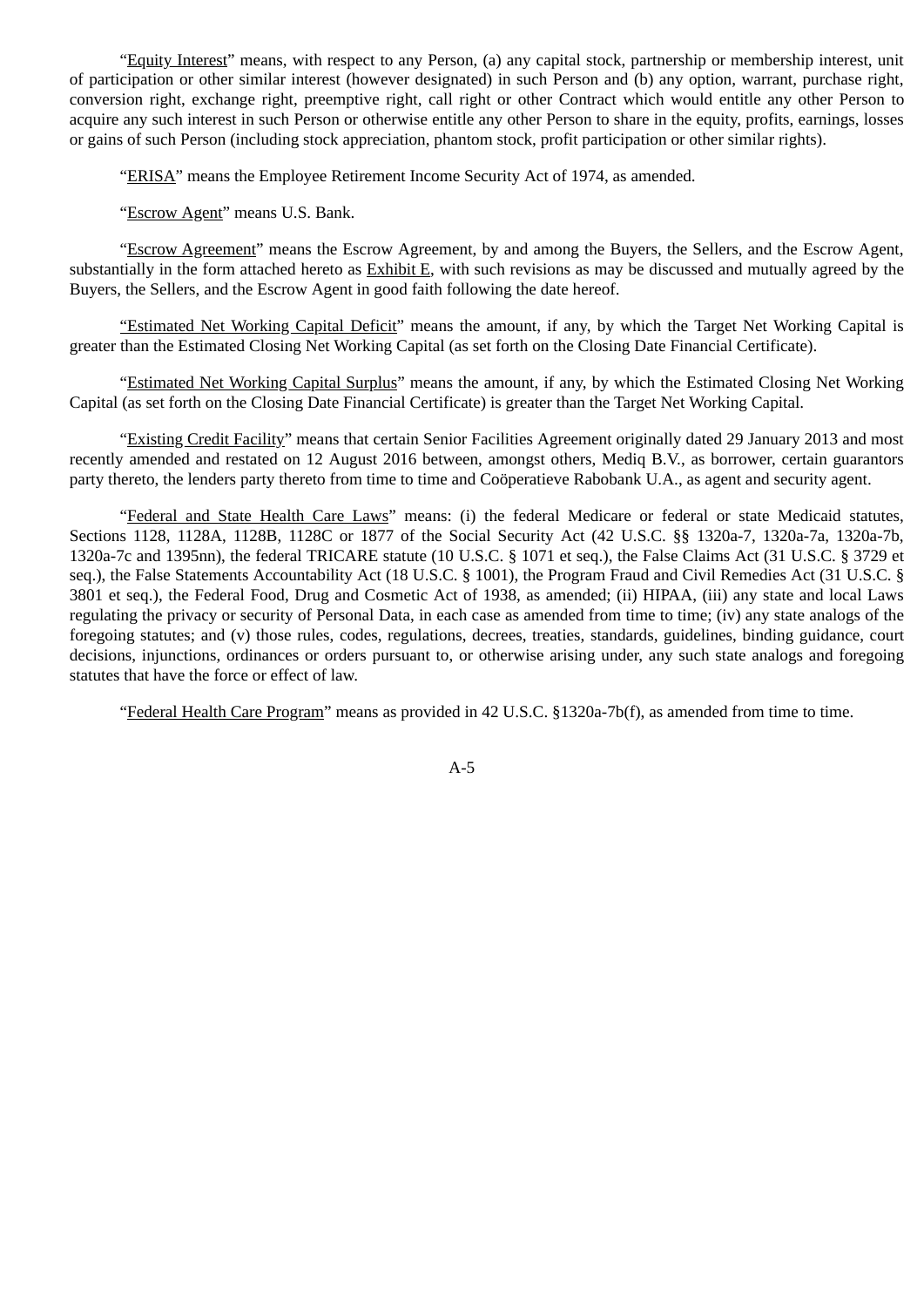"Final Closing Cash" means the aggregate amount of Cash and Cash Equivalents set forth in the Final Closing Statement.

"Final Closing Company Transaction Expenses" means the aggregate amount of Company Transaction Expenses set forth in the Final Closing Statement.

"Final Closing Indebtedness" means the aggregate amount of the outstanding amounts of Indebtedness and Debt-Like Items of the Group Companies as of immediately prior to the Closing set forth in the Final Closing Statement.

"Final Closing Net Working Capital" means the aggregate amount of Net Working Capital set forth in the Final Closing Statement.

"Final Closing Statement" means the Preliminary Closing Statement as finally determined pursuant to Section 1.5.

"Final Deficit" means the amount, if any, by which (a) the sum of (i) the Net Working Capital Deficit, if any, (ii) the Cash Deficit, if any, (iii) the Indebtedness Deficit, if any, and (iv) the Company Transaction Expenses Deficit, if any, is greater than (b) the sum of (i) the Net Working Capital Surplus, if any, (ii) the Cash Surplus, if any, (iii) the Indebtedness Surplus, if any, and (iv) the Company Transaction Expenses Surplus, if any.

"Final Surplus" means the amount, if any, by which (a) the sum of (i) the Net Working Capital Surplus, if any, (ii) the Cash Surplus, if any, (iii) the Indebtedness Surplus, if any, and (iv) the Company Transaction Expenses Surplus, if any, is greater than (b) the sum of (i) the Net Working Capital Deficit, if any, (ii) the Cash Deficit, if any, (iii) the Indebtedness Deficit, if any, and (iv) the Company Transaction Expenses Deficit, if any.

"Fundamental Representations" means the representations and warranties of the Company set forth in Section 2.1 (Organization); Section 2.2 (Authorization); Section 2.3 (Capitalization); Section 2.4 (Company Subsidiaries); Section 2.19 (Certain Fees), and the representations and warranties of the Sellers set forth in Section 3.1 (Organization); Section 3.2 (Authorization); Section 3.4 (Ownership of Interests); and Section 3.6 (Certain Fees).

"GAAP" means generally accepted accounting principles in the United States.

"Governmental Entity" means any national, federal, state, county, municipal or local government, any political subdivision thereof or any court, administrative or regulatory agency, department, instrumentality, body or commission or other governmental authority or agency or any entity exercising executive, legislative, judicial, regulatory, taxing or administrative functions of or pertaining to government, and any arbitrator or arbitral body or panel of competent jurisdiction.

"Governmental Payor" means Medicare, Medicaid, TRICARE/CHAMPUS, or any other federal health care program as defined by 42 U.S.C. 1320a-7b.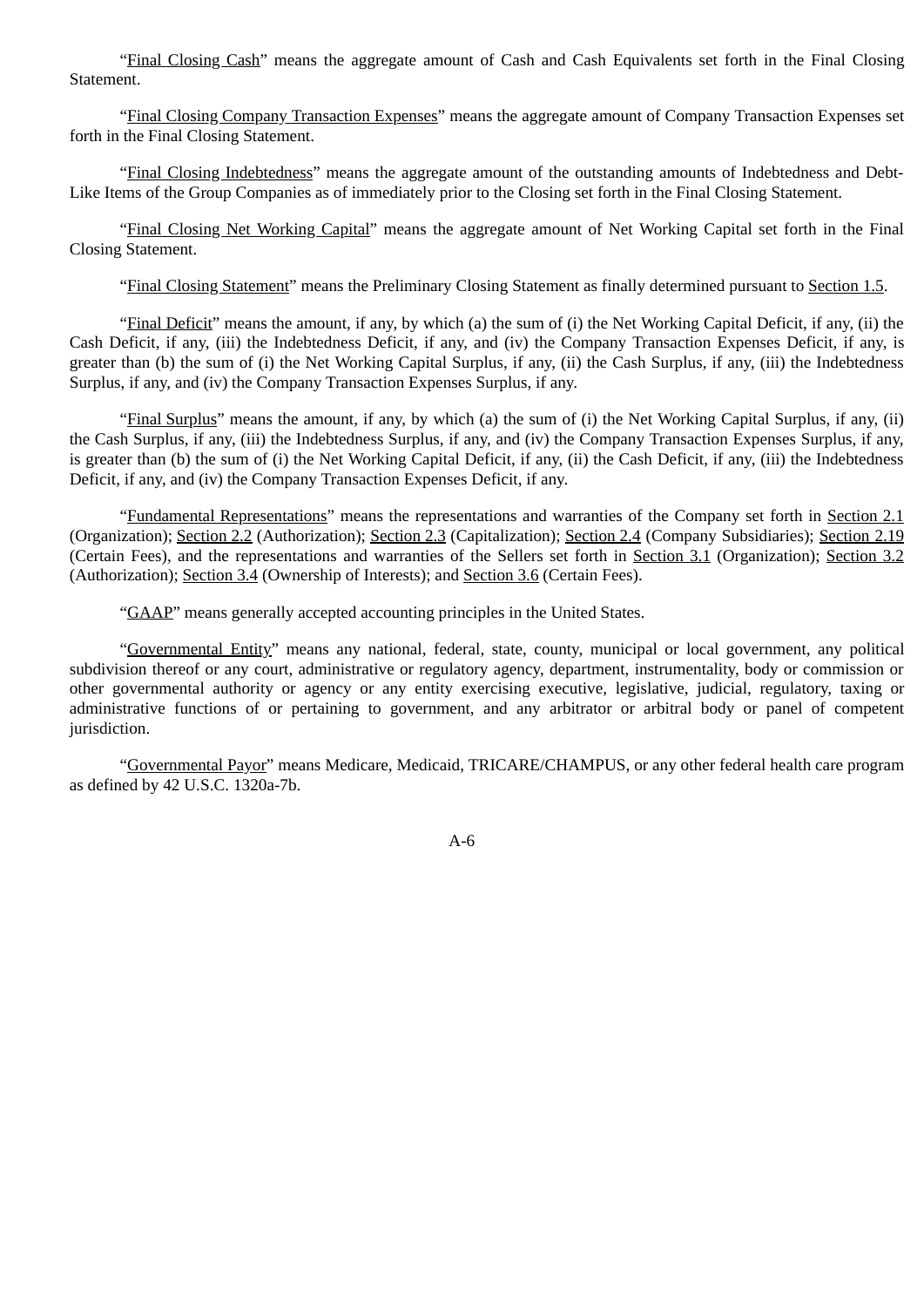"Group Companies" means, collectively, the Company and each of the Company Subsidiaries.

"Hazardous Substance" means any waste, any hazardous waste, any biomedical waste, any universal waste, any pollutant, contaminant, hazardous substance, toxic or corrosive substance, hazardous waste, special waste, industrial substance, by-product, process-intermediate product or waste, petroleum or petroleum-derived substance or waste, chemical liquids or solids, liquid or gaseous products, or any constituent of any such substance or waste, the generation, storage, transportation, use, handling or disposal of which is governed by or subject to applicable Environmental Law.

"Hedging Arrangements" shall mean (i) the Interest Rate Swap with reference number 4553964UK, concluded between the Company and Commerzbank AG, trade date March 1, 2013 and termination date February 13, 2018 (in the original notional amount EUR 12,000,000) and (ii) the Interest Rate Swap with reference number 13U02382 / CD30202014, concluded between the Company and Coöperatieve Rabobank U.A., trade date March 1, 2013 and termination date February 13, 2018 (in the original notional amount EUR 12,000,000.00).

"Hedging Indebtedness" shall mean any net settlement amount of the Company and the Company Subsidiaries under the Hedging Arrangements, it being understood that any net settlement in favor of the Company will result in a reduction to Indebtedness.

"HIPAA" means the (a) Health Insurance Portability and Accountability Act of 1996, and (b) the Health Information Technology for Economic and Clinical Health Act (Title XIII of the American Recovery and Reinvestment Act of 2009), in each case with respect to the Laws described in clauses (a) and (b) of this definition, as the same may be amended, modified or supplemented from time to time, any successor statutes thereto, any and all rules or regulations promulgated from time to time thereunder.

"HSR Act" means the Hart-Scott-Rodino Antitrust Improvements Act of 1976, as amended.

"IFRS" means international financial reporting standards, as in effect from time to time.

"Inbound License" means each material Contract pursuant to which any Group Company has been granted any license, option or similar right relating to Intellectual Property of another Person (including with respect to the Intercompany IP) or is materially restricted in its use of Intellectual Property.

"Indebtedness" means, without duplication, with respect to any Person, all obligations of such Person (i) for borrowed money (including all obligations in respect of principal, accrued interest, penalties, redemption or prepayment penalties, breakage costs, fees and premiums), (ii) evidenced by notes, bonds, debentures, hedging or swap arrangements or similar contracts or instruments, (iii) for the deferred purchase price of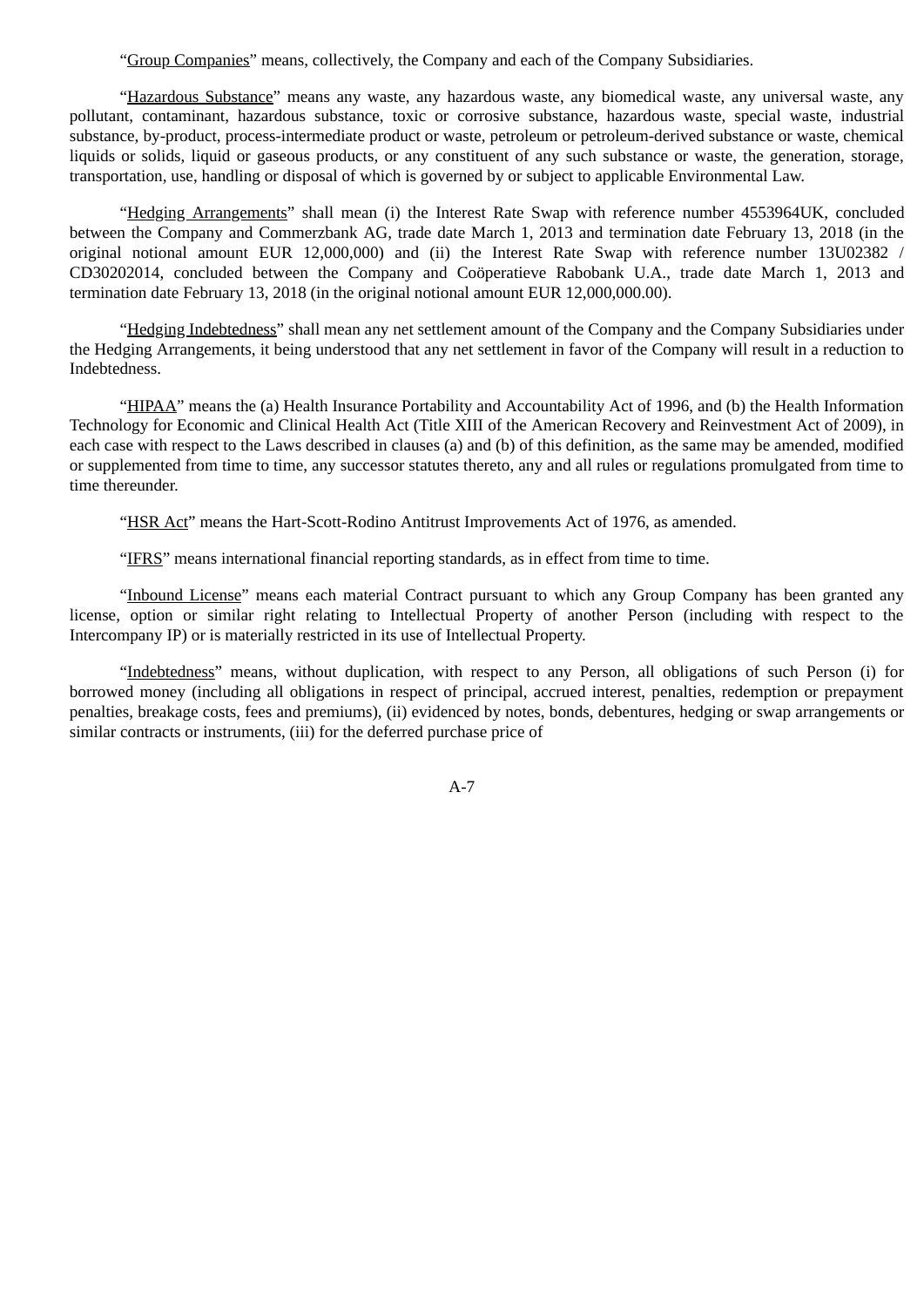assets, property, goods or services (other than trade payables, or accruals incurred in the Ordinary Course) and with respect to any conditional sale, title retention, consignment or similar arrangements, (iv) by which such Person assured a creditor against loss, including letters of credit and bankers' acceptances, in each case to the extent drawn upon or payable and not contingent, (v) any interest rate swap, forward contract or other hedging arrangement, including the Hedging Indebtedness, (vi) all obligations (including accrued interest) without duplication under a lease agreement that would be capitalized pursuant to IFRS, and (vii) in the nature of guarantees of the obligations described in clauses (i) through (vi) above of any other Person, in each case excluding intercompany indebtedness (i.e., for the avoidance of doubt, indebtedness between and among only the Group Companies). Indebtedness shall exclude Debt-Like Items, and shall be reduced by the amount of any net settlement of the Hedging Indebtedness in favor of the Company.

"Indebtedness Deficit" means the amount, if any, by which the Final Closing Indebtedness is greater than the Estimated Closing Indebtedness.

"Indebtedness Surplus" means the amount, if any, by which the Estimated Closing Indebtedness is greater than the Final Closing Indebtedness.

"Indemnified Party" means a Buyer Indemnified Party or a Seller Indemnified Party.

"Indemnity Amount" means an amount equal to \$35,000,000.

"Indemnity Escrow Fund" has the meaning given to such term in the Escrow Agreement.

"Intellectual Property" means all intellectual property and associated rights in any jurisdiction throughout the world, including: (a) trademarks, service marks, trade names, business names, slogans, logos, trade dress or other indicia of origin; (b) Internet domain names or Internet websites; (b) patents; (c) copyrights, works of authorship (whether or not copyrightable) and designs; (d) trade secrets and know-how, including all proprietary or confidential inventions, improvements, processes, methods, techniques, protocols, formulae, compositions, models, layouts, designs, drawings, plans, specifications, methodologies and other proprietary or confidential information; (e) software; (f) data, including Personal Data, whether or not publicly available and regardless of the source of its generation, and all compilations thereof, including databases and database rights, in any form (whether printed, electronic or otherwise) and (g) registrations and applications for, and all goodwill associated with, each of the foregoing.

"Intercompany IP" means all Company Intellectual Property owned by the Sellers or any of their Affiliates other than the Group Companies and all other Intellectual Property of another Person licensed by the Sellers or any of their Affiliates and used by any of the Group Companies.

"Knowledge" means (a) with respect to the Company, (i) the actual knowledge, after reasonable inquiry, of Perry Bernocchi, Marcel Overweel and Michelle Knowles and (ii)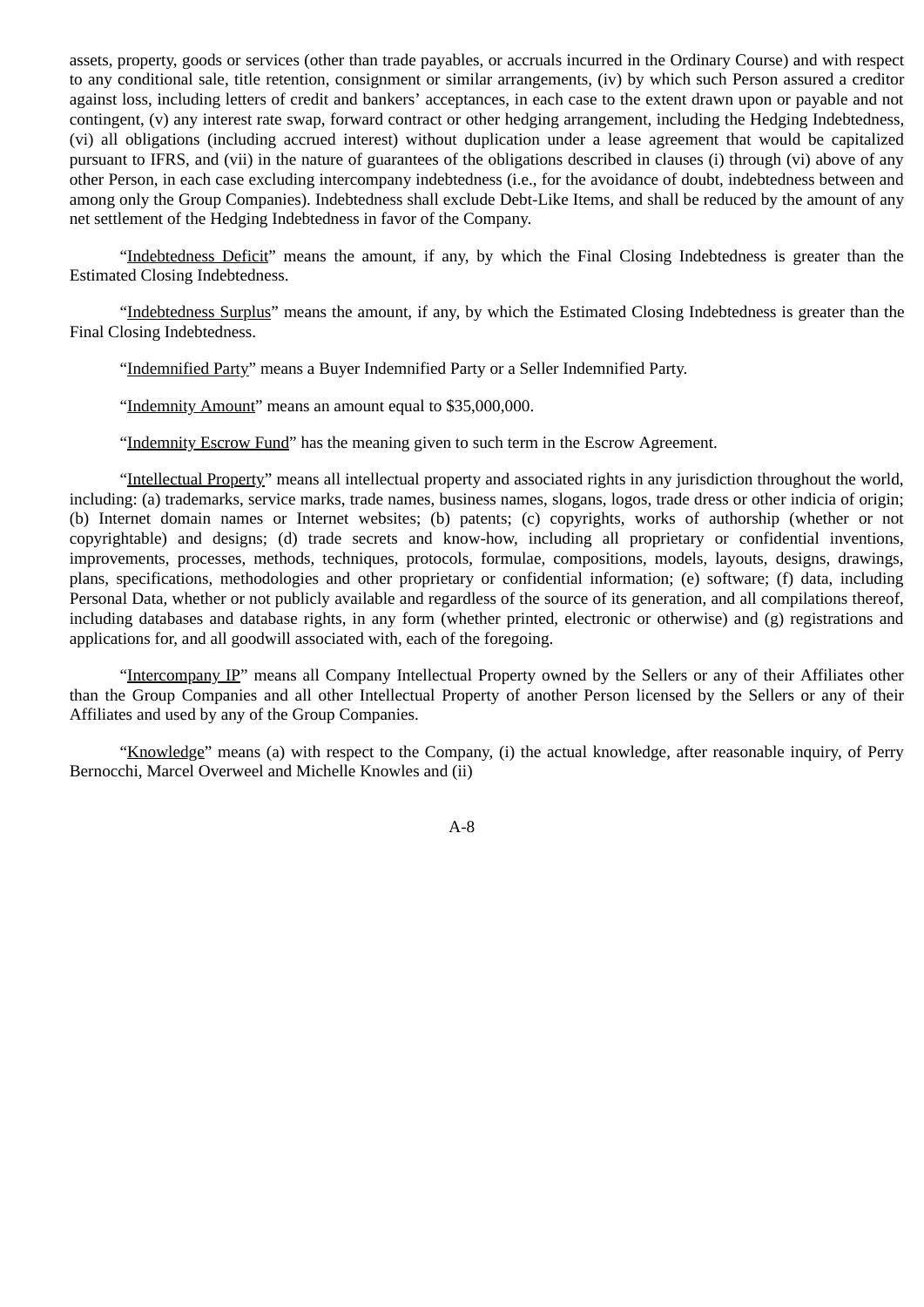the actual knowledge of Nick Piecora, Marianne Hines, Rick Livingston, Jeff Mignone, Neel Vadhan and John Ras and (b) with respect to the Sellers, the actual knowledge of Hans Janssen and Rob Janse.

"Law" means any laws, statutes, rules, codes, regulations, decrees, treaties, standards, binding guidance, court decisions, injunctions, ordinances or orders of, or issued by, applicable Governmental Entities.

"Legal Dispute" means any action, suit, litigation or proceeding between or among the Parties arising in connection with any disagreement, dispute, controversy or claim arising out of or relating to this Agreement or any related document, other than a proceeding before the Accounting Firm under Section 1.6.

"Licenses" means all licenses, permits, registrations, approvals, accreditations, certificates or other similar authorization required or issued by any Governmental Entity or on any Governmental Entity's behalf, such Licenses including Medicare supplier numbers issued by the National Supplier Clearinghouse.

"Liens" means any mortgages, deeds of trust or deeds to secure debt, liens, pledges, security interests, hypothecations, charges, claims, judgments, conditional sale agreements, priority or other security agreement, Taxes, defects in title, easements, restrictions and encumbrances of any kind or nature whatsoever; provided that "Liens" shall not include restrictions on the transfer of securities arising under federal or state securities laws.

"Losses" of any person shall mean any and all damages, losses, judgments, settlements, liabilities, deficiencies, Taxes, costs and expenses asserted against, imposed upon or incurred by such person (including interest and penalties, and reasonable fees and expenses of attorneys, experts and consultants) in connection with any lawsuit, claim, counterclaim, action, arbitration or other proceeding.

"Material Adverse Effect" means any change, event, development, condition, effect or occurrence, taken individually or as a whole, that is or would reasonably be expected to have a material adverse effect on the business, assets, liabilities, financial condition or results of operations of the Company and the Company Subsidiaries taken as a whole; provided, that the term "Material Adverse Effect" shall not include any change, event, development, condition, effect or occurrence to the extent caused by (a) changes or proposed changes in Laws, (b) changes in GAAP or IFRS, (c) actions or omissions of the Group Companies taken with the consent of the Buyers pursuant to this Agreement, (d) reasonable actions or omissions of the Group Companies in contemplation of the transactions contemplated by this Agreement or as expressly permitted by this Agreement or the documents entered into pursuant hereto, (e) general economic conditions, including changes in the financial, capital or reinsurance markets (including changes in interest or exchange rates, prices of any security or market index or any disruption of such markets), in each case, in the United States or anywhere else in the world, (f) events or conditions generally affecting the industries in which the Group Companies operate, (g) global, national or regional political conditions, including national or international hostilities, acts of terror or acts of war, sabotage or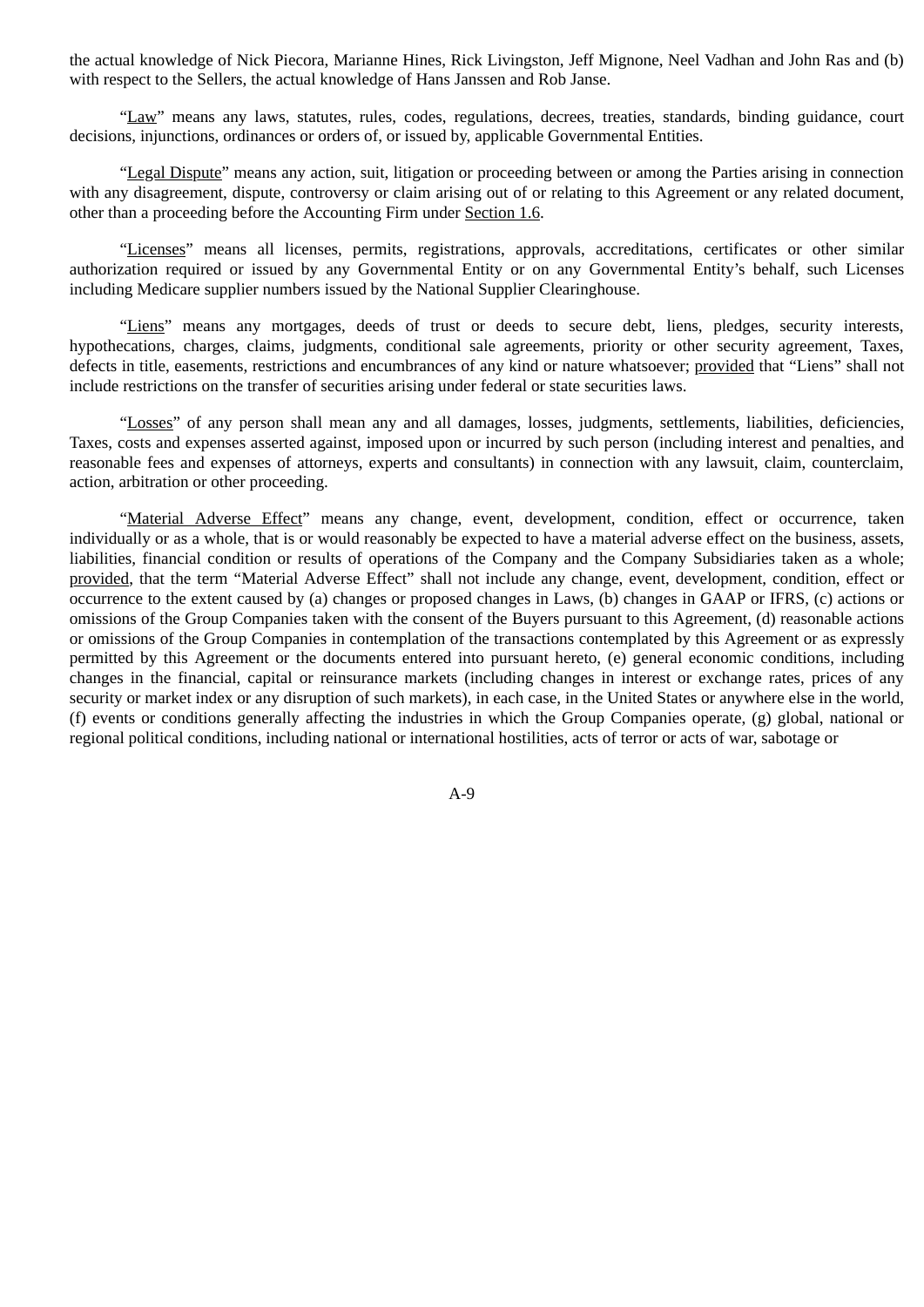terrorism or military actions or any escalation or worsening of any hostilities, acts of war, sabotage or terrorism or military actions, (h) pandemics, earthquakes, hurricanes, tornados or other natural disasters, (i) any change or prospective change in any Group Company's credit ratings, (j) any failure to meet any projections, forecasts, guidance, estimates, milestones, budgets or financial or operating predictions of revenue, earnings, cash flow or cash position, (k) acts or omissions of the Buyers and their Affiliates or (l) the announcement or pendency of this Agreement or the transactions contemplated hereby or the identification of the Buyers in connection with the transactions contemplated hereby (provided, that (i) the matters described in clauses (a), (b), (e), (f), (g) and (h) shall be included in the term "Material Adverse Effect" only to the extent any such matter has a disproportionate impact or effect on the business, assets, financial condition or results of operations of the Company and the Company Subsidiaries, taken as a whole, relative to other participants in the same business as the Group Companies and (ii) clauses (i) and (j) will not prevent a determination that any change or effect underlying any such change or failure, as applicable, has resulted in a Material Adverse Effect, to the extent such change or effect is not otherwise excluded from this definition of Material Adverse Effect).

"Medicaid" means, collectively, the health care assistance program established by Title XIX of the Social Security Act (42 U.S.C. 1396 et seq.) and any statutes succeeding thereto, and all Laws, manuals or requirements pertaining to such program, including (a) all federal statutes affecting such program, (b) all state statutes and plans for medical assistance enacted in connection with such program and federal rules and regulations promulgated in connection with such program, and (c) all applicable provisions of all rules, regulations, manuals, orders and administrative, reimbursement, and requirements of all Governmental Entities promulgated in connection with such program that have the force and effect of law, in each case as the same may be amended, supplemented or otherwise modified from time to time.

"Medicare" means, collectively, the health insurance program for the aged and disabled established by Title XVIII of the Social Security Act (42 U.S.C. 1395 et seq.) and any statutes succeeding thereto, and all Laws, manuals or requirements pertaining to such program including (a) all federal statutes (whether set forth in Title XVIII of the Social Security Act (42 U.S.C. 1395 et seq.) or elsewhere) affecting such program, and (b) all applicable provisions of all rules, regulations, manuals, orders and administrative, reimbursement and requirements of all Governmental Entities promulgated in connection with such program that have the force or effect of law, in each case as the same may be amended, supplemented or otherwise modified from time to time.

"Net Working Capital" means (a) the consolidated Current Assets of the Group Companies, minus (b) the consolidated Current Liabilities of the Group Companies, in each case, as of the close of business on the day immediately prior to the Closing Date, determined in accordance with the Working Capital Rules.

"Net Working Capital Deficit" means the amount by which the Estimated Closing Net Working Capital is greater than the Final Closing Net Working Capital.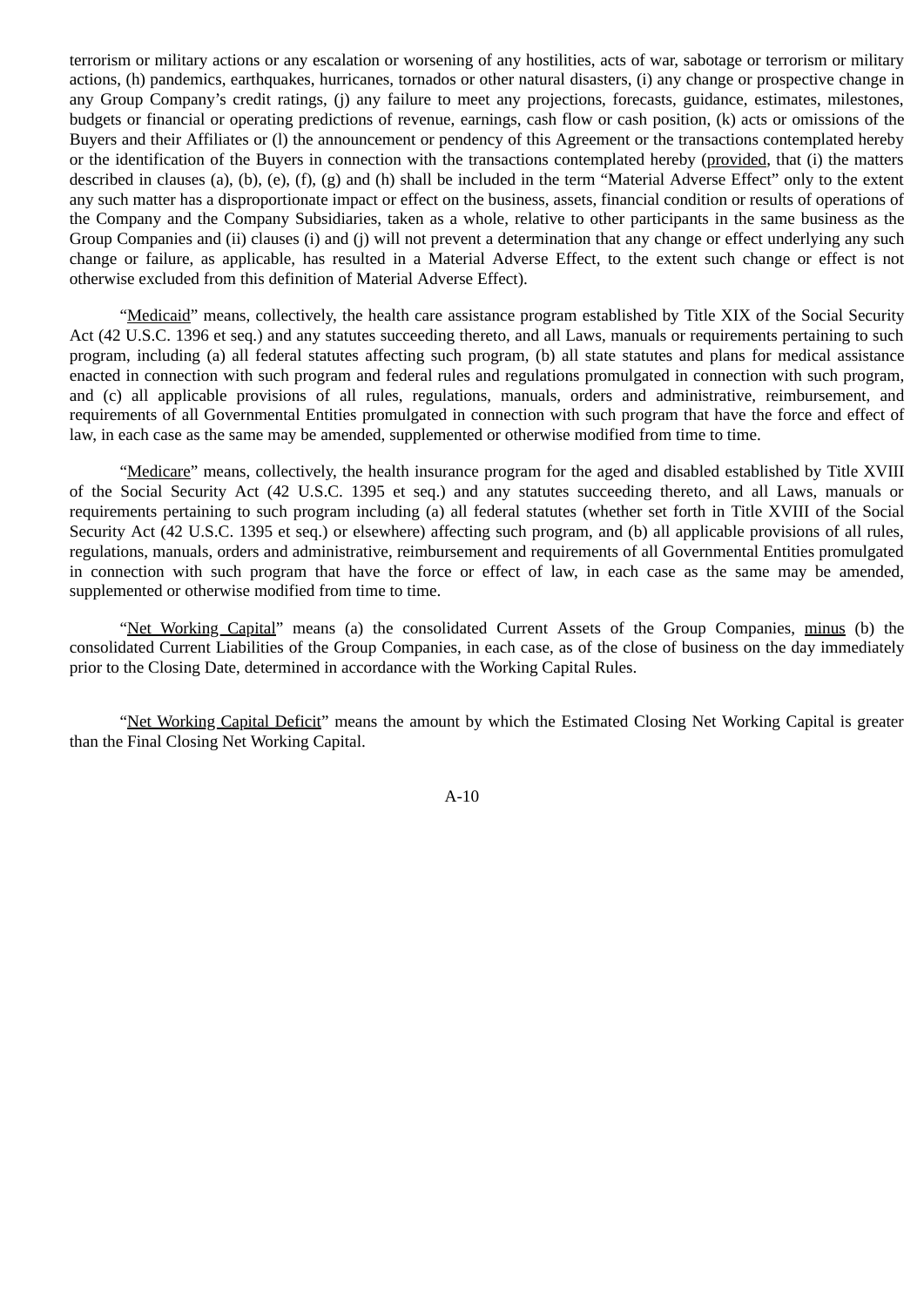"Net Working Capital Surplus" means the amount by which the Final Closing Net Working Capital is greater than the Estimated Closing Net Working Capital.

"OIG" means the Department of Health & Human Services Office of Inspector General.

"Ordinary Course" means the ordinary course of business of the Group Companies consistent with past practice of the Group Companies.

"Organizational Documents" means (a) the certificate of incorporation or formation, (b) bylaws or operating agreement, (c) any charter or similar document adopted or filed in connection with the creation, formation or organization of a Person, and (d) any amendment to any of the foregoing.

"Outbound License" means each material Contract pursuant to which any license, option or similar right relating to Company Intellectual Property has been granted by any Group Company to another Person.

"Outside Date" means the date that is 120 days following the date hereof; provided that (a) if on the third Business Day prior to the Outside Date, any of the Outside Date Extension Conditions shall not have been satisfied but all other conditions to Closing shall be satisfied or shall be capable of being satisfied upon satisfaction of such Outside Date Extension Conditions, then the Sellers or the Buyers shall have the right to extend the Outside Date an additional thirty (30) days (which, if so validly extended, shall become the "Outside Date" for all purposes under this Agreement) by notifying the other Parties in writing of such election before the Outside Date, and (b) if the Outside Date is extended pursuant to the preceding clause (a) and, on the third Business Day prior to the extended Outside Date, any of the Outside Date Extension Conditions shall not have been satisfied but all other conditions to Closing shall be satisfied or shall be capable of being satisfied upon satisfaction of such Outside Date Extension Conditions, then the Sellers or the Buyers shall have the right to extend the Outside Date an additional thirty (30) days (which, if so validly extended, shall become the "Outside Date" for all purposes under this Agreement) by notifying the other Parties in writing of such election before the Outside Date; provided, further, that the right to extend the Outside Date shall not be available to any Party whose intentional failure to fulfill any obligation of such Party under this Agreement shall have caused such condition not to be satisfied. For the avoidance of doubt, in no event shall the Outside Date be extended past the date that is 180 days following the date hereof.

"Outside Date Extension Conditions" means the conditions to Closing set forth in Sections 6.1(b), 6.3(d), 6.3(e) and  $6.3(g)$ .

"Participant" means any current or former director, officer, employee, contractor or consultant of the Company or any of the Company Subsidiaries.

"Payoff and Release Documents" means, collectively (a) with respect to the Hedging Arrangements, a payoff letter, termination statement or other similar document, including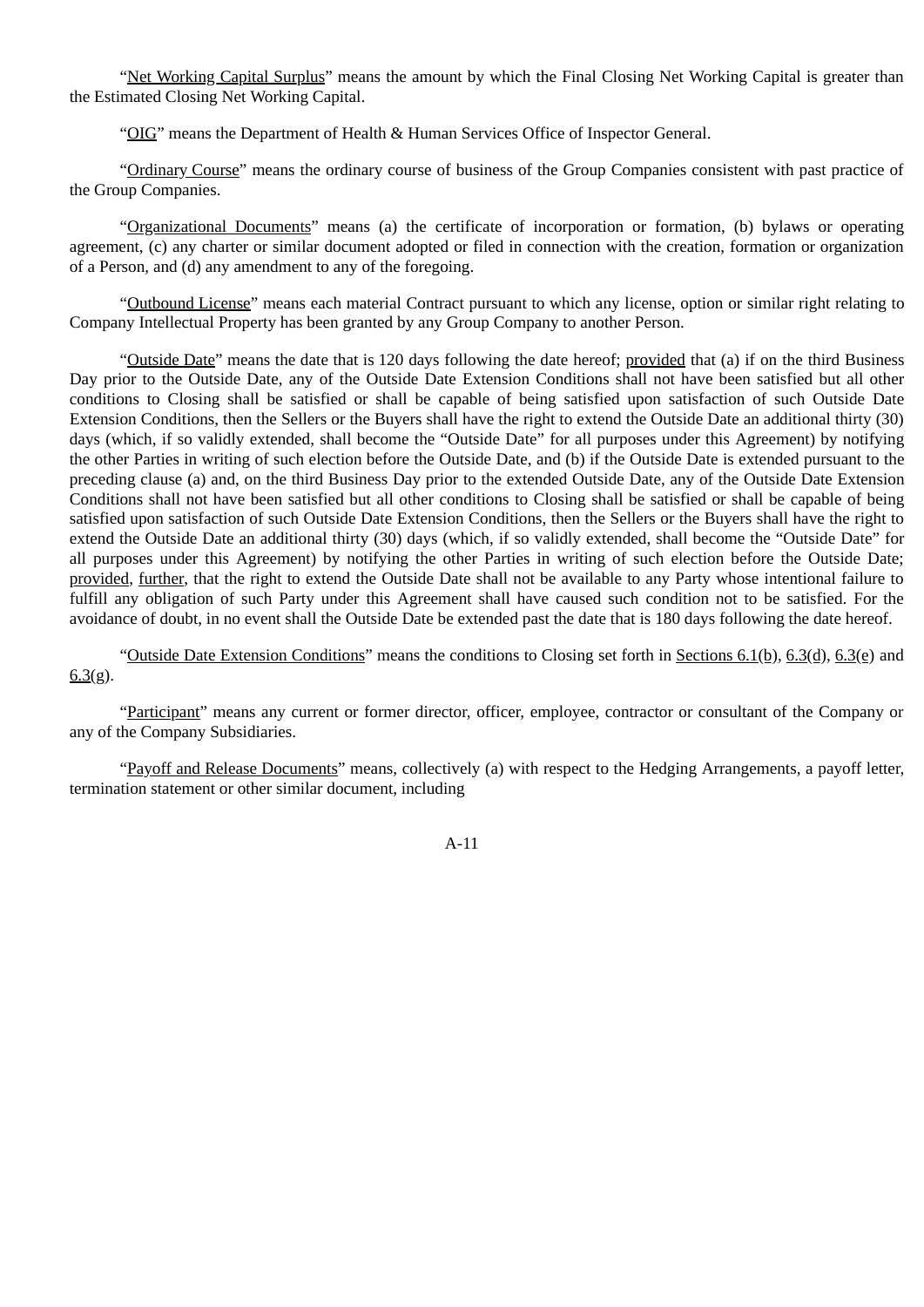the calculation of the closing out amounts, in each case, in form and substance reasonably satisfactory to the Buyers, evidencing the aggregate amount of such outstanding Indebtedness (including any interest accrued thereon and any prepayment or similar penalties and fees and/or expenses associated with the prepayment of such outstanding Indebtedness on the Closing Date) and an agreement that, if such aggregate amount so identified is paid to the agent, on behalf of the lenders, on the Closing Date, the Hedging Arrangements shall be terminated and the Group Companies are released from all obligations thereunder and (b) with respect to the Existing Credit Facility, a deed of release or other similar document, in each case, in form and substance reasonably satisfactory to the Buyers, irrevocably and unconditionally releasing the Group Companies from all Indebtedness under the Existing Credit Facility, all security interests and/or liens granted in connection therewith and any and all other obligations under the Existing Credit Facility and the other financing documents related thereto.

"Payoff Indebtedness" shall mean all Indebtedness of the Group Companies outstanding under the Existing Credit Facility and the Hedging Arrangements.

"Permitted Liens" means (a) Liens for Taxes not yet due and payable or that are being contested in good faith by appropriate proceedings by or on behalf of any of the Group Companies and for which adequate reserves have been established on the Closing Date Financial Certificate, (b) statutory Liens of landlords with respect to Leased Real Property as to obligations which are not delinquent, (c) Liens of carriers, warehousemen, mechanics, materialmen, and repairmen incurred in the Ordinary Course as to obligations which are not delinquent, (d) zoning, building, or other restrictions and/or variances, none of which are violated in any material respect by any Leased Real Property, (e) covenants, rights of way, encumbrances, easements and other minor irregularities in title, none of which secure indebtedness for borrowed money, individually or in the aggregate, interfere in any material respect with the present use of or occupancy of the affected parcel by the applicable Group Company, (f) Liens securing Indebtedness for borrowed money which have been placed on Leased Real Property by third-party landlords under Leases and subordination and similar agreements with respect thereto and (g) in the case of Intellectual Property, non-exclusive, revocable licenses granted in the Ordinary Course, none of the terms of which are violated by the current use of any such Intellectual Property.

"Person" means any individual, partnership, joint venture, joint-stock company, corporation, trust, limited company, limited liability company, association, trust, firm, unincorporated organization or any other entity or any Governmental Entity.

"Personal Data" means all data relating to one or more individual(s) that is personally identifying (i.e., data that identifies an individual or, in combination with any other information or data available to the Group Companies, is capable of identifying an individual) that is regulated or protected by one of more federal or state Laws concerning the privacy and/or security of personal data of or concerning an individual or the subject of data protection or security obligations of the Group Companies under any of their privacy policies or any material Contract entered into by any Group Company.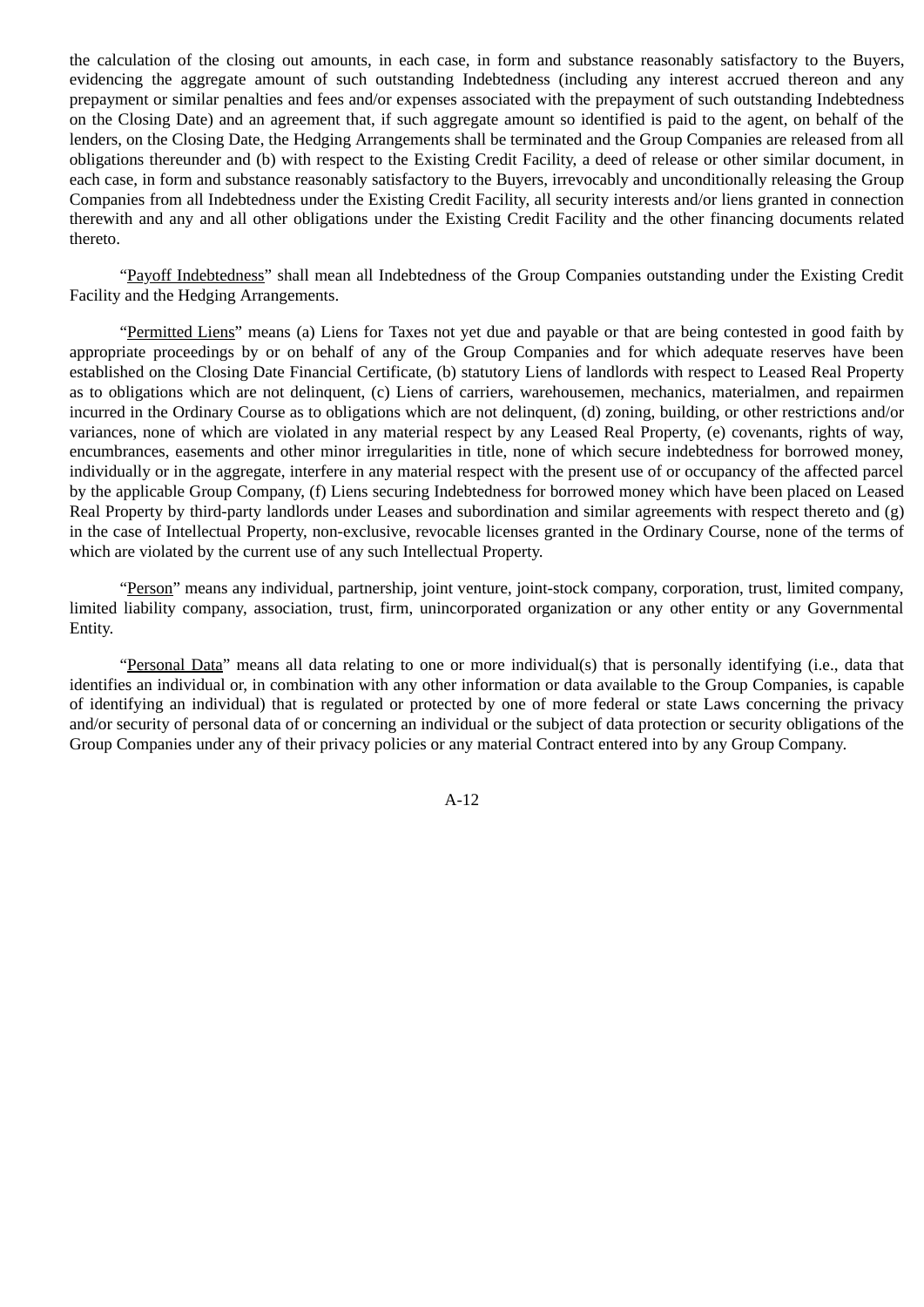"Pre-Closing Tax Period" means any taxable period (or portion thereof) ending on or before the Closing Date.

"Post-Closing Tax Period" means any taxable period (or portion thereof) beginning after the Closing Date.

"Related Party" shall mean, with respect to any Person: (a) any Affiliate of such Person; (b) any Person that serves as a director, officer, partner, executor or trustee (or in similar capacity) or is a direct or indirect equity holder of such Person (or of any Affiliate of such Person); or (c) any Person with respect to which such Person serves as a general partner or trustee (or in a similar capacity).

"Release" means any spilling, leaking, pumping, pouring, leaching, emitting, emanating, emptying, discharging, injecting, escaping, migrating, dumping or disposing into, on, or through the environment.

"Representatives" of any Person shall mean such Person's directors, managers, officers, employees, agents, attorneys, accountants, legal counsels, financial advisors, consultants or other advisors or representatives.

"Restricted Business Activities" means the business of providing direct-to-patient medical supplies and devices (including diabetes supplies and/or devices, ostomy supplies, wound care supplies, urology supplies, incontinence supplies, enteral nutrition products, and breast pumps) and other similar activities conducted by the Company Group as of the date hereof.

"Restricted Employee" means (a) each Person who is employed by a Group Company as a Vice President or in a more senior capacity, and (b) each other employee of a Group Company who is a party to a Retention Agreement.

"Restricted Period" means the period commencing on the Closing Date and ending on the two (2) year anniversary of the Closing Date.

"Restricted Territory" means the United States of America.

"Schedules" means the disclosure schedules to this Agreement.

"Securities Act" shall mean the U.S. Securities Act of 1933, as amended, and the applicable rules and regulations thereunder.

"Seller Ancillary Documents" means the Ancillary Documents to which any Seller is a party.

"Seller Change of Control" means the time at which none of the Advent Investors nor any of their Affiliates collectively own in the aggregate, directly or indirectly, more than fifty percent (50%) of the Equity Interests of the Sellers (or any successor entities to the Mediq Holding B.V. business) which are then issued and outstanding.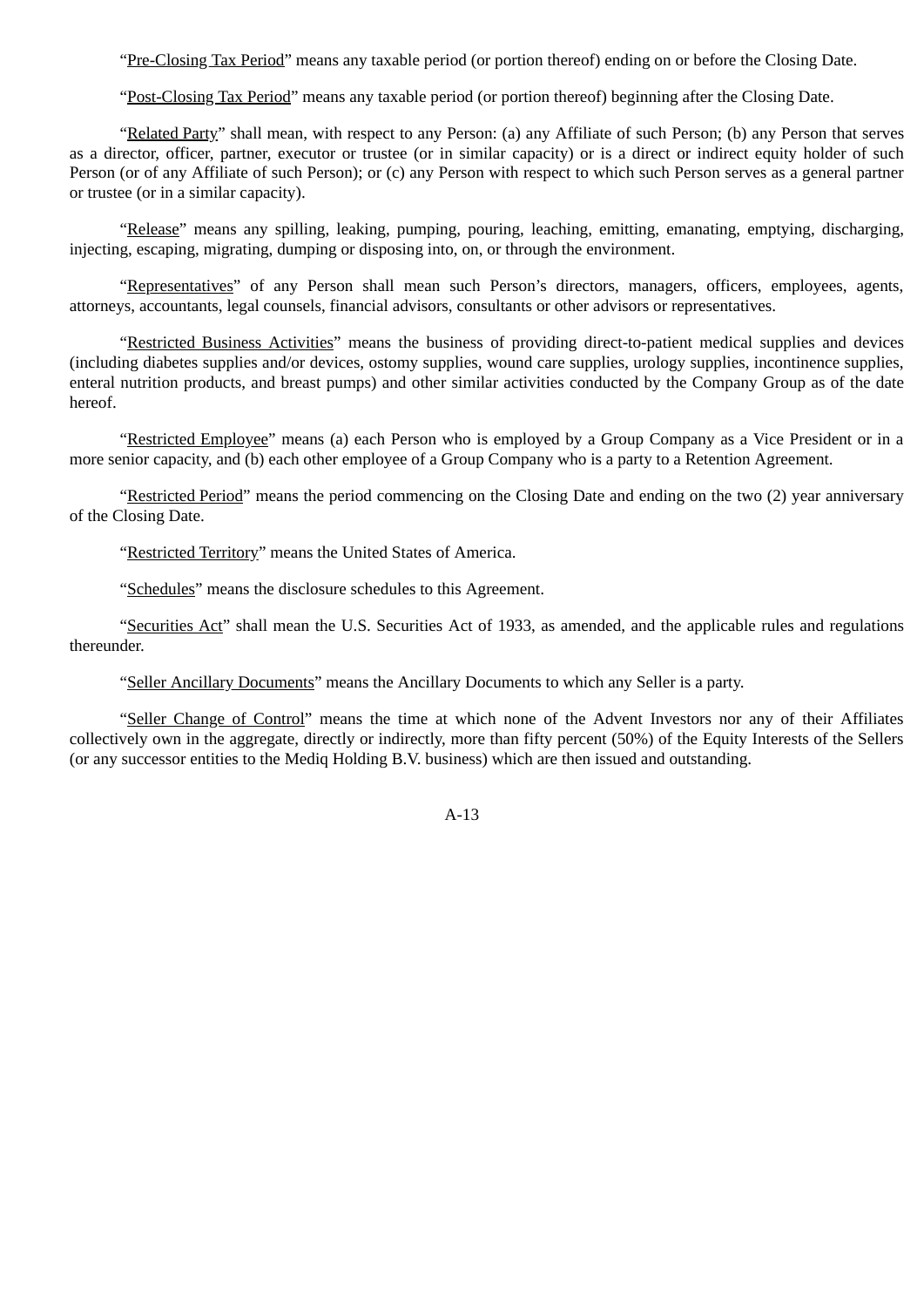"Seller Indemnified Parties" means the Sellers and their Affiliates, each of their respective officers, directors, members, managers, shareholders, employees, agents, trustees and representatives and each of the heirs, executors, successors and assigns of any of the foregoing.

"Subsidiary or Subsidiaries" means any Person of which the Company (or other specified Person) shall own directly or indirectly through a Subsidiary, a nominee arrangement or otherwise at least fifty percent (50%) or greater of the outstanding capital stock (or other shares or units of beneficial interest or other equity interests.

"Target Net Working Capital" means \$8,095,991.

"Taxes" means all federal, state, local or non-U.S. taxes, including income, franchise, capital stock, real property, license, severance, occupation, premium, windfall profits, customs, duties, profits, alternative or add-on minimum, personal property, tangible, withholding, employment, payroll, social security, social contribution, unemployment compensation, disability, stamp, transfer, registration, sales, use, excise, gross receipts, value-added and all other taxes of any kind (including estimated taxes), whether disputed or not, and any charges, additions, interest or penalties imposed by any Governmental Entity with respect to any taxes, as well as any obligations to indemnify or otherwise assume or succeed to the Tax liability of any other person.

"Tax Return" means any report, return, declaration, claim for refund or information return or statement or other information filed or required to be filed with a Governmental Entity in connection with Taxes, including any amendment thereof or any schedule or attachment thereto.

"Third Party Payor" means any Governmental Payor, private insurers, managed care plans, pharmacy benefit managers and any other Person or entity that presently, or in the future, maintains Third Party Payor Programs.

"Third Party Payor Programs" means all payment or reimbursement programs, sponsored or maintained by any Third Party Payor, in which any Group Company participates regardless of whether such Group Company is an in-network or out-of-network provider/supplier.

"Transition Services Agreement" means the Transition Services Agreement, by and among the Company and the Sellers, substantially in the form attached hereto as  $Exhibit F$ , with such revisions and additions to the services therein as may be discussed and mutually agreed by the Parties in good faith following the date hereof.

"Treasury Regulations" means the Income Tax Regulations promulgated under the Code.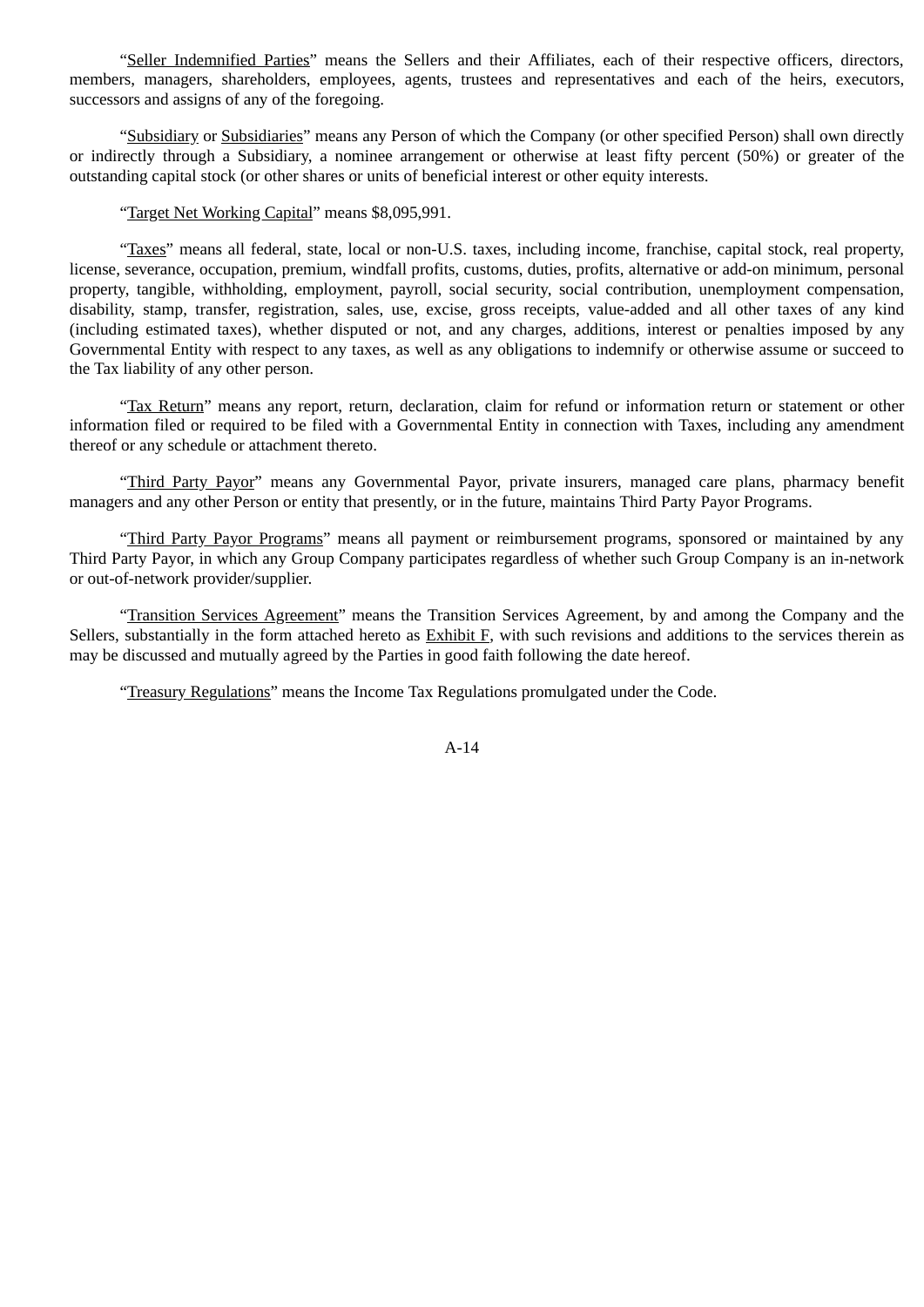Additionally, each of the following terms is defined in the Section set forth opposite such term:

Term Section 280G Payments 5.16 280G Waived Benefits 5.16 401(k) Plan 5.12(a) Accounting Firm 1.5(c) Advent Investors 5.15(a) Advent Portfolio Companies 5.15(a) Agreement Preamble Antitrust Division 5.2(b) Base Purchase Price 1.2(a) Buyer A Preamble Buyer B Preamble Buyers Preamble Buyer Losses 9.1 Buyer Plans 5.12(c) CIA 5.14(a) Closing 7.1 Closing Cash  $1.5(a)$ Closing Company Transaction Expenses 1.5(a) Closing Date 7.1 Closing Date Financial Certificate 1.3(a) Closing Date Indebtedness Statement 1.3(b) Closing Indebtedness 1.5(a) Closing Net Working Capital 1.5(a) Company Preamble Company Intellectual Property 2.10(b) Company Released Parties 5.8(a) Company Releasing Parties 5.8(b) Confidential Information 5.13 Continuing Employee 5.12(b) D&O Indemnifiable Claim 5.7(d) Deductible 9.5(a) Disputed Item 1.5(b) Estimated Closing Cash 1.3(a) Estimated Closing Indebtedness 1.3(b) Estimated Closing Company Transaction Expenses 1.3(a) Estimated Closing Net Working Capital 1.3(a) Existing Condition 5.5(b) Financial Statements 2.6 FTC 5.2(b) Guarantor Preamble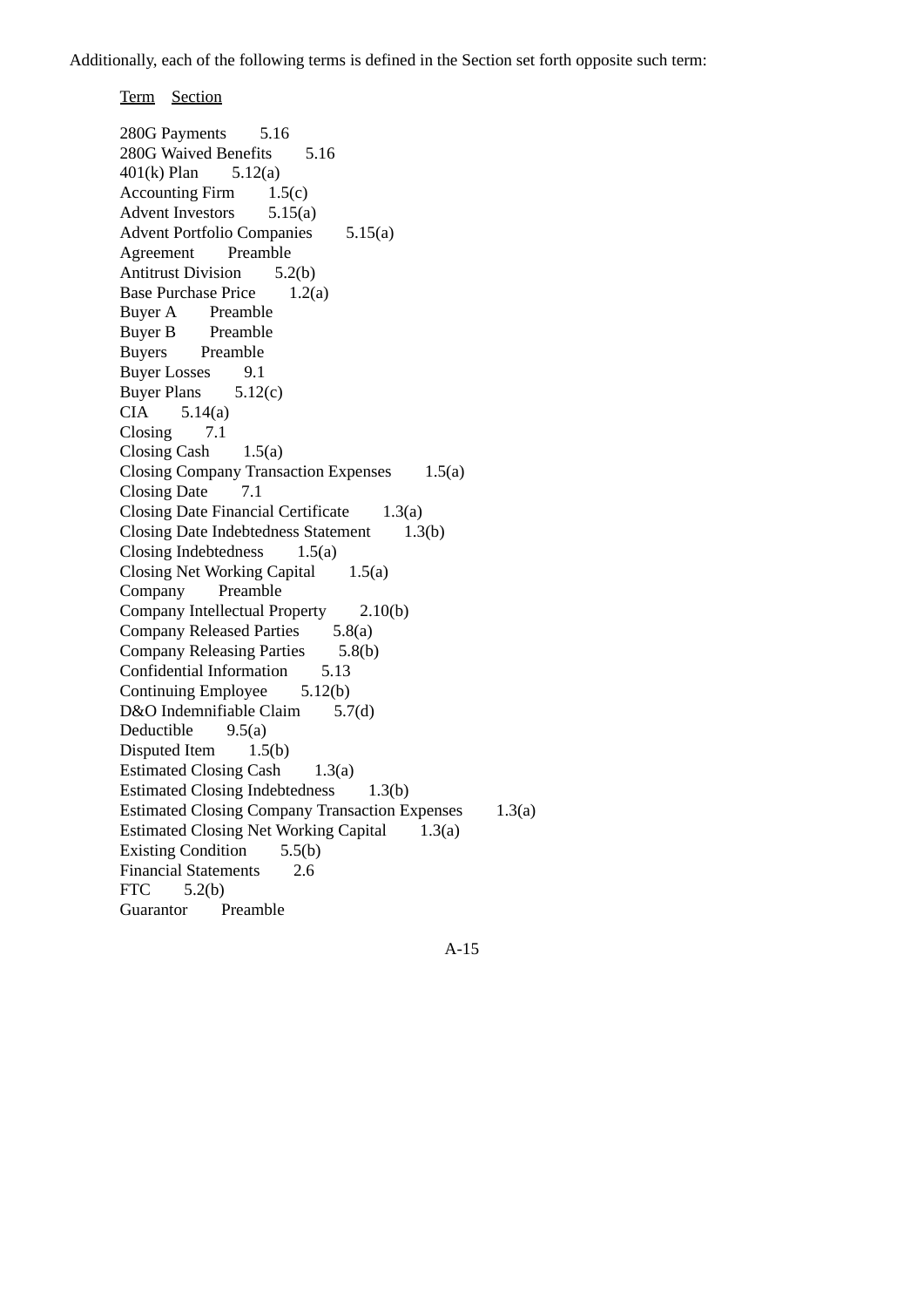Indemnified D&O Persons 5.7(a) Indemnifying Party 9.3(a) Interests Recitals Interim Balance Sheet 2.6 Interim Financial Statements 2.6 IRS 2.16(a) Key Employees Recitals Labor Laws 2.17(e) Lease  $2.9(c)$ Leased Real Property 2.9(b) Mediq Preamble Mediq International Preamble Non-Recourse Party 10.16 Notice of Disagreement 1.5(b) OIG Consent 5.14(b) Parties Preamble Party Preamble Preliminary Closing Statement 1.5(a) Privacy Laws 2.22(h) Privacy Restrictions 2.22(h) Purchase Price 1.2 Released Parties 5.8(b) Releasing Parties 5.8(b) Retention Agreements Recitals Seller Released Parties 5.8(b) Seller Releasing Parties 5.8(a) Sellers Preamble Straddle Period 5.6(b) Supplement 5.5(a) Tail Premium 5.7(b) Tax Claim  $5.6(c)$ Terminating Buyer Breach 8.1(c) Terminating Company Breach 8.1(b) Third Party Claim 9.3(a) Working Capital Rules 1.3(a)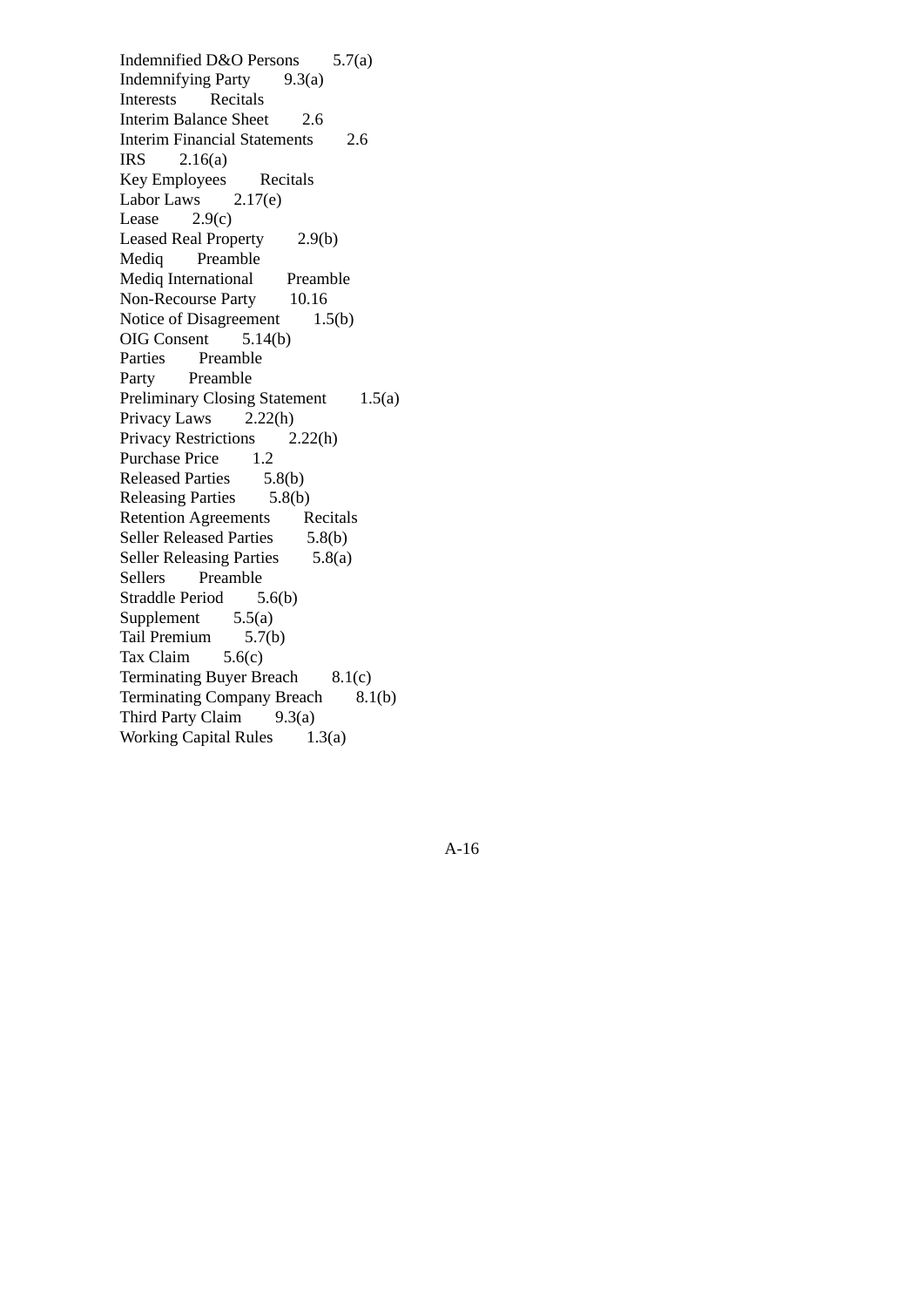# **CERTIFICATION PURSUANT TO RULE 13a-14(a) UNDER THE SECURITIES EXCHANGE ACT OF 1934, AS ADOPTED PURSUANT TO SECTION 302 OF THE SARBANES-OXLEY ACT OF 2002**

### I, Paul C. Phipps, certify that:

- 1. I have reviewed this Quarterly Report on Form 10-Q for the quarter ended March 31, 2017, of Owens & Minor, Inc.;
- 2. Based on my knowledge, this report does not contain any untrue statement of a material fact or omit to state a material fact necessary to make the statements made, in light of the circumstances under which such statements were made, not misleading with respect to the period covered by this report;
- 3. Based on my knowledge, the financial statements, and other financial information included in this report, fairly present in all material respects the financial condition, results of operations and cash flows of the registrant as of, and for, the periods presented in this report;
- 4. The registrant's other certifying officer and I are responsible for establishing and maintaining disclosure controls and procedures (as defined in Exchange Act Rules 13a-15(e) and 15d-15(e)) and internal control over financial reporting (as defined in Exchange Act Rules 13a-15(f) and 15d- $15(f)$ ) for the registrant and have:
	- a. Designed such disclosure controls and procedures, or caused such disclosure controls and procedures to be designed under our supervision, to ensure that material information relating to the registrant, including its consolidated subsidiaries, is made known to us by others within those entities, particularly during the period in which this report is being prepared;
	- b. Designed such internal control over financial reporting, or caused such internal control over financial reporting to be designed under our supervision, to provide reasonable assurance regarding the reliability of financial reporting and the preparation of financial statements for external purposes in accordance with generally accepted accounting principles;
	- c. Evaluated the effectiveness of the registrant's disclosure controls and procedures and presented in this report our conclusions about the effectiveness of the disclosure controls and procedures, as of the end of the period covered by this report based on such evaluation; and
	- d. Disclosed in this report any change in the registrant's internal control over financial reporting that occurred during the registrant's most recent fiscal quarter (the registrant's fourth fiscal quarter in the case of an annual report) that has materially affected, or is reasonably likely to materially affect, the registrant's internal control over financial reporting; and
- 5. The registrant's other certifying officer and I have disclosed, based on our most recent evaluation of internal control over financial reporting, to the registrant's auditors and the audit committee of the registrant's board of directors (or persons performing the equivalent functions):
	- a. All significant deficiencies and material weaknesses in the design or operation of internal control over financial reporting which are reasonably likely to adversely affect the registrant's ability to record, process, summarize and report financial information; and
	- b. Any fraud, whether or not material, that involves management or other employees who have a significant role in the registrant's internal control over financial reporting.

Date: May 3, 2017 /s/ Paul C. Phipps

Paul C. Phipps President & Chief Executive Officer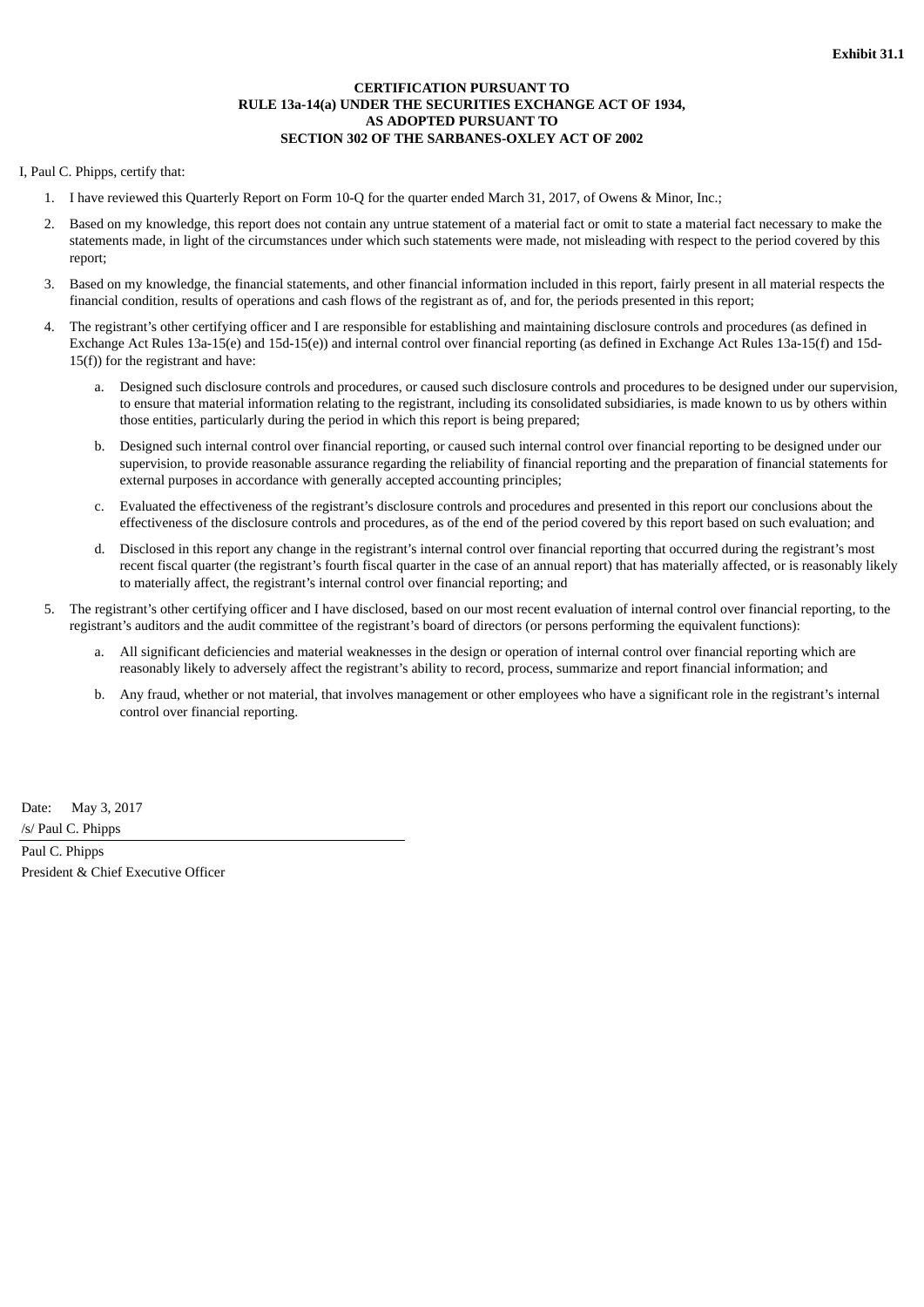# **CERTIFICATION PURSUANT TO RULE 13a-14(a) UNDER THE SECURITIES EXCHANGE ACT OF 1934, AS ADOPTED PURSUANT TO SECTION 302 OF THE SARBANES-OXLEY ACT OF 2002**

#### I, Richard A. Meier, certify that:

- 1. I have reviewed this Quarterly Report on Form 10-Q for the quarter ended March 31, 2017, of Owens & Minor, Inc.;
- 2. Based on my knowledge, this report does not contain any untrue statement of a material fact or omit to state a material fact necessary to make the statements made, in light of the circumstances under which such statements were made, not misleading with respect to the period covered by this report;
- 3. Based on my knowledge, the financial statements, and other financial information included in this report, fairly present in all material respects the financial condition, results of operations and cash flows of the registrant as of, and for, the periods presented in this report;
- 4. The registrant's other certifying officer and I are responsible for establishing and maintaining disclosure controls and procedures (as defined in Exchange Act Rules 13a-15(e) and 15d-15(e)) and internal control over financial reporting (as defined in Exchange Act Rules 13a-15(f) and 15d- $15(f)$ ) for the registrant and have:
	- a. Designed such disclosure controls and procedures, or caused such disclosure controls and procedures to be designed under our supervision, to ensure that material information relating to the registrant, including its consolidated subsidiaries, is made known to us by others within those entities, particularly during the period in which this report is being prepared;
	- b. Designed such internal control over financial reporting, or caused such internal control over financial reporting to be designed under our supervision, to provide reasonable assurance regarding the reliability of financial reporting and the preparation of financial statements for external purposes in accordance with generally accepted accounting principles;
	- c. Evaluated the effectiveness of the registrant's disclosure controls and procedures and presented in this report our conclusions about the effectiveness of the disclosure controls and procedures, as of the end of the period covered by this report based on such evaluation; and
	- d. Disclosed in this report any change in the registrant's internal control over financial reporting that occurred during the registrant's most recent fiscal quarter (the registrant's fourth fiscal quarter in the case of an annual report) that has materially affected, or is reasonably likely to materially affect, the registrant's internal control over financial reporting; and
- 5. The registrant's other certifying officer and I have disclosed, based on our most recent evaluation of internal control over financial reporting, to the registrant's auditors and the audit committee of the registrant's board of directors (or persons performing the equivalent functions):
	- a. All significant deficiencies and material weaknesses in the design or operation of internal control over financial reporting which are reasonably likely to adversely affect the registrant's ability to record, process, summarize and report financial information; and
	- b. Any fraud, whether or not material, that involves management or other employees who have a significant role in the registrant's internal control over financial reporting.

Date: May 3, 2017

/s/ Richard A. Meier

Richard A. Meier

Executive Vice President, Chief Financial Officer & President, International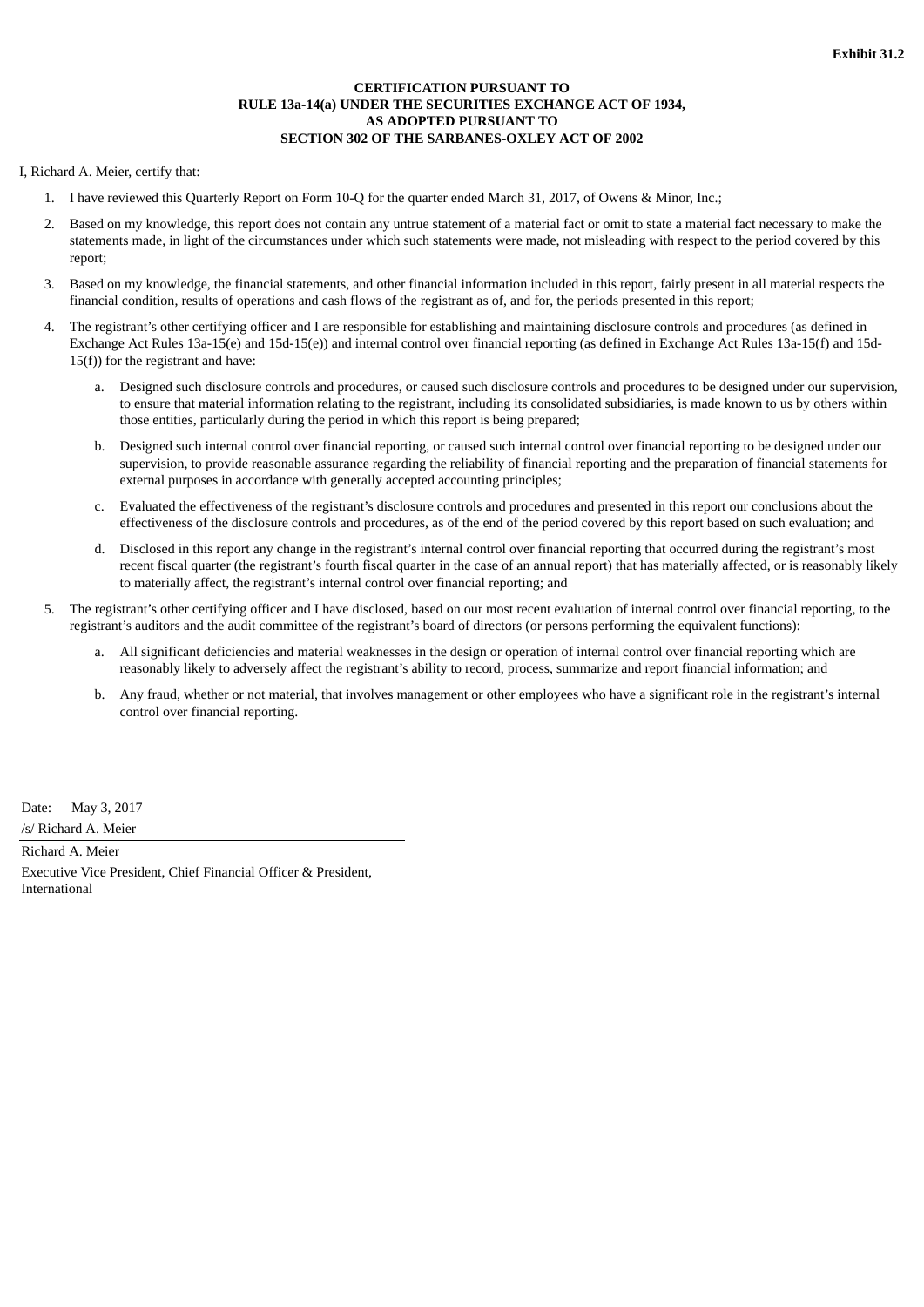## **CERTIFICATION PURSUANT TO 18 U.S.C. SECTION 1350, AS ADOPTED PURSUANT TO SECTION 906 OF THE SARBANES-OXLEY ACT OF 2002**

In connection with the Quarterly Report of Owens & Minor, Inc. (the "Company") on Form 10-Q for the period ended March 31, 2017, as filed with the Securities and Exchange Commission on the date hereof (the "Report"), I, Paul C. Phipps, President & Chief Executive Officer of the Company, certify, pursuant to 18 U.S.C. Section 1350, as adopted pursuant to Section 906 of the Sarbanes-Oxley Act of 2002, that to the best of my knowledge:

(1) The Report fully complies with the requirements of Section 13(a) or 15(d) of the Securities Exchange Act of 1934, as amended; and

(2) The information contained in the Report fairly presents, in all material respects, the financial condition and results of operations of the Company.

/s/ Paul C. Phipps

Paul C. Phipps President & Chief Executive Officer Owens & Minor, Inc.

May 3, 2017